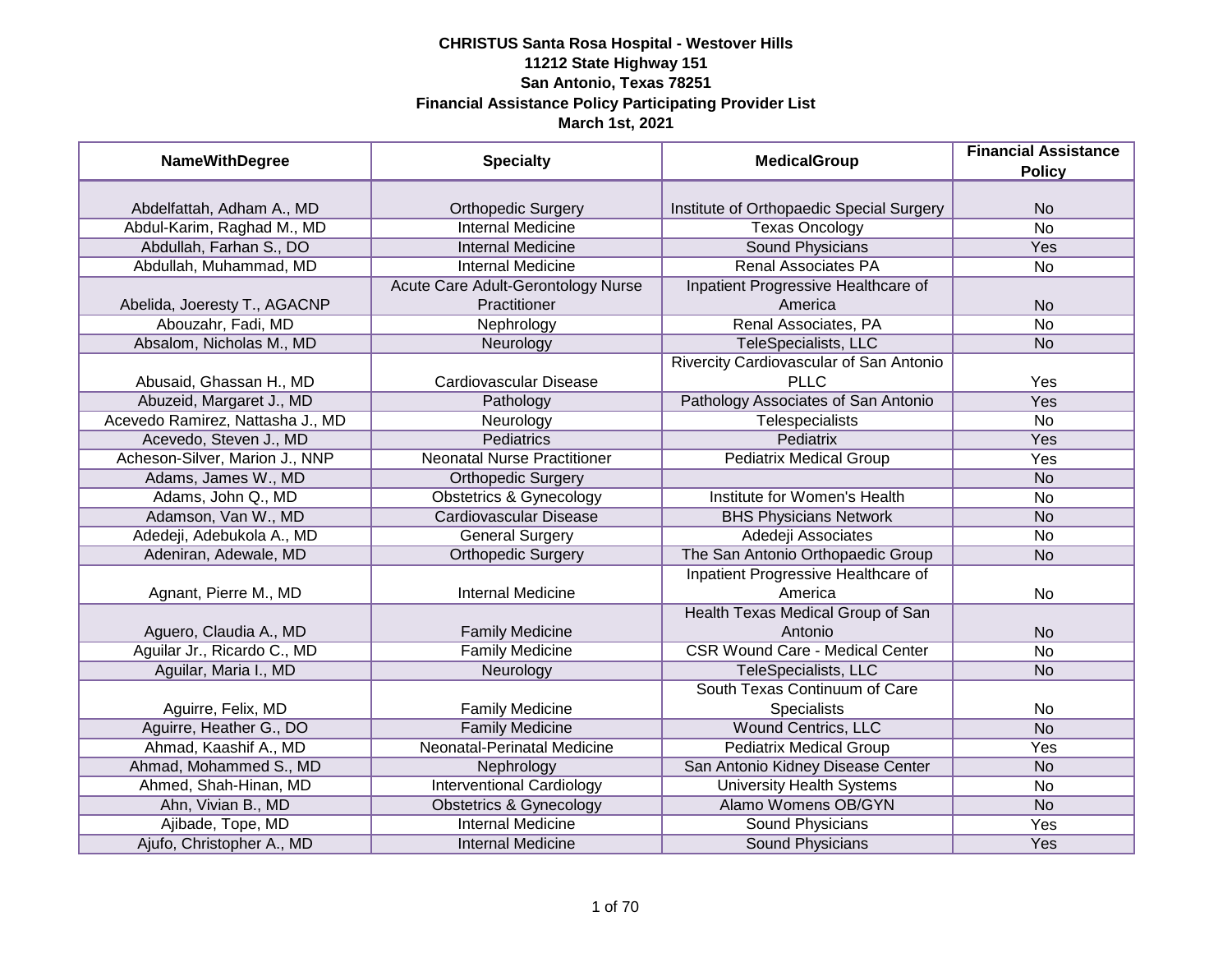| <b>NameWithDegree</b>           | <b>Specialty</b>                              | <b>MedicalGroup</b>                        | <b>Financial Assistance</b><br><b>Policy</b> |
|---------------------------------|-----------------------------------------------|--------------------------------------------|----------------------------------------------|
|                                 |                                               | Diabetes & Glandular Disease Clinic,       |                                              |
| Akhrass, Firas, MD              | Endocrinology, Diabetes and Metabolism        | P.A.                                       | No                                           |
| Akin, Travis T., MD             | Anesthesiology                                | Tejas Anesthesia, P.A.                     | N <sub>o</sub>                               |
| Akinwale, Abumere F., MD        | Ophthalmology                                 | Audie L. Murphy VA Hospital                | No                                           |
| Akonye, Angela C., MD           | <b>Obstetrics &amp; Gynecology</b>            | Womens Center at Westover Hills            | <b>No</b>                                    |
| Akright, Bruce D., MD           | <b>Obstetrics &amp; Gynecology</b>            | Northeast Ob/Gyn Associates, PLLC          | No                                           |
| Al-Ahmad, Amin, MD              | Cardiac Electrophysiology                     | Texas Cardiac Arrhythmia                   | <b>No</b>                                    |
| Alapati, Sindhura, MD           | Radiology                                     | <b>River City Imaging Associates</b>       | Yes                                          |
| Albert Jr., Ladislau, MD        | <b>Neurological Surgery</b>                   | Neurosurgery and Spine Consultants         | <b>No</b>                                    |
| Albrecht, Warren A., MD         | <b>Family Medicine</b>                        | <b>Hill Country Medical Associates</b>     | No                                           |
| Albright, William B., MD        | <b>Plastic Surgery</b>                        |                                            | <b>No</b>                                    |
| Alcantara, Mario A., MD         | <b>Colon and Rectal Surgery</b>               | <b>South Texas Colorectal Center</b>       | No                                           |
|                                 |                                               | Inpatient Progressive Healthcare of        |                                              |
| Aldawoodi, Tamarah, MD          | <b>Internal Medicine</b>                      | America                                    | <b>No</b>                                    |
| Alecozay, Abraham A., MD        | <b>Obstetrics &amp; Gynecology</b>            |                                            | <b>No</b>                                    |
| Aleman, Ashley V., MD           | <b>Internal Medicine</b>                      | Medcare Associates PA                      | <b>No</b>                                    |
| Ales, Richard C., CRNA          | <b>Certified Registered Nurse Anesthetist</b> | <b>US Anesthesia Partners</b>              | Yes                                          |
| Al-Hakeem, Houmam, MD           | <b>Obstetrics &amp; Gynecology</b>            | Westover Hills Womens Health               | <b>No</b>                                    |
|                                 |                                               | Gastroenterology Consultants Of San        |                                              |
| Ali, Muhammad, MD               | Gastroenterology                              | Antonio, P.A.                              | No                                           |
| Ali, Reza A., MD                | Nephrology                                    | South Texas Renal Care Group               | <b>No</b>                                    |
| Allen, Cecilia D., PA           | <b>Physician Assistant</b>                    | <b>New Braunfels Cardiology</b>            | No                                           |
| Allen, Stacey L., MD            | Anesthesiology                                | <b>US Anesthesia Partners</b>              | Yes                                          |
| Allen, Zoel G., MD              | <b>Emergency Medicine</b>                     | <b>Victoria Emergency Services</b>         | Yes                                          |
| Allende, Hector D., MD          | Gastroenterology                              | <b>Texas Digestive Disease Consultants</b> | Yes                                          |
|                                 | Neurology w/Special Qualification in          |                                            |                                              |
| Almidani, Mazen A., MD          | <b>Child Neurology</b>                        | <b>Telespecialists LLC</b>                 | No                                           |
| Alsabrook, Grady D., MD         | <b>Vascular Surgery</b>                       | <b>Peripheral Vascular Associates</b>      | <b>No</b>                                    |
|                                 |                                               |                                            |                                              |
| Altemose, Gregory T., MD        | <b>Clinical Cardiac Electrophysiology</b>     | South Texas Cardiovascular Consultants     | No                                           |
| Althouse, Melissa H., MD        | Neonatal-Perinatal Medicine                   | <b>Pediatrix Medical Group</b>             | Yes                                          |
| Altmeyer, Mary D., MD           | Dermatology                                   | Mission Dermatopathology Laboratory        | No                                           |
| Aluyen III, Julius, MD          | Anesthesiology                                | <b>US Anesthesia Partners</b>              | Yes                                          |
| Alvarado, Antonio M., MD        | Nephrology                                    | San Antonio Kidney Disease Center          | No                                           |
| Alvarez Mosqueira, Erick F., MD | <b>Family Medicine</b>                        | Gonzaba Medical Group                      | <b>No</b>                                    |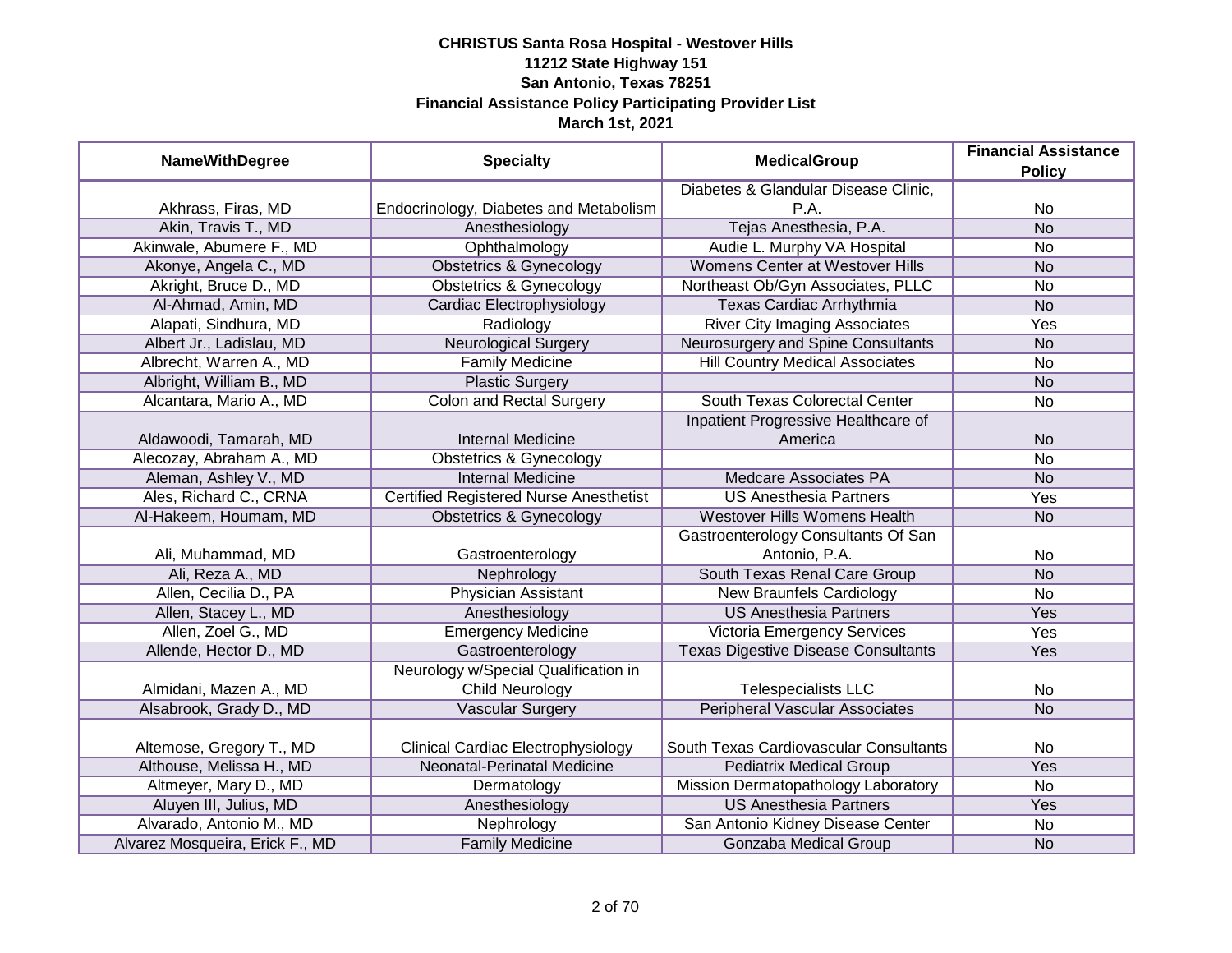| <b>NameWithDegree</b>          | <b>Specialty</b>                       | <b>MedicalGroup</b>                     | <b>Financial Assistance</b> |
|--------------------------------|----------------------------------------|-----------------------------------------|-----------------------------|
|                                |                                        |                                         | <b>Policy</b>               |
| Alvarez, Allen A., MD          | <b>General Surgery</b>                 | <b>SAGE Bariatric Institute</b>         | $\overline{No}$             |
| Alvarez, Flavio H., MD         | Nephrology                             | Renal Associates, P.A.                  | N <sub>o</sub>              |
|                                |                                        | San Antonio Preventative and Diagnostic |                             |
| Alves, Patrice, MD             | <b>Internal Medicine</b>               | Medicine                                | No                          |
| Alves, Tahira P., MD           | <b>Internal Medicine</b>               | San Antonio Kidney Disease Center       | N <sub>O</sub>              |
| Amante, Brigani G., MD         | <b>Internal Medicine</b>               | Renal Associates, P.A.                  | <b>No</b>                   |
| Amin, Shivani, PA              | Physician Assistant                    |                                         | Yes                         |
| Amir, Murtaza, MD              | Neurology                              | <b>Telespecialists LLC</b>              | No                          |
| Anaya Hoyos, Luis C., MD       | Endocrinology, Diabetes and Metabolism | Gomzaba Medical Group                   | <b>No</b>                   |
| Anderson, Clint K., MD         | <b>Family Medicine</b>                 | <b>Family Medical Home</b>              | <b>No</b>                   |
| Andrado, Deborah C., MD        | <b>Family Medicine</b>                 |                                         | <b>No</b>                   |
| Andrews, Clara M., MD          | Anesthesiology                         | Tejas Anesthesia, P.A.                  | No                          |
| Andry Sr., James M., MD        | Sleep Medicine                         |                                         | <b>No</b>                   |
|                                |                                        | Sleep Therapy And Research Center       |                             |
| Andry, Sarah, DO               | Sleep Medicine                         | <b>LLC</b>                              | No                          |
| Angulo-Pernett, Freddy, MD     | <b>Internal Medicine</b>               | <b>Inpatient Medicine Physicians</b>    | Yes                         |
| Aniemeke, Chidinma O., MD      | <b>Family Medicine</b>                 | <b>UTHSCSA</b>                          | No                          |
| Ansari, Shan N., MD            | <b>Internal Medicine</b>               | <b>Gonzaba Medical Group</b>            | <b>No</b>                   |
| Anschutz, Richard L., PA-C     | Physician Assistant                    | Victoria Emergency Associates           | Yes                         |
| Anson III, Byron H., MD        | Anesthesiology                         | <b>US Anesthesia Partners</b>           | Yes                         |
| Antosh, Ivan J., MD            | <b>Orthopedic Surgery</b>              | <b>BAMC</b>                             | <b>No</b>                   |
|                                |                                        | Cancer Care Network of South Texas,     |                             |
| Aponte, Emmalind, MD           | Hematology/Oncology                    | <b>PA</b>                               | <b>No</b>                   |
| Apsley-Ambriz, Sara J., DO     | <b>Family Medicine</b>                 | <b>DeZavala Family Practice</b>         | <b>No</b>                   |
| Araujo, Julio C., MD           | <b>Internal Medicine</b>               |                                         | <b>No</b>                   |
| Arbelaez, Gilberto, MD         | <b>Emergency Medicine</b>              | Victoria Emergency Associates           | Yes                         |
|                                |                                        | Health Texas Medical Group of San       |                             |
| Arevalo-Sosa, Ricardo A., MD   | <b>Family Medicine</b>                 | Antonio                                 | <b>No</b>                   |
| Arias, Carolina, MD            | <b>Internal Medicine</b>               | South Texas Renal Care Group            | No                          |
| Arizaca-Dileo, Patricia K., MD | <b>Internal Medicine</b>               | <b>Gonzaba Medical Group</b>            | <b>No</b>                   |
| Arizmendi, Alejandro, MD       | <b>Internal Medicine</b>               | <b>Helotes Pediatrics</b>               | No                          |
| Arkhipov, Alexei, MD           | <b>Internal Medicine</b>               | Alexei Arkhipov MD PA                   | <b>No</b>                   |
| Armstrong, Valerie J., AGNP    | <b>Family Nurse Practitioner</b>       | In Patient Progressive Healthcare       | No                          |
| Arnett, Adrian K., MD          | <b>Emergency Medicine</b>              | Victoria Emergency Associates           | Yes                         |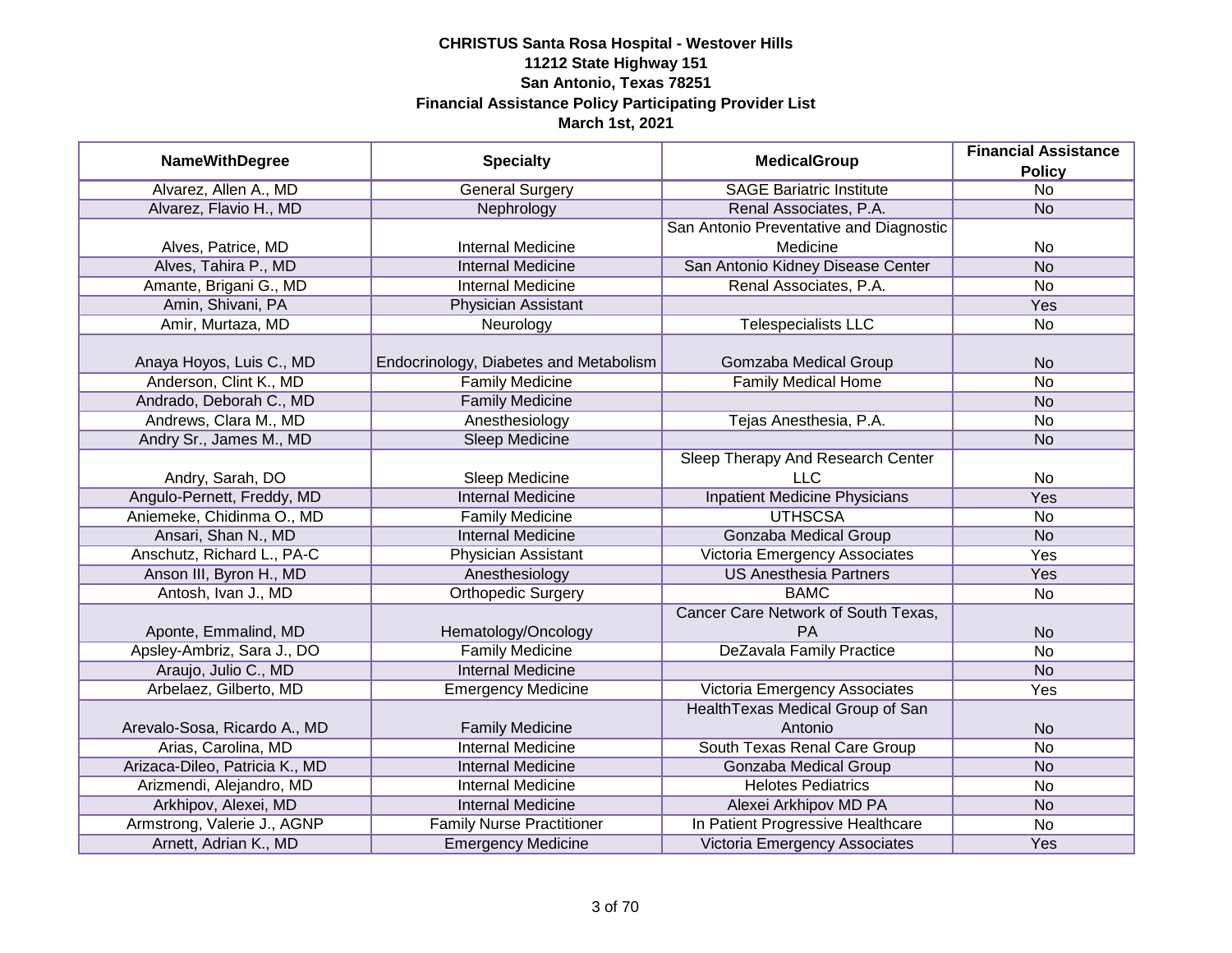|                               |                                           | <b>MedicalGroup</b>                        | <b>Financial Assistance</b> |
|-------------------------------|-------------------------------------------|--------------------------------------------|-----------------------------|
| <b>NameWithDegree</b>         | <b>Specialty</b>                          |                                            | <b>Policy</b>               |
| Arnold, James A., MD          | Anesthesiology                            | <b>US Anesthesia Partners</b>              | <b>Yes</b>                  |
|                               |                                           | San Antonio Infectious Disease             |                             |
| Arora, Suthep, MD             | <b>Infectious Disease</b>                 | Consultants                                | Yes                         |
| Arredondo, Esteban R., MD     | Anesthesiology                            | <b>US Anesthesia Partners</b>              | Yes                         |
| Arthur, Albert, MD            | <b>Family Medicine</b>                    | Sound Physicians                           | Yes                         |
|                               |                                           | San Antonio Vascular and Endovascular      |                             |
| Arthurs, Zachary M., MD       | Vascular Surgery                          | Surgery                                    | No                          |
|                               |                                           | Pulmonary Consultants of San Antonio,      |                             |
| Artiles Feliz, Cesar F., MD   | <b>Pulmonary Disease</b>                  | PA                                         | <b>No</b>                   |
| Asamoa, Joshua J., DO         | <b>Internal Medicine</b>                  | Medcare Associates, PA                     | <b>No</b>                   |
| Astilla, Thaddeus M., MD      | Anesthesiology                            | <b>US Anesthesia Partners</b>              | Yes                         |
| Atkins Jr., James H., MD      | Otolaryngology                            | <b>Texas Sinus Center</b>                  | <b>No</b>                   |
|                               |                                           |                                            |                             |
| Atkinson-Garza, Eloise L., MD | Dermatology                               | Dermatology Associates of San Antonio      | <b>No</b>                   |
| Attia, Ahmed S., MD           | Anesthesiology                            | <b>US Anesthesia Partners</b>              | <b>Yes</b>                  |
| Attreya, Akash K., DO         | <b>Family Medicine</b>                    | Sound Physicians                           | Yes                         |
| Aune, Christine N., MD        | <b>Pediatrics</b>                         | <b>Pediatrix Medical Group</b>             | Yes                         |
| Avila, Amanda J., MD          | Neurology                                 | TeleSpecialists, LLC                       | <b>No</b>                   |
|                               |                                           |                                            |                             |
| Ayala, John A., MD            | <b>Plastic Surgery</b>                    | Instiute Of Plastic Surgery in San Antonio | No                          |
| Ayala, Miguel A., MD          | <b>Internal Medicine</b>                  | South Alamo Medical Group                  | <b>No</b>                   |
|                               |                                           | San Antonio Endocrinology & Diabetes       |                             |
| Aziz, Shahid, MD              | Endocrinology, Diabetes and Metabolism    | Care                                       | No                          |
| Aziz, Wesam S., MD            | <b>Internal Medicine</b>                  | ApexMed, PLLC                              | <b>No</b>                   |
| Azizi, Aimel, MD              | <b>Internal Medicine</b>                  | <b>Sound Physicians</b>                    | Yes                         |
| Backenstose, Suzanne N., NNP  | <b>Neonatal Nurse Practitioner</b>        | <b>Pediatrix Medical Group</b>             | Yes                         |
| Baden, Eric Y., MD            | <b>Emergency Medicine</b>                 | Victoria Emergency Associates              | Yes                         |
| Badireddy, Madhu, MD          | <b>Internal Medicine</b>                  | <b>Sound Physicians</b>                    | Yes                         |
|                               |                                           | Kidney Hypertension & Transplant           |                             |
| Badran, Nidal J., MD          | Internal Medicine                         | <b>Specialists</b>                         | No                          |
|                               |                                           | Health Texas Medical Group of San          |                             |
| Bahr, Douglas F., MD          | <b>Internal Medicine</b>                  | Antonio                                    | <b>No</b>                   |
| Bailey, Shane M., MD          | <b>Clinical Cardiac Electrophysiology</b> | Texas Cardiac Arrhythmia                   | No                          |
| Bailey, Steven R., MD         | <b>Interventional Cardiology</b>          | <b>MARC Cardiothoracic Surgery</b>         | <b>No</b>                   |
| Baker, Whitney L., FNP        | <b>Family Nurse Practitioner</b>          | San Antonio Spine Center                   | No                          |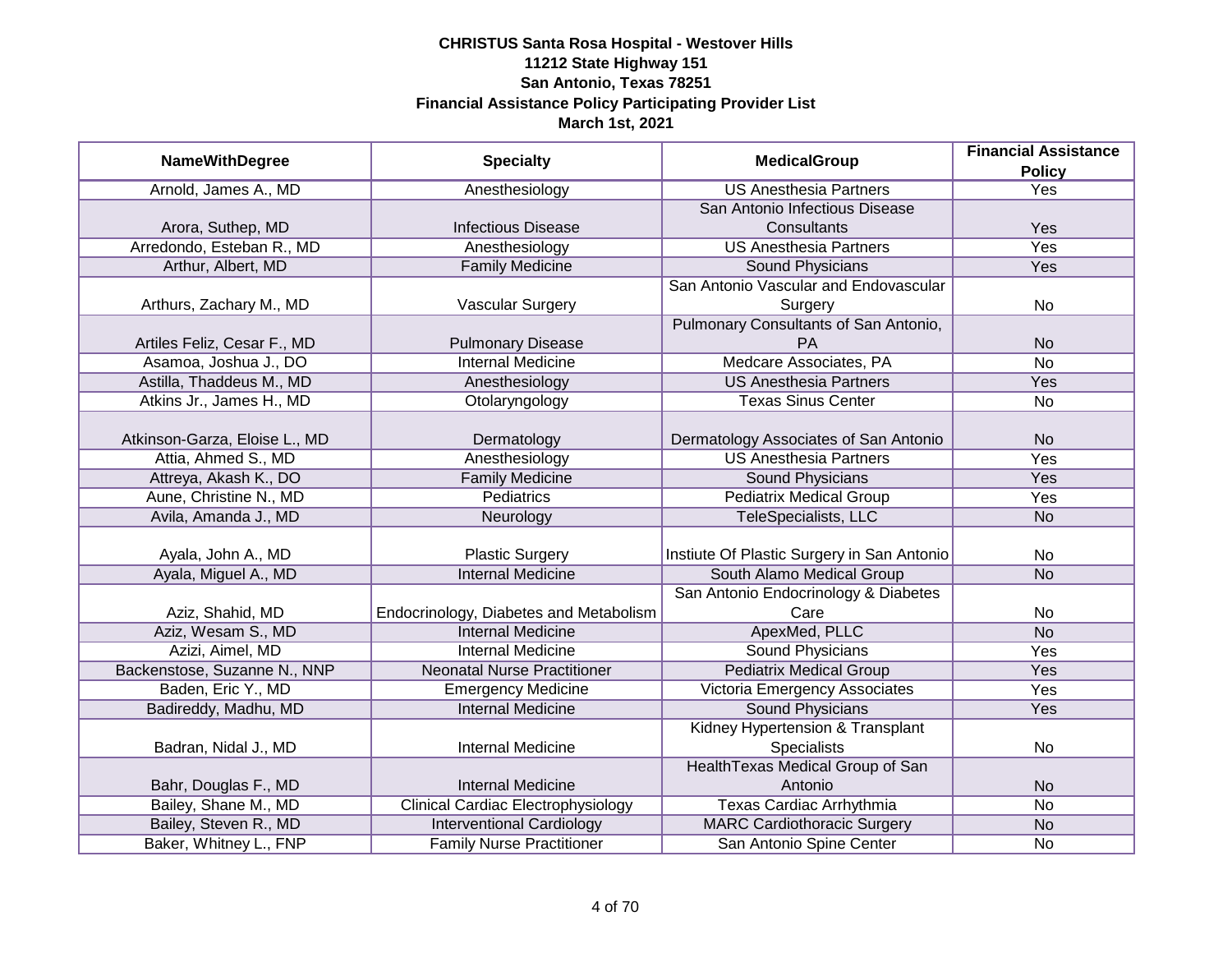| <b>NameWithDegree</b>         | <b>Specialty</b>                     | <b>MedicalGroup</b>                      | <b>Financial Assistance</b> |
|-------------------------------|--------------------------------------|------------------------------------------|-----------------------------|
|                               |                                      |                                          | <b>Policy</b>               |
|                               |                                      |                                          |                             |
| Balasingh, Alberta S., FNP    | <b>Family Nurse Practitioner</b>     | Next Generation Orthopadic & Spine Inst  | <b>No</b>                   |
|                               |                                      | Pediatrix Medical Group-SA               |                             |
| Baldizon, Eugenia, PNP        | <b>Pediatric Nurse Practitioner</b>  | Developmental                            | Yes                         |
| Balldin, Bjorn C., MD         | <b>Orthopedic Surgery</b>            | San Antonio Orthopaedic Group            | $\overline{No}$             |
| Ballester-Fiallo, Ana M., MD  | Rheumatology                         | Gonzaba Medical Group                    | <b>No</b>                   |
|                               |                                      | <b>CHRISTUS Santa Rosa Family Health</b> |                             |
| Ballesteros, Maria D., MD     | <b>Family Medicine</b>               | Center                                   | <b>No</b>                   |
| Baluja, Vivek, MD             | Neurology                            | <b>TeleSpecialists, LLC</b>              | <b>No</b>                   |
| Banks, Heather E., MD         | Nephrology                           | San Antonio Kidney Disease Center        | <b>No</b>                   |
| Banner, Jenna N., MD          | <b>Obstetrics &amp; Gynecology</b>   | <b>Alamo Womens OB/GYN</b>               | No                          |
| Barbaro III, Salvatore A., MD | <b>Cardiovascular Disease</b>        | Salvatore Barbaro III MD                 | <b>No</b>                   |
| Baribeau, Alan D., MD         | Ophthalmology                        |                                          | No                          |
| Barnard, Jami J., MD          | <b>Obstetrics &amp; Gynecology</b>   | Institute For Womens Health              | <b>No</b>                   |
| Barnett, Michael A., MD       | <b>Cardiovascular Disease</b>        | Patriot Heart & Vascular                 | <b>No</b>                   |
| Barnwell, Robert, MD          | <b>Emergency Medicine</b>            | Victoria Emergency Associates            | Yes                         |
| Barone, Constance M., MD      | <b>Plastic Surgery</b>               | constance M Barone MD PLLC               | No                          |
| Barrella, Amanda L., MD       | Anesthesiology                       | <b>US Anesthesia Partners</b>            | Yes                         |
| Barrera, Jose E., MD          | Otolaryngology                       | Texas Facial Plastic Surgery and ENT     | <b>No</b>                   |
| Barrett, Michael, DPM         | Podiatry                             | <b>Barrett Quality Medical</b>           | <b>No</b>                   |
| Bartay, James R., MD          | <b>Family Medicine</b>               | James Ray Bartay, MD                     | No                          |
| Barton, Paul E., MD           | Anesthesiology                       | South Texas Anesthesia Group, PLLC       | <b>No</b>                   |
| Basaldu-Prado, Isabel M., MD  | <b>Neonatal-Perinatal Medicine</b>   | <b>Pediatrix Medical Group</b>           | Yes                         |
| Basler, Joseph W., MD         | Urology                              | <b>UTHSCSA Department of Urology</b>     | <b>No</b>                   |
|                               |                                      | <b>CHRISTUS Santa Rosa Family Health</b> |                             |
| Bassiri, Troy, MD             | <b>Family Medicine</b>               | Center                                   | No                          |
| Bates III, John C., MD        | Anesthesiology                       | <b>US Anesthesia Partners</b>            | Yes                         |
| Batra, Dev, MD                | Radiology                            | <b>River City Imaging Associates</b>     | Yes                         |
| Battista, Michael A., MD      | <b>Neonatal-Perinatal Medicine</b>   | <b>Pediatrix Medical Group</b>           | Yes                         |
| Battle, Sandra, AGACNP        | <b>Acute Care Nurse Practitioner</b> | Sigma Physician Associates               | No                          |
| Bauman Jr., Wendall C., MD    | Ophthalmology                        | <b>Retinal Associates of South Texas</b> | <b>No</b>                   |
| Baumholtz, Michael A., MD     | <b>Plastic Surgery</b>               | <b>Baumholtz Plastic Surgery</b>         | No                          |
| Baylan, Salvador, MD          | Physical Medicine & Rehabilitation   | Salvador Pintado Baylan, M.D., P.A.      | <b>No</b>                   |
| Bazan, Fernando, MD           | Radiology                            | <b>River City Imaging Associates</b>     | Yes                         |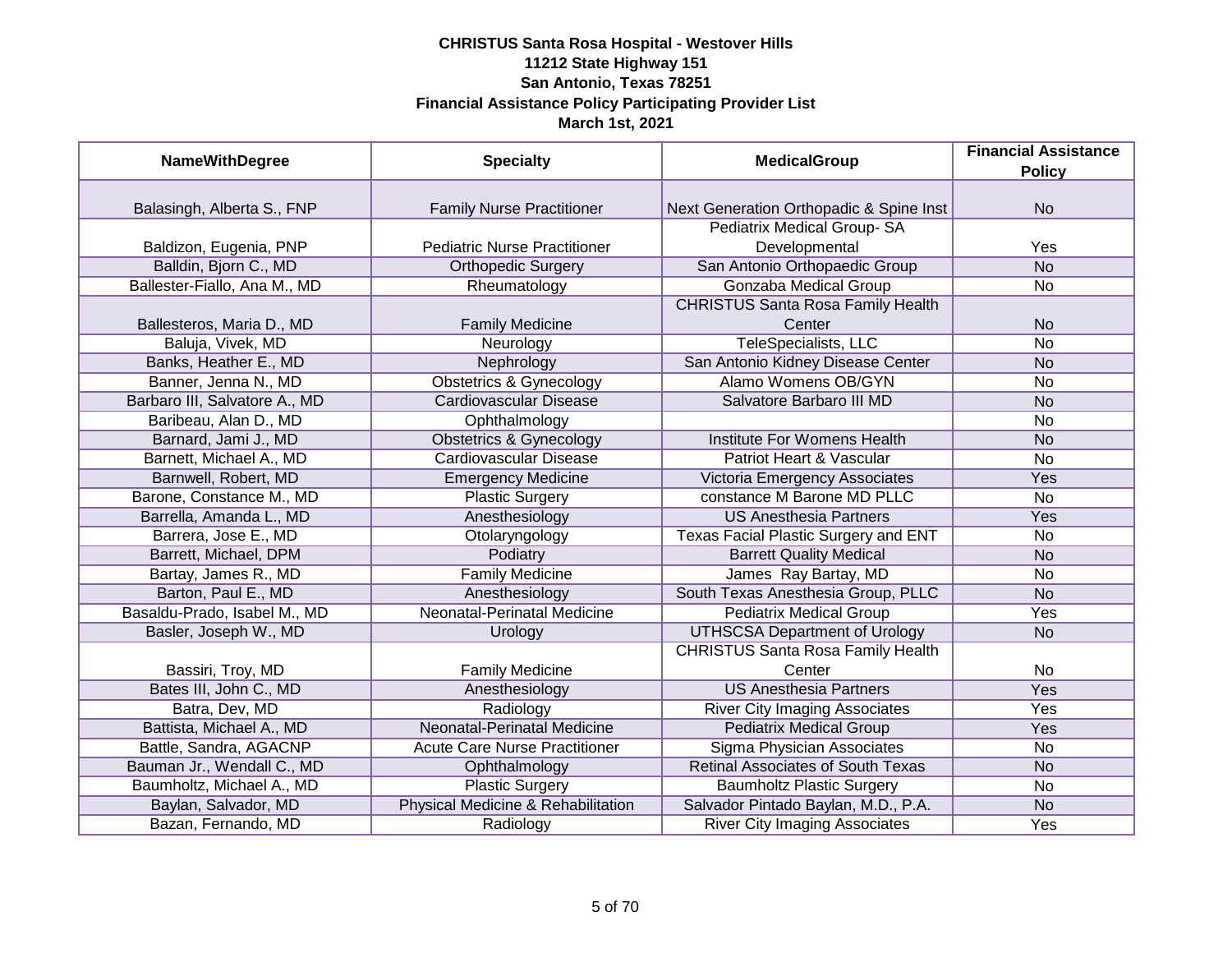| <b>NameWithDegree</b>        | <b>Specialty</b>                         | <b>MedicalGroup</b>                     | <b>Financial Assistance</b> |
|------------------------------|------------------------------------------|-----------------------------------------|-----------------------------|
|                              |                                          |                                         | <b>Policy</b>               |
|                              |                                          |                                         |                             |
| Beadle Jr., Thomas J., MD    | <b>Vascular Surgery</b>                  | Vascular & Endovascular Surgery of Tx   | <b>No</b>                   |
| Bearden, Aimee L., AGACNP    | <b>Acute Care Nurse Practitioner</b>     | <b>Inpatient Medicine Physicians PA</b> | <b>Yes</b>                  |
| Beauchamp, Kristine L., MD   | <b>Family Medicine</b>                   | MedCare Associates, P.A.                | N <sub>o</sub>              |
| Becker, Emily M., MD         | Dermatology                              | <b>UTHSCSA</b>                          | <b>No</b>                   |
|                              |                                          | South Texas Oncology & Hematology,      |                             |
| Beeram, Muralidhar, MD       | <b>Medical Oncology</b>                  | <b>PLLC</b>                             | <b>No</b>                   |
| Beeram, Sridhar, MD          | Hematology/Oncology                      | <b>Texas Oncology</b>                   | <b>No</b>                   |
| Behravan, Vahid, MD          | Neurology                                | TeleSpecialists, LLC                    | <b>No</b>                   |
| Beito, Steven B., DPM        | Podiatry                                 | New Braunfels Podiatry Associates       | No                          |
| Belitsos, Theodore G., MD    | Anesthesiology                           | Tejas Anesthesia, P.A.                  | <b>No</b>                   |
| Bell, Randall C., MD         | <b>Pulmonary Disease</b>                 |                                         | No                          |
| Bell, Stephen J., MD         | <b>Orthopedic Surgery</b>                | San Antonio Orthopedic Group            | <b>No</b>                   |
|                              |                                          | San Antonio Podiatry Associates-San     |                             |
| Bellacosa, Richard A., DPM   | Podiatry                                 | Pedro                                   | No                          |
| Belz, Jessica M., MD         | <b>Plastic Surgery</b>                   | Jessica M. Belz, M.D., PLLC             | <b>No</b>                   |
| Benavides, Lorenzo J., MD    | Anesthesiology                           | <b>US Anesthesia Partners</b>           | Yes                         |
| Benavides, Philip J., MD     | Anesthesiology                           | <b>US Anesthesia Partners</b>           | Yes                         |
| Benca, Michael J., MD        | Cardiovascular Disease                   | Live Oak Health Partners                | No                          |
| Benedikt, Amy C., MD         | Anesthesiology                           | Tejas Anesthesia, P.A.                  | <b>No</b>                   |
| Bengali, Raheel, MD          | Pain Medicine                            |                                         | <b>No</b>                   |
| Benitez-Rupp, Deborah M., MD | Anesthesiology                           | <b>US Anesthesia Partners</b>           | Yes                         |
| Bennett, Penny C., NNP       | <b>Neonatal Nurse Practitioner</b>       | <b>Pediatrix Medical Group</b>          | Yes                         |
| Bennion, Kristopher K., DMD  | <b>Pediatric Dentistry</b>               | <b>Children's Dental Ark</b>            | <b>No</b>                   |
| Berardo, Melora D., MD       | <b>Anatomic &amp; Clinical Pathology</b> | Pathology Associates of SA              | Yes                         |
| Beras-Matos, Julio M., MD    | <b>Internal Medicine</b>                 | <b>CentroMed Southside Clinic</b>       | <b>No</b>                   |
| Berg, Sarah R., MD           | <b>Obstetrics &amp; Gynecology</b>       | Northeast OB/GYN Associates, PLLC       | No                          |
| Berios, Ioannis J., DO       | <b>Emergency Medicine</b>                | Victoria Emergency Associates           | Yes                         |
|                              |                                          | San Antonio Infectious Diseases         |                             |
| Berkowitz, Carl M., MD       | <b>Infectious Disease</b>                | Consultants                             | Yes                         |
|                              |                                          | San Antonio Infectious Diseases         |                             |
| Berlanga, Gemma A., MD       | <b>Internal Medicine</b>                 | Consultants                             | Yes                         |
| Bernal, Nathan J., MD        | <b>Family Medicine</b>                   | Sound Physicians                        | Yes                         |
|                              |                                          | Inpatient Progressive Healthcare of     |                             |
| Bernardo, Kristine A., MD    | <b>Internal Medicine</b>                 | America                                 | <b>No</b>                   |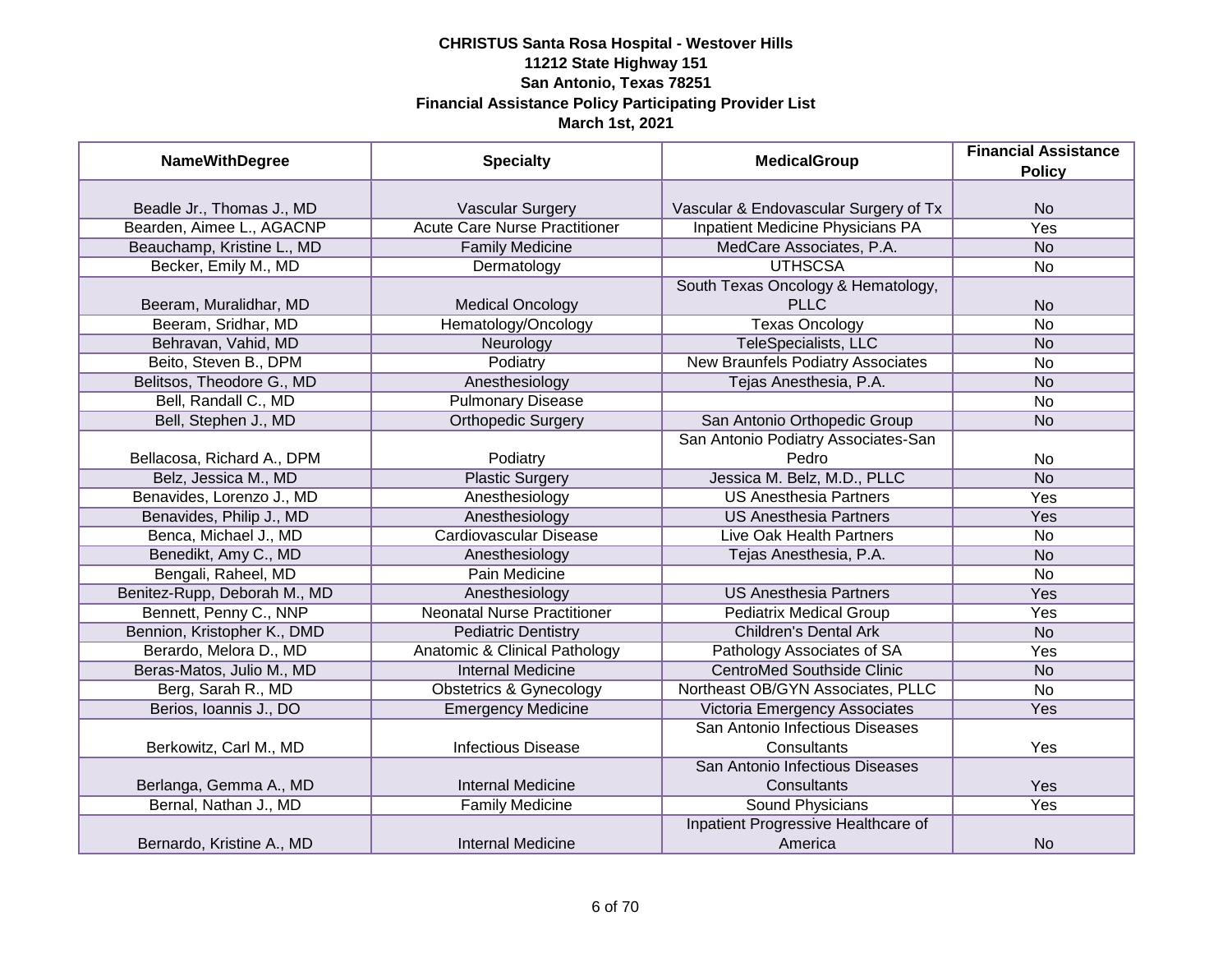| <b>NameWithDegree</b>       | <b>Specialty</b>                          | <b>MedicalGroup</b>                     | <b>Financial Assistance</b> |
|-----------------------------|-------------------------------------------|-----------------------------------------|-----------------------------|
|                             |                                           |                                         | <b>Policy</b>               |
| Bernardy, Michelle L., MD   | <b>Pediatrics</b>                         | <b>New Braunfels Pediatric Group</b>    | $\overline{No}$             |
| Bernstein, Eric, MD         | <b>Family Medicine</b>                    | San Antonio Family Physicians           | <b>No</b>                   |
| Berry, Ronald L., DMD       | <b>Oral and Maxillofacial Surgery</b>     |                                         | $\overline{No}$             |
| Betancourt, Eve M., MD      | Anatomic & Clinical Pathology             | Pathology Associates of San Antonio     | Yes                         |
|                             |                                           |                                         |                             |
| Bhachawat, Devendra K., MD  | <b>Medical Oncology</b>                   | Lone Star Cancer & Blood Disorder, P.A. | <b>No</b>                   |
| Bhandari, Amitabh, MD       | Anesthesiology                            | South Texas Anesthesia Group, PLLC      | N <sub>o</sub>              |
| Bhatia, Neera, MD           | <b>Obstetrics &amp; Gynecology</b>        |                                         | <b>No</b>                   |
|                             |                                           |                                         |                             |
| Biediger, Charles P., MD    | Otolaryngology                            | Alamo ENT Associates, P.A. (Stone Oak)  | <b>No</b>                   |
| Biela, Timothy A., MD       | <b>Neonatal-Perinatal Medicine</b>        | <b>Pediatrix Medical Group</b>          | Yes                         |
|                             |                                           | New Braunfels Orthopedic Surgery and    |                             |
| Biernacki, Katrennah A., PA | Physician Assistant                       | <b>Sports Medicine</b>                  | <b>No</b>                   |
| Bietz, Gabriel J., MD       | <b>Vascular Surgery</b>                   | Peripheral Vascular Associates, P.A.    | <b>No</b>                   |
| Bilica, Paula, DO           | <b>Obstetrics &amp; Gynecology</b>        | Institute for Women's Health            | <b>No</b>                   |
|                             |                                           | MGB Plastic Surgery Associates of San   |                             |
| Bindewald, Matthew G., MD   | <b>Plastic Surgery</b>                    | Antonio                                 | <b>No</b>                   |
| Birdwell, Angela L., DO     | <b>Internal Medicine</b>                  | Leonard E Deal MD PA                    | <b>No</b>                   |
| Bitar, Jamil N., MD         | <b>Cardiovascular Disease</b>             | Jamil N Bitar MD                        | <b>No</b>                   |
| Bjerk, Jessica A., ACNP     | <b>Acute Care Nurse Practitioner</b>      | Michael A Barnett MD PLLC               | <b>No</b>                   |
| Blackstock, Briana, NNP     | <b>Neonatal Nurse Practitioner</b>        |                                         | <b>No</b>                   |
| Blair, Kevin D., MD         | <b>Obstetrics &amp; Gynecology</b>        |                                         | <b>No</b>                   |
|                             |                                           |                                         |                             |
| Blanck, Zalmen, MD          | <b>Clinical Cardiac Electrophysiology</b> | Rivercity Cardiovascular of San Antonio | Yes                         |
| Blasko, Melissa W., MD      | Anesthesiology                            | <b>US Anesthesia Partners</b>           | Yes                         |
|                             |                                           | San Antonio Kidney Disease Center       |                             |
| Blond, Carl J., MD          | Nephrology                                | Physicians Group PLLP                   | <b>No</b>                   |
|                             |                                           | Footprints Podiatric Medicine & Surgery |                             |
| Bluhm, James M., DPM        | Podiatry                                  | <b>PLLC</b>                             | <b>No</b>                   |
| Boatman, Erik A., MD        | Anesthesiology                            | <b>US Anesthesia Partners</b>           | Yes                         |
| Bobbala, Govardhan R., MD   | <b>Family Medicine</b>                    | Sound Physicians                        | <b>Yes</b>                  |
| Boecker, Anna M., MD        | Pediatrics                                | <b>Gruene Lake Medical</b>              | <b>No</b>                   |
|                             |                                           |                                         |                             |
| Bogaev, Christopher A., MD  | Neurological Surgery                      | Neurosurgical Associates of San Antonio | <b>No</b>                   |
| Bolnick, Harold L., MD      | Anesthesiology                            | EmeRgencHealth, LLC                     | <b>No</b>                   |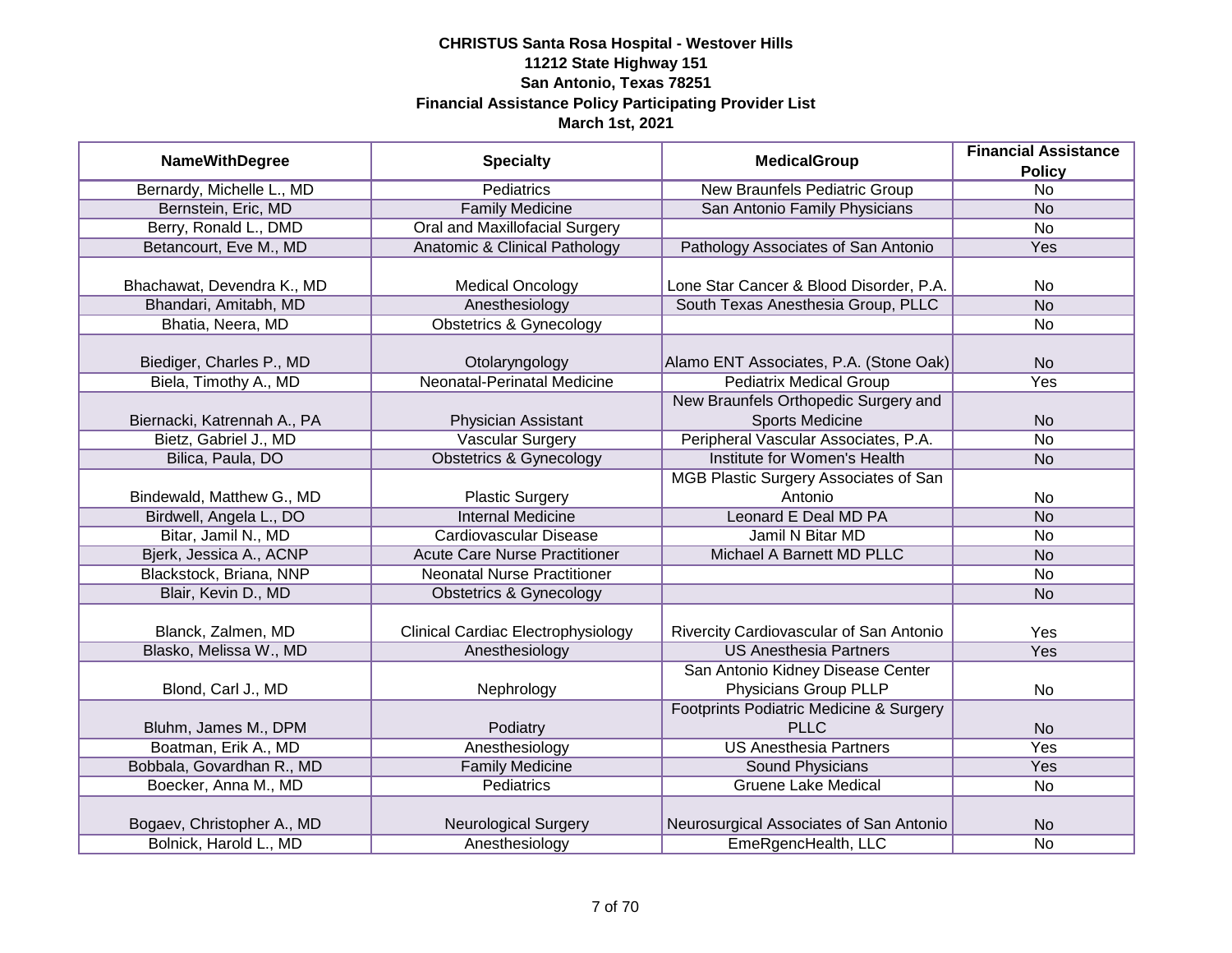| <b>NameWithDegree</b>       |                                    | <b>MedicalGroup</b>                         | <b>Financial Assistance</b> |
|-----------------------------|------------------------------------|---------------------------------------------|-----------------------------|
|                             | <b>Specialty</b>                   |                                             | <b>Policy</b>               |
| Bonilla, Jorge A., MD       | Anesthesiology                     | <b>US Anesthesia Partners</b>               | Yes                         |
|                             |                                    | <b>CHRISTUS Santa Rosa Specialty Clinic</b> |                             |
| Bordon, Anthony S., MD      | <b>General Surgery</b>             | <b>New Braunfels</b>                        | No                          |
| Borgman, Kristie Y., MD     | <b>Pediatric Cardiology</b>        | <b>Pediatrix Cardiology Associates</b>      | N <sub>o</sub>              |
| Borrego III, Robert A., MD  | <b>Internal Medicine</b>           | Robert A Borrego III MD                     | <b>No</b>                   |
| Borshch, Yurii D., MD       | Pain Medicine                      | Precision Spine & Pain Management           | <b>No</b>                   |
| Borte, Bernadette N., MD    | Neurology                          | Telespecialists, LLC                        | <b>No</b>                   |
| Bose, Rahul, MD             | <b>Interventional Cardiology</b>   | Lone Star Heart and Vascular Clinic PA      | <b>No</b>                   |
| Bosley, Veronica, FNP       | <b>Family Nurse Practitioner</b>   | Inpatient Profressive Healthcare America    | No                          |
| Botello, Sara M., NNP       | <b>Neonatal Nurse Practitioner</b> | <b>Pediatrix Medical Group</b>              | Yes                         |
| Bothwell, Nici E., MD       | Otolaryngology                     | <b>Endomir Surgical, PLLC</b>               | <b>No</b>                   |
| Botla, Ravi, MD             | Gastroenterology                   | <b>Texas Digestive Disease Consultants</b>  | Yes                         |
| Boucher, Jean-Denis, MD, MD | Dermatology                        | Lone Star State Dermatology Clinic          | <b>No</b>                   |
| Boudreau, Michelle M., DO   | Neurology                          | <b>TeleSpecialists, LLC</b>                 | <b>No</b>                   |
| Bouvier, Stephanie A., MD   | Anesthesiology                     |                                             | Yes                         |
| Bowe, Lisa M., MD           | Anesthesiology                     | <b>US Anesthesia Partners</b>               | Yes                         |
| Bowen, Stephanie, MD        | Anesthesiology                     | <b>US Anesthesia Partners</b>               | Yes                         |
| Bowers, Karen M., FNP       | <b>Family Nurse Practitioner</b>   | <b>Surgery Professionals</b>                | <b>No</b>                   |
| Bowser, Andrew N., MD       | <b>Vascular Surgery</b>            | <b>Texas Hills Vascular Specialists</b>     | <b>No</b>                   |
| Boyd, Daniel R., MD         | Anesthesiology                     | <b>US Anesthesia Partners</b>               | Yes                         |
| Boyd, Sherri Y., MD         | <b>Cardiovascular Disease</b>      | <b>New Braunfels Cardiology</b>             | No                          |
| Bradley, Nina G., DO        | Neurology                          | <b>Telespecialists LLC</b>                  | <b>No</b>                   |
| Bradley, Sandra K., NNP     | <b>Neonatal Nurse Practitioner</b> | <b>Pediatrix Medical Group</b>              | Yes                         |
| Bragan, John F., MD         | <b>Emergency Medicine</b>          | Victoria Emergency Associates               | Yes                         |
| Brahmbhatt, Reshma R., MD   | Vascular Surgery                   | <b>UTHSCSA</b>                              | <b>No</b>                   |
| Brandt, Katherine M., MD    | Pediatrics                         | <b>Pediatrix Medical Group</b>              | Yes                         |
| Bregman, Brandon, MD        | Anesthesiology                     | <b>US Anesthesia Partners</b>               | Yes                         |
|                             |                                    | The San Antonio Orthopaedic Group,          |                             |
| Brenman, Ephraim K., DO     | Physical Medicine & Rehabilitation | <b>LLP</b>                                  | <b>No</b>                   |
| Brenner, John R., DO        | Anesthesiology                     | <b>US Anesthesia Partners</b>               | Yes                         |
| Brewer, Raymond L., MD      | Anesthesiology                     | <b>US Anesthesia Partners</b>               | Yes                         |
| Bricco, Diane D., MD        | Radiology                          |                                             | No                          |
| Bridges, Bobbi J., AGACNP   |                                    | <b>Inpatient Consultants of Texas</b>       | <b>No</b>                   |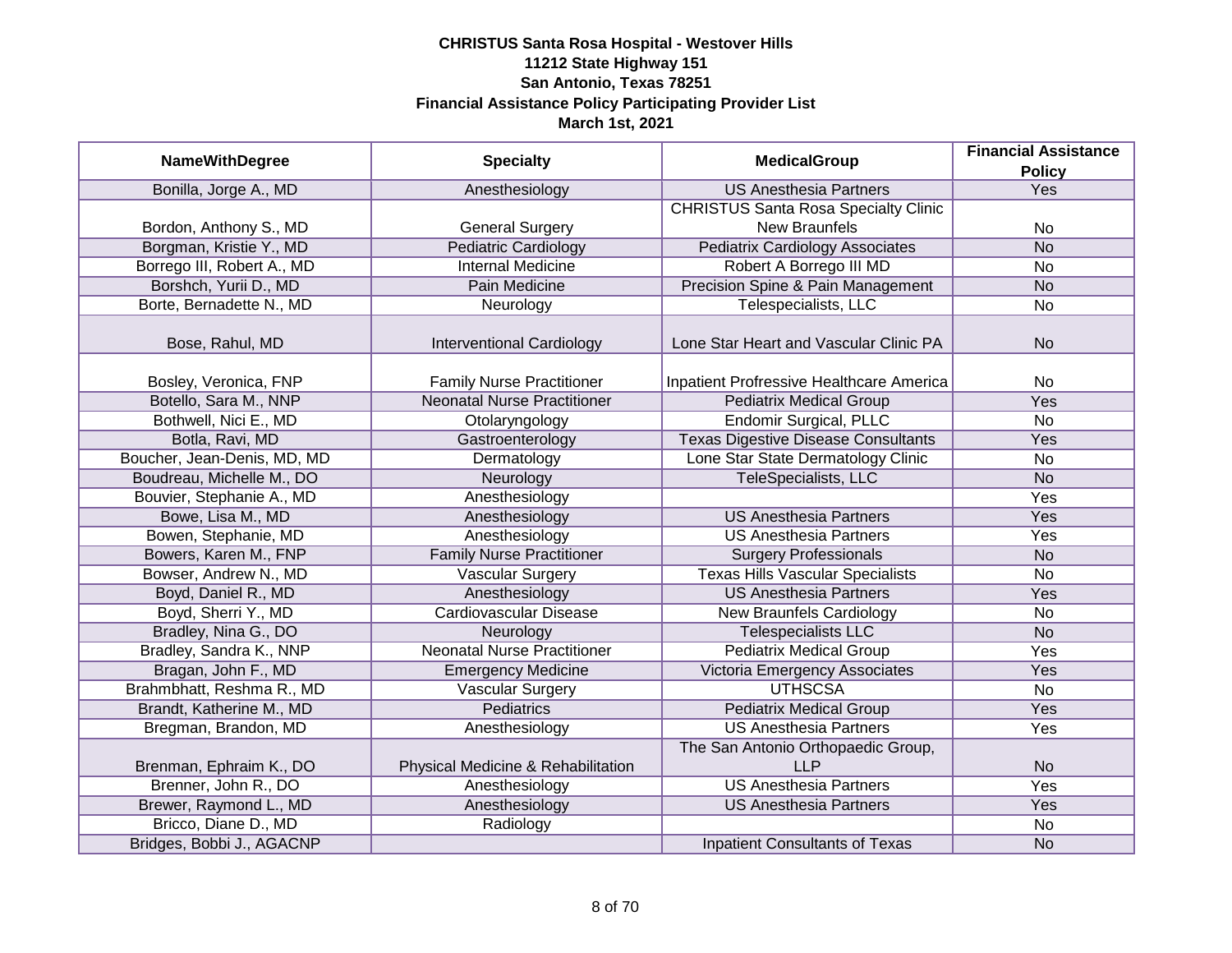|                               |                                                  | <b>MedicalGroup</b>                       | <b>Financial Assistance</b> |
|-------------------------------|--------------------------------------------------|-------------------------------------------|-----------------------------|
| <b>NameWithDegree</b>         | <b>Specialty</b>                                 |                                           | <b>Policy</b>               |
| Brietzke, Alessandra, NNP     | <b>Neonatal Nurse Practitioner</b>               | <b>Pediatrix Medical Group</b>            | <b>Yes</b>                  |
| Briggs, Edward D., MD         | Anesthesiology                                   | <b>US Anesthesia Partners</b>             | <b>Yes</b>                  |
| Briggs, Emily D., MD          | <b>Family Medicine</b>                           | <b>Briggs Family Medicine</b>             | $\overline{No}$             |
| Briggs, Jeffrey D., DO        | Psychiatry                                       | Asana Integrated Medical Group            | <b>No</b>                   |
| Brockway, Bruce A., MD        | Nephrology                                       | Kindney and Blood Pressure Clinic         | No                          |
| Brody, Jennifer D., MD        | <b>Pulmonary Disease</b>                         | Sonterra Pulmonary Consultants            | <b>No</b>                   |
| Brogan, Lisa, CNP             | <b>Family Nurse Practitioner</b>                 | <b>Medcede Physician Services</b>         | No                          |
| Brothers, Brenna J., DNP, FNP | <b>Family Nurse Practitioner</b>                 | Arrhythmia Associates of South Texas      | <b>No</b>                   |
| Broumand, Varshasb, MD        | Nephrology                                       |                                           | No                          |
| Brown Jr., Jeremiah, MD       | Ophthalmology                                    | <b>Brown Retina Institute</b>             | <b>No</b>                   |
|                               |                                                  | San Antonio Head And Neck Surgical        |                             |
| Brown, Patrick N., MD         | Otolaryngology                                   | Associates                                | <b>No</b>                   |
| Bruce, Helena D., PA          | <b>Physician Assistant</b>                       | <b>Precision Assist</b>                   | <b>No</b>                   |
| Bruggeman, Adam, MD           | <b>Orthopedic Surgery</b>                        |                                           | No                          |
|                               |                                                  | Aesthetic, Facial and Oculoplastic        |                             |
| Brundridge, Wesley, DO        | Ophthalmology                                    | Surgery                                   | <b>No</b>                   |
| Brune, Sonja D., CNS-CC       | <b>Clinical Nurse Specialist - Critical Care</b> |                                           | <b>No</b>                   |
|                               |                                                  | Inpatient Progressive Healthcare of       |                             |
| Buccellato, Divina G., AGACNP | <b>Acute Care Nurse Practitioner</b>             | America                                   | <b>No</b>                   |
| Buchanan, Clay T., MD         | <b>Family Medicine</b>                           | <b>MedCare Associates</b>                 | <b>No</b>                   |
|                               |                                                  |                                           |                             |
| Bucheit, Amanda D., MD        | Hematology/Oncology                              | South Texas Oncology and Hematology       | <b>No</b>                   |
| Bui, Christina M., MD         | Ophthalmology                                    | <b>Eye Associates</b>                     | <b>No</b>                   |
|                               |                                                  |                                           |                             |
| Bulengo, Stella M., MD        | Dermatology                                      | Dermatology Associates of San Antonio     | <b>No</b>                   |
| Bullock, Jeff S., MD          | Gastroenterology                                 | San Antonio Gastroenterology Assoc.       | No                          |
| Bunton, Paulette S., MD       | Anesthesiology                                   | <b>US Anesthesia Partners</b>             | Yes                         |
| Burgess, Megan M., MD         | <b>Plastic Surgery</b>                           |                                           | No                          |
| Burgos, Alejandro D., MD      | Anesthesiology                                   | <b>US Anesthesia Partners</b>             | Yes                         |
| Burguete, Sergio R., MD       | <b>Pulmonary Disease</b>                         | S Rodrigo Burguete MD PA                  | No                          |
|                               |                                                  | <b>CHRISTUS Orthopaedics &amp; Sports</b> |                             |
| Burns, Travis C., MD          | <b>Orthopedic Surgery</b>                        | Medicine-San Antonio                      | <b>No</b>                   |
|                               |                                                  | Vascular & Endovascular Surgery of        |                             |
| Busken, Christopher J., MD    | Vascular Surgery                                 | Texas, PLLC                               | No                          |
| Bustamante, Julia A., MD      | Anesthesiology                                   | <b>US Anesthesia Partners</b>             | Yes                         |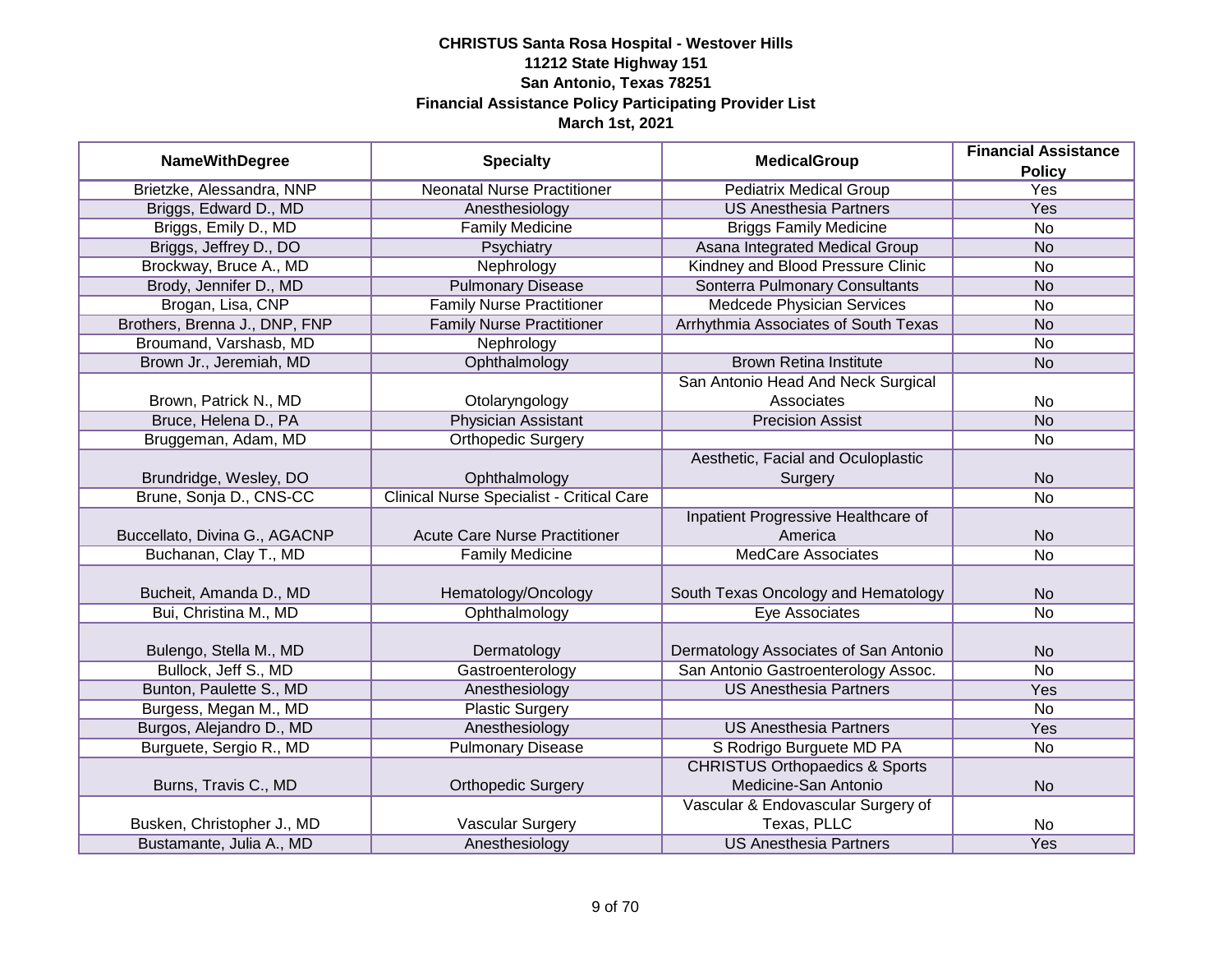| <b>NameWithDegree</b>         | <b>Specialty</b>                   | <b>MedicalGroup</b>                    | <b>Financial Assistance</b> |
|-------------------------------|------------------------------------|----------------------------------------|-----------------------------|
|                               |                                    |                                        | <b>Policy</b>               |
| Butler, Dimple T., MD         | <b>Family Medicine</b>             | <b>Sound Physicians</b>                | Yes                         |
| Butler, Jasmin S., PA         | Physician Assistant                | Vita Sana Clinic                       | <b>No</b>                   |
| Butt, Qasim A., MD            | <b>Internal Medicine</b>           | South Texas Renal Care Group           | No                          |
| Butter, Robert D., DO         | Undersea & Hyperbaric Medicine     | Wound Care and Hyperbaric Center       | <b>No</b>                   |
| Buzenas, Jessica, MD          | <b>Internal Medicine</b>           | <b>Inpatient Care of South Texas</b>   | Yes                         |
| Byrne, John J., MD            | <b>Obstetrics &amp; Gynecology</b> | <b>Baylor College</b>                  | <b>No</b>                   |
|                               |                                    | South Texas Continuum of Care          |                             |
| Cabello, Maria M., MD         | <b>Family Medicine</b>             | <b>Specialists</b>                     | No                          |
| Cabrera III, Timoteo, MD      | Nephrology                         | Renal Associates, PA                   | <b>No</b>                   |
| Caddell, Heather O., MD       | <b>Obstetrics &amp; Gynecology</b> | Northeast Ob/Gyn Associates            | No                          |
| Cajas, George W., MD          | <b>Obstetrics &amp; Gynecology</b> | <b>Womens Center at Westover Hills</b> | <b>No</b>                   |
|                               |                                    | All American Allergy Asthma &          |                             |
| Calais, Charles J., DO, MS    | Allergy & Immunology               | Immunology Center                      | No                          |
| Caldarola, Vincent A., MD     | <b>General Surgery</b>             | <b>VR Surgical Associates</b>          | <b>No</b>                   |
| Calderon, Guido J., MD        | <b>Internal Medicine</b>           | Inpatient Medicine Physicians PA       | Yes                         |
| Calhoun, Wesley B., MD        | Nephrology                         | San Antonio Kidney Disease Center      | <b>No</b>                   |
| Camplen, Kathryn, CNM         | <b>Nurse Midwife</b>               | Alamo Womens OB/GYN                    | <b>No</b>                   |
| Campos, Carlos, MD            | <b>Family Medicine</b>             | Carlos Campos, M.D., P.A.              | <b>No</b>                   |
|                               |                                    | <b>CSR Family Medicine Residency</b>   |                             |
| Campos, Rebecca L., MD        | <b>Family Medicine</b>             | Program                                | No                          |
| Canales, John F., MD          | <b>Interventional Cardiology</b>   | Cardiology Clinic of San Antonio       | <b>No</b>                   |
|                               |                                    |                                        |                             |
| Canales, Mark L., MD          | Cardiovascular Disease             | Adult Cardiovascular Consultants, P.A. | <b>No</b>                   |
|                               |                                    | Gastroenterology Consultants of San    |                             |
| Canedo, Monica M., CNS        | <b>Clinical Nurse Specialist</b>   | Antonio                                | <b>No</b>                   |
| Cano, Oscar, MD               | Radiology                          | <b>River City Imaging Associates</b>   | Yes                         |
| Cantrill, Christopher H., MD  | Urology                            | Urology San Antonio, P.A.              | Yes                         |
| Cantu, Judy, MD               | <b>Internal Medicine</b>           | Gonzaba Medical Group                  | No                          |
| Capella, Jose J., MD          | Anesthesiology                     | <b>US Anesthesia Partners</b>          | Yes                         |
| Capener, Dale C., MD          | Anesthesiology                     | <b>US Anesthesia Partners</b>          | Yes                         |
| Capps, Alicia M., PA          | Physician Assistant                | <b>Surgery Professionals</b>           | N <sub>o</sub>              |
| Carcamo, Gerardo E., MD       | <b>General Surgery</b>             | South Texas Surgeons PA                | No                          |
| Carcamo, Karen M., MD         | <b>Obstetrics &amp; Gynecology</b> | Institute for Women's Health           | <b>No</b>                   |
| Cardenas Rosales, Juan C., MD | <b>Internal Medicine</b>           | Gonzaba Medical Group                  | No                          |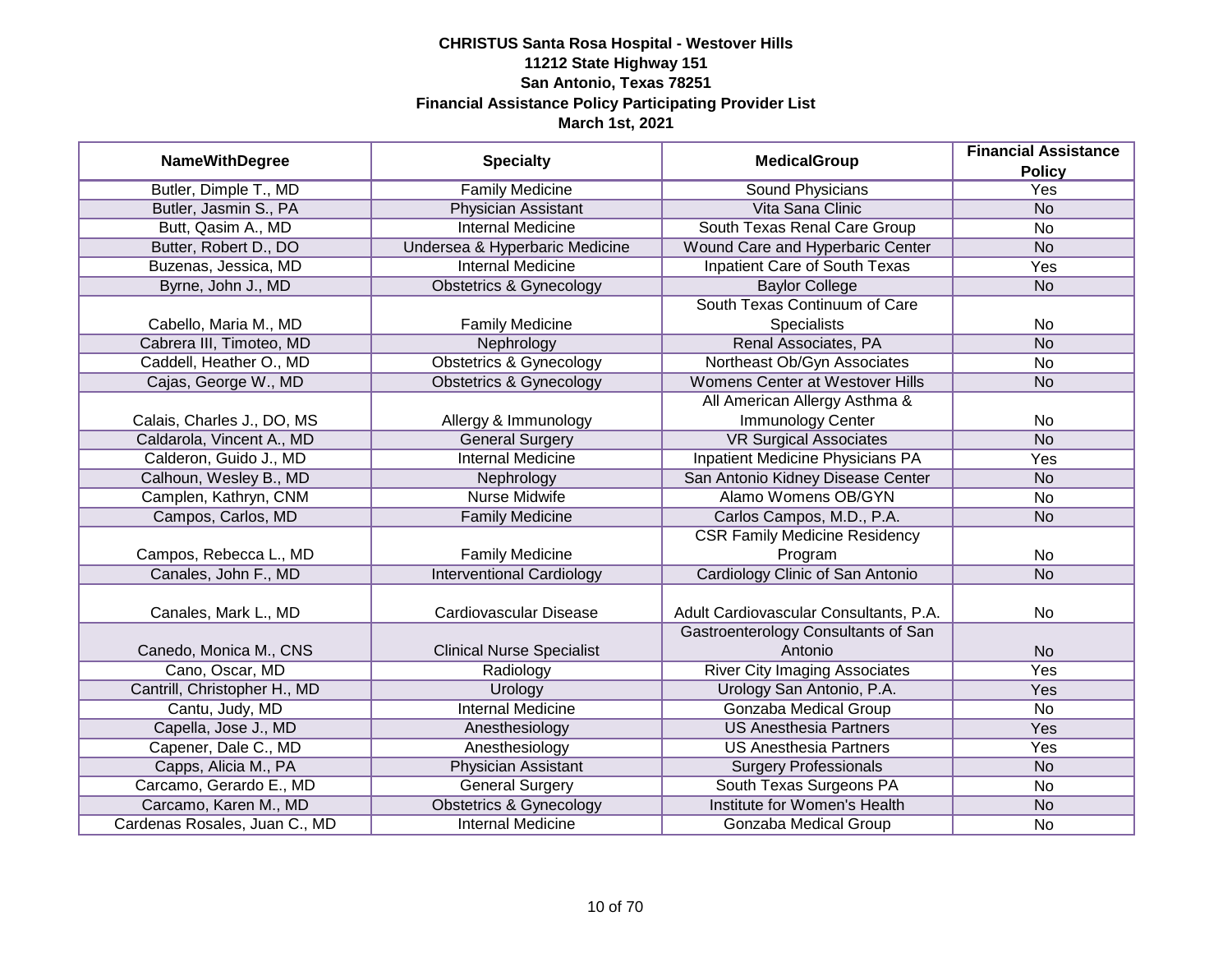| <b>NameWithDegree</b>            | <b>Specialty</b>                              | <b>MedicalGroup</b>                                | <b>Financial Assistance</b><br><b>Policy</b> |
|----------------------------------|-----------------------------------------------|----------------------------------------------------|----------------------------------------------|
|                                  |                                               | <b>Central Texas OB/GYN Associates PLLC</b>        |                                              |
| Cardenas, Carlos A., MD          | <b>Obstetrics &amp; Gynecology</b>            | dba Womens Health                                  | <b>No</b>                                    |
| Cardona Orellana, Iliana L., MD  | Nephrology                                    | Renal Associates, P.A.                             | $\overline{No}$                              |
| Carey, Stephen C., MD            | <b>Cardiovascular Disease</b>                 | <b>CCJ Cardiology</b>                              | <b>No</b>                                    |
| Carney, Jennifer E., NNP         | <b>Neonatal Nurse Practitioner</b>            | <b>Pediatrix Medical Group</b>                     | <b>Yes</b>                                   |
| Carrasco, Arnulfo T., MD         | Pain Medicine                                 | Carrasco Pain Institute                            | <b>No</b>                                    |
|                                  |                                               | <b>Synaptic Resources/Hill Country</b>             |                                              |
| Carrau, Jose L., MD              | Neurology                                     | <b>Monitoring LLC</b>                              | <b>No</b>                                    |
| Carren Simpson, Cristina P., MD  | <b>Obstetrics &amp; Gynecology</b>            | Riverwalk OBGYN, PLLC                              | Yes                                          |
| Carreras, Yuly D., MD            | Pediatrics                                    | <b>CentroMed Pediatrics</b>                        | <b>No</b>                                    |
| Carroll, Craig G., DO            | Neurology                                     | Rocky Mountain Neurodiagnostic                     | <b>No</b>                                    |
| Carroll, Elisa F., MD            | <b>Obstetrics &amp; Gynecology</b>            | Institute for Women's Health                       | <b>No</b>                                    |
| Carter, James C., CRNA           | <b>Certified Registered Nurse Anesthetist</b> |                                                    | <b>No</b>                                    |
| Carter-Rubenstein, Vaucheria, MD | Anesthesiology                                | <b>US Anesthesia Partners</b>                      | Yes                                          |
| Case, John R., MD                | Urology                                       | Urology San Antonio, P.A.                          | Yes                                          |
| Casmaer, Monica L., PA           | <b>Physician Assistant</b>                    | Victoria Emergency Associates                      | Yes                                          |
| Castillo, Javier, MD             | Maternal-Fetal Medicine                       | <b>Pediatrix Medical Group</b>                     | Yes                                          |
| Castro Pena, Norys A., MD        | <b>Infectious Disease</b>                     | <b>Gonzaba Medical Group</b>                       | <b>No</b>                                    |
| Castro, David M., MD             | Pediatrics                                    | Caring for Kids Pediatrics, PA                     | <b>No</b>                                    |
| Catland, Deborah K., NNP         | <b>Neonatal Nurse Practitioner</b>            | <b>Pediatrix Medical Group</b>                     | Yes                                          |
| Caulfield, Christopher T., MD    | <b>Family Medicine</b>                        | Health Texas Medical Group Of SA                   | <b>No</b>                                    |
|                                  |                                               | San Antonio Vascular and Endovascular              |                                              |
| Causey, Marlin W., MD            | Vascular Surgery                              | <b>Clinic PLLC</b>                                 | <b>No</b>                                    |
| Cauthon, David, DPM              | Podiatry                                      | Robert Vranes, DPM                                 | <b>No</b>                                    |
| Cavazos, Jorge M., MD            | Gastroenterology                              | <b>Texas Digestive Disease Consultants</b>         | Yes                                          |
| Cavazos, Ramiro D., MD           | <b>General Surgery</b>                        | Sage Bariatric Institure                           | <b>No</b>                                    |
| Cecava, Nathan D., MD            | <b>Diagnostic Radiology</b>                   | <b>River City Imaging Associates</b>               | Yes                                          |
| Cecchini, Michelle M., MD        | <b>Neurological Surgery</b>                   | <b>Texas Neurosurgical Spine</b>                   | <b>No</b>                                    |
| Cecconi, Patricia P., MD         | Urology                                       | <b>Urology San Antonio</b>                         | Yes                                          |
| Cedillo-Couvert, Esteban A., MD  | Nephrology                                    | South Texas Renal Care Group                       | <b>No</b>                                    |
| Cena, Marek W., MD               | <b>Cardiovascular Disease</b>                 | Alamo Cardiovascular Consultants                   | Yes                                          |
| Cerda, Oscar J., MD              | <b>Family Medicine</b>                        |                                                    | N <sub>o</sub>                               |
| Cesta, Mark A., MD               | <b>Emergency Medicine</b>                     |                                                    | Yes                                          |
| Chalaby, Marc A., MD             | <b>Pulmonary Disease</b>                      | Pulmonary Consultants of San Antonio,<br><b>PA</b> | <b>No</b>                                    |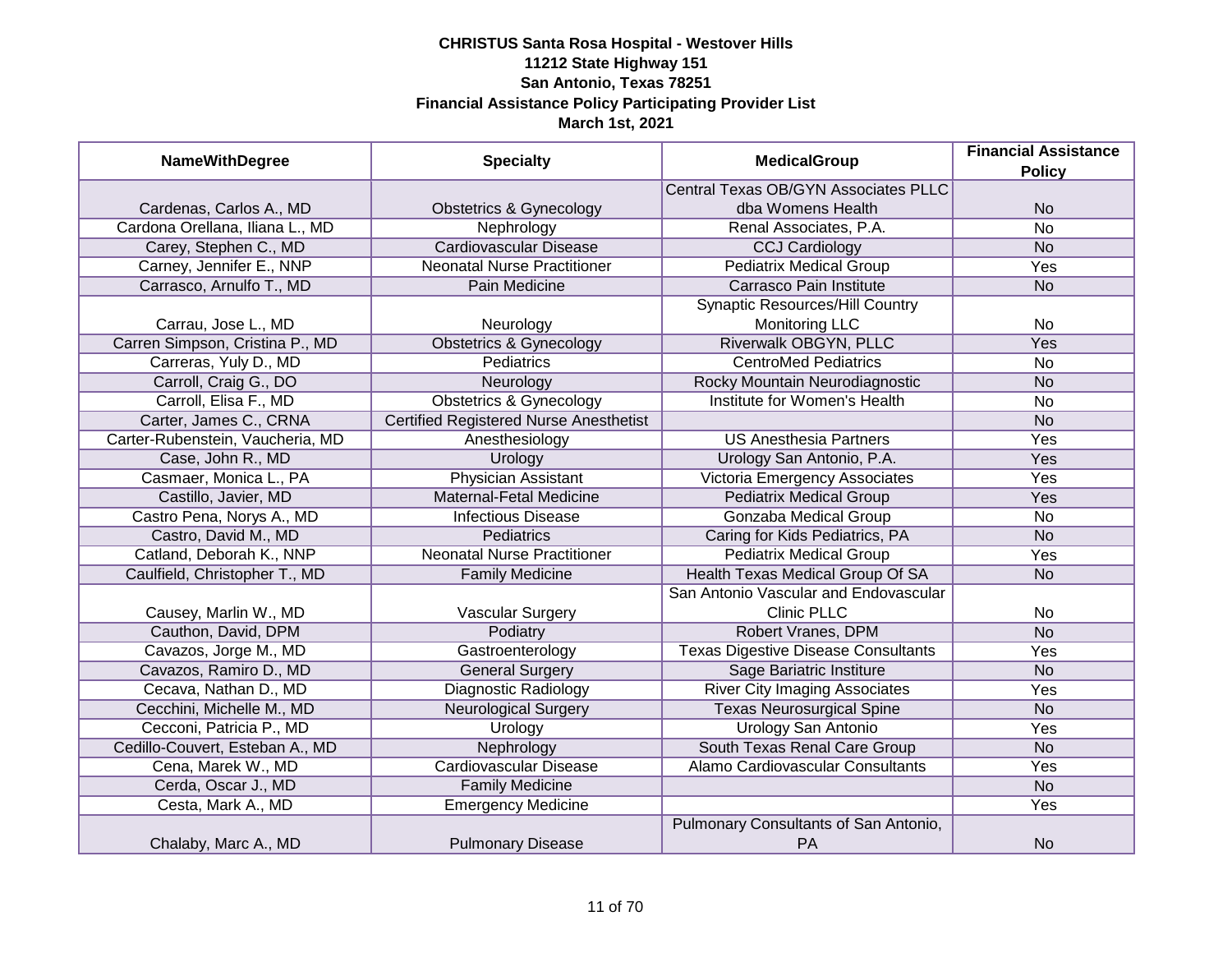|                                | <b>Specialty</b>              | <b>MedicalGroup</b>                         | <b>Financial Assistance</b> |
|--------------------------------|-------------------------------|---------------------------------------------|-----------------------------|
| <b>NameWithDegree</b>          |                               |                                             | <b>Policy</b>               |
| Chalasani, Meghana, MD         | <b>Internal Medicine</b>      | <b>SAKD Physician Group PLLC</b>            | $\overline{No}$             |
|                                |                               | Texas Oncology - San Antonio Medical        |                             |
| Challagundla, Suneetha, MD     | <b>Medical Oncology</b>       | Center                                      | <b>No</b>                   |
| Challapalli, Vishnu Prasad, MD | <b>Psychiatry</b>             | Asana Integrated Medicla Group              | No                          |
| Chan, Rodney K., MD            | <b>Plastic Surgery</b>        | <b>STARS Plastic Surgery</b>                | <b>No</b>                   |
|                                |                               |                                             |                             |
| Chance III, John, MD           | <b>Orthopedic Surgery</b>     | Northeast Orthopedics & Sports Medicine     | No                          |
| Chaney, Dennis M., DPM         | Podiatry                      | San Antonio Podiatry Associates             | <b>No</b>                   |
| Chang, Kuang-Yu M., MD         | Anesthesiology                |                                             | Yes                         |
| Chapa IV, Luis, MD             | <b>Emergency Medicine</b>     | Victoria Emergency Associates               | Yes                         |
| Chapa, Maria D., MD            | <b>Internal Medicine</b>      | Vivir with Salud                            | No                          |
| Chapman, Monica E., PA         | Physician Assistant           | UT Medicine/UTHSCSA                         | <b>No</b>                   |
|                                |                               | South Texas Orthopaedic Speciality          |                             |
| Charlton, Michael T., MD       | <b>Orthopedic Surgery</b>     | Group                                       | No                          |
| Chattar-Cora, Deowall, MD      | <b>Plastic Surgery</b>        |                                             | <b>No</b>                   |
|                                |                               | San Antonio Infectious Diseases             |                             |
| Chee, David O., MD             | <b>Infectious Disease</b>     | Consultants                                 | Yes                         |
| Cheek, Jay M., MD              | <b>General Surgery</b>        |                                             | <b>No</b>                   |
| Cheleuitte, Elias R., DPM      | Podiatry                      | The Podiatry Group of South Texas           | No                          |
| Chen, Alexander, MD            | Anesthesiology                | Sigma Pain                                  | <b>No</b>                   |
|                                |                               | <b>Real Time Neuromonitoring Associates</b> |                             |
| Chen, Jonathan, MD             | Neurology                     | of California, PC                           | No                          |
| Chen, Ping-Sun K., MD          | Radiology                     | <b>River City Imaging Associates</b>        | Yes                         |
| Cheng, Jason A., MD            | Radiology                     | <b>River City Imaging Associates</b>        | Yes                         |
| Cheshire, Amanda L., MD        | Neurology                     | TeleSpecialists, LLC                        | <b>No</b>                   |
| Chiang, Eric, MD               | Anesthesiology                | <b>US Anesthesia Partners</b>               | Yes                         |
| Chica II, Gerardo A., MD       | Nephrology                    | San Antonio Kidney Disease Center           | <b>No</b>                   |
| Childers, Richard L., DPM      | Podiatry                      | The Pediatry Group South Texas PA           | <b>No</b>                   |
| Chilton, Robert, DO            | <b>Cardiovascular Disease</b> | <b>UTHSCSA Department of Medicine</b>       | <b>No</b>                   |
| Chinea, Eugenio R., MD         | <b>Internal Medicine</b>      | WellMed Medical Management                  | No                          |
|                                |                               |                                             |                             |
| Cho, Mickey S., MD             | <b>Orthopedic Surgery</b>     | South Texas Orthopedic Specialty Group      | <b>No</b>                   |
| Choi, Stephanie S., PA         | <b>Physician Assistant</b>    | Precision Assist of San Antonio, LLC        | No                          |
| Chou, Jui-Lien, MD             | <b>Radiation Oncology</b>     | <b>Radiation Oncology Associates</b>        | <b>No</b>                   |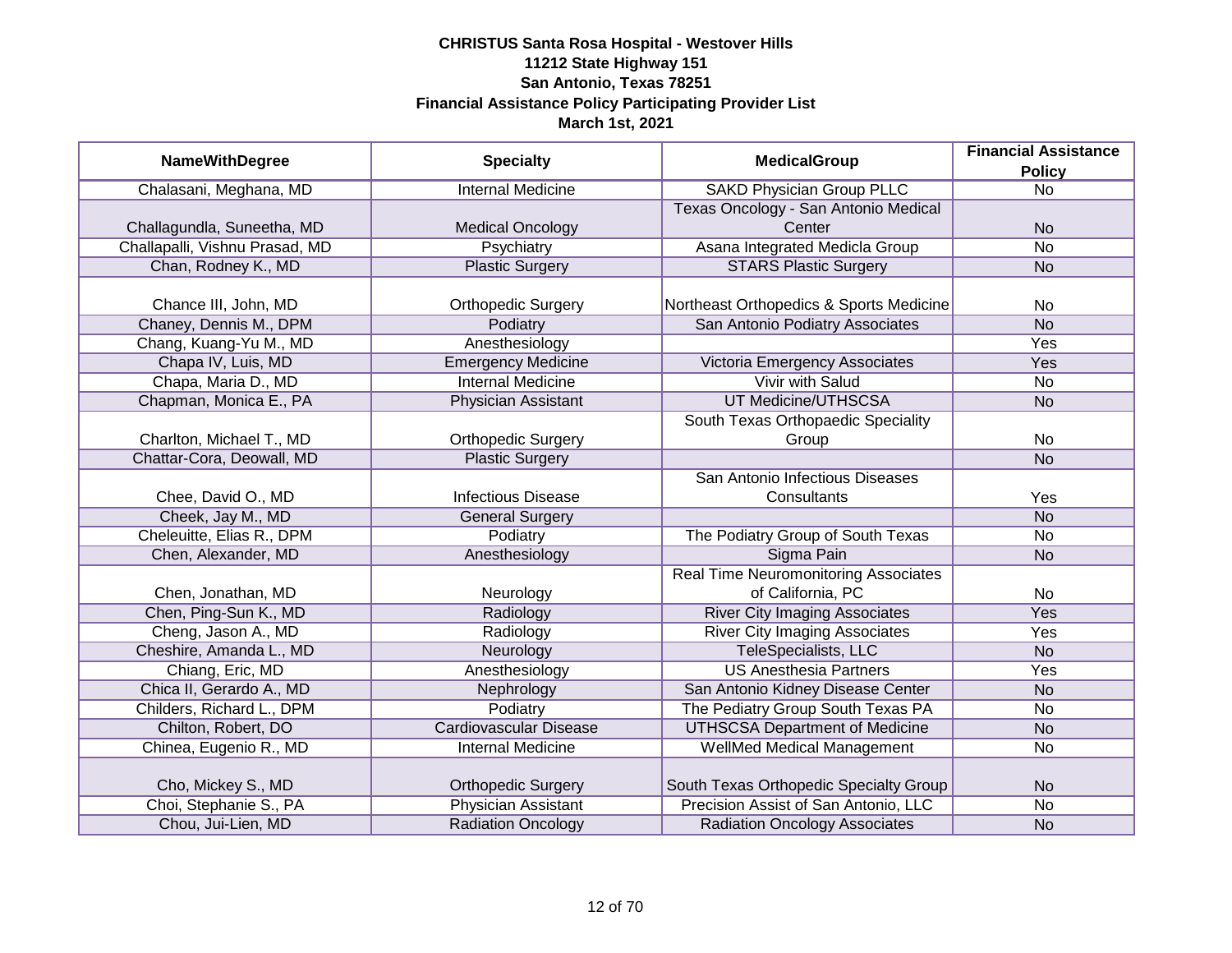| <b>NameWithDegree</b>              | <b>Specialty</b>                                 | <b>MedicalGroup</b>                      | <b>Financial Assistance</b><br><b>Policy</b> |
|------------------------------------|--------------------------------------------------|------------------------------------------|----------------------------------------------|
|                                    |                                                  | Heart & Rhythm Institute of South Texas, |                                              |
| Choucair, Wassim K., MD            | <b>Clinical Cardiac Electrophysiology</b>        | PA                                       | No                                           |
| Christal, Jeffrey L., MD           | <b>Anatomic &amp; Clinical Pathology</b>         | Pathology Associates of San Antonio      | Yes                                          |
| Christodoulou, Christodoulos, MD   | Allergy & Immunology                             | <b>MedCare Associates</b>                | No                                           |
|                                    |                                                  | River City Cardiovascular of San Antonio |                                              |
| Christopherson, Chad R., MD        | Cardiovascular Disease                           | <b>PLLC</b>                              | Yes                                          |
| Chuang, Richard S., MD             | <b>Emergency Medicine</b>                        | Victoria Emergency Associates            | <b>Yes</b>                                   |
| Chumble, Shubhangi A., MD          | Neurology                                        | Telespecialists, LLC                     | <b>No</b>                                    |
| Church-Hajduk, Robin, MD           | Anesthesiology                                   | Tejas Anesthesia, P.A.                   | No                                           |
| Cigarroa, Francisco G., MD         | <b>General Surgery</b>                           | University Hospital/ Transplant Center   | <b>No</b>                                    |
|                                    |                                                  | San Antonio Infectious Disease           |                                              |
| Cisneros, Luis A., MD              | <b>Infectious Disease</b>                        | Consultants                              | Yes                                          |
| Clanton, David B., MD              | Anesthesiology                                   | <b>US Anesthesia Partners</b>            | Yes                                          |
|                                    |                                                  |                                          |                                              |
| Clanton, Elizabeth B., MD          | <b>Plastic Surgery</b>                           | Elizabeth Bohnenblust Clanton, MD, PA    | No                                           |
| Clark, Anthony E., MD              | Anesthesiology                                   | <b>US Anesthesia Partners</b>            | Yes                                          |
|                                    |                                                  | Clark and Gossett Implant & Oral         |                                              |
| Clark, Charles L., DDS             | Oral and Maxillofacial Surgery                   | Surgery                                  | No                                           |
| Clark, Kindra J., FNP              | <b>Family Nurse Practitioner</b>                 | <b>Wound Centrics</b>                    | <b>No</b>                                    |
| Clark, Kristi G., MD               | <b>Internal Medicine</b>                         | <b>Health Texas Medical Group</b>        | <b>No</b>                                    |
| Clayton, Sara M., MD               | <b>Diagnostic Radiology</b>                      | <b>River City Imaging Associates</b>     | Yes                                          |
| Clemons, Richard, MD               | <b>Internal Medicine</b>                         |                                          | No                                           |
| Clifton, J. C., MD                 | Anesthesiology                                   | <b>US Anesthesia Partners</b>            | Yes                                          |
| Clifton, John B., MD               | Anesthesiology                                   | <b>US Anesthesia Partners</b>            | Yes                                          |
| Clinkscales, Christopher P., MD    | Anesthesiology                                   | <b>US Anesthesia Partners</b>            | Yes                                          |
| Clinton-Jordan, Deborah A., CNS-CC | <b>Clinical Nurse Specialist - Critical Care</b> | Gonzaba Medical Group                    | <b>No</b>                                    |
| Cluley, John D., MD                | Gastroenterology                                 | Tx Digestive Disease Consultants         | <b>No</b>                                    |
| Cockerill, Katherine J., MD        | Urology                                          | Urology San Antonio, P.A.                | Yes                                          |
| Cockerill, Patrick, MD             | Urology                                          | <b>Urology San Antonio</b>               | Yes                                          |
|                                    |                                                  | San Antonio Pediatric Surgery            |                                              |
| Cofer, Barry R., MD                | <b>Pediatric Surgery</b>                         | Associates                               | No                                           |
| Cogburn, Robyn N., FNP             | <b>Family Nurse Practitioner</b>                 | Physicians Unity PA                      | <b>No</b>                                    |
| Cohen, Gary R., MD                 | Anesthesiology                                   | <b>US Anesthesia Partners</b>            | Yes                                          |
| Cole, Joe L., MD                   | Rheumatology                                     | Adult & Pediatric Rheumatology           | <b>No</b>                                    |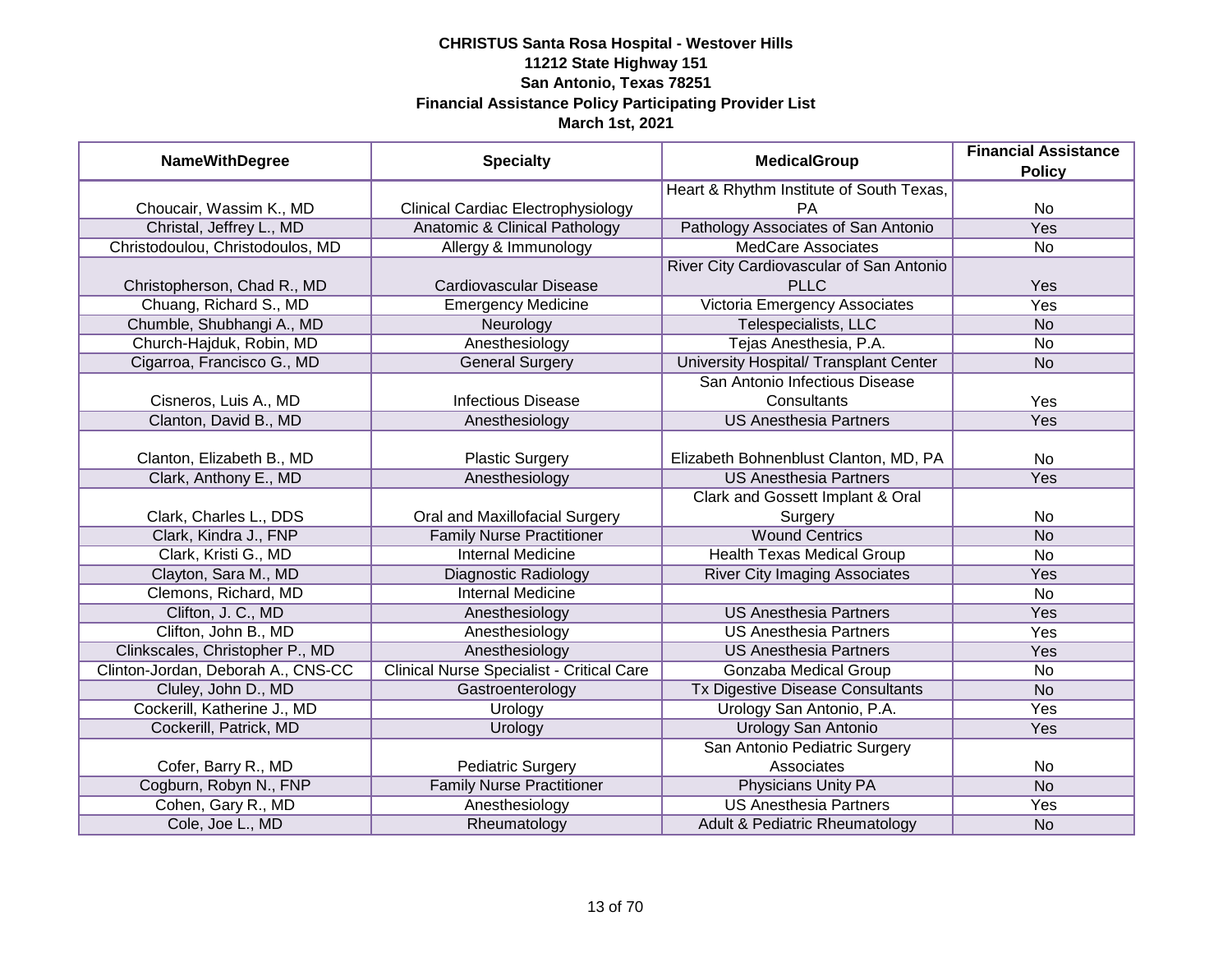| <b>NameWithDegree</b>               | <b>Specialty</b>                   | <b>MedicalGroup</b>                        | <b>Financial Assistance</b> |
|-------------------------------------|------------------------------------|--------------------------------------------|-----------------------------|
|                                     |                                    |                                            | <b>Policy</b>               |
| Coleman, Woodward L., MD            | Surgery of the Hand                | The Hand and Thumb Specialty Centers       | No                          |
| Coles, Edward F., MD                | Gastroenterology                   |                                            | N <sub>O</sub>              |
|                                     |                                    | <b>CSR Family Medicine Residency</b>       |                             |
| Collins, Claudia E., MD             | <b>Family Medicine</b>             | Program                                    | No                          |
| Colon-Garcia, Patricia, MD          | Neurology                          | TeleSpecialists, LLC                       | <b>No</b>                   |
| Conde, Alfredo E., MD               | <b>Pulmonary Disease</b>           |                                            | Yes                         |
|                                     |                                    | South Texas Oncology & Hematology,         |                             |
| Conde, Sara M., MD                  | Hematology/Oncology                | <b>PLLC</b>                                | <b>No</b>                   |
| Conley, Carolyn M., MD              | Anesthesiology                     | <b>US Anesthesia Partners</b>              | Yes                         |
| Conlin, Giselle M., MD              | Anesthesiology                     | <b>US Anesthesia Partners</b>              | Yes                         |
| Connaughton, James C., MD           | <b>Colon and Rectal Surgery</b>    | South Texas Colorectal Center              | <b>No</b>                   |
|                                     |                                    |                                            |                             |
| Contreras Valdes, Fernando M., MD   | Clinical Cardiac Electrophysiology | Cardiology Clinic of San Antonio, PLLC     | N <sub>o</sub>              |
|                                     |                                    | South Texas Oncology & Hematology,         |                             |
| Contreras, Jeanne Y., FNP           | <b>Family Nurse Practitioner</b>   | <b>PLLC</b>                                | No                          |
| Conway, Bruce E., MD                | <b>General Surgery</b>             | <b>Start Center Surgical Consultants</b>   | <b>No</b>                   |
|                                     |                                    | <b>CHRISTUS Surgical Clinic - Westover</b> |                             |
| Corneille, Michael G., MD           | <b>Surgical Critical Care</b>      | Hill                                       | No                          |
| Cornejo Esquerra, Agustin, MD       | <b>Plastic Surgery</b>             |                                            | <b>No</b>                   |
| Cornforth, Katherine E., MD         | <b>Obstetrics &amp; Gynecology</b> | <b>Institute for Women's Health</b>        | <b>No</b>                   |
| Cortez, Cristina, MD                | <b>Family Medicine</b>             | <b>Health Texas</b>                        | <b>No</b>                   |
| Coston, Amber D., PA                | <b>Physician Assistant</b>         | <b>Pediatrix Medical Group</b>             | Yes                         |
| Couch, Linda S., MD                 | <b>Medical Oncology</b>            | Cancer Care Centers of South Texas, PA     | <b>No</b>                   |
| Covey, Brenda K., MD                | Anesthesiology                     | <b>US Anesthesia Partners</b>              | Yes                         |
| Covington, Andrea L., MD            | <b>Internal Medicine</b>           | Sound ED                                   | Yes                         |
| Covington, Cody J., MD              | <b>Orthopedic Surgery</b>          | Orthopaedic San Antonio LLC                | No                          |
| Craig, John A., MD                  | Anesthesiology                     | <b>US Anesthesia Partners</b>              | Yes                         |
| Craig, William E., MD               | <b>Cardiovascular Disease</b>      | Craig Cardiovascular Center                | No                          |
| Crawley, Melissa A., MD             | Internal Medicine                  | <b>Texas Oncology</b>                      | <b>No</b>                   |
|                                     |                                    | <b>CHRISTUS Santa Rosa Family Health</b>   |                             |
| Criscuolo-Higgins, Christine D., MD | <b>Family Medicine</b>             | Center                                     | No                          |
| Crittenden, Kimberly N., MD         | <b>Obstetrics &amp; Gynecology</b> | <b>Womens Center at Westover Hills</b>     | N <sub>o</sub>              |
| Crockett, Richard W., MD            | Anesthesiology                     | <b>US Anesthesia Partners</b>              | Yes                         |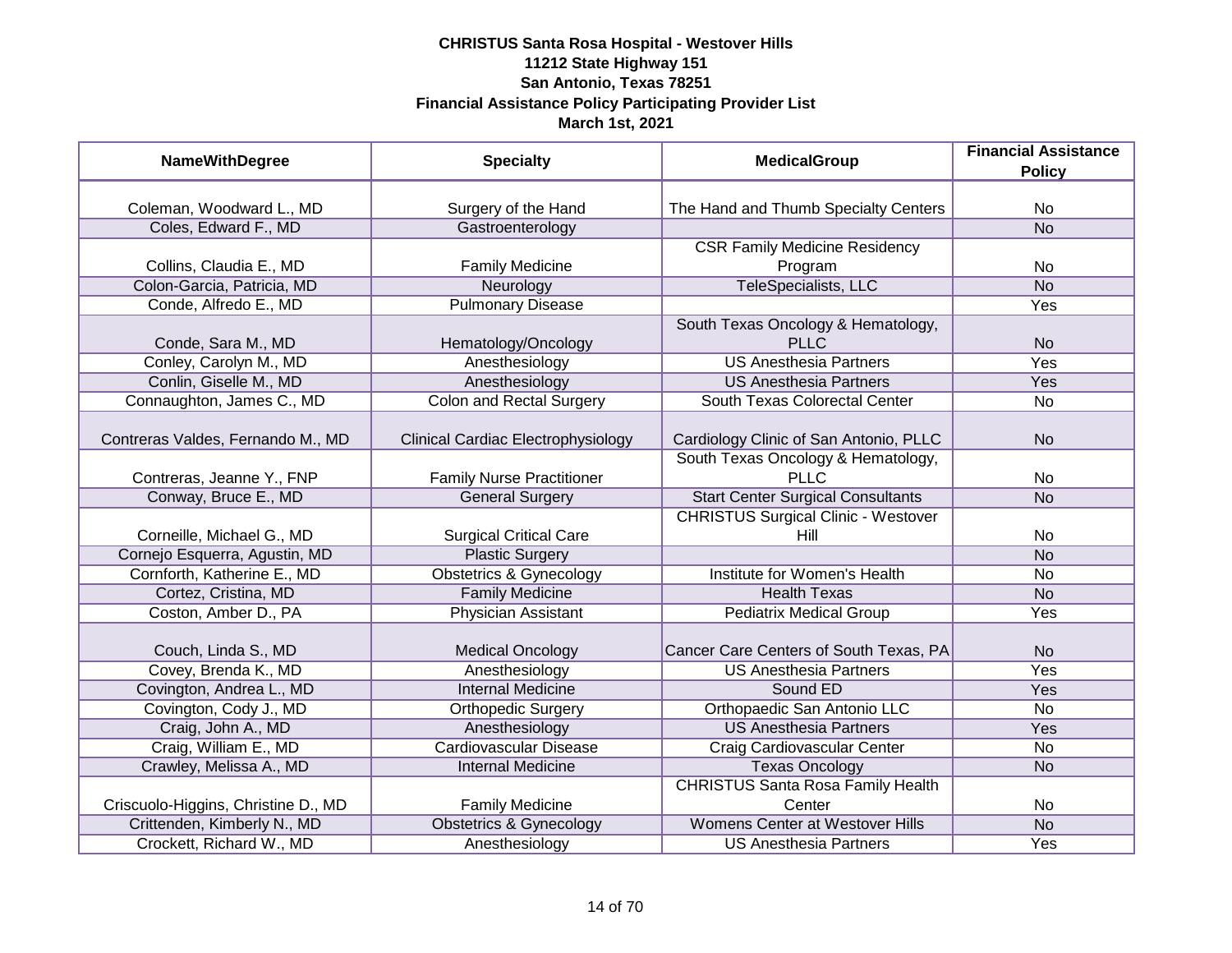| <b>NameWithDegree</b>     | <b>Specialty</b>                       | <b>MedicalGroup</b>                        | <b>Financial Assistance</b> |
|---------------------------|----------------------------------------|--------------------------------------------|-----------------------------|
|                           |                                        |                                            | <b>Policy</b>               |
| Cromack, Douglas T., MD   | <b>Plastic Surgery</b>                 | <b>UTHSCSA</b>                             | N <sub>o</sub>              |
| Cross, Criss C., MD       | <b>Emergency Medicine</b>              | Victoria Emergency Associates              | <b>Yes</b>                  |
| Crow, Gillian J., PA      | Physician Assistant                    | Victoria Emergency Associates              | Yes                         |
| Crownover, Richard L., MD | Radiation Oncology                     | <b>UTHSCSA at San Antonio</b>              | No                          |
| Crum, Mark, MD            | Anesthesiology                         | Tejas Anesthesia, P.A.                     | <b>No</b>                   |
| Cruz Jr., Amador, PA      | Physician Assistant                    | The San Antonio Orthopaedic Group          | No                          |
| Cruz, Daniel R., DPM      | Podiatry                               | <b>Gonzaba Medical Group</b>               | <b>No</b>                   |
|                           |                                        |                                            |                             |
| Cruz, Jaime O., MD        | Endocrinology, Diabetes and Metabolism | Diabetes and Endocrinology Consultants     | No                          |
| Cruz, Sarah K., PNP       | <b>Pediatric Nurse Practitioner</b>    | <b>Pediatrix Medical Group</b>             | <b>Yes</b>                  |
| Cubriel, Andres A., MD    | Anesthesiology                         | <b>US Anesthesia Partners</b>              | Yes                         |
| Cullinan, Patrick C., DO  | <b>Internal Medicine</b>               | Victoria Emergency Associates              | Yes                         |
|                           | Acute Care Adult-Gerontology Nurse     |                                            |                             |
| Cumming, Tara L., AGACNP  | Practitioner                           | Texas Urology Group, PA                    | No                          |
|                           |                                        | <b>Gastroenterology Consultants of San</b> |                             |
| Cunningham, John R., MD   | Gastroenterology                       | Antonio                                    | <b>No</b>                   |
| Curry, Mitchell R., MD    | <b>Internal Medicine</b>               | <b>Impact Physicans</b>                    | No                          |
|                           |                                        | Sports Medicine Associates of San          |                             |
| Curtis Jr., Ralph J., MD  | <b>Orthopedic Surgery</b>              | Antonio                                    | <b>No</b>                   |
| Dabbous, Ash M., MD       | <b>Obstetrics &amp; Gynecology</b>     |                                            | <b>No</b>                   |
| Daggubati, Sreedevi, MD   | <b>Medical Oncology</b>                | <b>Texas Oncology - New Braunfels</b>      | <b>No</b>                   |
| Dalton, Warren R., MD     | <b>Emergency Medicine</b>              | Victoria Emergency Associates              | Yes                         |
| Dao Campi, Haisar E., MD  | <b>Colon and Rectal Surgery</b>        | <b>UTHSCSA Department of Surgery</b>       | <b>No</b>                   |
| Dar, Urfan A., MD         | Pain Medicine                          | <b>Tricity Pain Associates PA</b>          | No                          |
| Dark, Foy E., DO          | <b>Emergency Medicine</b>              | Victoria Emergency Associates              | Yes                         |
|                           |                                        | Texas Digestive Disease Consultants,       |                             |
| Dasher, Kevin J., MD      | Gastroenterology                       | <b>PA</b>                                  | Yes                         |
| Davidson, James M., MD    | <b>Emergency Medicine</b>              | Victoria Emergency Associates              | Yes                         |
| Davidson, Joseph L., MD   | Anesthesiology                         | <b>US Anesthesia Partners</b>              | Yes                         |
| Davies, Mark G., MD       | <b>Vascular Surgery</b>                | <b>University Vascular Clinic</b>          | <b>No</b>                   |
| Davila, Angelica E., MD   | <b>Family Medicine</b>                 | UT Health Geriatric and Palliative Care    | No                          |
| Davis, David F., MD       | Anesthesiology                         | Tejas Anesthesia, P.A.                     | <b>No</b>                   |
| Davis, Kenneth M., MD     | <b>Internal Medicine</b>               | <b>CHRISTUS Health</b>                     | No                          |
|                           |                                        | San Antonio Kidney Disease Center          |                             |
| Davis, Larry R., MD       | Nephrology                             | Physicians Group, P.L.L.C.                 | <b>No</b>                   |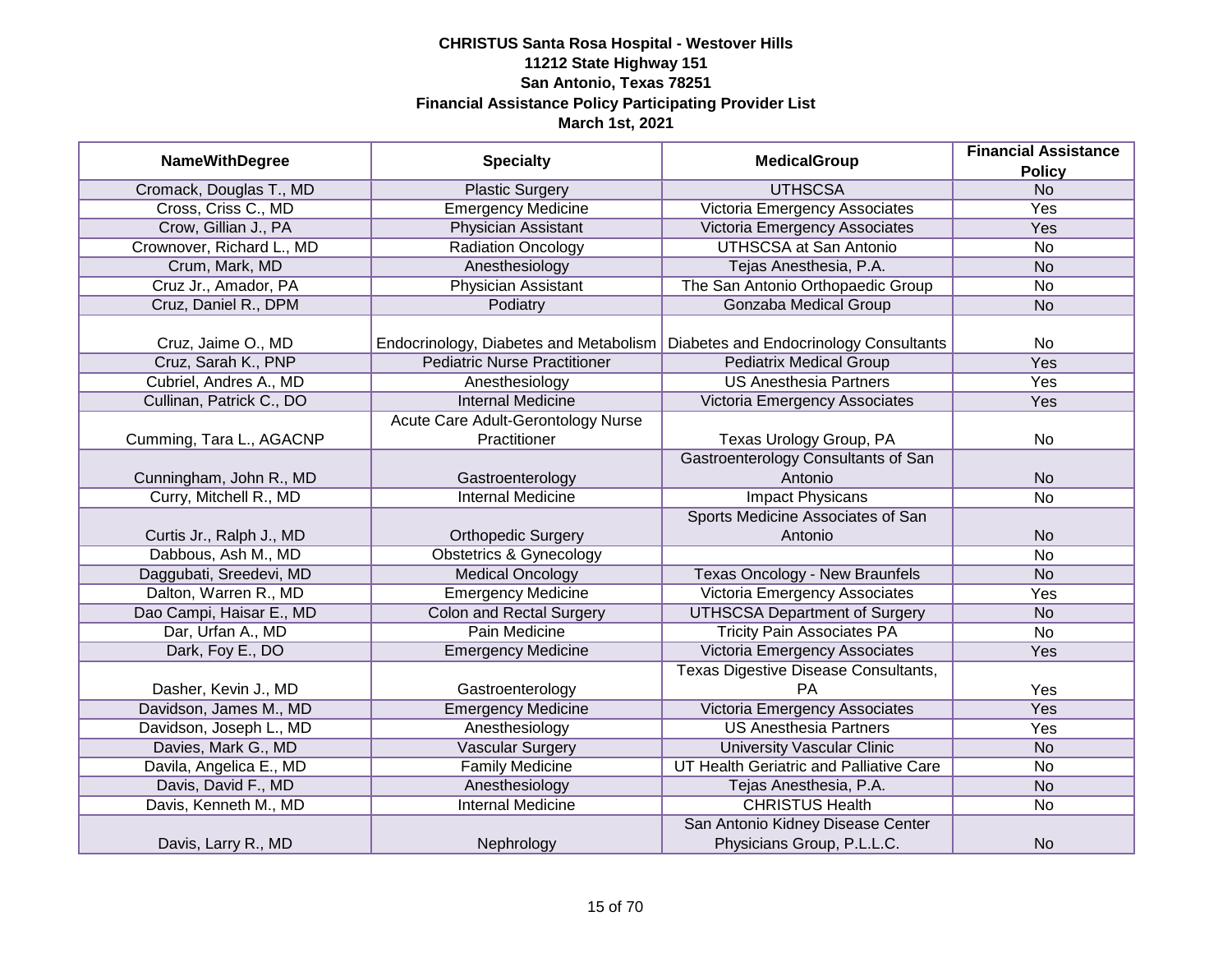|                              | <b>Specialty</b>                     | <b>MedicalGroup</b>                           | <b>Financial Assistance</b> |
|------------------------------|--------------------------------------|-----------------------------------------------|-----------------------------|
| <b>NameWithDegree</b>        |                                      |                                               | <b>Policy</b>               |
| Davis, Michael R., MD        | <b>Plastic Surgery</b>               | <b>STARS Plastic Surgery</b>                  | $\overline{No}$             |
| Davis, Sharon S., PA         | <b>Physician Assistant</b>           | <b>Surgery Professionals</b>                  | <b>No</b>                   |
|                              |                                      | South Texas Cardiothoracic & Vascular         |                             |
| Davis, William M., MD        | <b>Thoracic Surgery</b>              | <b>Surgical Associates</b>                    | No                          |
| Day, Sara M., NNP            | <b>Neonatal Nurse Practitioner</b>   | <b>Pediatrix Medical Group</b>                | <b>Yes</b>                  |
| De la Cerda III, Jose, MD    | Urology                              | Urology San Antonio                           | Yes                         |
| De La Garza, Joseph A., MD   | <b>Gynecologic Oncology</b>          |                                               | <b>No</b>                   |
| De La Rosa, Ralph A., MD     | <b>Family Medicine</b>               | Gonzaba Medical Group                         | $\overline{No}$             |
| De La Vega, Michael J., PA   | Physician Assistant                  | Victoria Emergency Associates                 | Yes                         |
|                              |                                      | <b>Pulmonary and Critical Care Associates</b> |                             |
| De Silva, Palla M., MD       | <b>Internal Medicine</b>             | of San Antonio                                | No                          |
|                              |                                      | San Antonio Infectious Disease                |                             |
| De Witt, Caroline C., MD     | <b>Infectious Disease</b>            | Consultants                                   | Yes                         |
| Deal, Leonard E., MD         | <b>Pulmonary Disease</b>             |                                               | <b>No</b>                   |
| Dean, Jeffrey A., MD         | <b>Orthopedic Surgery</b>            | <b>Westover Hills Orthopaedics</b>            | <b>No</b>                   |
| Dean, Lara C., MD            | <b>Emergency Medicine</b>            | Victoria Emergency Associates                 | Yes                         |
| Dean, Sarah R., FNP          | <b>Family Nurse Practitioner</b>     | Victoria Emergency Associates                 | Yes                         |
| DeArmond, Gregory M., MD     | <b>General Surgery</b>               | South Texas Surgical Group                    | No                          |
|                              |                                      | Facial & Oculoplastic Surgery Center of       |                             |
| DeBacker, Christopher M., MD | Ophthalmology                        | <b>Texas</b>                                  | <b>No</b>                   |
|                              |                                      |                                               |                             |
| DeBerardino, Thomas M., MD   | <b>Orthopedic Surgery</b>            | The San Antonio Orthopaedic Group LLC         | No                          |
|                              |                                      | South Texas Oncology & Hematology,            |                             |
| DeBerry, Brittany B., MD     | <b>General Surgery</b>               | <b>PLLC</b>                                   | <b>No</b>                   |
| Decena, Katie L., FNP        | <b>Family Nurse Practitioner</b>     | <b>WoundCentrics LLC</b>                      | <b>No</b>                   |
| Decherd, Michael E., MD      | <b>Plastic Surgery</b>               | San Antonio Plastic Surgery Insitute          | <b>No</b>                   |
| Deering, Shad, MD            | Maternal-Fetal Medicine              | <b>Baylor College of Medicine</b>             | No                          |
| DeGaetano, Michael V., DO    | Nephrology                           | Renal Associates, PA                          | <b>No</b>                   |
|                              |                                      | Inpatient Progressive Healthcare of           |                             |
| Del Rio, Manuel, AGACNP      | <b>Acute Care Nurse Practitioner</b> | America                                       | Yes                         |
| Delaney, Kevin T., MD        | Anesthesiology                       | Tejas Anesthesia, P.A.                        | N <sub>o</sub>              |
| Delaney, Todd A., MD         | Anesthesiology                       | Tejas Anesthesia, P.A.                        | No                          |
| Delcambre, Matthew J., MD    | Anesthesiology                       | <b>US Anesthesia Partners</b>                 | Yes                         |
| DeLee, Jesse C., MD          | <b>Orthopedic Surgery</b>            | Ortho San Antonio                             | No                          |
| DeLeon, Clarissa M., MD      | <b>Pediatrics</b>                    | <b>Pediatrix Medical Group</b>                | Yes                         |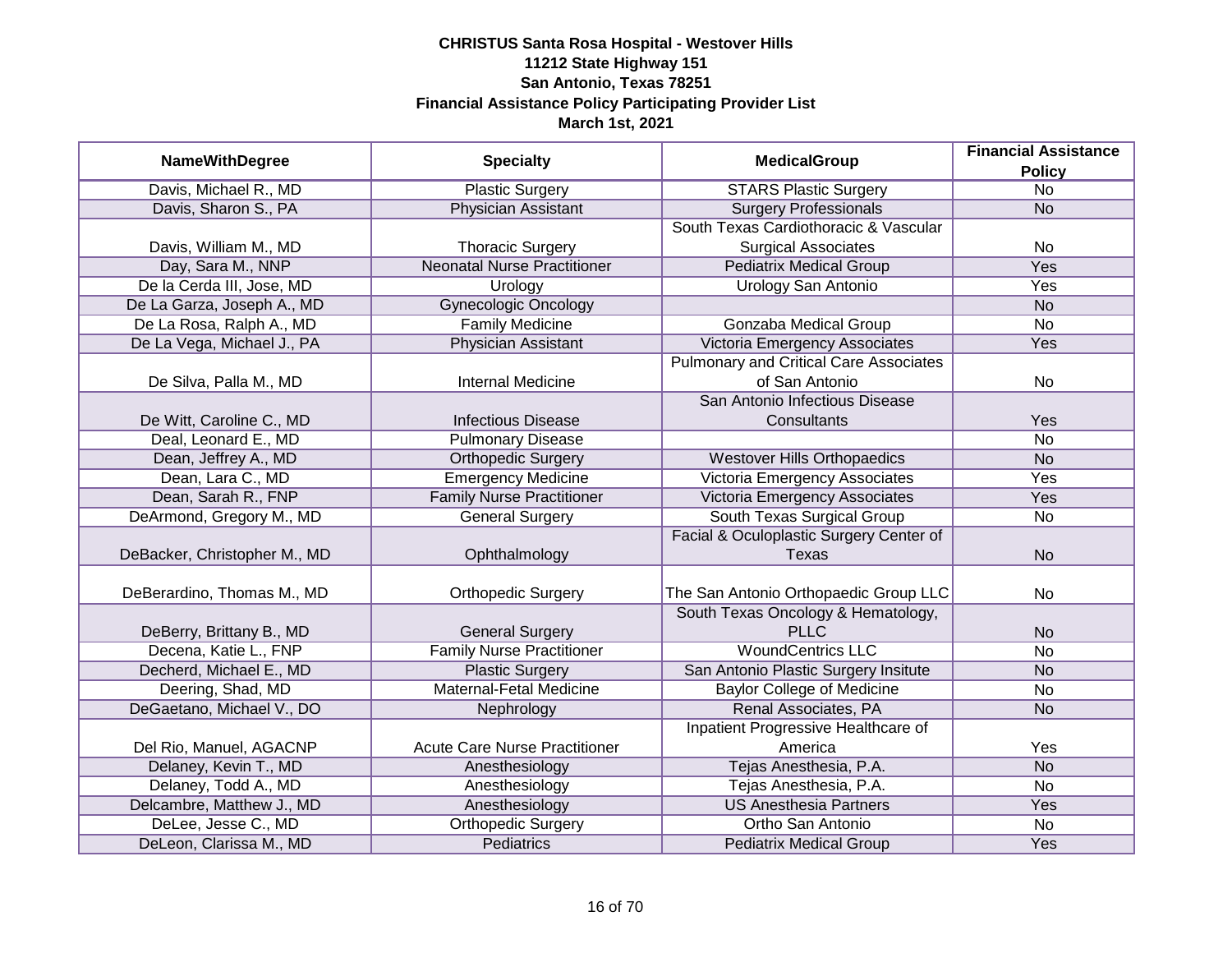|                               | <b>Specialty</b>                          | <b>MedicalGroup</b>                         | <b>Financial Assistance</b> |
|-------------------------------|-------------------------------------------|---------------------------------------------|-----------------------------|
| <b>NameWithDegree</b>         |                                           |                                             | <b>Policy</b>               |
| Demehri, Natasha, MD          | <b>Emergency Medicine</b>                 | Victoria Emergency Associates               | <b>Yes</b>                  |
| Denapoli, Thomas S., MD       | <b>Anatomic &amp; Clinical Pathology</b>  | Pathology Associates of San Antonio         | <b>Yes</b>                  |
| Denker, Adam J., MD           | <b>Clinical Cardiac Electrophysiology</b> | South Texas Cardiology Institute            | <b>No</b>                   |
| Dennis, Michael D., MD        | <b>Orthopedic Surgery</b>                 | South Texas Spinal Clinic, PA               | <b>No</b>                   |
|                               |                                           | San Antonio Head And Neck Surgical          |                             |
| Desai, Devang P., MD          | Otolaryngology - Head & Neck Surgery      | Associates                                  | <b>No</b>                   |
| Deschner, William K., MD      | Gastroenterology                          | <b>TX Digestive Disease Consultants</b>     | <b>No</b>                   |
|                               |                                           |                                             |                             |
| Devillena, Chantal B., MD     | Dermatology                               | Dermatology Associates of San Antonio       | <b>No</b>                   |
| Devries, Lindsay, MD          | Neonatal-Perinatal Medicine               | <b>Pediatrix Medical Group</b>              | Yes                         |
| Devulapally, Pavan, MD        | Nephrology                                | South Texas Renal Group                     | <b>No</b>                   |
| Dhadwal, Neetu, MD            | Neurology                                 | TeleSpecialists, LLC                        | <b>No</b>                   |
|                               |                                           | Cancer Care Network of South Texas,         |                             |
| Dham, Anu, MD                 | Hematology/Oncology                       | P.A.                                        | No                          |
| Diaz Rodriguez, Hector J., MD | Nephrology                                | San Antonio Kidney Disease Center           | <b>No</b>                   |
| Diaz Velez, Carlos J., MD     | <b>Internal Medicine</b>                  |                                             | No                          |
| Diaz Wong, Roque A., MD       | Nephrology                                |                                             | <b>No</b>                   |
| Diaz, Jaime A., MD            | <b>Internal Medicine</b>                  | <b>Inpatient Medicine Physicians</b>        | Yes                         |
| Diaz, Jose A., MD             | Cardiovascular Disease                    | <b>Texas Cardiovascular and Vein Center</b> | <b>No</b>                   |
| Diaz, Joseph D., MD           | Allergy & Immunology                      |                                             | No                          |
| Diaz, Paul M., MD             | Anesthesiology                            | Tejas Anesthesia, P.A.                      | <b>No</b>                   |
| Didier, Thomas J., MD         | Anesthesiology                            | Tejas Anesthesia, P.A.                      | No                          |
| Dimmitt, Dean B., MD          | Anesthesiology                            | <b>US Anesthesia Partners</b>               | Yes                         |
| Dinges, Ronald W., PA         | Physician Assistant                       | Victoria Emergency Associates               | Yes                         |
| Diocares, Juan P., MD         | <b>Internal Medicine</b>                  | TX Digestive Disease ConsItants, PA         | <b>No</b>                   |
| Dire, Daniel J., MD           | <b>Emergency Medicine</b>                 | Victoria Emergency Associates               | Yes                         |
| Dix-Emperador, Lisa M., MD    | <b>Internal Medicine</b>                  | Medcede Physician Services                  | <b>No</b>                   |
| Djenic, Brano, MD             | <b>Colon and Rectal Surgery</b>           |                                             | No                          |
| Doan, Chuck Q., MD            | Anesthesiology                            | <b>US Anesthesia Partners</b>               | Yes                         |
| Doane, Reena, PA              | <b>Physician Assistant</b>                | <b>Texas Digestive Disease Consultants</b>  | Yes                         |
| Dodd, Meagan G., MD           | Anesthesiology                            |                                             | Yes                         |
| Doles, Bradley R., DO         | <b>Pediatrics</b>                         |                                             | $\overline{No}$             |
| Donovan, Colin M., DO         | <b>Pediatric Anesthesiology</b>           |                                             | <b>Yes</b>                  |
| Donovan, Daniel J., MD        | <b>Interventional Cardiology</b>          | Cardiology Clinic of San Antonio            | No                          |
| Dorsey, Kathryn D., MD        | Anesthesiology                            | <b>US Anesthesia Partners</b>               | Yes                         |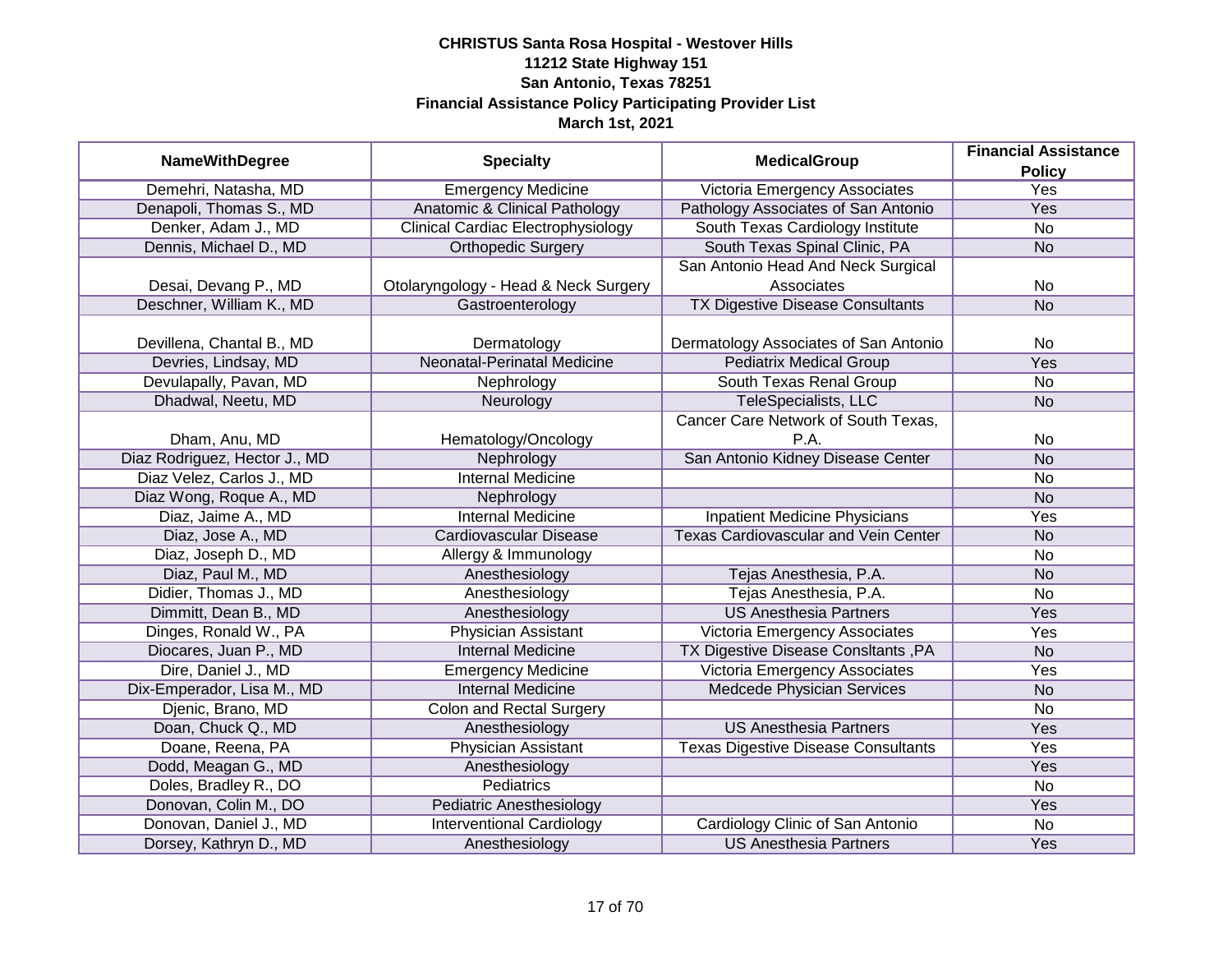| <b>NameWithDegree</b>              | <b>Specialty</b>                              | <b>MedicalGroup</b>                                  | <b>Financial Assistance</b><br><b>Policy</b> |
|------------------------------------|-----------------------------------------------|------------------------------------------------------|----------------------------------------------|
|                                    |                                               | San Antonio Pediatric Surgery                        |                                              |
| Doski, John J., MD                 | <b>General Surgery</b>                        | Associates                                           | No                                           |
| Dotzler, Susan A., MD              | <b>Neonatal-Perinatal Medicine</b>            | <b>Pediatrix Medical Group</b>                       | <b>Yes</b>                                   |
| Dougherty, Mylinh, PNP             | <b>Pediatric Nurse Practitioner</b>           | <b>Pediatrix Medical Group</b>                       | <b>Yes</b>                                   |
| Douglas, Allison L., CRNA          | <b>Certified Registered Nurse Anesthetist</b> | <b>US Anesthesia Partners</b>                        | <b>Yes</b>                                   |
| Dowell, Ginger D., AGACNP          | <b>Acute Care Nurse Practitioner</b>          | Renal Associates, P.A.                               | <b>No</b>                                    |
| Dreher, Daniel J., MD              | Anesthesiology                                | Tejas Anesthesia, P.A.                               | <b>No</b>                                    |
|                                    |                                               | South Texas Oncology & Hematology,                   |                                              |
| Drengler, Ronald L., MD            | Hematology/Oncology                           | <b>PLLC</b>                                          | No                                           |
| Drumm, Caitlin M., MD              | Neonatal-Perinatal Medicine                   | <b>Pediartix Medical Group</b>                       | <b>No</b>                                    |
| Duan, Michael, MD                  | Anesthesiology                                | <b>US Anesthesia Partners</b>                        | Yes                                          |
| DuBois, Jeffery C., MD             | Anesthesiology                                | Tejas Anesthesia, P.A.                               | <b>No</b>                                    |
| Dubois, Joshua, MD                 | Anesthesiology                                | Tejas Anesthesia, P.A.                               | No                                           |
| Duenes Jr., Aristeo S., MD         | <b>Family Medicine</b>                        | Victoria Emergency Associates                        | Yes                                          |
|                                    |                                               | Pulmonary Consultants of San Antonio,                |                                              |
| Duncan, Charles A., MD             | <b>Pulmonary Disease</b>                      | <b>PA</b>                                            | No                                           |
| Duncan, Ellen B., MD               | Anesthesiology                                | <b>US Anesthesia Partners</b>                        | Yes                                          |
| Duncan, Jonathan S., MD            | Orthopedic Surgery                            | The San Antonio Orthopaedic Group                    | <b>No</b>                                    |
| Duncan, Maritza T., ACNP           | <b>Acute Care Nurse Practitioner</b>          | Pulmonary Consultants of San Antonio,<br>PA          | <b>No</b>                                    |
| Dunn, Bryan M., MD                 | <b>Emergency Medicine</b>                     | Victoria Emergency Associates                        | Yes                                          |
| Duperier, Frank D., MD             | <b>General Surgery</b>                        | Bariatric Medical Institute of Texas, PLLC           | <b>No</b>                                    |
| Duran Jr., Cresencio, DO           | <b>Family Medicine</b>                        |                                                      | $\overline{No}$                              |
| Duron Jr., Adolfo, NNP             | <b>Neonatal Nurse Practitioner</b>            | <b>Pediatrix Medical Group</b>                       | Yes                                          |
| Dutta, Ritu, MD                    | <b>Obstetrics &amp; Gynecology</b>            | Institute for Womens Health                          | No                                           |
| Dwivedi, Sunil K., MD              | Gastroenterology                              | Gastroenterology Consultants Of San<br>Antonio, P.A. | <b>No</b>                                    |
| Dwyer, Matthew M., MD              | <b>Orthopedic Surgery</b>                     |                                                      | <b>No</b>                                    |
| Dwyer, Megan, MD                   | <b>Emergency Medicine</b>                     | Victoria Emergency Associates                        | Yes                                          |
| Dyer, Gawain, MD                   | Ophthalmology                                 | San Antonio Eye Center PA                            | No                                           |
| Eads, Shawna L., NNP               | <b>Neonatal Nurse Practitioner</b>            | <b>Pediatrix Medical Group</b>                       | Yes                                          |
| Eaton, Alesia A., NNP              | <b>Neonatal Nurse Practitioner</b>            | <b>Pediatrix Medical Group</b>                       | Yes                                          |
| Eby, Steven P., CRNA               | <b>Certified Registered Nurse Anesthetist</b> | <b>US Anesthesia Partners</b>                        | <b>Yes</b>                                   |
| Edwards Kolasinski, Jessica P., MD | Anesthesiology                                | Tejas Anesthesia, P.A.                               | No                                           |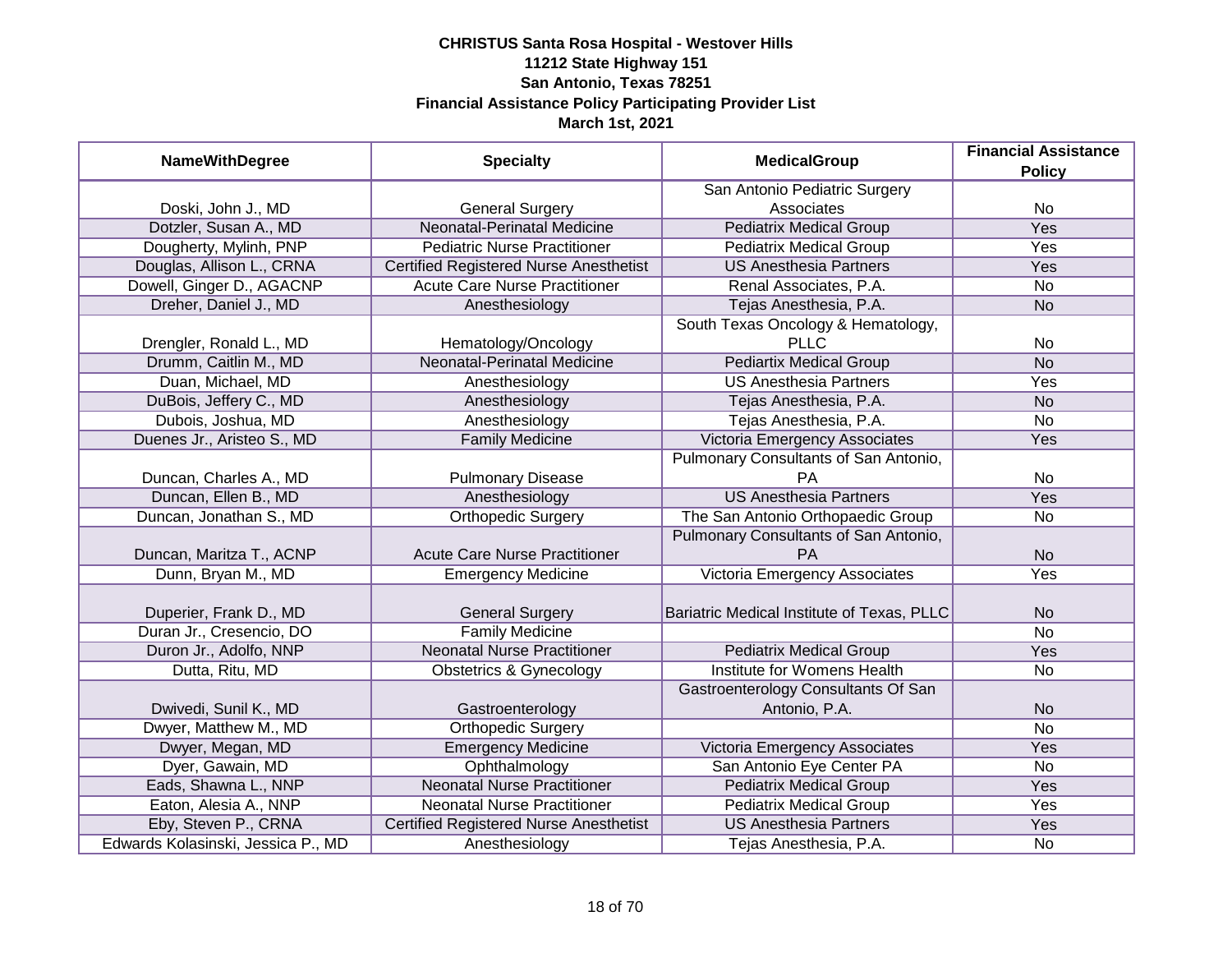| <b>NameWithDegree</b>         | <b>Specialty</b>                   | <b>MedicalGroup</b>                         | <b>Financial Assistance</b><br><b>Policy</b> |
|-------------------------------|------------------------------------|---------------------------------------------|----------------------------------------------|
| Edwards, Jessica I., DO       | <b>Family Medicine</b>             | <b>Zara Medical Aesthetics</b>              | <b>No</b>                                    |
| El Maraghy, Hala R., MD       | <b>Pediatrics</b>                  | <b>Almouie Pediatrics</b>                   | No                                           |
|                               |                                    | Heart Endovascular and Rhythm of            |                                              |
| El-Bash, Salah M., MD         | Cardiovascular Disease             | Texas                                       | Yes                                          |
| Elizalde, Lisa M., NNP        | <b>Neonatal Nurse Practitioner</b> | <b>Pediatrix Medical Group</b>              | Yes                                          |
| Elizondo, Emma M., MD         | <b>Family Medicine</b>             | Emma M Elizondo, M.D.                       | <b>No</b>                                    |
| Elkenany, Ahmed M., MD        | Urology                            |                                             | <b>No</b>                                    |
| Elliott, Jehan D., MD         | Anesthesiology                     | Tejas Anesthesia, PA                        | <b>No</b>                                    |
|                               | Acute Care Adult-Gerontology Nurse | Inpatient Progressive Healthcare of         |                                              |
| Elliott, Jennifer K., AGACNP  | Practitioner                       | America                                     | <b>No</b>                                    |
|                               |                                    | <b>Central Texas OB/GYN Associates PLLC</b> |                                              |
| Ellis, Viviana S., MD         | <b>Obstetrics &amp; Gynecology</b> | dba Womens Health                           | <b>No</b>                                    |
|                               |                                    |                                             |                                              |
| Elmer, Kathleen B., MD        | Dermatology                        | Dermatology Associates of San Antonio       | No                                           |
| Emery, Carmen R., MD          | <b>Pediatric Radiology</b>         | <b>River City Imaging Associates</b>        | Yes                                          |
|                               |                                    | <b>CHRISTUS Santa Rosa Med Grp Alamo</b>    |                                              |
| Emmons, Marisa E., MD         | <b>Family Medicine</b>             | <b>Heights Family Medicine</b>              | No                                           |
| Encarnacion, Orlando J., MD   | <b>Emergency Medicine</b>          | <b>Victoria Emergency Associates</b>        | Yes                                          |
| Eng, David R., MD             | Anesthesiology                     | Tejas Anesthesia, P.A.                      | No                                           |
| English, William P., MD       | <b>Vascular Surgery</b>            | <b>Peripheral Vascular Associates</b>       | <b>No</b>                                    |
| Erian, Jennifer L., MD        | Anesthesiology                     | <b>Consultants in Pain Medicine PA</b>      | <b>No</b>                                    |
| Erian, Ralph F., MD           | Anesthesiology                     | <b>US Anesthesia Partners</b>               | Yes                                          |
| Erikson, John M., MD          | <b>Cardiovascular Disease</b>      | <b>University Health System</b>             | No                                           |
| Escobar Vasco, Maria A., MD   | <b>Internal Medicine</b>           | <b>Gonzaba Medical Group</b>                | <b>No</b>                                    |
| Esparza, Gina M., MD          | <b>Family Medicine</b>             | Gonzaba Medical Group                       | No                                           |
|                               |                                    | Gastroenterology Consultants of San         |                                              |
| Espinoza, Alfredo A., MD      | Gastroenterology                   | Antonio                                     | <b>No</b>                                    |
| Esquivel, Linda I., MD        | <b>Family Medicine</b>             | Linda I Esquivel, M.D., PA                  | <b>No</b>                                    |
| Estrada-Goodell, Barbara, FNP | <b>Family Nurse Practitioner</b>   | Medcede Physician Services                  | <b>No</b>                                    |
| Estronza, Nordeli, MD         | Neurology                          | <b>TeleSpecialists, LLC</b>                 | No                                           |
| Ethridge, Jacob D., PA        | <b>Physician Assistant</b>         | <b>Westover Hills Orthopaedics</b>          | <b>No</b>                                    |
| Ethridge, Jeff D., MD         | <b>Family Medicine</b>             | <b>Bulverde Family Medicine</b>             | <b>No</b>                                    |
| Etlinger, John E., MD         | <b>General Surgery</b>             |                                             | <b>No</b>                                    |
| Evans, Carl R., MD            | Anatomic & Clinical Pathology      | Pathology Associates of San Antonio         | Yes                                          |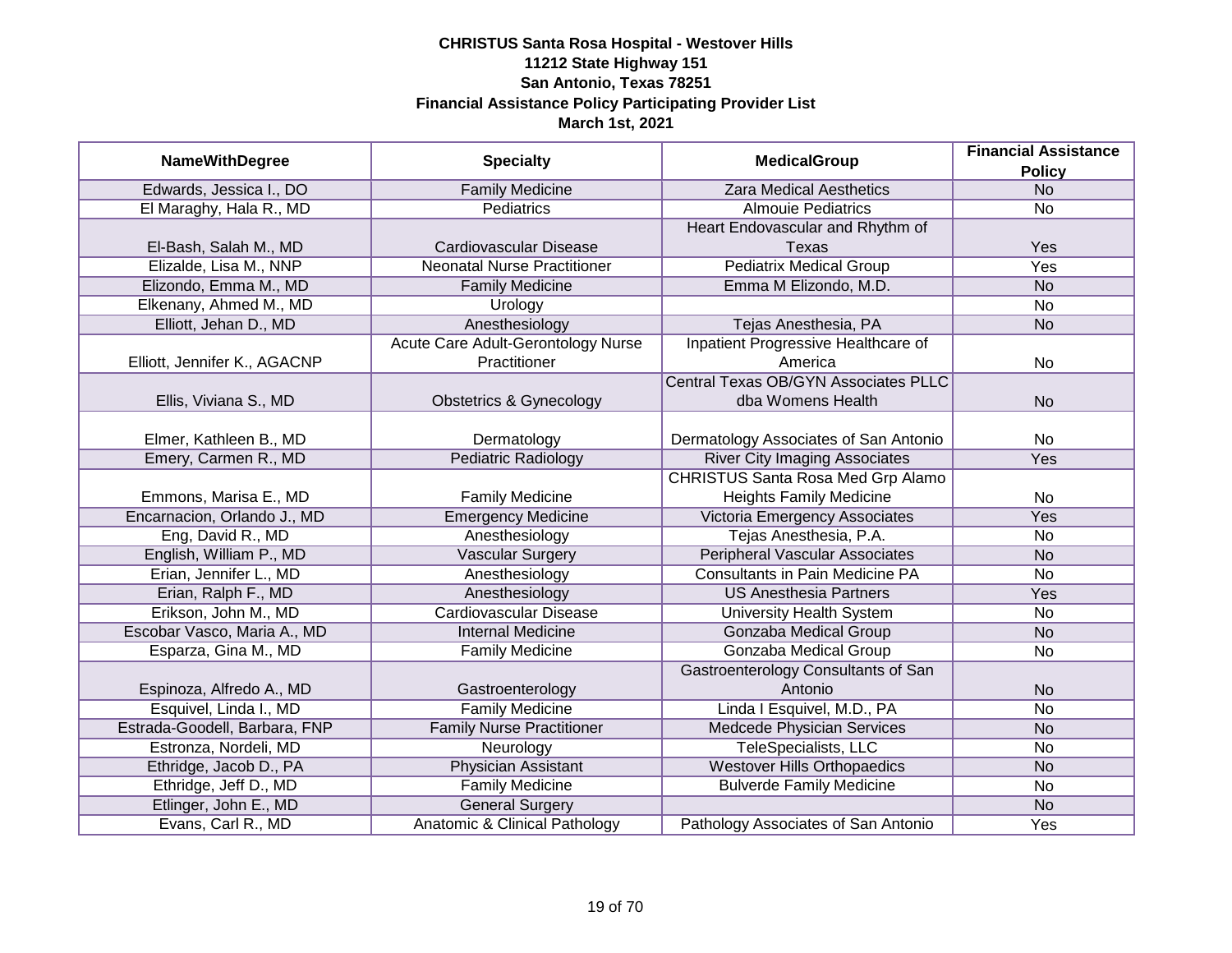| <b>NameWithDegree</b>          | <b>Specialty</b>                          | <b>MedicalGroup</b>                       | <b>Financial Assistance</b> |
|--------------------------------|-------------------------------------------|-------------------------------------------|-----------------------------|
|                                |                                           |                                           | <b>Policy</b>               |
|                                |                                           | Santa Rosa-Alamo CHRISTUS Heights         |                             |
| Evans, John A., MD             | <b>Orthopedic Surgery</b>                 | Orth HOPD                                 | <b>No</b>                   |
|                                |                                           | South Texas Oncology & Hematology,        |                             |
| Eyre, Keith E., MD             | <b>Radiation Oncology</b>                 | <b>PLLC</b>                               | No                          |
| Faiz, Mohammadullah, MD        | <b>Family Medicine</b>                    | Wellmed (at Ingram Park)                  | <b>No</b>                   |
| Falebita, Opeyemi A., MD       | <b>Family Medicine</b>                    | <b>HovaCare Clinic</b>                    | No                          |
| Farber II, Robert B., DPM      | Podiatry                                  | San Antonio Podiatry Associates PC        | <b>No</b>                   |
| Farias, Judy A., MD            | Urology                                   | Urology San Antonio                       | Yes                         |
| Farivar-Mohseni, Mirhassan, MD | <b>Cardiovascular Disease</b>             | Mirhassan M. Farivar-Mohseni MD           | <b>No</b>                   |
| Farooq, Malik U., MD           | Psychiatry                                | Asana Integrated Medical Group            | No                          |
| Farra, Yasser M., MD           | <b>Internal Medicine</b>                  | <b>New Braunfels Cardiology</b>           | <b>No</b>                   |
| Favazza, Terence, MD           | Urology                                   | Urology San Antonio                       | Yes                         |
|                                |                                           | Rivercity Cardiovascular of San Antonio   |                             |
| Faz, Gabriel T., MD            | Cardiovascular Disease                    | <b>PLLC</b>                               | Yes                         |
| Fearmonti, Regina M., MD       | <b>Plastic Surgery</b>                    |                                           | No                          |
| Fehlis, Kyle H., MD            | <b>Family Medicine</b>                    |                                           | <b>No</b>                   |
| Feldman, Marc D., MD           | <b>Interventional Cardiology</b>          | <b>UTHSCSA Cardiology</b>                 | No                          |
| Felton, Heidi N., PA           | <b>Physician Assistant</b>                | <b>Texas Urology Group PA</b>             | <b>No</b>                   |
|                                |                                           | Rivercity Cardiovascular of San Antonio,  |                             |
| Fenton, Alexis M., MD          | <b>Clinical Cardiac Electrophysiology</b> | <b>PLLC</b>                               | Yes                         |
| Ferenz, Gregory J., DO         | Neurology                                 | Rocky Mountain Neurodiagnostics           | <b>No</b>                   |
|                                |                                           |                                           |                             |
| Ferguson III, Earl E., MD      | <b>Plastic Surgery</b>                    | Dermatology Associates Of San Antonio     | No                          |
| Fernandez, Mario B., MD        | <b>Emergency Medicine</b>                 | Victoria Emergency Associates, LLC        | Yes                         |
| Fernando, Chaminda, DO         | Hospitalist                               | Sound Physicians                          | Yes                         |
| Ferrer, Aracely I., MD         | <b>Pediatrics</b>                         | Caring for Kids Pediatrics, PA            | <b>No</b>                   |
| Fetchick, Richard J., MD       | <b>Infectious Disease</b>                 | <b>SA Infectious Diseases Consultants</b> | Yes                         |
| Fiala, Lois A., MD             | <b>Vascular Surgery</b>                   |                                           | <b>No</b>                   |
| Fiallo, Alfredo J., MD         | Nephrology                                | San Antonio Kidney Disease Center         | No                          |
| Fichtel, Frank M., MD          | <b>Neurological Surgery</b>               | Frank M. Fichtel, MD, P.A.                | <b>No</b>                   |
|                                |                                           | South Texas Oncology and Hematology,      |                             |
| Fichtel, Lisa M., MD           | <b>Medical Oncology</b>                   | PA                                        | No                          |
| Fidellow, Rebecca E., MD       | <b>Family Medicine</b>                    | <b>UT Health</b>                          | N <sub>o</sub>              |
| Fields, Aaron, MD              | Anesthesiology                            | <b>US Anesthesia Partners</b>             | <b>Yes</b>                  |
| Fields, Rachel D., NNP         | <b>Neonatal Nurse Practitioner</b>        | <b>Pediatrix Medical Group</b>            | Yes                         |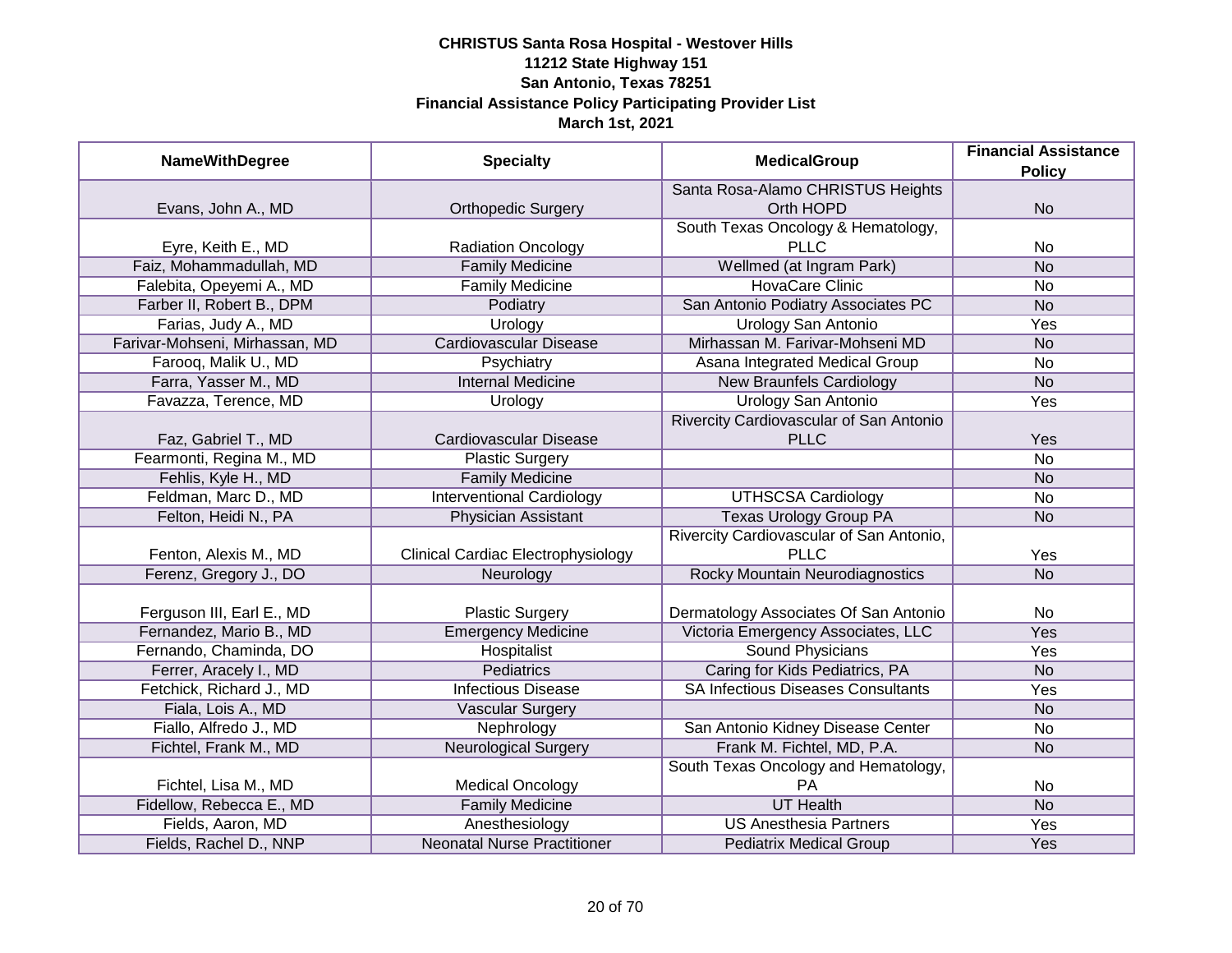|                                   |                                       | <b>MedicalGroup</b>                          | <b>Financial Assistance</b> |
|-----------------------------------|---------------------------------------|----------------------------------------------|-----------------------------|
| <b>NameWithDegree</b>             | <b>Specialty</b>                      |                                              | <b>Policy</b>               |
| Fierro, Mario A., MD              | Developmental - Behavioral Pediatrics | <b>Pediatrix Medical Group</b>               | <b>Yes</b>                  |
| Figueroa, Ramon L., MD            | <b>Family Medicine</b>                | WellMed @ Crockett                           | N <sub>o</sub>              |
| Figueroa-Garcia, Alberto R., MD   | Neurology                             | <b>TeleSpecialists, LLC</b>                  | <b>No</b>                   |
|                                   |                                       |                                              |                             |
| Finley, Margaret R., MD           | <b>Geriatric Medicine</b>             | <b>UTHSC Family &amp; Community Medicine</b> | <b>No</b>                   |
| Finnie, Mitchell F., MD           | <b>Family Medicine</b>                | Shavano Family Practice, P.A.                | <b>No</b>                   |
|                                   |                                       | Cancer Care Network of South Texas,          |                             |
| Fisher, Thomas D., MD             | Hematology/Oncology                   | P.A.                                         | <b>No</b>                   |
|                                   |                                       |                                              |                             |
| Fisk, Bryan A., MD                | <b>Critical Care Medicine</b>         | Christus Santa Rosa Intensive Care Unit      | No                          |
| Fitzgerald, Brian M., MD          | Anesthesiology                        | <b>US Anesthesia Partners</b>                | Yes                         |
| Flanagan, John R., MD             | <b>Emergency Medicine</b>             | Victoria Emergency Associates                | Yes                         |
| Fleischer, Lauren B., MD          | <b>Internal Medicine</b>              | <b>Sound Physicians</b>                      | Yes                         |
| Fleischer, Raymond A., MD         | <b>Internal Medicine</b>              | <b>Sound Physicians</b>                      | Yes                         |
| Fleming, Christine L., MD         | Anesthesiology                        | Tejas Anesthesia, P.A.                       | <b>No</b>                   |
|                                   |                                       | San Antonio Head and Neck Surgical           |                             |
| Fleming, Daniel J., MD            | Otolaryngology                        | Associates PA                                | <b>No</b>                   |
| Fletcher Jr, Jeffrey C., DO       | <b>Cardiovascular Disease</b>         | Cardiology Clinic of San Antonio             | <b>No</b>                   |
|                                   |                                       | Pulmonary Consultants of San Antonio,        |                             |
| Flores Guardado, Francisco J., MD | <b>Pulmonary Disease</b>              | <b>PA</b>                                    | No                          |
| Flores, Carlos A., PA             | <b>Physician Assistant</b>            | <b>Victoria Emergency Services</b>           | Yes                         |
|                                   |                                       | San Antonio Gastroenterology                 |                             |
| Flores, Eddie, MD                 | Gastroenterology                      | Associates, P.A.                             | <b>No</b>                   |
| Floyd, Jessica P., MD             | Neurology                             | TeleSpecialists, LLC                         | <b>No</b>                   |
| Flynn, William J., MD             | Ophthalmology                         | William J Flynn                              | No                          |
| Fogel, Guy R., MD                 | <b>Orthopedic Surgery</b>             | <b>Guy R Fogel MD</b>                        | <b>No</b>                   |
| Foldes, Andrea E., MD             | Pediatrics                            |                                              | <b>No</b>                   |
|                                   |                                       | Inpatient Progressive Healthcare of          |                             |
| Fonteneaux, Nina P., FNP          | <b>Family Nurse Practitioner</b>      | America                                      | <b>No</b>                   |
| Ford, Renata B., MD               | <b>Thoracic Surgery</b>               |                                              | <b>No</b>                   |
| Forzani, Brian, MD                | Physical Medicine & Rehabilitation    | Irvin Sahni MD, PA                           | <b>No</b>                   |
| Fowler, Darrah D., NNP            | <b>Neonatal Nurse Practitioner</b>    | <b>Pediatrix Medical Group</b>               | <b>Yes</b>                  |
| Fox, Christina A., MD             | Diagnostic Radiology                  | <b>River City Imaging Associates</b>         | Yes                         |
| Fox, David L., MD                 | <b>Orthopedic Surgery</b>             | Northeast Orthopedics & Sports Medicine      | No                          |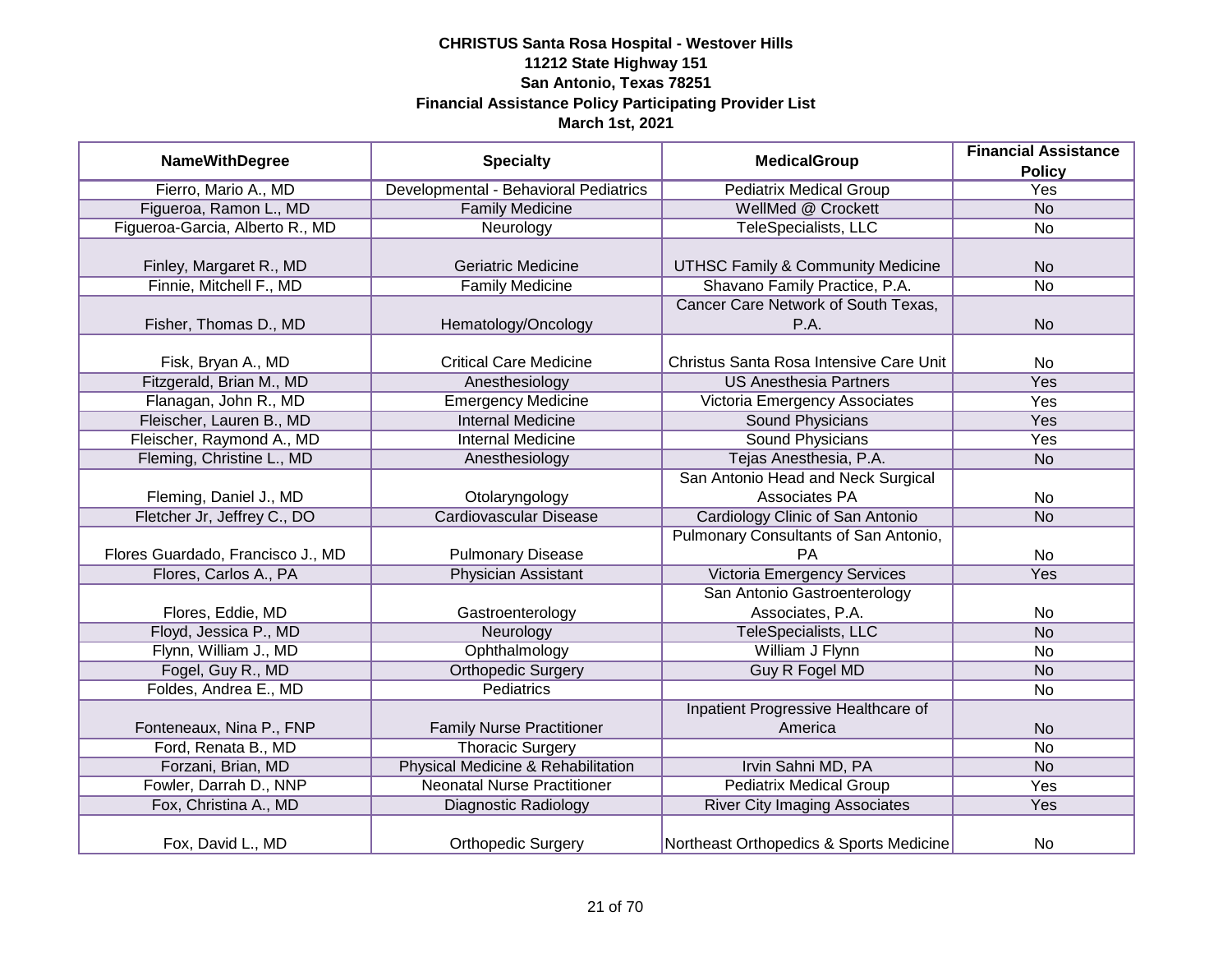|                                    | <b>Specialty</b>                          | <b>MedicalGroup</b>                         | <b>Financial Assistance</b> |
|------------------------------------|-------------------------------------------|---------------------------------------------|-----------------------------|
| <b>NameWithDegree</b>              |                                           |                                             | <b>Policy</b>               |
| Franck, Laurel A., MD              | <b>Pediatrics</b>                         | Caring for Kids Pediatrics, PA              | <b>No</b>                   |
| Franklin, Gerald M., MD            | Otolaryngology                            | The ENT Center of New Braunfels             | No                          |
|                                    |                                           | San Antonio Gastroenterology                |                             |
| Franklin, Kevin J., MD             | Gastroenterology                          | Associates, P.A.                            | <b>No</b>                   |
| Fred-Miranda, Iliana, MD           | Nephrology                                | Renal Associates, P.A.                      | $\overline{No}$             |
| Freiha, Ghassan S., MD             | Urology                                   | Comal Urology, PA                           | <b>No</b>                   |
| Frey, Charlotte S., PA             | <b>Physician Assistant</b>                | <b>Pediatrix Medical Group</b>              | Yes                         |
| Freytag, Jennifer, ACNP            | <b>Acute Care Nurse Practitioner</b>      | <b>Inpatient Medicine Physicians</b>        | <b>No</b>                   |
| Friedman, David J., MD             | Hematology/Oncology                       | <b>Texas Oncology</b>                       | <b>No</b>                   |
|                                    |                                           | Rivercity Cardiovascular Of San Antonio     |                             |
| Frierson, John H., MD              | Cardiovascular Disease                    | <b>PLLC</b>                                 | Yes                         |
|                                    |                                           | New Braunfels Orthopedics Surgery and       |                             |
| Friesenhahn, Britney A., PA        | Physician Assistant                       | Sports                                      | No                          |
| Fritcher, Seth H., MD              | Vascular Surgery                          | <b>Peripheral Vascular Associates</b>       | <b>No</b>                   |
| Fuentes, Leonel M., MD             | Anesthesiology                            | <b>US Anesthesia Partners</b>               | Yes                         |
| Fuentez Jr., Jose E., PA           | <b>Physician Assistant</b>                | Precision Assist of San Antonio             | <b>No</b>                   |
| Furman, Jaime, MD                  | Anatomic & Clinical Pathology             | Pathology Associates of San Antonio         | Yes                         |
|                                    |                                           | <b>Real Time Neuromonitoring Associates</b> |                             |
| Fussner, Steven, MD                | Neurology                                 | of California, PC                           | <b>No</b>                   |
| Gaiennie, Cyril C., DNP, BSN       | <b>Family Nurse Practitioner</b>          | <b>IPHA</b>                                 | No                          |
| Gallagher, Margaret, MD            | <b>Pediatric Surgery</b>                  | <b>Pediatrix Medical Group</b>              | Yes                         |
| Gallegos, Jennifer J., MD          | Anesthesiology                            | Tejas Anesthesia, P.A.                      | No                          |
| Gallinghouse Jr., Gerald J., MD    | <b>Clinical Cardiac Electrophysiology</b> | Texas Cardiac Arrhythmia                    | <b>No</b>                   |
| Galvan, George M., MD              | <b>Neurological Surgery</b>               |                                             | No                          |
| Gampala, Ranjitha, MD              | <b>Family Medicine</b>                    | <b>Sound Physicians</b>                     | Yes                         |
|                                    |                                           | <b>Texas Digestive Disease Consultants,</b> |                             |
| Gancayco, John G., MD              | Gastroenterology                          | <b>PA</b>                                   | Yes                         |
|                                    |                                           | San Antonio Kidney Disease Center           |                             |
| Gandhi, Jeet, MD                   | <b>Internal Medicine</b>                  | Physicians Group                            | <b>No</b>                   |
| Ganeshappa, Ravi L., MD            | Gastroenterology                          | <b>Texas Digestive Disease Consultants</b>  | Yes                         |
| Gantz, Annette J., FNP             | <b>Family Nurse Practitioner</b>          | South Texas Spinal Clinic                   | <b>No</b>                   |
| Garcia de Mitchell, Cecilia A., MD | <b>Plastic Surgery</b>                    | San Antonio Pediatric Surgery Center        | No                          |
|                                    |                                           | Pulmonary Consultants of San Antonio,       |                             |
| Garcia Plaza, Monica J., AGCNS     | Adult-Gerontological Nurse Practitioner   | PA                                          | <b>No</b>                   |
| Garcia, Andrea, MD                 | <b>General Surgery</b>                    | South Texas Surgical Group                  | No                          |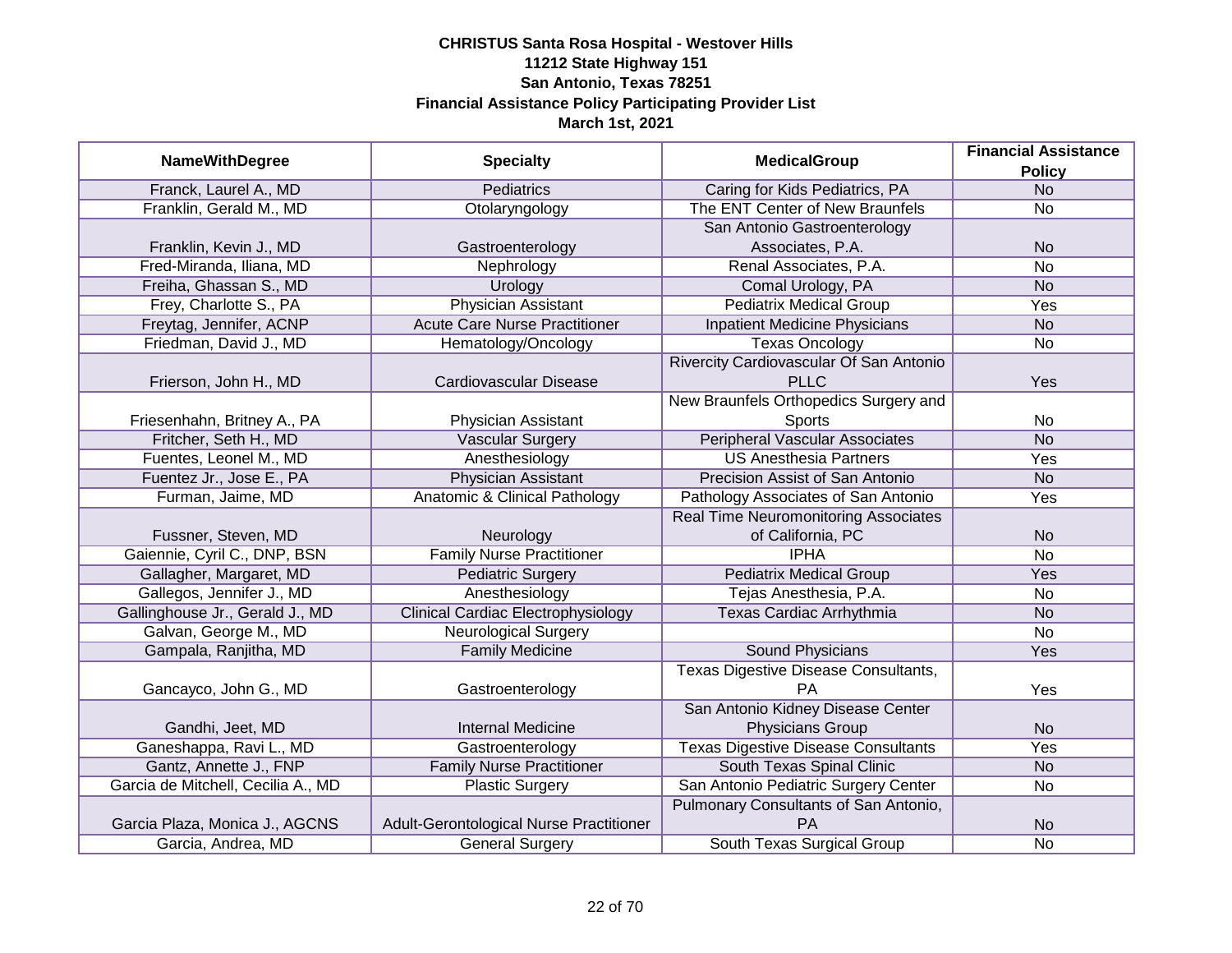|                               |                                               | <b>MedicalGroup</b>                      | <b>Financial Assistance</b> |
|-------------------------------|-----------------------------------------------|------------------------------------------|-----------------------------|
| <b>NameWithDegree</b>         | <b>Specialty</b>                              |                                          | <b>Policy</b>               |
| Garcia, Daniel V., MD         | <b>Emergency Medicine</b>                     | Victoria Emergency Services              | <b>Yes</b>                  |
| Garcia, Dorothea, CRNA        | <b>Certified Registered Nurse Anesthetist</b> | <b>US Anesthesia Partners</b>            | <b>Yes</b>                  |
|                               |                                               | The San Antonio Orthopaedic Group,       |                             |
| Garcia, Francisco J., MD      | <b>Orthopedic Surgery</b>                     | <b>LLP</b>                               | <b>No</b>                   |
| Garcia, Jacob M., MD          | <b>Obstetrics &amp; Gynecology</b>            | <b>Institute For Woman's Health</b>      | $\overline{No}$             |
| Garcia, Nickolas B., PA       | Physician Assistant                           | EVT, Inc.                                | <b>No</b>                   |
| Garcia, Ronnie L., MD         | <b>Cardiovascular Disease</b>                 | <b>New Braunfels Cardiology</b>          | $\overline{No}$             |
| Garcia, Sergio A., MD         | Anesthesiology                                | <b>US Anesthesia Partners</b>            | Yes                         |
| Garcia, Stephen D., MD        | Anesthesiology                                | Tejas Anesthesia, P.A.                   | <b>No</b>                   |
| Garcia-Gallegos, Jesus G., MD | <b>Family Medicine</b>                        | Gonzaba Medical Group, P.A.              | <b>No</b>                   |
| Garcia-Gil, Maurilio, MD      | Urology                                       | Urology San Antonio PA                   | Yes                         |
| Garoutte, M G., MD            | <b>Cardiovascular Disease</b>                 | <b>Max Garoutte MD</b>                   | <b>No</b>                   |
| Garrett, Zackary C., PA       | Physician Assistant                           | <b>Surgery Professionals</b>             | <b>No</b>                   |
|                               |                                               | South Texas Cardiothoracic and           |                             |
| Garrison Jr., James R., MD    | <b>Thoracic Surgery</b>                       | <b>Vascular Surgical Associates</b>      | <b>No</b>                   |
| Garza II, Romeo N., FNP       | <b>Family Nurse Practitioner</b>              | Victoria Emergency Associates            | Yes                         |
| Garza, Angela, NNP            | <b>Neonatal Nurse Practitioner</b>            | Pediatrix                                | Yes                         |
| Garza, David E., MD           | <b>Obstetrics &amp; Gynecology</b>            |                                          | <b>No</b>                   |
| Garza, Jaime R., MD           | Otolaryngology                                |                                          | <b>No</b>                   |
| Garza, Joseph A., MD          | <b>Obstetrics &amp; Gynecology</b>            | NE Ob/Gyn Associates, PLLC               | No                          |
| Garza, Joseph R., MD          | <b>Obstetrics &amp; Gynecology</b>            |                                          | <b>No</b>                   |
| Garza, Ralph Z., MD           | <b>Orthopedic Surgery</b>                     | South Texas Spinal Clinic, PA            | No                          |
| Garza-Cox, Sanjuanita, MD     | <b>Neonatal-Perinatal Medicine</b>            | <b>Pediatrix Medical Group</b>           | Yes                         |
|                               |                                               | Pulmonary Consultants of San Antonio,    |                             |
| Garza-Gutierrez, Gerardo, MD  | <b>Pulmonary Disease</b>                      | PA                                       | No                          |
| Gaspard Jr., James J., MD     | <b>Family Medicine</b>                        | Partner in Primary Care PA/ Conviva      | <b>No</b>                   |
| Gates Jr, Cameron H., DO      | Diagnostic Radiology                          | <b>River City Imaging Assiociates</b>    | Yes                         |
| Gaynor, Caroline D., DPM      | Podiatry                                      | San Antonio Foot and Ankle Center        | <b>No</b>                   |
| Gee, Michelle L., MD          | Anesthesiology                                | Tejas Anesthesia, PA                     | No                          |
| Geldernick, Mary E., MD       | <b>Obstetrics &amp; Gynecology</b>            |                                          | <b>No</b>                   |
|                               |                                               |                                          |                             |
| Genosa, Bernadette, AGACNP    | Adult-Gerontological Nurse Practitioner       | Medcede Physician Services               | No                          |
|                               |                                               | <b>CHRISTUS Santa Rosa Family Health</b> |                             |
| Georges, Rebekah L., MD       | <b>Family Medicine</b>                        | Center                                   | <b>No</b>                   |
| Gerges, Anwar S., MD          | Nephrology                                    | <b>I-Vascular Center</b>                 | No                          |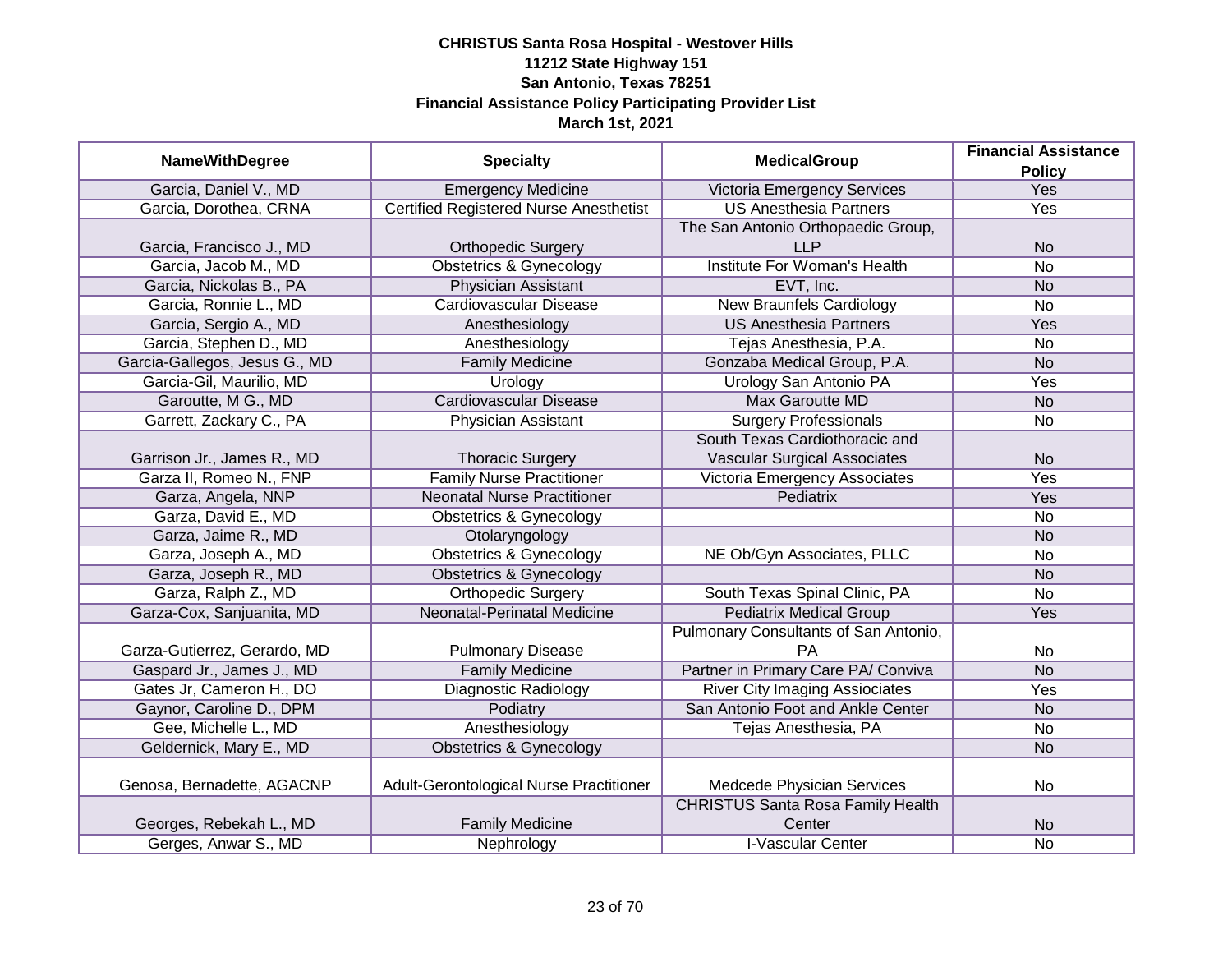|                               |                                           | <b>MedicalGroup</b>                            | <b>Financial Assistance</b> |
|-------------------------------|-------------------------------------------|------------------------------------------------|-----------------------------|
| <b>NameWithDegree</b>         | <b>Specialty</b>                          |                                                | <b>Policy</b>               |
| Gerhardt, Robert T., MD       | <b>Emergency Medicine</b>                 |                                                | N <sub>o</sub>              |
| Gerken, Nicholas E., MD       | <b>Orthopedic Surgery</b>                 | Alamo Orthopedics                              | No                          |
|                               |                                           |                                                |                             |
| Ghamarian, Yusef, FNP         | <b>Family Nurse Practitioner</b>          | <b>SPOHN EMCARE Emergency Medicine</b>         | Yes                         |
| Ghattamaneni, Swapna, MD      | <b>Internal Medicine</b>                  | <b>Health Texas Medical Group</b>              | $\overline{No}$             |
| Ghitis, Leon, MD              | Anesthesiology                            | <b>US Anesthesia Partners</b>                  | Yes                         |
|                               |                                           | Vascular and Endovacular Surgery of            |                             |
| Giardina, Amanda R., FNP      | <b>Family Nurse Practitioner</b>          | Texas                                          | No                          |
| Gibbs, Matthew P., MD         | <b>Family Medicine</b>                    | <b>HealthTexas Medical Group</b>               | <b>No</b>                   |
| Gilliam, Christine L., MD     | Otolaryngology                            | Everyones ENT and Sinus Center                 | No                          |
|                               | <b>Acute Care Adult-Gerontology Nurse</b> | San Antoino Kidney Disease Center              |                             |
| Gilliam, Rebecca R., AGACNP   | Practitioner                              | Physicians Group, PLLC                         | <b>No</b>                   |
| Gips, Colleen M., NNP         | <b>Neonatal Nurse Practitioner</b>        | <b>Pediatrix Medical Group</b>                 | Yes                         |
|                               |                                           | Good Hands Family Medicine-Westover            |                             |
| Girgis, George, MD            | <b>Family Medicine</b>                    | Hills                                          | <b>No</b>                   |
| Girgis, Hanaa, MD             | <b>Family Medicine</b>                    | El Centro Del Barrio Inc                       | No                          |
| Gitterle, Marcus L., MD       | Undersea & Hyperbaric Medicine            | <b>Wound Care Specialists</b>                  | <b>No</b>                   |
|                               |                                           |                                                |                             |
| Glanton, Christopher W., MD   | Nephrology                                | SA Kidney Disease Ctr Physicians Group         | No                          |
| Glass, Jeffrey L., MD         | <b>General Surgery</b>                    | Southeast Surgical Associates                  | <b>No</b>                   |
| Glassinger, Michael C., MD    | <b>Emergency Medicine</b>                 |                                                | Yes                         |
| Gleinser, David M., MD        | Otolaryngology                            | <b>ENT Clinics of San Antonio, PA</b>          | <b>No</b>                   |
| Glick, Jonathan M., MD        | <b>Emergency Medicine</b>                 | <b>Victoria Emergency Services</b>             | Yes                         |
| Goedecke, Elizabeth A., PA    | <b>Physician Assistant</b>                | <b>Surgery Professionals</b>                   | <b>No</b>                   |
| Goetz, Jessica T., DO         | <b>Pediatric Urology</b>                  | <b>UTHSCSA Dept of Urology</b>                 | <b>No</b>                   |
| Goh, Daryl, MD                | <b>Internal Medicine</b>                  | <b>Sound Physicians</b>                        | Yes                         |
| Gonima, Camilo A., MD         | <b>Obstetrics &amp; Gynecology</b>        | Institute for Women's Health                   | No                          |
| Gonzaba, Gillian G., NNP      | <b>Neonatal Nurse Practitioner</b>        | <b>Pediatrix Medical Group</b>                 | Yes                         |
| Gonzaba, Vincent G., MD       | <b>Internal Medicine</b>                  | Gonzaba Medical Group                          | No                          |
| Gonzaba, William T., MD       | <b>Internal Medicine</b>                  | Gonzaba Medical Group                          | <b>No</b>                   |
| Gonzales, Amy J., MD          | <b>Obstetrics &amp; Gynecology</b>        | Alamo Womens OB/GYN                            | No                          |
| Gonzales, Michael R., MD      | <b>Cardiovascular Disease</b>             | South Texas Cardiology Institute               | <b>No</b>                   |
| Gonzalez Jr., Filomeno P., MD | <b>Family Medicine</b>                    | New Braunfels Pak Medical Group                | No                          |
|                               |                                           | <b>Texas Center for Medical &amp; Surgical</b> |                             |
| Gonzalez Jr., John J., MD     | <b>General Surgery</b>                    | <b>Weight Loss</b>                             | <b>No</b>                   |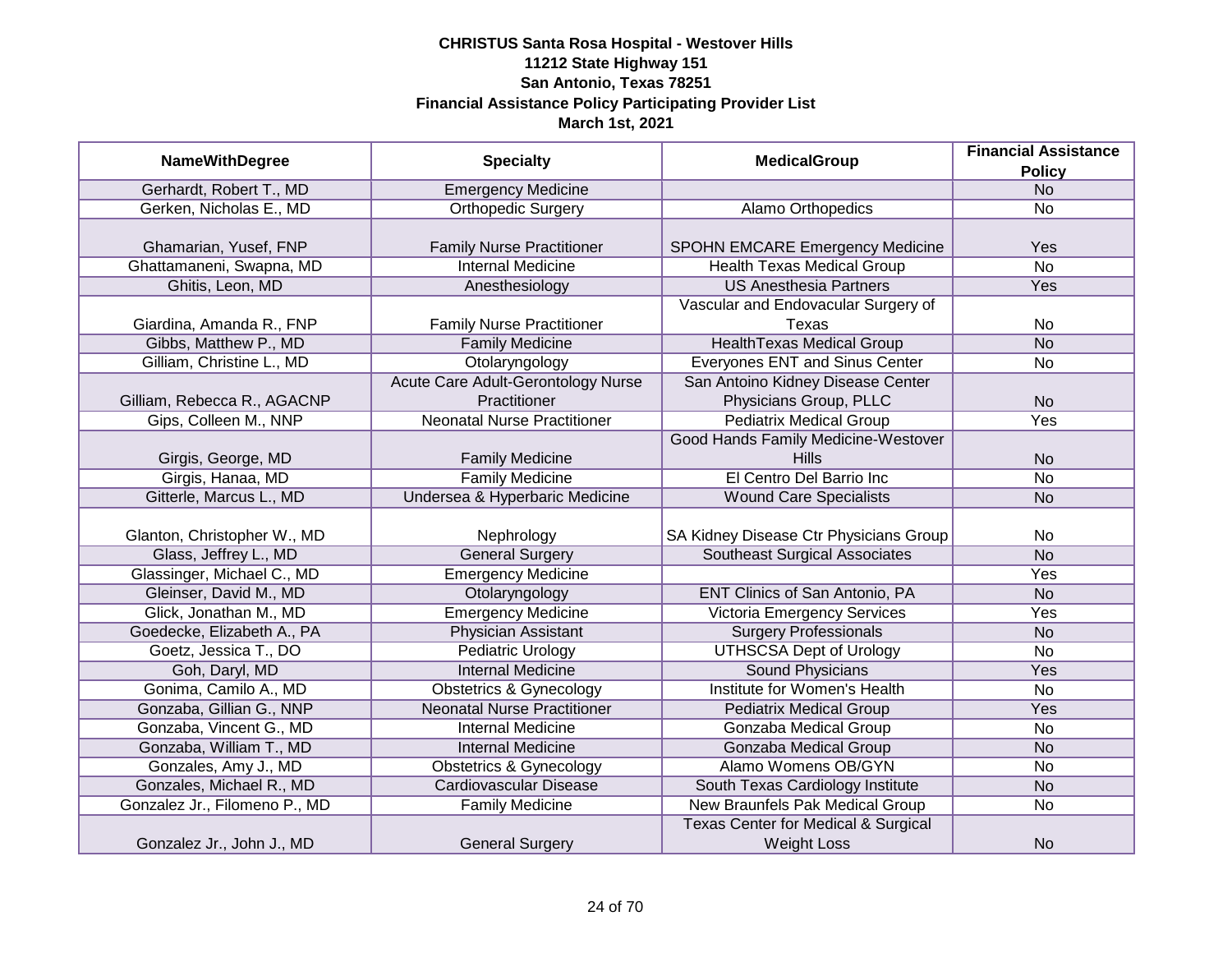|                                     |                                | <b>MedicalGroup</b>                        | <b>Financial Assistance</b> |
|-------------------------------------|--------------------------------|--------------------------------------------|-----------------------------|
| <b>NameWithDegree</b>               | <b>Specialty</b>               |                                            | <b>Policy</b>               |
| Gonzalez, Abelardo G., MD           | Anesthesiology                 | <b>US Anesthesia Partners</b>              | <b>Yes</b>                  |
|                                     |                                | Texas Oaks Orhtopaedic and Sports          |                             |
| Gonzalez, David M., MD              | <b>Orthopedic Surgery</b>      | Med.                                       | <b>No</b>                   |
| Gonzalez, David, MD                 | <b>Emergency Medicine</b>      | <b>Victoria Emergency Services</b>         | <b>Yes</b>                  |
| Gonzalez, Valeska S., MD            | <b>Pediatrics</b>              | PediDocs, PLLC                             | <b>No</b>                   |
| Gonzalez-Marrero, Virnalisis M., MD | Dermatology                    | The Skin Center of San Antonio, PLLC       | No                          |
|                                     |                                | Pathology Associates of San Antonio,       |                             |
| Goodman, Steven, MD                 | Anatomic & Clinical Pathology  | <b>LLP</b>                                 | Yes                         |
| Gordon Jr., Gregory D., MD          | <b>Orthopedic Surgery</b>      |                                            | <b>No</b>                   |
|                                     |                                | Inpatient Progressive Healthcare of        |                             |
| Gorospe Yadao, Edralin E., AGACNP   |                                | America                                    | Yes                         |
| Gorospe, Maria E., MD               | Pathology                      | Pathology Associates of San Antonio        | Yes                         |
|                                     |                                | Clark & Gossett Implant and Oral           |                             |
| Gossett, James D., DDS              | Oral and Maxillofacial Surgery | Surgery, PA                                | <b>No</b>                   |
| Goswami, Sushanta K., MD            | <b>Internal Medicine</b>       | Kidney & Hypertension Specialists          | <b>No</b>                   |
| Gotimukula, Anupama, MD             | Anesthesiology                 | <b>US Anesthesia Partners</b>              | Yes                         |
| Goyal, Abhijeet, MD                 | Nephrology                     | South Texas Renal Care Center              | No                          |
|                                     |                                | <b>Texas Digestive Disease Consultants</b> |                             |
| Goyal, Amit, MD                     | Gastroenterology               | <b>PLLC</b>                                | Yes                         |
| Grabow, Maria T., MD                | Anesthesiology                 | <b>US Anesthesia Partners</b>              | Yes                         |
| Graebe, Robert S., MD               | Obstetrics & Gynecology        | New Braunfels OB/GYN                       | <b>No</b>                   |
| Graham, Christopher W., MD          | Urology                        | Urology San Antonio, P.A.                  | Yes                         |
| Grant, Andrine K., MD               | <b>Family Medicine</b>         | <b>Health Texas Medical Group</b>          | <b>No</b>                   |
| Grantham, Krista A., PA             | <b>Physician Assistant</b>     | EVT, Inc                                   | <b>No</b>                   |
| Gray, Martha A., MD                 | Anesthesiology                 | <b>US Anesthesia Partners</b>              | Yes                         |
| Graydon, Robert D., PA-C            | <b>Physician Assistant</b>     |                                            | Yes                         |
| Greenfield Jr., Gerald Q., MD       | <b>Orthopedic Surgery</b>      | South Texas Spinal Clinic                  | <b>No</b>                   |
|                                     |                                | South Texas Aesthetic and                  |                             |
| Gronet, Edward M., MD               | <b>Plastic Surgery</b>         | Reconstructuve Surgery, PLLC               | No                          |
| Gross, Glenn W., MD                 | Gastroenterology               | University Health Systems UTHSCSA          | <b>No</b>                   |
| Grove Dominguez, Leah, FNP          |                                | <b>Inpatient Progressive Health</b>        | No                          |
| Gruhlkey, Jay L., MD                | <b>Family Medicine</b>         | <b>Lone Star Medical</b>                   | <b>No</b>                   |
| Grun, Tanya R., MD                  | <b>Family Medicine</b>         |                                            | No                          |
| Grunberg, Wendie I., DO             | <b>General Surgery</b>         | <b>Decherd Plastic Surgery</b>             | <b>No</b>                   |
| Grunspan, Avie A., MD               | <b>Internal Medicine</b>       | <b>Texas Medical and Sleep Specialists</b> | No                          |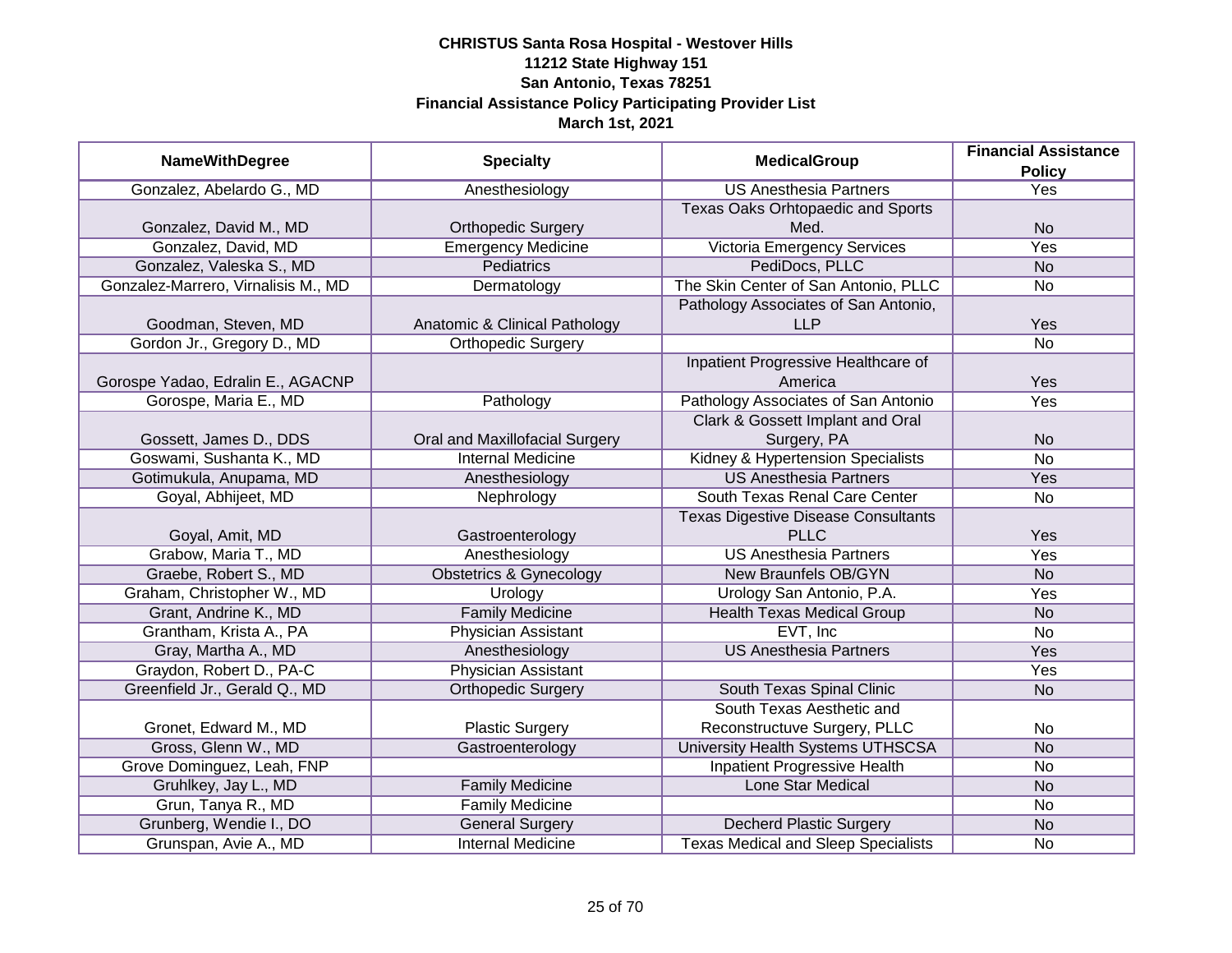|                                   |                                          | <b>MedicalGroup</b>                      | <b>Financial Assistance</b> |
|-----------------------------------|------------------------------------------|------------------------------------------|-----------------------------|
| <b>NameWithDegree</b>             | <b>Specialty</b>                         |                                          | <b>Policy</b>               |
| Guerra Jr., Ernesto, MD           | Gastroenterology                         |                                          | N <sub>o</sub>              |
| Guerrero, Jessica D., MD          | <b>Obstetrics &amp; Gynecology</b>       | Institute for Women's Health             | No                          |
| Guerrero, Jorge A., MD            | Anesthesiology                           | <b>US Anesthesia Partners</b>            | <b>Yes</b>                  |
|                                   |                                          |                                          |                             |
| Guerrero, Karen T., MD            | Dermatology                              | Dermatology Associates of San Antonio    | No                          |
| Gug, Ionela M., FNP               |                                          | Gastroenterology Consultants of SA       | <b>No</b>                   |
| Guler, Rebecca L., PA             | Physician Assistant                      | <b>New Braunfels Surgical Associates</b> | <b>No</b>                   |
| Gunuganti, Vijay K., MD           | <b>Medical Oncology</b>                  | Texas Oncology- San Antonio              | <b>No</b>                   |
| Gupta, Priyanka, MD               | Allergy & Immunology                     | Central Texas Allergy & Asthma           | No                          |
| Gupta, Raina S., MD               | Neurology                                | TeleSpecialists, LLC                     | <b>No</b>                   |
| Gupta, Sambit, MD                 | <b>Emergency Medicine</b>                | Victoria Emergency Associates            | Yes                         |
|                                   |                                          |                                          |                             |
| Gurgiolo-Romero, Cassandra M., MD | <b>Internal Medicine</b>                 | Complete Care Medical Associates PLLC    | <b>No</b>                   |
| Gurram, Nandkishore R., MD        | <b>Interventional Cardiology</b>         | Heart and Vascular Institute of Texas    | No                          |
| Gurwitz, Brad W., MD              | <b>General Surgery</b>                   |                                          | <b>No</b>                   |
| Gutenberg, Larina V., DO          | Pain Medicine                            | Premier Pain Consultants, P.A.           | No                          |
| Gutierrez, Daniel E., DO          | <b>Neurological Surgery</b>              | Dr. Daniel Gutierrez                     | <b>No</b>                   |
| Gutzman, Dennis R., MD            | <b>Orthopedic Surgery</b>                |                                          | No                          |
| Guzley, Gregory J., MD            | Hematology                               | <b>Texas Oncology</b>                    | <b>No</b>                   |
| Guzman Jr., Alonzo, MD            | <b>Hospice &amp; Palliative Medicine</b> | <b>Methodist Ministries</b>              | <b>No</b>                   |
| Gwosdz-Gilman, Elaine M., MD      | <b>Family Medicine</b>                   |                                          | <b>No</b>                   |
| Ha, Chul S., MD                   | <b>Radiation Oncology</b>                | <b>UTHSCSA Radiation Oncology</b>        | <b>No</b>                   |
| Haedge, Philip W., MD             | Anesthesiology                           | <b>US Anesthesia Partners</b>            | Yes                         |
| Haerens, Olaf J., DDS             | Dentistry                                | <b>Olaf Haerens DDS</b>                  | <b>No</b>                   |
| Hagl, Dianna J., CNM              | <b>Nurse Midwife</b>                     | Westover Hill Women's Health             | <b>No</b>                   |
| Hailparn, Troy R., MD             | <b>Obstetrics &amp; Gynecology</b>       |                                          | No                          |
| Haines, David N., DO              | <b>Emergency Medicine</b>                | Victoria Emergency Associates            | Yes                         |
| Haischer-Rollo, Gayle, MD         | Neonatal-Perinatal Medicine              | <b>Pediatrix Medical Group</b>           | Yes                         |
| Hakim, Samuel, MD                 | Urology                                  | <b>Urology San Antonio</b>               | Yes                         |
| Hale, Tyson D., MD                | Radiology                                | <b>River City Imaging Associates</b>     | Yes                         |
|                                   |                                          | San Antonio Head and Neck Surgical       |                             |
| Hales, Nathan W., MD              | Otolaryngology - Head & Neck Surgery     | Associates                               | <b>No</b>                   |
| Hall, Gary M., MD                 | <b>General Surgery</b>                   | <b>Alamo City Surgeons</b>               | No                          |
| Halsell, Jeffrey S., DO           | Physical Medicine & Rehabilitation       | Electrodiagnostic Medicine of Tulsa      | <b>No</b>                   |
| Hambric, Bryan W., MD             | <b>General Surgery</b>                   |                                          | No                          |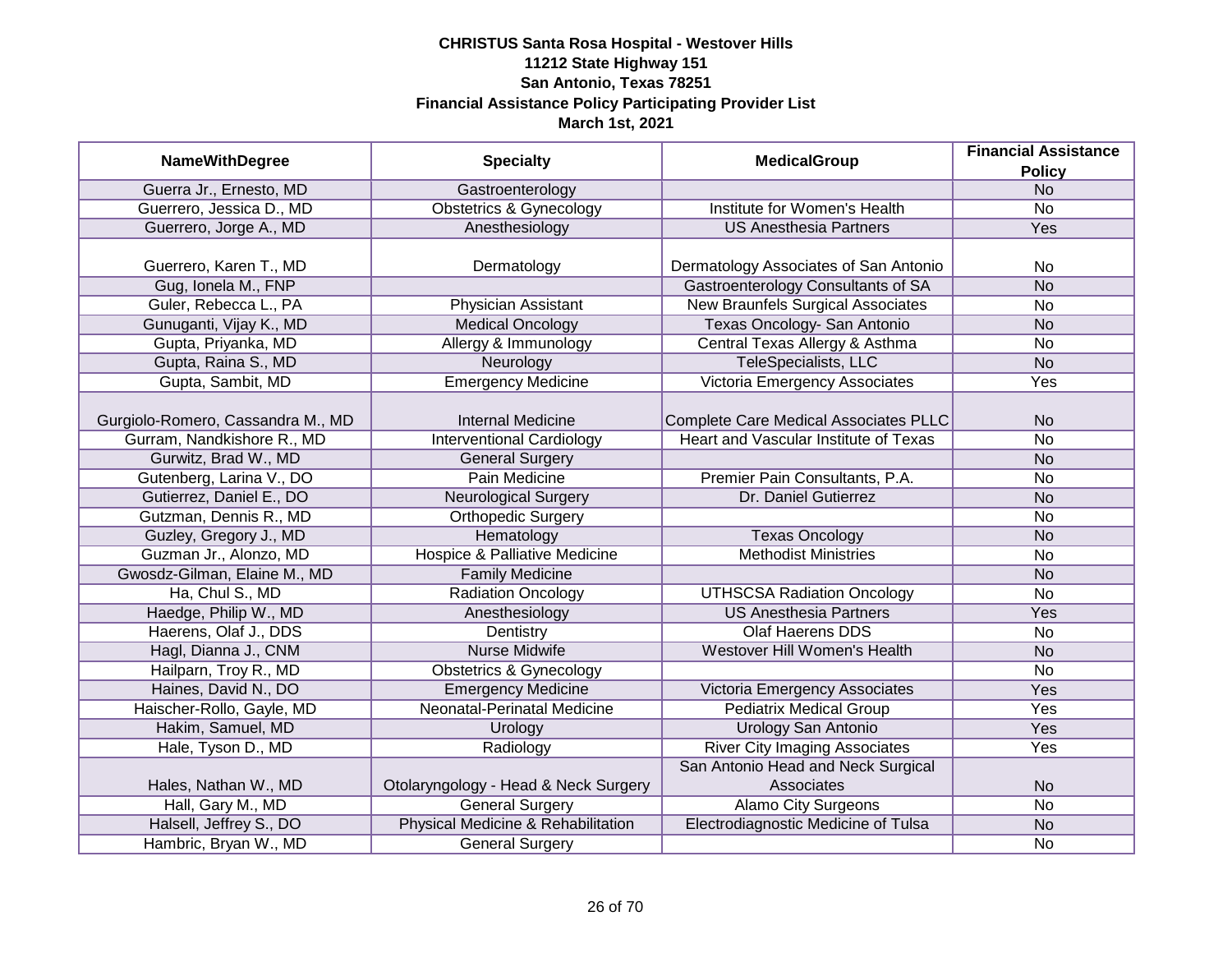| <b>NameWithDegree</b>          | <b>Specialty</b>                         | <b>MedicalGroup</b>                         | <b>Financial Assistance</b> |
|--------------------------------|------------------------------------------|---------------------------------------------|-----------------------------|
|                                |                                          |                                             | <b>Policy</b>               |
| Hamby, Philip M., MD           | <b>General Surgery</b>                   | <b>Southeast Surgical Associates</b>        | <b>No</b>                   |
| Hamilton, Kathryn R., MD       | Anesthesiology                           | Tejas Anesthesia, P.A.                      | No                          |
| Hamner III, Lawrence R., MD    | <b>Thoracic Surgery</b>                  |                                             | <b>No</b>                   |
| Hamon, Gregory A., MD          | <b>General Surgery</b>                   |                                             | No                          |
| Hans, Sartaj S., MD            | <b>Interventional Cardiology</b>         | BHS Physician's Network Inc.                | N <sub>o</sub>              |
| Hardee, Steven, MD             | Pathology                                | Pathology Associates of San Antonio         | Yes                         |
| Harhara, Haleema F., MD        | <b>Internal Medicine</b>                 | Sound Inpatient Physicians of Texas 1       | Yes                         |
| Harle, Mark A., MD             | Anesthesiology                           | Tejas Anesthesia, P.A.                      | No                          |
| Harmon, William J., MD         | Urology                                  | Urology San Antonio                         | Yes                         |
| Harney, Travis C., FNP         | <b>Family Nurse Practitioner</b>         | Physicians Unity PA                         | No                          |
|                                |                                          |                                             |                             |
| Harnisch, Michael C., MD       | <b>General Surgery</b>                   | <b>Comprehensive Center for Weight Loss</b> | <b>No</b>                   |
| Harrington, Erin, MD           | Anesthesiology                           | South Texas Anethesia Group                 | No                          |
| Harris, Elizabeth S., MD       | <b>Plastic Surgery</b>                   | <b>Elizabeth Harris MD</b>                  | <b>No</b>                   |
| Harrison, Corey D., MD         | <b>Emergency Medicine</b>                | <b>Victoria Emergency Services</b>          | Yes                         |
| Harroff, Allyson L., MD        | Hematology                               | <b>Texas Oncology</b>                       | <b>No</b>                   |
| Harshman Olson, Leeanne K., MD | Radiology                                | <b>River City Imaging Associates</b>        | Yes                         |
| Hartman, Janna L., MD          | Anesthesiology                           | <b>US Anesthesia Partners</b>               | Yes                         |
| Hartmann, Helena M., FNP       | <b>Family Nurse Practitioner</b>         | Medcede                                     | No                          |
| Hartmann, Molly M., MD         | <b>General Surgery</b>                   | <b>UTHSCSA Med Arts &amp; Research Ctr</b>  | <b>No</b>                   |
| Hartsell, P A., MD             | <b>Vascular Surgery</b>                  | Peripheral Vascular Associates, PA          | No                          |
| Hartzler, Robert U., MD        | <b>Orthopedic Surgery</b>                | The San Antonio Orthopaedic Group           | <b>No</b>                   |
| Hasmukh, Neeta, DPM            | Podiatry                                 | <b>Total Podiatry</b>                       | No                          |
| Hatchett, Tiffany, NNP         | <b>Neonatal Nurse Practitioner</b>       | <b>Pediatrix Medical Group</b>              | Yes                         |
| Hatem, Hatem, MD               | <b>Obstetrics &amp; Gynecology</b>       | <b>BHS Physician's Network Inc.</b>         | <b>No</b>                   |
| Hau, Horacio G., MD            | <b>Family Medicine</b>                   |                                             | <b>No</b>                   |
| Hauser, Joshua M., MD          | Anesthesiology                           | <b>US Anesthesia Partners</b>               | Yes                         |
| Havalda, Diane I., DO          | Anesthesiology                           | <b>US Anesthesia Partners</b>               | Yes                         |
| Haverkorn, Rashel T., MD       | Urology                                  | Urology San Antonio, P.A.                   | Yes                         |
| Haworth, Brian J., MD          | Anesthesiology                           | South Texas Anesthesia Group                | <b>No</b>                   |
| Haws, Andrea L., MD            | <b>Anatomic &amp; Clinical Pathology</b> | Pathology Associates of San Antonio         | Yes                         |
| Healy, Betty J., MD            | Anesthesiology                           | <b>US Anesthesia Partners</b>               | Yes                         |
| Healy, John P., MD             | Anesthesiology                           | <b>US Anesthesia Partners</b>               | Yes                         |
| Helbling, Antonia R., MD       | <b>Emergency Medicine</b>                | Victoria Emergency Associates               | Yes                         |
| Heller, Adam L., MD            | Neurology                                | <b>TeleSpecialists, LLC</b>                 | No                          |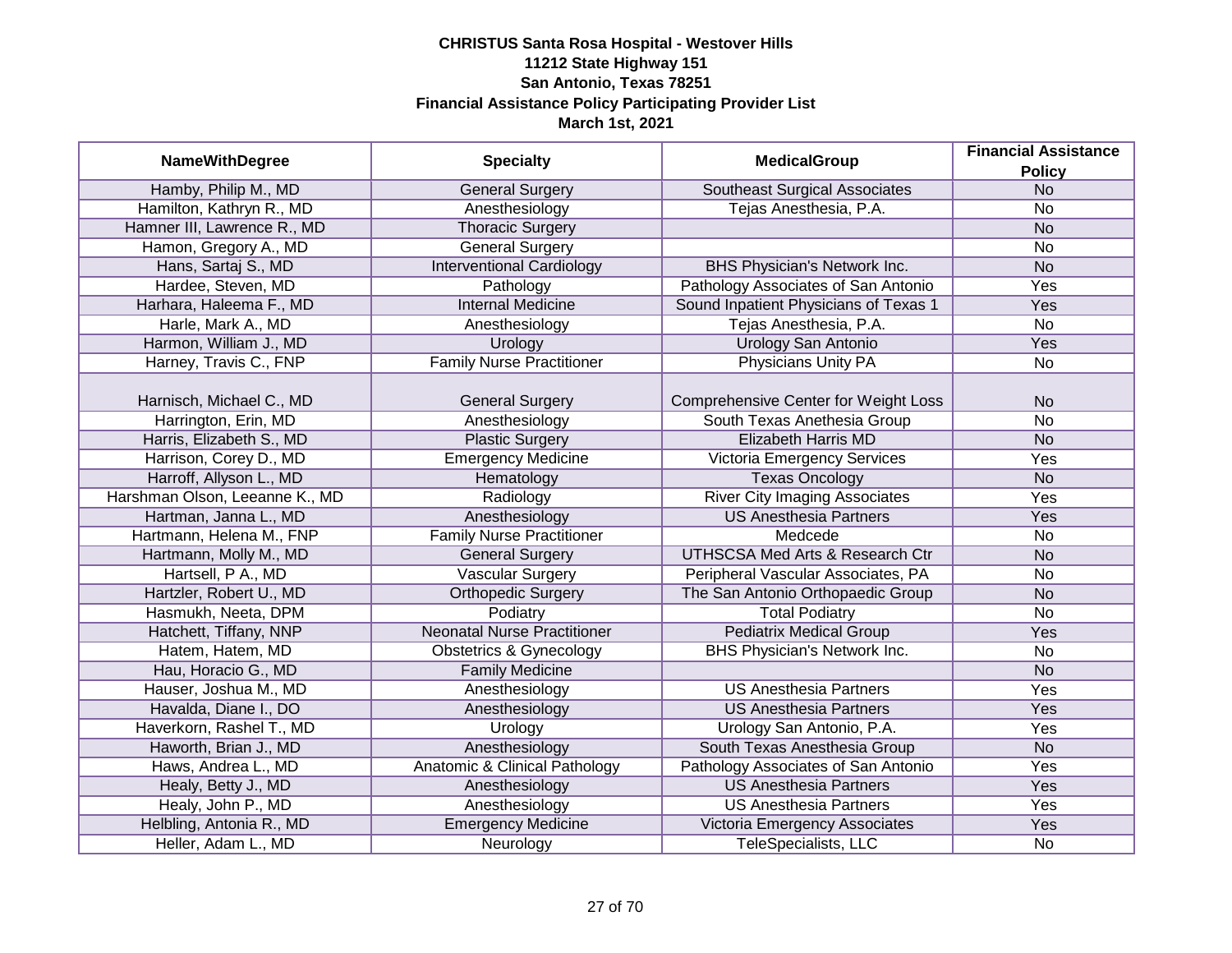|                              |                                          |                                          | <b>Financial Assistance</b> |
|------------------------------|------------------------------------------|------------------------------------------|-----------------------------|
| <b>NameWithDegree</b>        | <b>Specialty</b>                         | <b>MedicalGroup</b>                      | <b>Policy</b>               |
| Helm, Cole, MD               | Anesthesiology                           | <b>UTHSCSA</b>                           | Yes                         |
| Heltzel, Sarah J., FNP       | <b>Family Nurse Practitioner</b>         | Solo Practice                            | $\overline{No}$             |
| Hemachandra, Loren A., MD    | Anesthesiology                           | <b>US Anesthesia Partners</b>            | Yes                         |
|                              |                                          | <b>CHRISTUS Santa Rosa Family Health</b> |                             |
| Henderson II, James H., MD   | <b>Pulmonary Disease</b>                 | Center                                   | No                          |
| Henderson, Cody L., MD       | Neonatal-Perinatal Medicine              | <b>Pediatrix Medical Group</b>           | <b>Yes</b>                  |
| Henderson, Jonathan, MD      | <b>Emergency Medicine</b>                | Victoria Emergency Associates            | <b>Yes</b>                  |
| Hendrickson, Karla, AGACNP   | <b>Acute Care Nurse Practitioner</b>     | <b>AAST</b>                              | <b>No</b>                   |
| Henkes, David N., MD         | Anatomic & Clinical Pathology            | Pathology Associates of San Antonio      | Yes                         |
| Hensley, Hank H., FNP        | <b>Family Nurse Practitioner</b>         |                                          | <b>No</b>                   |
|                              |                                          |                                          |                             |
| Hensley, Justin P., MD       | <b>Emergency Medicine</b>                | SPOHN EMCARE Emergency Medicine          | Yes                         |
| Hensley, Richard G., MD      | <b>Anatomic &amp; Clinical Pathology</b> | Pathology Associates of San Antonio      | Yes                         |
| Hernandez Jr., Fransisco, MD | <b>Hospitalist</b>                       | Inpatient Medicine Physicians, P.A.      | Yes                         |
| Hernandez Jr., Jesse, MD     | Anesthesiology                           | <b>US Anesthesia Partners</b>            | Yes                         |
| Hernandez, Carlos O., MD     | <b>Internal Medicine</b>                 | WellMed @ NW 410                         | No                          |
|                              |                                          | Alamo Osteopathic Physicians &           |                             |
| Hernandez, Harry, DO         | <b>Family Medicine</b>                   | Surgeons                                 | <b>No</b>                   |
| Hernandez, Javier, MD        | Urology                                  |                                          | No                          |
| Hernandez, Jo Anna C., WHNP  | <b>Women's Health Nurse Practitioner</b> | <b>Texas Perinatal Group</b>             | <b>No</b>                   |
| Hernandez, Judith, MD        | Nephrology                               | Renal Associates, PA                     | <b>No</b>                   |
| Hernandez, Tania F., MD      | <b>Pediatrics</b>                        | <b>Magella Medical Associates</b>        | <b>No</b>                   |
| Herrera, Daniela G., FNP     | <b>Family Nurse Practitioner</b>         | <b>WoundCentrics LLC</b>                 | <b>No</b>                   |
| Herring, Keith G., MD        | Anesthesiology                           | <b>US Anesthesia Partners</b>            | Yes                         |
|                              |                                          |                                          |                             |
| Herzik, Michael A., MD       | <b>Internal Medicine</b>                 | Complete Care Medical Associates PLLC    | No                          |
| Hesita, Edsel L., MD         | <b>Medical Oncology</b>                  | <b>Texas Oncology</b>                    | <b>No</b>                   |
|                              |                                          | The San Antonio Orthopaedic Group,       |                             |
| Hibberd, Alan E., MD         | <b>Orthopedic Surgery</b>                | <b>LLP</b>                               | No                          |
| Hickey, Darryl L., PA        | <b>Physician Assistant</b>               | <b>River City Imaging Associates</b>     | Yes                         |
| Hidalgo, Raul, DPM           | Podiatry                                 |                                          | No                          |
| Hilburn, Steven, MD          | <b>Pulmonary Disease</b>                 | <b>Leonard Deal MD PA</b>                | <b>No</b>                   |
| Hill, Barry T., MD           | Physical Medicine & Rehabilitation       | South Texas PM & R                       | No                          |
| Hill, Christina C., MD       | Maternal-Fetal Medicine                  | <b>BCM</b>                               | <b>No</b>                   |
| Hill, James B., MD           | Maternal-Fetal Medicine                  | <b>Baylor College of Medicine</b>        | No                          |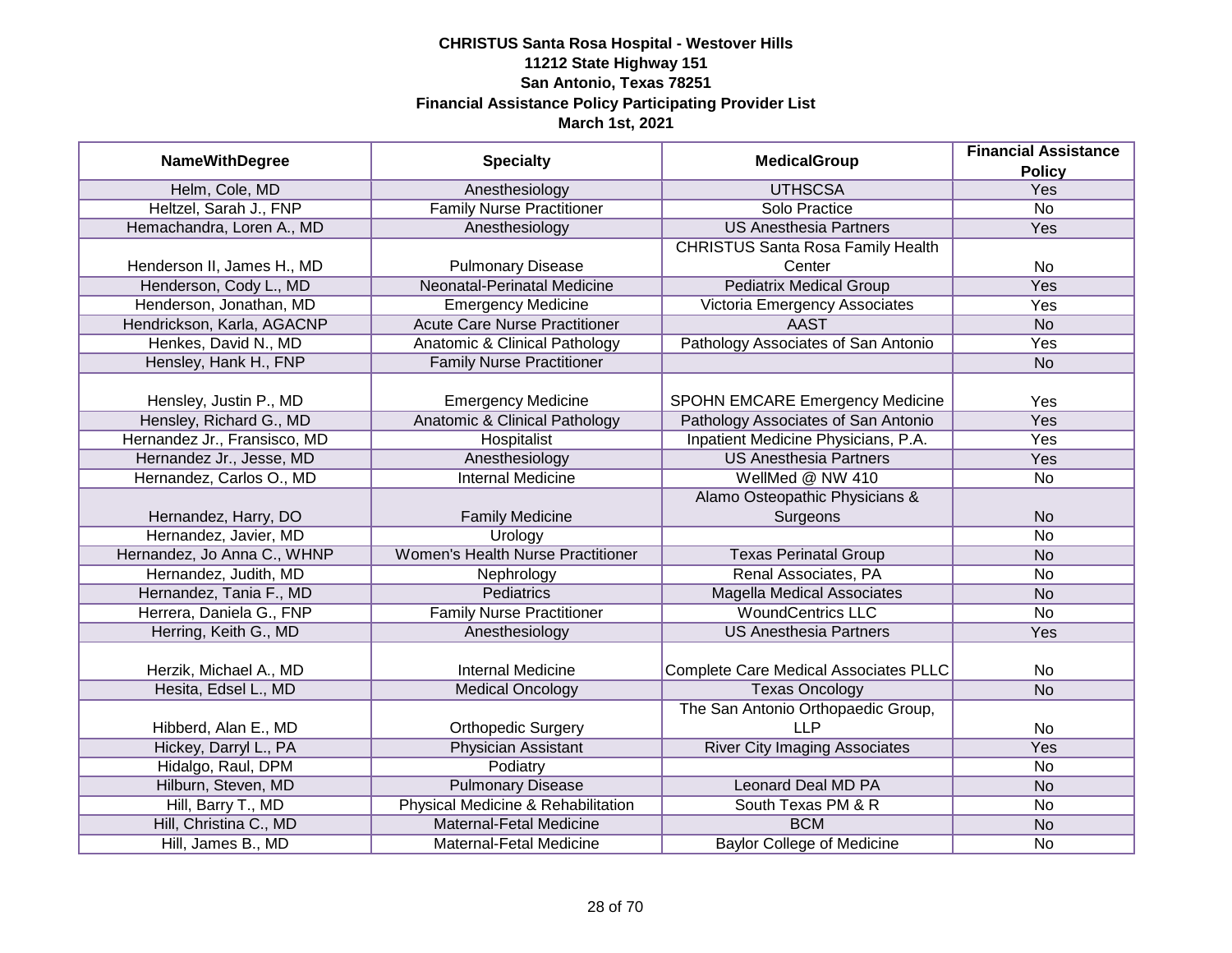| <b>NameWithDegree</b>      | <b>Specialty</b>                          | <b>MedicalGroup</b>                      | <b>Financial Assistance</b> |
|----------------------------|-------------------------------------------|------------------------------------------|-----------------------------|
| Hilsabeck, Janet S., NNP   | <b>Neonatal Nurse Practitioner</b>        | <b>Pediatrix Medical Group</b>           | <b>Policy</b><br>Yes        |
| Hinchey, John W., MD       | <b>Orthopedic Surgery</b>                 |                                          | $\overline{No}$             |
| Hinchey, William W., MD    | Anatomic & Clinical Pathology             | Pathology Associates of San Antonio      | Yes                         |
| Hindman, Michael G., MD    | <b>Family Medicine</b>                    | <b>Hill Country Medical Associates</b>   | No                          |
| Hines, Aisha, DO           | Psychiatry                                |                                          | <b>No</b>                   |
|                            |                                           | <b>CHRISTUS Santa Rosa Family Health</b> |                             |
| Hinojosa II, Jose R., MD   | <b>Family Medicine</b>                    | Center                                   | No                          |
| Hinton, Mark Allan, MD     | Psychiatry                                | Asana Integrated Medical Group           | <b>No</b>                   |
| Hirsch, David M., DO       | Physical Medicine & Rehabilitation        | South Texas Spinal Clinic PA             | No                          |
| Hirsch, John V., MD        | Anesthesiology                            | Tejas Anesthesia, P.A.                   | <b>No</b>                   |
|                            |                                           |                                          |                             |
| Hivnor, Chad M., MD        | Dermatology                               | Dermatology Associates of San Antonio    | No                          |
| Hockley III, Alfred J., MD | Dermatology                               | <b>Elect Dermatology</b>                 | <b>No</b>                   |
| Hoelscher, Jay M., MD      | <b>Internal Medicine</b>                  | Jay M. Hoelscher, MD P.A.                | <b>No</b>                   |
| Hofer, Matthias D., MD     | Urology                                   | Urology San Antonio, P.A.                | Yes                         |
| Hoffman, Michael R., MD    | Anesthesiology                            | <b>US Anesthesia Partners</b>            | Yes                         |
|                            |                                           | South Texas Oncology & Hematology,       |                             |
| Holahan, Joseph R., MD     | Hematology                                | <b>PLLC</b>                              | <b>No</b>                   |
|                            |                                           | Aesthetic, Facial and Oculoplastic       |                             |
| Holck, David E., MD        | Ophthalmology                             | Surgery                                  | No                          |
| Holder, Allen D., MD       | <b>Emergency Medicine</b>                 | Victoria Emergency Associates            | Yes                         |
| Holets, Heidi A., DPM      | Podiatry                                  | <b>Barrett Quality Medical</b>           | <b>No</b>                   |
| Hollimon, Peter W., MD     | <b>General Surgery</b>                    |                                          | <b>No</b>                   |
| Holloway, Kathryn S., MD   | <b>Obstetrics &amp; Gynecology</b>        | <b>Institute for Women's Health</b>      | <b>No</b>                   |
| Holloway, Travis L., MD    | <b>General Surgery</b>                    |                                          | <b>No</b>                   |
| Holmgreen, Kimberly A., MD | Anesthesiology                            | <b>US Anesthesia Partners</b>            | Yes                         |
| Holub, Robert A., MD       | Nephrology                                | Renal Associates, PA.                    | <b>No</b>                   |
| Homas, Dallas W., MD       | <b>Plastic Surgery</b>                    | New Image Plastic Surgery                | No                          |
|                            |                                           | Pulmonary Consultants of San Antonio,    |                             |
| Homma, Arturo, MD          | <b>Pulmonary Disease</b>                  | PA                                       | <b>No</b>                   |
| Hope, Donald N., MD        | <b>Orthopedic Surgery</b>                 | <b>Brooke Army Medical Center</b>        | $\overline{No}$             |
| Horan, Terri T., MD        | Rheumatology                              |                                          | <b>No</b>                   |
| Horton, Rodney P., MD      | <b>Clinical Cardiac Electrophysiology</b> | Texas Cardiac Arrhythmia                 | No                          |
| Hospenthal, Duane R., MD   | <b>Infectious Disease</b>                 |                                          | <b>Yes</b>                  |
| Houser II, Philip T., MD   | Anesthesiology                            | <b>US Anesthesia Partners</b>            | Yes                         |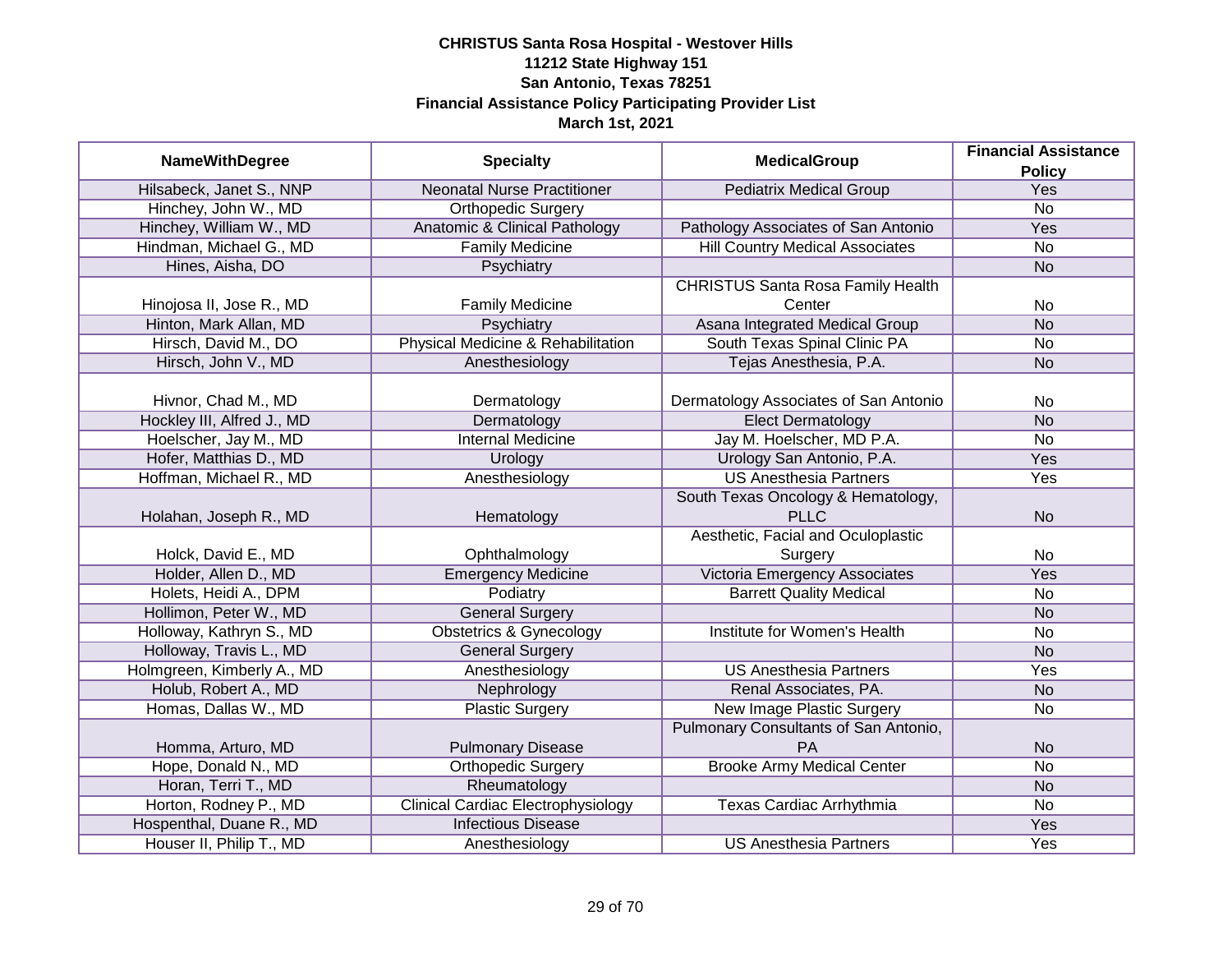| <b>NameWithDegree</b>          | <b>Specialty</b>                   | <b>MedicalGroup</b>                        | <b>Financial Assistance</b><br><b>Policy</b> |
|--------------------------------|------------------------------------|--------------------------------------------|----------------------------------------------|
| Howard Jr., Robert L., MD      | Anesthesiology                     | <b>US Anesthesia Partners</b>              | Yes                                          |
| Howard, Jonathan M., MD        | Anesthesiology                     | <b>US Anesthesia Partners</b>              | <b>Yes</b>                                   |
| Hranitzky, Patrick M., MD      | Cardiac Electrophysiology          | Texas Cardiac Arrhythmia, PLLC             | N <sub>o</sub>                               |
| Hrdlicka, Christine A., NNP    | <b>Neonatal Nurse Practitioner</b> | <b>Pediatrix Medical Group</b>             | Yes                                          |
|                                |                                    | South Texas Oncology and Hematology,       |                                              |
| Hsieh, George R., MD           | <b>General Surgery</b>             | <b>PLLC</b>                                | <b>No</b>                                    |
| Hsiung, Grace E., MD           | <b>General Surgery</b>             | <b>General Surgical Associates</b>         | <b>No</b>                                    |
| Hubbard, Lael D., MD           | <b>Emergency Medicine</b>          | Victoria Emergency Services                | Yes                                          |
| Hudnall, Clayton H., MD        | Urology                            | Urology San Antonio, P.A.                  | Yes                                          |
|                                |                                    | <b>CHRISTUS Family Medical Group - New</b> |                                              |
| Huff, Tammy R., CNM            | <b>Nurse Midwife</b>               | <b>Braunfels</b>                           | <b>No</b>                                    |
| Hussain, Akhtar, MD            | <b>Internal Medicine</b>           | ProCare Internal Medicine Associates       | <b>No</b>                                    |
| Hutchins, Michael W., MD       | Anesthesiology                     | <b>US Anesthesia Partners</b>              | Yes                                          |
| Hutting, Haley G., MD          | Anesthesiology                     | Tejas Anesthesia, PLLC                     | <b>No</b>                                    |
| Huynh, Mylien, MD              | <b>Family Medicine</b>             | Victoria Emergency Associates              | Yes                                          |
| Hyams, Darren G., MD           | <b>Emergency Medicine</b>          | Victoria Emergency Associates              | Yes                                          |
| Hyams, Jessica M., MD          | <b>Emergency Medicine</b>          | Victoria Emergency Associates              | Yes                                          |
| Ibilibor, Christine, MD        | Urology                            | <b>UTHSCSA - Department of Urology</b>     | <b>No</b>                                    |
| Ibrahim, Badreldin A., MD      | Neurology                          | Rocky Mountain Neurodiagnostics            | <b>No</b>                                    |
| Iglehart, Elena I., MD         | <b>Internal Medicine</b>           | Inpatient Consultants of Texas PLLC        | No                                           |
| Inam, Fahad, MD                | <b>Internal Medicine</b>           | Victoria Emergency Medicine                | Yes                                          |
| Iorember, Franca M., MD        | Pediatrics                         | <b>Baylor College of Medicine</b>          | <b>No</b>                                    |
| Isaac, John, MD                | Neonatal-Perinatal Medicine        | <b>Pediatrix Medical Group</b>             | Yes                                          |
| Isbell, Melissa R., MD         | Nephrology                         | Renal Associates, PA                       | <b>No</b>                                    |
| Isiguzo, Obinna G., MD         | Cardiovascular Disease             | South Texas Cardiovascular Consultants     | <b>No</b>                                    |
| Iskander, Nader G., MD         | Ophthalmology                      |                                            | <b>No</b>                                    |
| Iturbe, Jose M., MD            | Cardiovascular Disease             | Cardiology Clinic of San Antonio           | <b>No</b>                                    |
| Izfar, Seema, MD               | <b>Colon and Rectal Surgery</b>    | South Texas Colorectal Center              | <b>No</b>                                    |
| Iznaola-Esquivel, Oscar A., MD | Nephrology                         | Sound Physicians                           | Yes                                          |
| Jacks, Randal K., MD           | <b>Family Medicine</b>             | <b>Hill Country Medical Associates</b>     | <b>No</b>                                    |
| Jackson III, James F., MD      | Gastroenterology                   | <b>Texas Digestive Disease Consultants</b> | Yes                                          |
| Jackson, Lindsey A., MD        | <b>Obstetrics &amp; Gynecology</b> | Urogynecology of San Antonio               | <b>No</b>                                    |
| Jackson, Richard B., MD        | <b>Colon and Rectal Surgery</b>    | <b>Texas Oncology</b>                      | <b>No</b>                                    |
| Jackson, Shaun C., MD          | Pain Medicine                      | Consultants in Pain Medicine, PA           | <b>No</b>                                    |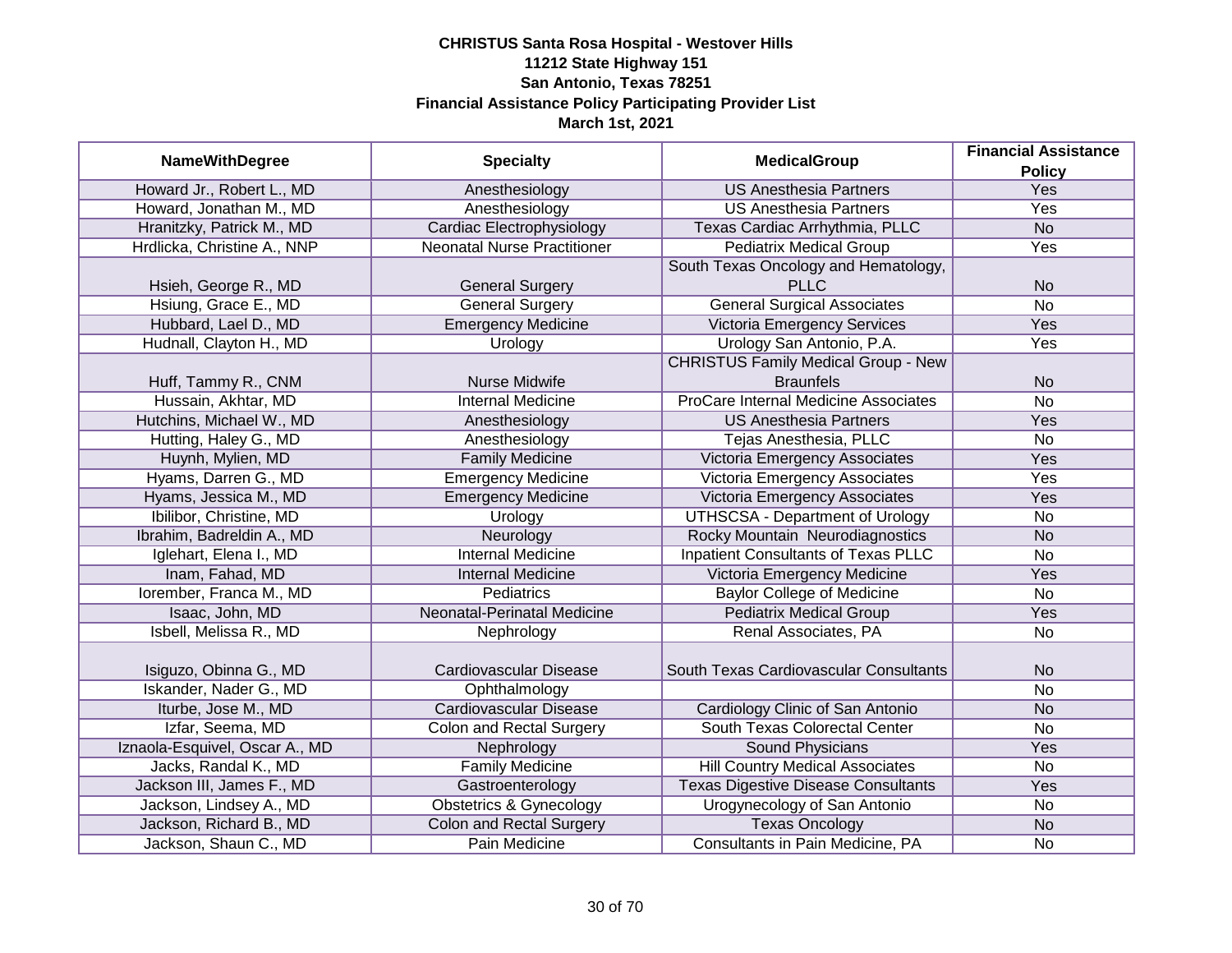| <b>NameWithDegree</b>             | <b>Specialty</b>                   | <b>MedicalGroup</b>                        | <b>Financial Assistance</b> |
|-----------------------------------|------------------------------------|--------------------------------------------|-----------------------------|
|                                   |                                    |                                            | <b>Policy</b>               |
| Jackson, Vadean L., MD            | <b>Family Medicine</b>             | Wellmed at NW 410                          | <b>No</b>                   |
| Jacobs, Philip M., MD             | <b>Orthopedic Surgery</b>          | <b>UT Health San Antonio</b>               | $\overline{No}$             |
| Jaime, Sonia P., FNP              | <b>Family Nurse Practitioner</b>   | <b>Medcare Associates</b>                  | <b>No</b>                   |
|                                   |                                    |                                            |                             |
| James, Brandon R., DPM            | Podiatry                           | Foot & Ankle Surgery of New Braunfels      | <b>No</b>                   |
| James, Brian D., DO               | <b>Emergency Medicine</b>          | Victoria Emergency Associates              | Yes                         |
|                                   |                                    |                                            |                             |
| James, Sarah J., DPM              | Podiatry                           | Foot & Ankle Surgery of New Braunfels      | No.                         |
| Janes, William W., MD             | Physical Medicine & Rehabilitation | South Texas PM&R Group                     | <b>No</b>                   |
| Jansa, Kimberly A., FNP           | <b>Family Nurse Practitioner</b>   | Medcare Associates of Castroville          | <b>No</b>                   |
| Jardeleza, Maria Stephanie R., MD | Ophthalmology                      | San Antonio Eye Center, PA                 | <b>No</b>                   |
| Jatoi, Ismail, MD                 | <b>General Surgery</b>             | <b>UTHSCSA Dept. Surgery</b>               | <b>No</b>                   |
| Jatskiv, Andrew, MD               | <b>Internal Medicine</b>           | Inpatient Medicine Physicians PA           | Yes                         |
| Jayakumar, Lalithapriya, MD       | <b>Vascular Surgery</b>            |                                            | <b>No</b>                   |
| Jeneby, Thomas T., MD             | <b>Plastic Surgery</b>             |                                            | <b>No</b>                   |
| Jenkins, Sherri L., WHNP          | Women's Health Nurse Practitioner  | <b>Pediatrix TX Perinatal Group</b>        | Yes                         |
|                                   |                                    | South Texas Cardiothoracic & Vascular      |                             |
| Jenne, Ashley A., PA              | Physician Assistant                | Surg                                       | <b>No</b>                   |
| Jenne, Joel W., MD                | <b>Orthopedic Surgery</b>          | South Texas Spinal Clinic, PA              | <b>No</b>                   |
| Jeppson, Corinne N., DO           | <b>Gynecologic Oncology</b>        | <b>Texas Oncology</b>                      | <b>No</b>                   |
| Jetton, Shannon M., FNP           | <b>Family Nurse Practitioner</b>   | Physicians Untiy, PA                       | No                          |
| Jimenez, John L., MD              | Anesthesiology                     | <b>US Anesthesia Partners</b>              | Yes                         |
| Jimenez-Sanders, Rebecca, MD      | Neurology                          |                                            | No                          |
| Joe, Roger G., MD                 | Psychiatry                         | Asana Integrated Medical Group             | <b>No</b>                   |
| John, Bijo K., MD                 | Gastroenterology                   | <b>Texas Digestive Disease Consultants</b> | Yes                         |
| Johnson, Corine N., FNP           | <b>Family Nurse Practitioner</b>   |                                            | <b>No</b>                   |
| Johnson, Durkee P., MD            | Anesthesiology                     | <b>US Anesthesia Partners</b>              | Yes                         |
|                                   |                                    | The San Antonio Orthopaedic Group,         |                             |
| Johnson, Jordan K., PA            | Physician Assistant                | <b>LLP</b>                                 | <b>No</b>                   |
| Johnson, Katharine M., MD         | Neonatal-Perinatal Medicine        | <b>Pediatrix Medical Group</b>             | Yes                         |
|                                   |                                    | San Antonio Kidney Disease Center          |                             |
| Johnson, Lin Z., MD               | Nephrology                         | Physicians Group, P.L.L.C.                 | <b>No</b>                   |
| Johnson, Natasha L., FNP          | <b>Family Nurse Practitioner</b>   | Homer C. Reyes, MD                         | $\overline{No}$             |
|                                   |                                    |                                            |                             |
| Johnson, Rinna C., MD             | Dermatology                        | Dermatology Associates of San Antonio      | <b>No</b>                   |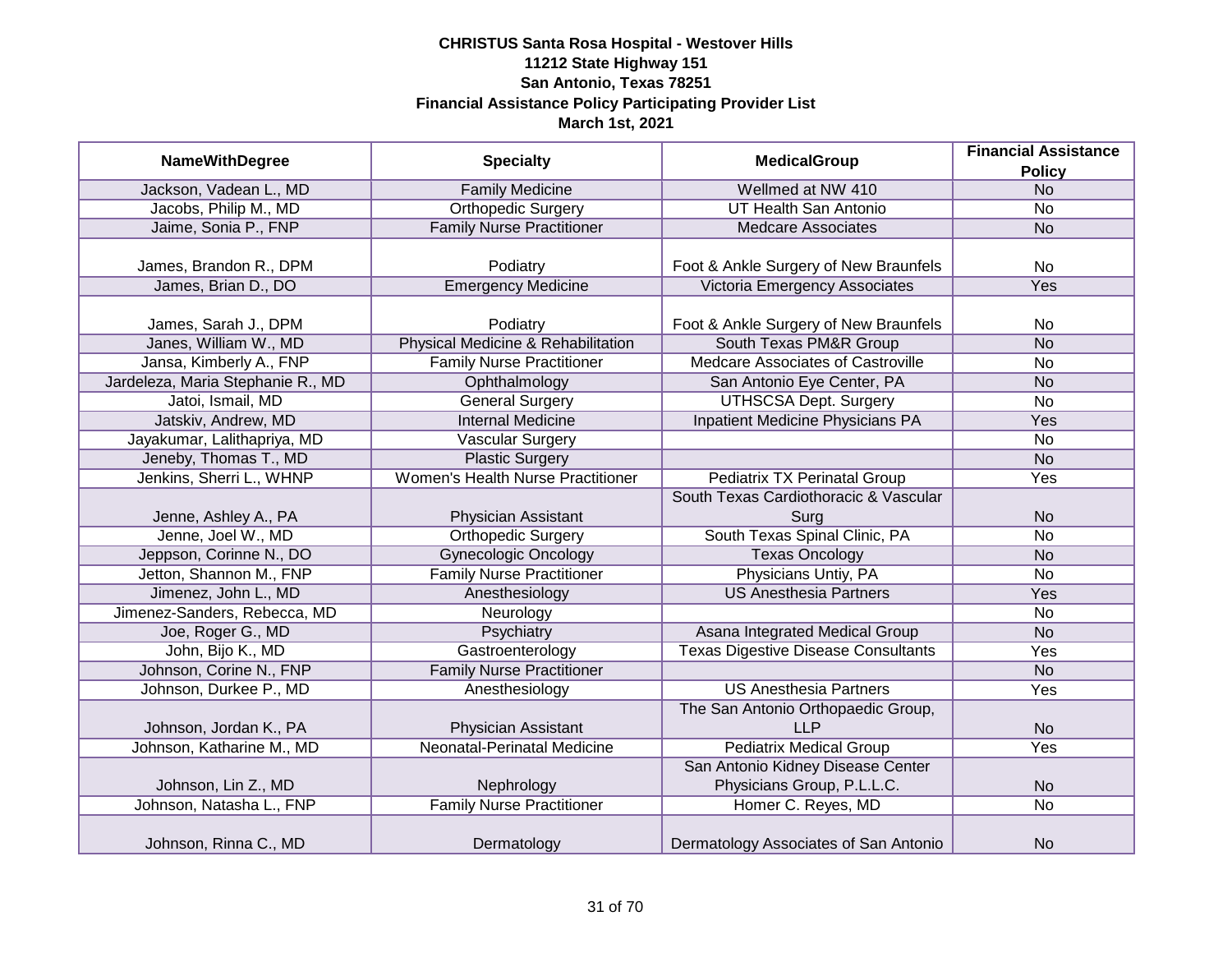|                             |                                  | <b>Financial Assistance</b>               |                 |
|-----------------------------|----------------------------------|-------------------------------------------|-----------------|
| <b>NameWithDegree</b>       | <b>Specialty</b>                 | <b>MedicalGroup</b>                       | <b>Policy</b>   |
| Johnston, Cindy L., MD      | <b>Family Medicine</b>           | <b>WellMed at Centerview</b>              | $\overline{No}$ |
|                             |                                  | South Texas Oncology and Hematology,      |                 |
| Johnston, Joe E., MD        | <b>General Surgery</b>           | <b>PLLC</b>                               | <b>No</b>       |
| Jones Jr., Leroy A., MD     | Urology                          | Urology San Antonio, P.A.                 | Yes             |
| Jones, David L., FNP        | <b>Family Nurse Practitioner</b> | <b>WoundCentrics</b>                      | <b>No</b>       |
| Jones, Jeffrey C., MD       | <b>Infectious Disease</b>        | <b>SA Infectious Diseases Consultants</b> | Yes             |
| Jones, McClure K., MD       | Anesthesiology                   | <b>US Anesthesia Partners</b>             | Yes             |
| Jones, Michael L., MD       | Surgery of the Hand              | Center for Ortho Surg & Sports Med        | <b>No</b>       |
| Jones, Monique, MD          | Anesthesiology                   | <b>US Anesthesia Partners</b>             | Yes             |
| Jonke, Judith A., DPM       | Podiatry                         | Judith Jonke, DPM                         | <b>No</b>       |
| Jordan, Jason S., PA        | <b>Physician Assistant</b>       | <b>Precision Assist</b>                   | <b>No</b>       |
| Jordan, Yekaterina A., MD   | <b>General Surgery</b>           | Texas Urology Group, PA                   | <b>No</b>       |
| Jorgensen, Anton, MD        | <b>Orthopedic Surgery</b>        | Orthopedic San Antonio                    | <b>No</b>       |
| Joshi, Ajeya P., MD         | <b>Orthopedic Surgery</b>        | South Texas Spinal Clinic, PA             | <b>No</b>       |
|                             |                                  | Inpatient Progressive Healthcare of       |                 |
| Jowlaei, Sousan, FNP        | <b>Family Nurse Practitioner</b> | America                                   | <b>No</b>       |
| Joyner, Robert W., MD       | Anesthesiology                   | <b>US Anesthesia Partners</b>             | Yes             |
| Jumao-as, Ramil C., MD      | <b>Internal Medicine</b>         | Ramil C. Jumao-As, PLLC                   | <b>No</b>       |
| Jung, Mark, MD              | <b>Family Medicine</b>           | Sports and Family Medicine of Boerne      | <b>No</b>       |
| Juro, David H., MD          | Anesthesiology                   | Tejas Anesthesia, P.A.                    | <b>No</b>       |
|                             |                                  | The San Antonio Orthopaedic Group,        |                 |
| Kaiser, Bryan W., MD        | <b>Orthopedic Surgery</b>        | <b>LLP</b>                                | <b>No</b>       |
|                             |                                  | South Texas Oncology & Hematology,        |                 |
| Kalter, Steven P., MD       | Hematology/Oncology              | <b>PLLC</b>                               | <b>No</b>       |
| Kanatzar, Brian M., DO      | <b>Emergency Medicine</b>        | Victoria Emergency Services               | Yes             |
| Kane, Scott T., MD          | Anesthesiology                   | Tejas Anesthesia, P.A.                    | <b>No</b>       |
| Kanz, Brian N., MD          | <b>Orthopedic Surgery</b>        | <b>Westover Hills Orthopaedics</b>        | <b>No</b>       |
| Kapadia, Pankaj, MD         | <b>Critical Care Medicine</b>    | Southwest General Hospital                | <b>No</b>       |
| Kapoor, Rohit, MD           | <b>Internal Medicine</b>         |                                           | No              |
|                             |                                  | San Antonio Kidney Disease Center         |                 |
| Kapturczak, Matthias H., MD | Nephrology                       | Physicians Group, P.L.L.C.                | <b>No</b>       |
| Karam, Harold J., DO        | Anesthesiology                   | <b>US Anesthesia Partners</b>             | Yes             |
| Karam, Joseph R., MD        | <b>General Surgery</b>           |                                           | <b>No</b>       |
| Kardys, Clark M., MD        | <b>Colon and Rectal Surgery</b>  | <b>Texas Oncology</b>                     | No              |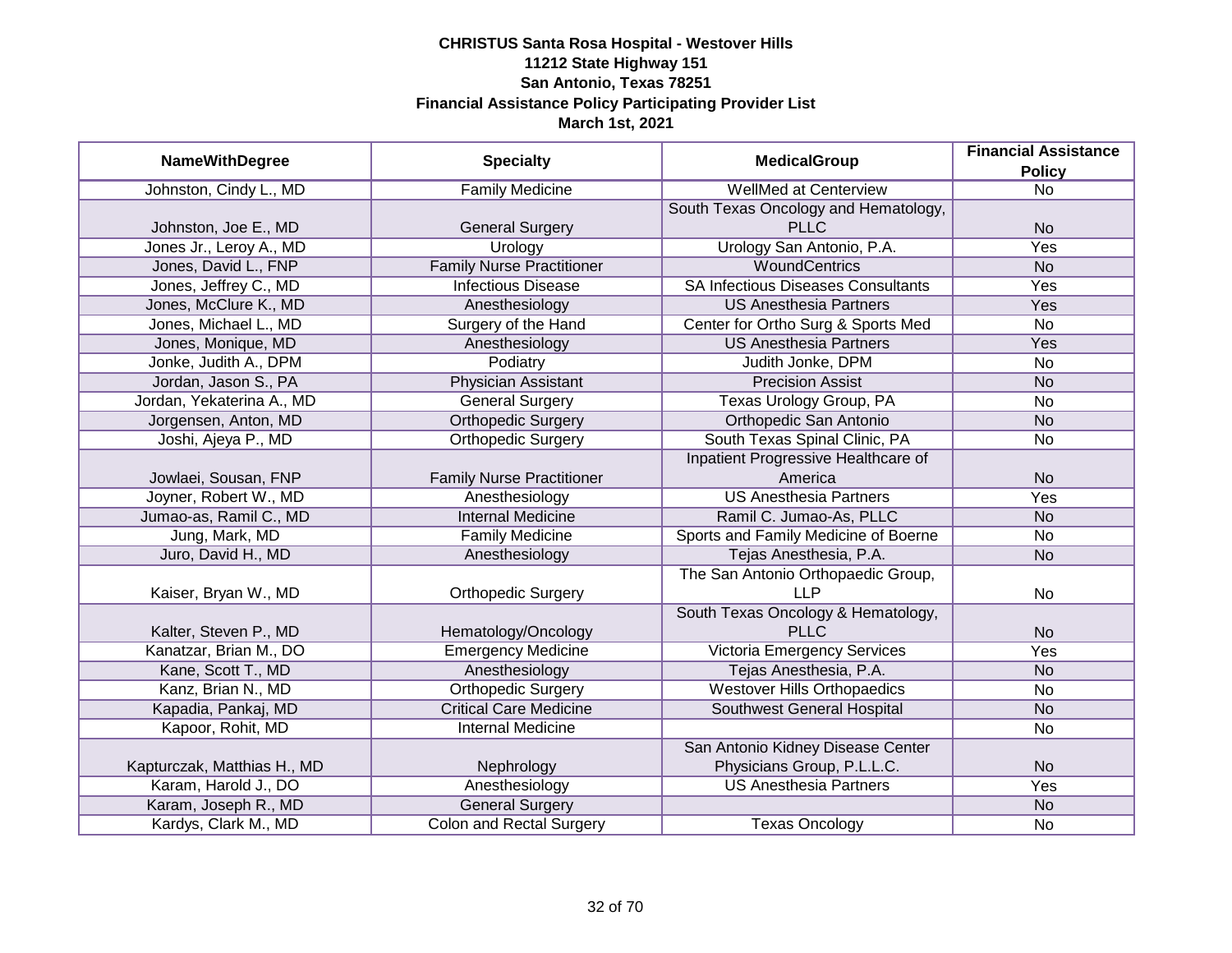| <b>NameWithDegree</b>     | <b>Specialty</b>                          | <b>MedicalGroup</b>                                                              | <b>Financial Assistance</b> |
|---------------------------|-------------------------------------------|----------------------------------------------------------------------------------|-----------------------------|
|                           |                                           |                                                                                  | <b>Policy</b>               |
|                           |                                           | University of Texas Health Science                                               |                             |
| Karia, Ravi A., MD        | <b>Orthopedic Surgery</b>                 | Center at San Antonio                                                            | <b>No</b>                   |
| Karp, Lisa A., NNP        | <b>Neonatal Nurse Practitioner</b>        | <b>Pediatrix Medical Group</b>                                                   | <b>Yes</b>                  |
|                           |                                           | <b>CHRISTUS Santa Rosa Family Health</b>                                         |                             |
| Karrh, Larry R., MD       | <b>Family Medicine</b>                    | Center                                                                           | <b>No</b>                   |
| Karulak, Bryce J., DPM    | Podiatry                                  | Alamo Family Foot and Ankle Care                                                 | <b>No</b>                   |
| Kathen, Charmaine M., NNP | <b>Neonatal Nurse Practitioner</b>        | <b>Pediatrix Medical Group</b>                                                   | <b>Yes</b>                  |
| Kaushik, Dharam, MD       | Urology                                   | <b>UTHSCSA Department of Urology</b>                                             | No                          |
|                           |                                           |                                                                                  |                             |
| Kazhdan, Irene, MD        | <b>Internal Medicine</b>                  | Cancer Care Centers of South Texas, PA                                           | <b>No</b>                   |
| Keh, Richard A., DPM      | Podiatry                                  |                                                                                  | <b>No</b>                   |
| Kella, Naveen, MD         | Urology                                   | <b>Medicine &amp; Radiation Oncology</b>                                         | <b>No</b>                   |
| Keller, Michael A., MD    | <b>Colon and Rectal Surgery</b>           | <b>Texas Oncology</b>                                                            | No                          |
| Kelley, Chelsea S., FNP   | <b>Family Nurse Practitioner</b>          | WoundCentrics, LLC                                                               | <b>No</b>                   |
| Kellum, John H., MD       | <b>Obstetrics &amp; Gynecology</b>        | Kellum Physician Partners                                                        | No                          |
| Kempenich, Jason W., MD   | <b>General Surgery</b>                    | <b>UTHSCSA General Surgery</b>                                                   | <b>No</b>                   |
| Kempf, Kevin J., MD       | Rheumatology                              |                                                                                  | No                          |
| Kendrick, Kerri A., PA    | <b>Physician Assistant</b>                | <b>UTHSCSA Department of Urology</b>                                             | <b>No</b>                   |
| Kennedy, Bruce D., MD     | Anesthesiology                            | <b>US Anesthesia Partners</b>                                                    | Yes                         |
|                           |                                           | San Antonio Preventive & Diagnostic                                              |                             |
| Kennedy, Bryan C., MD     | <b>Internal Medicine</b>                  | Medcine PA                                                                       | <b>No</b>                   |
| Kenton, Alexander B., MD  | Pediatrics                                | <b>Pediatrix Medical Group</b>                                                   | Yes                         |
| Kepczyk, Thomas, MD       | Gastroenterology                          | <b>Texas Digestive Disease Consultants</b>                                       | Yes                         |
| Kerby, Paul G., MD        | Anesthesiology                            | <b>US Anesthesia Partners</b>                                                    | Yes                         |
| Kessler, David J., MD     | <b>Clinical Cardiac Electrophysiology</b> | Texas Cardiac Arrhythmia                                                         | <b>No</b>                   |
|                           |                                           | Inpatient Progressive Healthcare of                                              |                             |
| Khan, Mehmood H., MD      | <b>Internal Medicine</b>                  | America                                                                          | No                          |
| Khan, Saadat A., MD       | Neurology                                 | Head & Spine Institute of Texas                                                  | <b>No</b>                   |
| Khan, Sanober M., MD      | <b>Internal Medicine</b>                  | Sound Physicians                                                                 | Yes                         |
| Khangura, Sajneet K., MD  | <b>Internal Medicine</b>                  | <b>Texas Digestive Disease Consultants</b>                                       | Yes                         |
| Khateeb, Fahad N., MD     | <b>Family Medicine</b>                    | Sound Physicians                                                                 | <b>Yes</b>                  |
| Kholeif, Clark T., MD     | Radiology                                 | <b>River City Imaging Assiociates</b>                                            | Yes                         |
| Khowaja, Ameer A., MD     |                                           | Endocrinology, Diabetes and Metabolism   Diabetes & Glandular Disease Clinic, PA | No                          |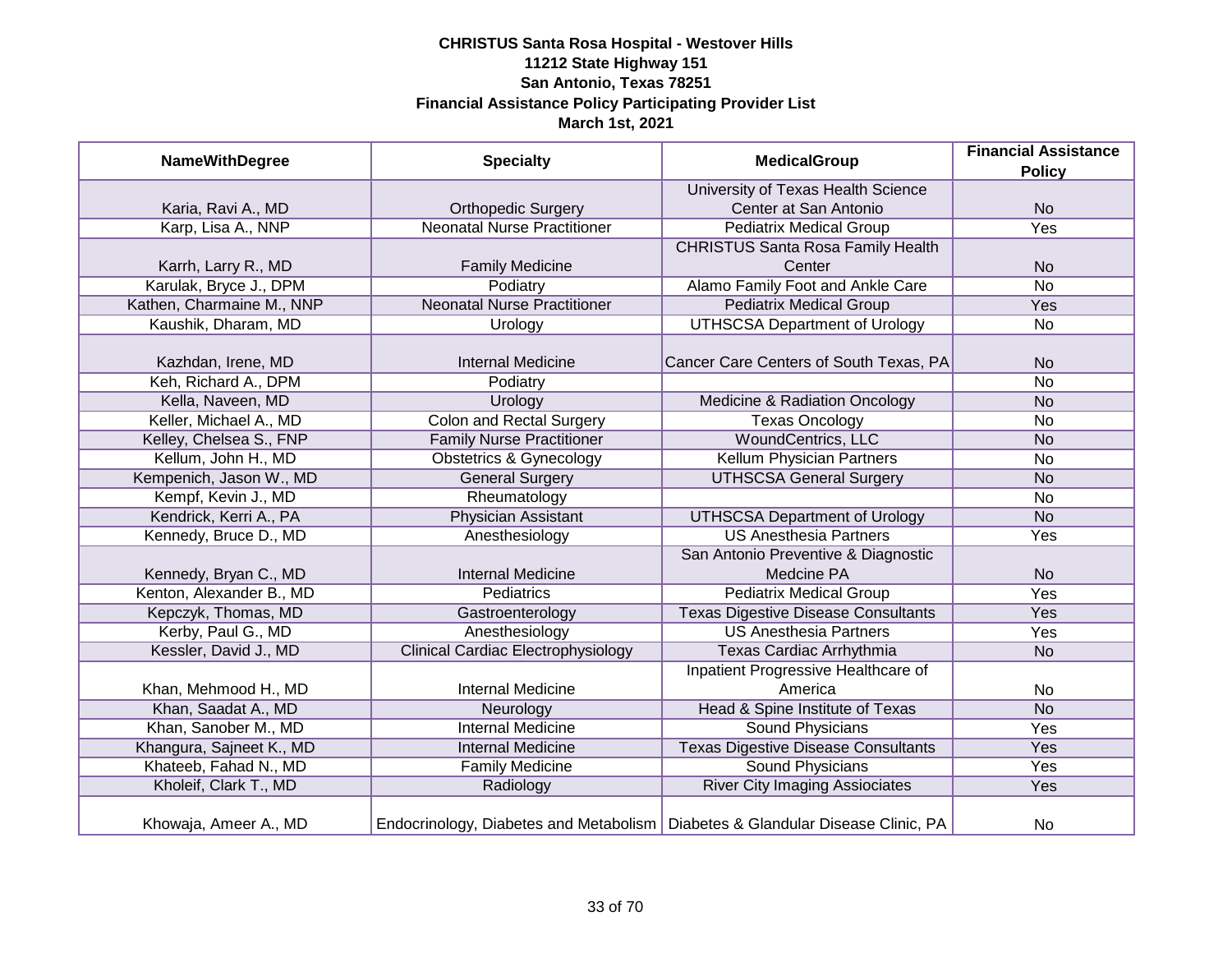| <b>NameWithDegree</b>      | <b>Specialty</b>                       | <b>MedicalGroup</b>                      | <b>Financial Assistance</b><br><b>Policy</b> |
|----------------------------|----------------------------------------|------------------------------------------|----------------------------------------------|
|                            |                                        | San Antonio Pediatric Surgery            |                                              |
| Kidd Jr., Joseph N., MD    | <b>Pediatric Surgery</b>               | Associates                               | <b>No</b>                                    |
|                            |                                        | San Antonio Endovascular and Heart       |                                              |
| Kiesz, Radoslaw S., MD     | Cardiovascular Disease                 | Institute                                | <b>No</b>                                    |
| Kim, Catherine L., MD      | Anesthesiology                         | Tejas Anesthesia, P.A.                   | <b>No</b>                                    |
| Kim, Dean D., DPM          | Podiatry                               |                                          | <b>No</b>                                    |
| Kim, Michael, MD           | Anesthesiology                         | Tejas Anesthesia, P.A.                   | <b>No</b>                                    |
| King, Debra A., FNP        | <b>Family Nurse Practitioner</b>       | <b>UT Health</b>                         | <b>No</b>                                    |
| King, Elizabeth A., MD     | <b>Obstetrics &amp; Gynecology</b>     | Northeast OB/GYN Associates, PLLC        | <b>No</b>                                    |
| King, Kevin M., MD         | <b>Emergency Medicine</b>              | Victoria Emergency Services              | Yes                                          |
| King, Ronald B., MD        | Anesthesiology                         | <b>US Anesthesia Partners</b>            | Yes                                          |
|                            |                                        | Diabetes & Glandular Disease Clinic,     |                                              |
| Kipnes, Mark S., MD        | Endocrinology, Diabetes and Metabolism | P.A.                                     | <b>No</b>                                    |
| Kiprono, Luissa V., DO     | <b>Obstetrics &amp; Gynecology</b>     | <b>Texas Perinatal Group</b>             | <b>No</b>                                    |
| Kirk, Kevin L., DO         | <b>Orthopedic Surgery</b>              | The San Antonio Orthopaedic Group        | <b>No</b>                                    |
| Kirk, William O., MD       | <b>Vascular Surgery</b>                | Peripheral Vascular Associates PA        | <b>No</b>                                    |
| Kirn, Terri L., MD         | <b>Family Medicine</b>                 | Gonzaba Medical Group                    | <b>No</b>                                    |
| Klem Jr., Samuel A., MD    | Anesthesiology                         | <b>US Anesthesia Partners</b>            | Yes                                          |
| Klinger, Daniel R., MD     | <b>Neurological Surgery</b>            | Frank Fichtel PA                         | <b>No</b>                                    |
| Klinger, Jonathan E., MD   | Anesthesiology                         |                                          | <b>No</b>                                    |
| Klinger, Leilani C., MD    | <b>Emergency Medicine</b>              | <b>Victoria Emergency Services</b>       | Yes                                          |
| Kneuper, Mark F., MD       | <b>General Surgery</b>                 | <b>New Braunfels Surgical Associates</b> | <b>No</b>                                    |
| Knudsen, Joshua T., PA-C   | <b>Physician Assistant</b>             | <b>Victoira Emergency Associates</b>     | Yes                                          |
|                            |                                        | San Antonio Kidney Disease Center        |                                              |
| Kobert, John E., DO        | Nephrology                             | Physicians Group, P.L.L.C.               | <b>No</b>                                    |
| Koeck, William K., MD      | <b>Orthopedic Surgery</b>              | <b>Baylor College of Medicine</b>        | <b>No</b>                                    |
| Koehler, Michelle Z., MD   | Anesthesiology                         | <b>US Anesthesia Partners</b>            | Yes                                          |
| Kohli, Parmish L., MD      | <b>Internal Medicine</b>               | <b>Renal Associates</b>                  | <b>No</b>                                    |
| Kolkebeck, Thomas E., MD   | <b>Emergency Medicine</b>              | Victoria Emergency Services              | Yes                                          |
| Kollars, Joshua P., MD     | Anesthesiology                         | Tejas Anesthesia, P.A.                   | No                                           |
| Kolluri, Sangeetha L., DO  | <b>General Surgery</b>                 | <b>Texas Oncology</b>                    | <b>No</b>                                    |
|                            |                                        | Advanced Concepts in Plastic Surgery,    |                                              |
| Koneru, Suresh, MD         | <b>Plastic Surgery</b>                 | PA                                       | No                                           |
| Konkol Jr., John E., DPM   | Podiatry                               | John Konkol JR, DPM                      | N <sub>o</sub>                               |
| Kopchinski, Bernard J., MD | <b>Plastic Surgery</b>                 | <b>Prestige Cosmetic Surgery</b>         | <b>No</b>                                    |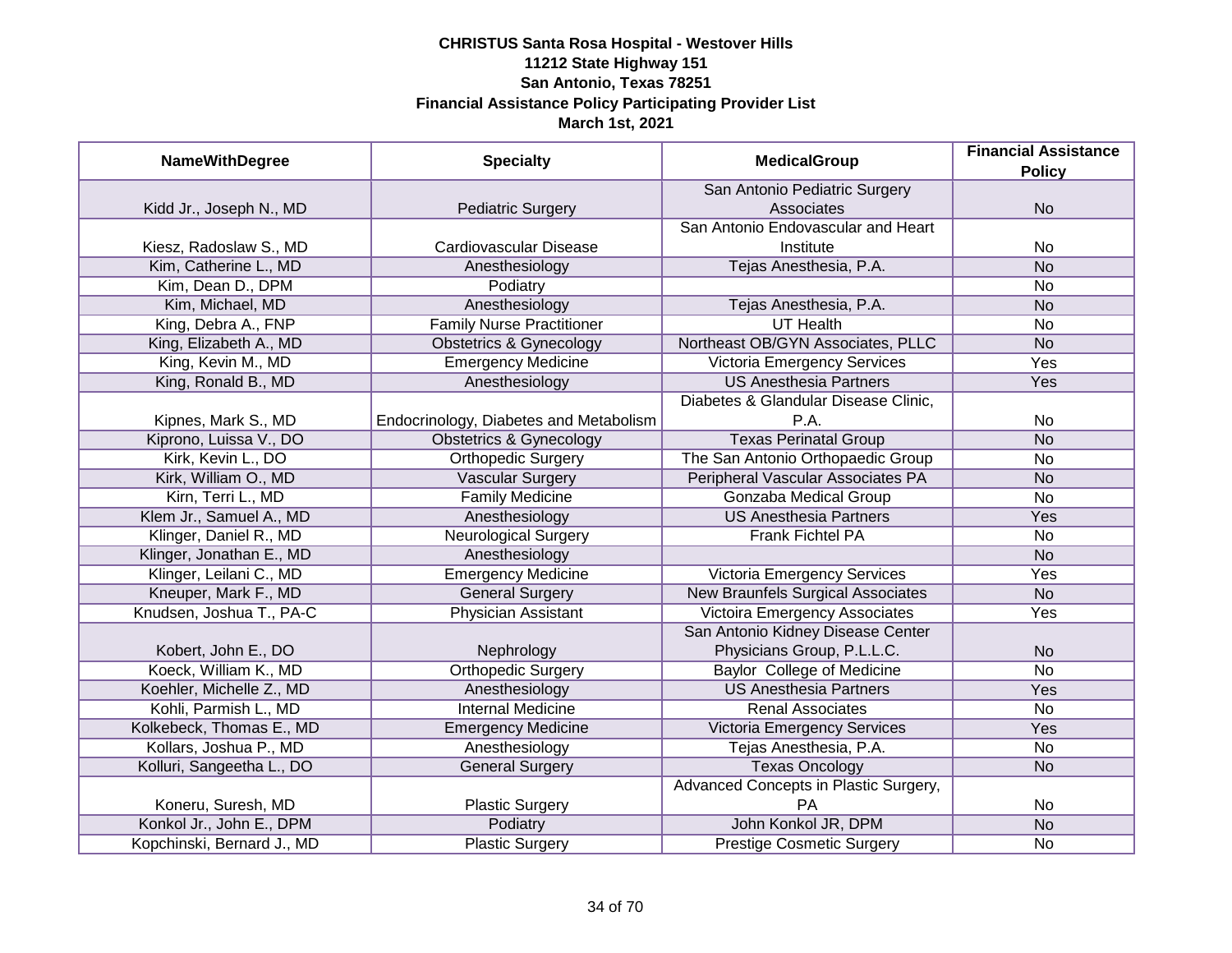| <b>NameWithDegree</b>          | <b>Specialty</b>                   | <b>MedicalGroup</b>                                 | <b>Financial Assistance</b> |
|--------------------------------|------------------------------------|-----------------------------------------------------|-----------------------------|
|                                |                                    |                                                     | <b>Policy</b>               |
| Koretsky, Stela, MD            | <b>Family Medicine</b>             | <b>Westover Primary Care</b>                        | N <sub>o</sub>              |
| Koster, Kim R., MD             | Anesthesiology                     | Tejas Anesthesia, P.A.                              | No                          |
| Kraus, Stephen R., MD, MBA     | Urology                            | <b>UTHSCSA Department of Urology</b>                | N <sub>o</sub>              |
| Krause, Pamela R., NNP         | <b>Neonatal Nurse Practitioner</b> | <b>Pediatrix Medical Group</b>                      | <b>Yes</b>                  |
| Krebsbach, Jennifer, NNP       | <b>Neonatal Nurse Practitioner</b> | <b>Pediatrix Medical Group</b>                      | <b>Yes</b>                  |
| Kreidel, Kerry L., MD          | Anesthesiology                     | <b>US Anesthesia Partners</b>                       | <b>Yes</b>                  |
|                                |                                    | South Texas Orthopedic Speciatly                    |                             |
| Kreines, Alexander B., DO      | <b>Sports Medicine</b>             | Group, PLLC                                         | <b>No</b>                   |
| Kretschmann, Richard J., MD    | <b>Emergency Medicine</b>          | Victoria Emergency Associates                       | Yes                         |
| Kroger, Jared, MD              | Anesthesiology                     | <b>US Anesthesia Partners</b>                       | Yes                         |
|                                |                                    | <b>CVK General &amp; Pediatric Anesthesia &amp;</b> |                             |
| Kruger, Cynthia V., MD         | Anesthesiology                     | Pain                                                | <b>No</b>                   |
| Kujawa, Ples L., MD            | <b>Orthopedic Surgery</b>          | Ples L Kujawa M.D. PA                               | <b>No</b>                   |
| Kukkar, Nitin, MD              | <b>Orthopedic Surgery</b>          | <b>Quantum Pain and Orthopaedics</b>                | No                          |
| Kuklinski, Piotr P., MD        | Hospitalist                        |                                                     | <b>No</b>                   |
|                                |                                    | Inpatient Progressive Helathcare of                 |                             |
| Kumar, Sanjay, MD              | <b>Internal Medicine</b>           | America                                             | No                          |
| Kumarashekhara, Varuni H., DPM | Podiatry                           |                                                     | <b>No</b>                   |
|                                |                                    | Sono Bello Body Contouring and Facial               |                             |
| Kunasz, Markian G., MD         | <b>Plastic Surgery</b>             | Aesthetics                                          | No                          |
| Kunavarapu, Chandra R., MD     | <b>Cardiovascular Disease</b>      | <b>Texas Transplant Physician Group</b>             | <b>No</b>                   |
|                                |                                    |                                                     |                             |
| Kuo, Tzy-Shiuan B., MD         | <b>Interventional Cardiology</b>   | Cardiovascular Institute of South Texas             | No                          |
| Kura, Karthik K., MD           | Anesthesiology                     | Tejas Anesthesia, P.A.                              | <b>No</b>                   |
| Kuwamura III, Frank K., MD     | <b>Orthopedic Surgery</b>          | <b>Innovative Spine</b>                             | <b>No</b>                   |
|                                |                                    | San Antonio Kidney Disease Center                   |                             |
| Kwan, Hana K., MD              | Nephrology                         | Physicians Group, LLC                               | <b>No</b>                   |
| Kwan, Michael D., MD           | <b>Cardiovascular Disease</b>      | <b>Texas Transplant Physician Group</b>             | <b>No</b>                   |
| Kwee, Jason W., MD             | Anesthesiology                     | <b>US Anesthesia Partners</b>                       | Yes                         |
| Laborde, Alfred L., MD         | <b>Vascular Surgery</b>            | <b>Peripheral Vascular Associates</b>               | No                          |
| Lai, Bryan, MD                 | Anesthesiology                     | Consultants in Pain Medicine, PLLC                  | <b>No</b>                   |
| Lai, Victor T., MD             | Anesthesiology                     | <b>US Anesthesia Partners</b>                       | Yes                         |
| Lam, David T., MD              | Neonatal-Perinatal Medicine        | <b>Pediatrix Medical Group</b>                      | Yes                         |
|                                |                                    | South Texas Cardiothoracic & Vascular               |                             |
| Lamkin, Christina M., PA       | Physician Assistant                | Surgical                                            | No                          |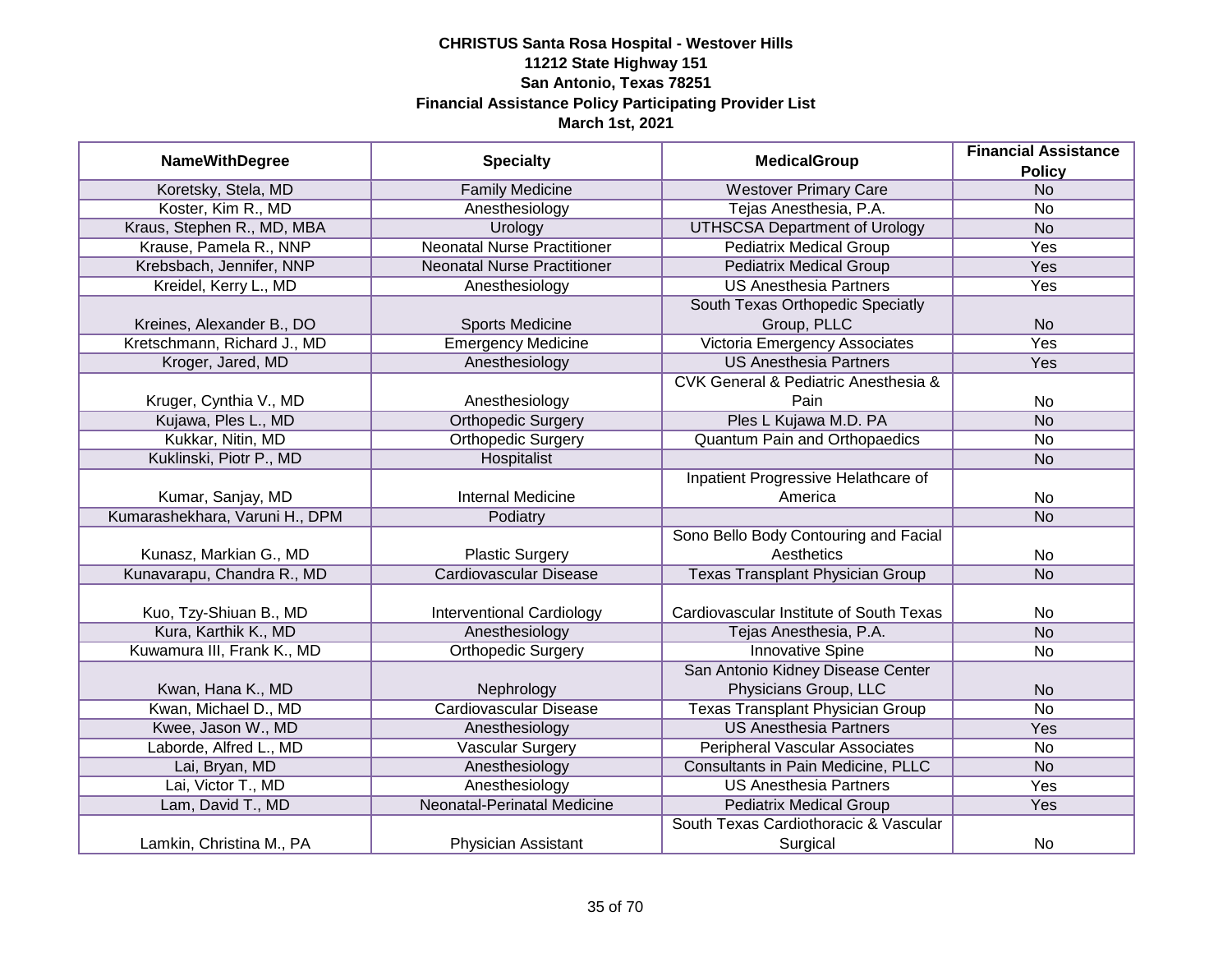|                            | <b>Specialty</b>                   | <b>MedicalGroup</b>                           | <b>Financial Assistance</b> |
|----------------------------|------------------------------------|-----------------------------------------------|-----------------------------|
| <b>NameWithDegree</b>      |                                    |                                               | <b>Policy</b>               |
| Landers, Jacobie N., DNP   |                                    | Arrythmia Associates of South Texas           | N <sub>o</sub>              |
| Landesman, Barbara A., MD  | <b>Clinical Neurophysiology</b>    |                                               | <b>No</b>                   |
|                            |                                    | South Texas Oncology & Hematology,            |                             |
| Lang, Amy S., MD           | Hematology/Oncology                | <b>PLLC</b>                                   | <b>No</b>                   |
| Lano Jr, Charles F., MD    | Otolaryngology                     | Hill Country Ear, Nose & Throat, PA           | <b>No</b>                   |
| Lara, Mallory A., MD       | <b>General Surgery</b>             | <b>UTHSCSA</b>                                | <b>No</b>                   |
| Lavin, John E., MD         | Urology                            | <b>Urology San Antonio</b>                    | <b>Yes</b>                  |
| Lawitz, Eric J., MD        | Gastroenterology                   | <b>Texas Liver Insititue</b>                  | <b>No</b>                   |
| Lawler, Gregory T., MD     | Anesthesiology                     | Tejas Anesthesia, P.A.                        | <b>No</b>                   |
| Lawrence, Leonard M., MD   | Anesthesiology                     | <b>US Anesthesia Partners</b>                 | Yes                         |
| Lawson, Richard S., MD     | <b>Radiation Oncology</b>          | <b>Texas Oncology</b>                         | <b>No</b>                   |
|                            |                                    | <b>Real Time Neuromonitoring Associates</b>   |                             |
| Le, Chuong M., MD          | Neurology                          | of California                                 | <b>No</b>                   |
| Le, David, MD              | <b>Emergency Medicine</b>          | Victoria Emergency Associates                 | Yes                         |
| Leal, Maria C., PA         | <b>Physician Assistant</b>         | Sound Physician's                             | Yes                         |
| Lebens, Kaylen, PA         | <b>Physician Assistant</b>         | Neurosurgery and Spine Consultants            | <b>No</b>                   |
|                            |                                    | Texas Oncology - San Antonio Medical          |                             |
| Lee, Jennifer C., MD       | <b>Radiation Oncology</b>          | Center                                        | <b>No</b>                   |
| Lee, John Y., MD           | <b>Family Medicine</b>             |                                               | <b>No</b>                   |
| Lee, Regina K., MD         | <b>Family Medicine</b>             | Family Health of South Texas                  | <b>No</b>                   |
| Lehmann, James D., MD      | Ophthalmology                      | <b>Focal Point Vision</b>                     | <b>No</b>                   |
| Leist, Doris M., MD        | <b>General Surgery</b>             |                                               | <b>No</b>                   |
| Lenderman, Lawrence L., MD | <b>Orthopedic Surgery</b>          |                                               | <b>No</b>                   |
|                            |                                    | San Antonio State Supported Living            |                             |
| Leonard, Ellen I., MD      | Physical Medicine & Rehabilitation | Center                                        | <b>No</b>                   |
| Leonard, Michael A., MD    | <b>Neurological Surgery</b>        | Alamo Neurosurgical Institute, PA             | <b>No</b>                   |
|                            |                                    | Inpatient Progressive Healthcare of           |                             |
| LeSaint, Jane M., MD       | <b>Internal Medicine</b>           | America                                       | <b>No</b>                   |
|                            |                                    |                                               |                             |
| Leslie, Jeffrey A., MD     | Pediatric Urology                  | Pediatric Urology of San Antonio, PLLC        | No                          |
| Levan, Jaclyn, DO          | <b>Pediatrics</b>                  | <b>Pediatrix Medical Group</b>                | <b>Yes</b>                  |
| Lew, David C., MD          | Anesthesiology                     | <b>US Anesthesia Partners</b>                 | Yes                         |
| Lewis, Don M., MD          | <b>Plastic Surgery</b>             |                                               | <b>No</b>                   |
| Lewis, Laura L., PA        | <b>Physician Assistant</b>         | EVT, Inc                                      | No                          |
| Lewis, Spencer R., MD      | <b>Family Medicine</b>             | <b>CentroMed Health &amp; Wellness Center</b> | <b>No</b>                   |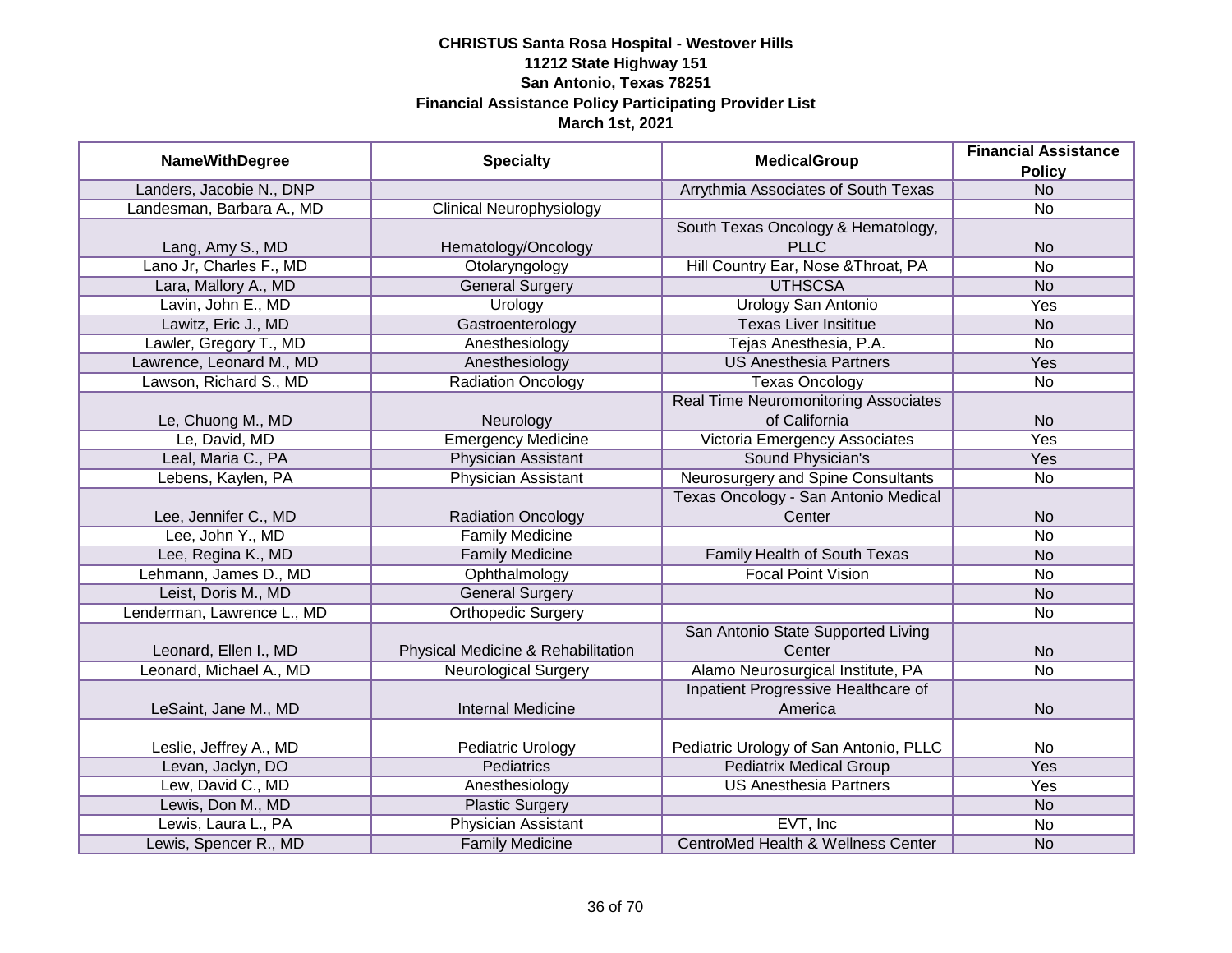| <b>NameWithDegree</b>       | <b>Specialty</b>                              | <b>MedicalGroup</b>                        | <b>Financial Assistance</b><br><b>Policy</b> |
|-----------------------------|-----------------------------------------------|--------------------------------------------|----------------------------------------------|
|                             |                                               | South Texas Oncology and Hematology,       |                                              |
| Lewis, William C., MD       | <b>General Surgery</b>                        | <b>PLLC</b>                                | No                                           |
| Lilly, Gregory L., MD       | Anesthesiology                                | <b>US Anesthesia Partners</b>              | <b>Yes</b>                                   |
| Lin, Bryan C., MD           | <b>Radiation Oncology</b>                     | Texas Oncology San Antonio                 | <b>No</b>                                    |
| Lin, Ellen W., MD           | Physical Medicine & Rehabilitation            | <b>Advanced Spine and Pain Center</b>      | <b>No</b>                                    |
| Lin, Robin F., MD           | Psychiatry                                    | <b>Health Link Now</b>                     | No                                           |
|                             |                                               | San Antonio Gastroenterology               |                                              |
| Lindner, Michael S., MD     | Gastroenterology                              | Associates, P.A.                           | <b>No</b>                                    |
| Lindsey, Gregory R., CRNA   | <b>Certified Registered Nurse Anesthetist</b> | <b>US Anesthesia Partners</b>              | Yes                                          |
| Lindsey, Sara S., MD        | Diagnostic Radiology                          | <b>River City Imaging Associates</b>       | Yes                                          |
| Liss, Michael A., MD        | Urology                                       | <b>UTHSCSA Department of Urology</b>       | No                                           |
| Liu, Enchun M., MD          | Ophthalmology                                 | Retina Associates of South Texas           | <b>No</b>                                    |
| Liu, Grace, PA              | Physician Assistant                           | Victoria Emergency Associates              | Yes                                          |
| Liu, Mark, MD               | Anesthesiology                                | <b>US Anesthesia Partners</b>              | Yes                                          |
| Livingston, Joshua C., MD   | Anesthesiology                                | <b>US Anesthesia Partners</b>              | Yes                                          |
| LLamas, Luis L., MD         | Anesthesiology                                | <b>USAP Texas South</b>                    | <b>No</b>                                    |
| Lloyd, Timothy H., MD       | Anesthesiology                                | <b>US Anesthesia Partners</b>              | Yes                                          |
| Logue, Alicia J., MD        | <b>Colon and Rectal Surgery</b>               | <b>UTHSCA</b>                              | <b>No</b>                                    |
| Lomba, Maria R., MD         | Physical Medicine & Rehabilitation            |                                            | No                                           |
| Lopez Morra, Hernan A., MD  | Gastroenterology                              | <b>Texas Digestive Disease Consultants</b> | Yes                                          |
| Lopez, Eva J., MD           | Hospitalist                                   | <b>Sound Physicians</b>                    | Yes                                          |
| Lopez, Jessica A., MD       | <b>Emergency Medicine</b>                     | Victoria Emergency Associates              | Yes                                          |
| Lopez, Jesus A., MD         | <b>Family Medicine</b>                        |                                            | <b>No</b>                                    |
| Lopez, Manuel A., MD        | Otolaryngology                                | Lopez Plastic Surgery                      | <b>No</b>                                    |
| Lopez, Marc A., MD          | Anesthesiology                                | South Texas Anesthesia Group               | <b>No</b>                                    |
| Lopez, Rene B., MD          | <b>Emergency Medicine</b>                     | Victoria Emergency Associates              | Yes                                          |
| Lopez-Llado, Sara M., MD    | <b>Internal Medicine</b>                      | <b>Healing Wounds LLC</b>                  | <b>No</b>                                    |
| Lopez-Toro, Alwin H., MD    | <b>Internal Medicine</b>                      | Renal Associates, PA                       | <b>No</b>                                    |
| Lorbieski, Pamela L., NNP   | <b>Neonatal Nurse Practitioner</b>            | <b>Pediatrix Medical Group</b>             | Yes                                          |
| Lough, Nancy S., ACNP       | <b>Acute Care Nurse Practitioner</b>          | <b>Inpatient Medicine Physicians</b>       | Yes                                          |
| Love, Sue L., PA            | Physician Assistant                           | Victoria Emergency Associates              | Yes                                          |
| Lowry, Madison D., MD       | <b>Family Medicine</b>                        | Madison Lowry, MD, PA                      | <b>No</b>                                    |
| Lozada Plazas, Pablo A., MD | <b>Internal Medicine</b>                      | <b>Inpatient Care of South Texas</b>       | No                                           |
| Lozano, Michael E., MD      | <b>Internal Medicine</b>                      | <b>Impact Physicians of Texas</b>          | N <sub>o</sub>                               |
| Lozoya, Maria L., NNP       | <b>Neonatal Nurse Practitioner</b>            | <b>Pediatrix Medical Group</b>             | Yes                                          |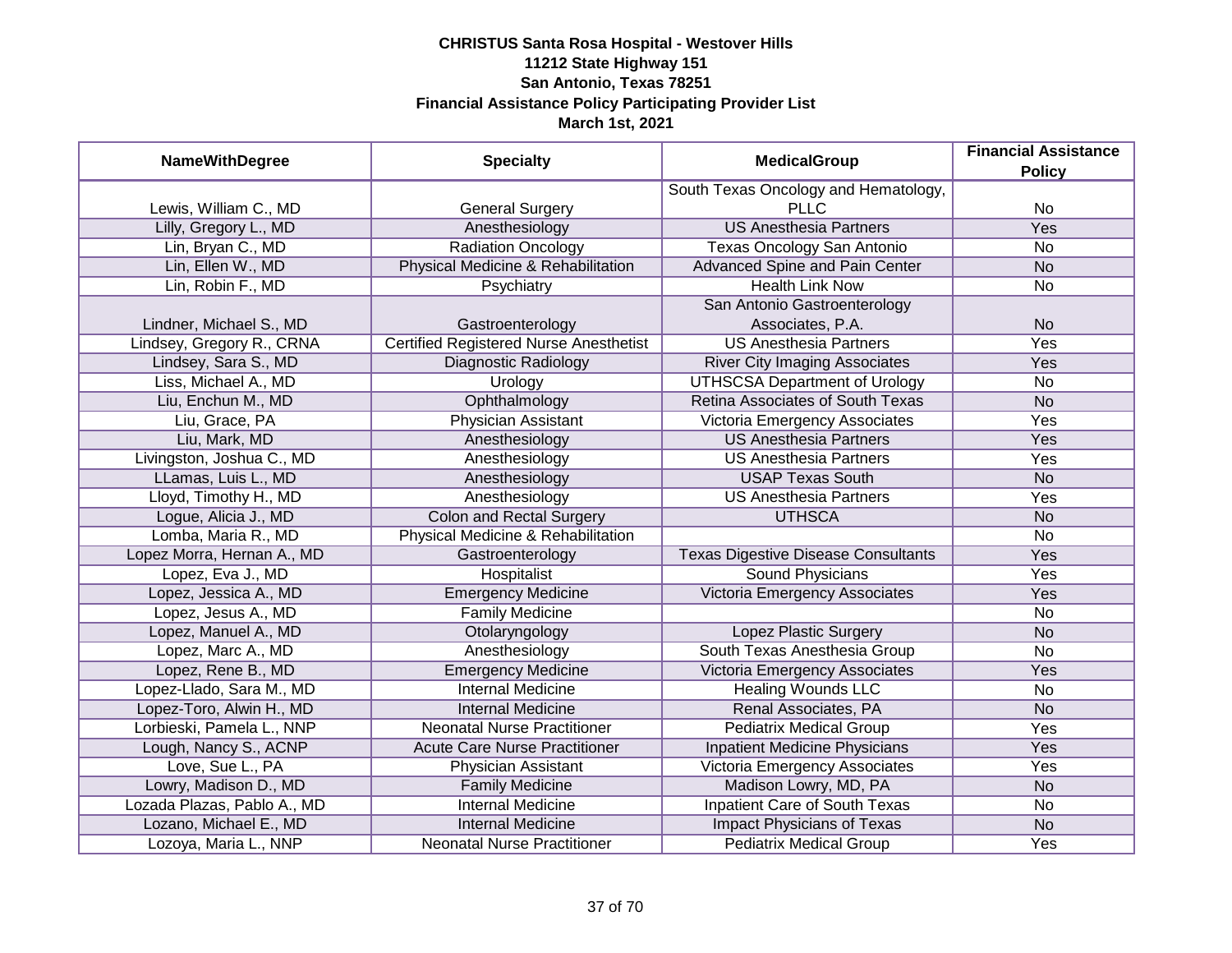| <b>NameWithDegree</b>      | <b>Specialty</b>                              | <b>MedicalGroup</b>                         | <b>Financial Assistance</b><br><b>Policy</b> |
|----------------------------|-----------------------------------------------|---------------------------------------------|----------------------------------------------|
| Lucas, Peter B., MD        | Psychiatry                                    | <b>Health Link Now</b>                      | <b>No</b>                                    |
| Ludlam, Louis C., CRNA     | <b>Certified Registered Nurse Anesthetist</b> |                                             | $\overline{No}$                              |
| Lue, Stanley G., MD        | Neurology                                     | TeleSpecialists, LLC                        | <b>No</b>                                    |
| Luna, Maria G., MD         | Nephrology                                    | San Antonio Kidney Disease Center           | No                                           |
| Lunke, Roger J., MD        | <b>Orthopedic Surgery</b>                     | Roger J. Lunke, MD, PA                      | <b>No</b>                                    |
| Luo, Ma, MD                | Anesthesiology                                | Advanced Spine and Pain Center              | <b>No</b>                                    |
| Luz, Teresa A., CRNA       | <b>Certified Registered Nurse Anesthetist</b> | <b>US Anesthesia Partners</b>               | Yes                                          |
|                            |                                               | <b>CHRISTUS Santa Rosa Specialty Clinic</b> |                                              |
| Lyda, Timothy S., MD       | <b>Thoracic Surgery</b>                       | <b>New Braunfels</b>                        | No                                           |
| Lyon, Tracy, MD            | <b>Obstetrics &amp; Gynecology</b>            | <b>Baylor College of Medicine</b>           | <b>No</b>                                    |
| Lyons, Robert D., MD       | Anesthesiology                                | Tejas Anesthesia, P.A.                      | No                                           |
| Lyons, Roger M., MD        | Hematology                                    |                                             | <b>No</b>                                    |
|                            |                                               |                                             |                                              |
| Machell, Charles H., MD    | <b>Clinical Cardiac Electrophysiology</b>     | South Texas Cardiovascular Consultants      | <b>No</b>                                    |
| Macias, Blanca A., GNP     | <b>Acute Care Nurse Practitioner</b>          | Sound Physicians                            | Yes                                          |
| Macias-Rodriguez, Rene, MD | Anesthesiology                                | <b>US Anesthesia Partners</b>               | Yes                                          |
| Mackie, Emily L., MD       | <b>Emergency Medicine</b>                     | Victoria Emergency Associates               | Yes                                          |
| Macris, Demetrios N., MD   | <b>Vascular Surgery</b>                       | <b>Peripheral Vascular Associates</b>       | No                                           |
| Maddry, Joseph K., MD      | <b>Emergency Medicine</b>                     | Victoria Emergency Associates               | Yes                                          |
| Maddux, David, NNP         | <b>Neonatal Nurse Practitioner</b>            | <b>Pediatrix Medical Group</b>              | Yes                                          |
|                            |                                               | River City Cardiovascular of San Antonio    |                                              |
| Magallon, Jorge C., MD     | <b>Interventional Cardiology</b>              | <b>PLLC</b>                                 | Yes                                          |
| Mahan, Stephanie A., NNP   | <b>Neonatal Nurse Practitioner</b>            | <b>Pediatrix Medical Group</b>              | Yes                                          |
| Mahnke, Nina, MD           | Anesthesiology                                | <b>US Anesthesia Partners</b>               | Yes                                          |
| Makin, Catherine E., DO    | Ophthalmology                                 |                                             | No                                           |
|                            |                                               | Inpatient Progressive Healthcare of         |                                              |
| Maknojia, Sonia E., AGACNP | Adult-Gerontological Nurse Practitioner       | America                                     | <b>No</b>                                    |
| Malave, David, MD          | <b>Thoracic Surgery</b>                       | Surgical Specialist of San Antonio          | No                                           |
| Maldonado, Jorge L., MD    | Psychiatry                                    | Maldonado Psychiatric, P.A                  | <b>No</b>                                    |
| Malek, Farbod, MD          | <b>Orthopedic Surgery</b>                     | <b>Bone and Joint Surgery Associates</b>    | No                                           |
| Malik, Aamir S., MD        | <b>Pulmonary Disease</b>                      |                                             | N <sub>o</sub>                               |
| Malik, Jamil A., MD        | <b>Interventional Cardiology</b>              |                                             | $\overline{No}$                              |
| Malik, Shazli N., MD       | Anatomic & Clinical Pathology                 | Pathology Associates of San Antonio         | Yes                                          |
| Malkowski, Richard S., MD  | Anesthesiology                                | <b>US Anesthesia Partners</b>               | Yes                                          |
| Maloy Jr., Michael J., MD  | <b>Internal Medicine</b>                      | Sigma Physician Associates, PLLC            | <b>No</b>                                    |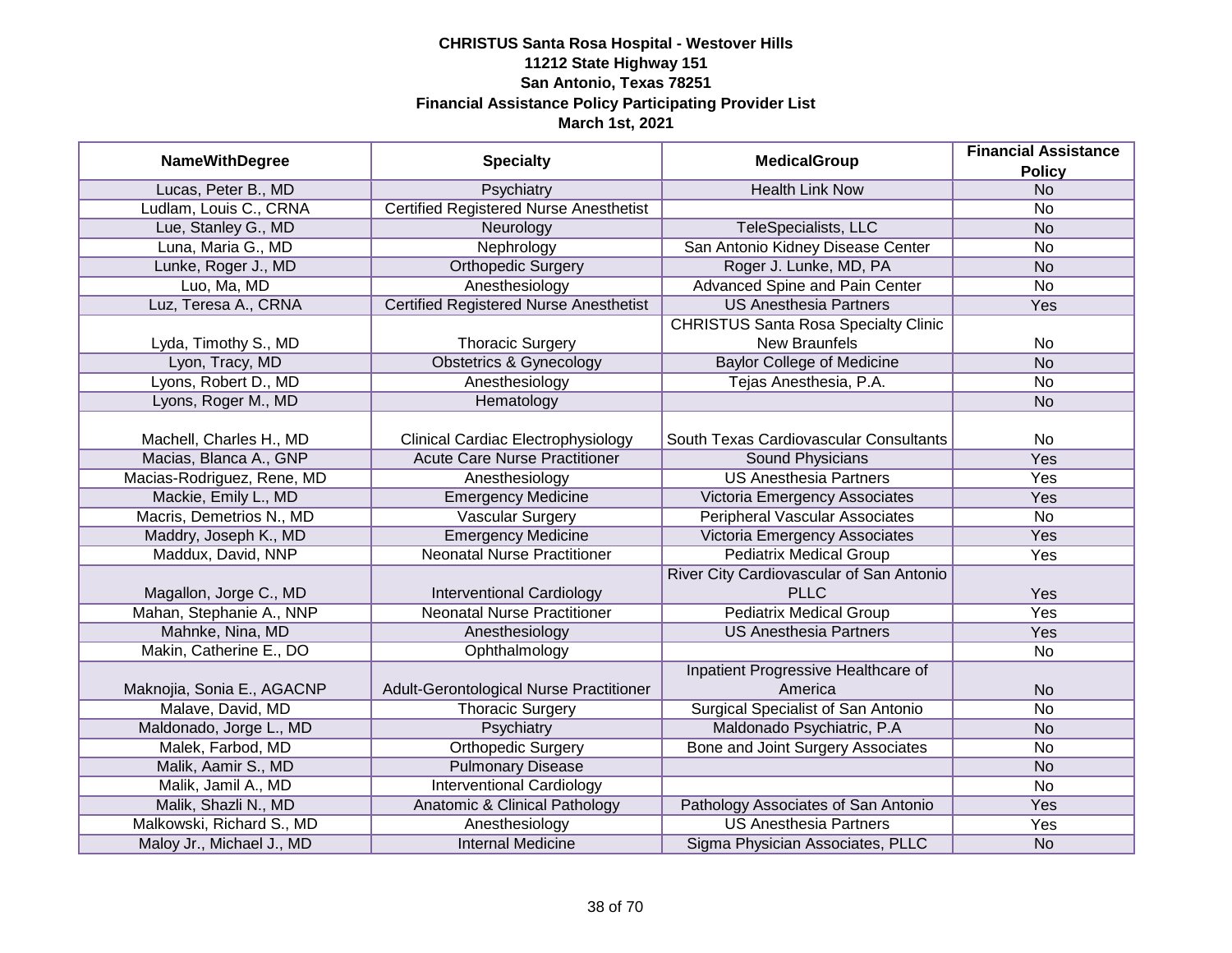| <b>NameWithDegree</b>             | <b>Specialty</b>                    | <b>MedicalGroup</b>                                  | <b>Financial Assistance</b><br><b>Policy</b> |
|-----------------------------------|-------------------------------------|------------------------------------------------------|----------------------------------------------|
| Malphrus, Amy D., MD              | Neurology                           | <b>National Neuromonitoring Services</b>             | $\overline{No}$                              |
| Mamidi, Murali K., MD             | <b>Pediatric Anesthesiology</b>     | Tejas Anesthesia, P.A.                               | <b>No</b>                                    |
| Mancuso, James J., MD             | <b>Cardiovascular Disease</b>       |                                                      | <b>No</b>                                    |
| Mangiafico, Anna M., NNP          | <b>Neonatal Nurse Practitioner</b>  | <b>Pediatrix Medical Group</b>                       | <b>Yes</b>                                   |
| Mann, Michael W., MD, MA, BA      | <b>Family Medicine</b>              |                                                      | <b>No</b>                                    |
| Manocha, Jahnavi R., MD           | Physical Medicine & Rehabilitation  | The Rehabilitation Group, PA                         | <b>No</b>                                    |
| Mantravadi, Krishana M., MD       | Anesthesiology                      | <b>US Anesthesia Partners</b>                        | Yes                                          |
| Manuel, Shayna A., FNP            | <b>Family Nurse Practitioner</b>    | <b>Wound Care Specialists</b>                        | <b>No</b>                                    |
| Marek, Shannon J., MD             | Gastroenterology                    | <b>Texas Digestive Disease Consultants</b>           | Yes                                          |
| Marin, Amy L., PNP                | <b>Pediatric Nurse Practitioner</b> | <b>Pediatrix Medical Group</b>                       | Yes                                          |
|                                   |                                     | South Texas Oncology & Hematology,                   |                                              |
| Mark, James E., MD                | <b>Obstetrics &amp; Gynecology</b>  | <b>PLLC</b>                                          | <b>No</b>                                    |
|                                   |                                     | South Texas Oncology & Hematology,                   |                                              |
| Mark, Jaron E., MD                | <b>Obstetrics &amp; Gynecology</b>  | <b>PLLC</b>                                          | <b>No</b>                                    |
| Marks, Andrew J., MD              | Pediatric Urology                   | Pediatric Urology of San Antonio                     | <b>No</b>                                    |
| Marks, David A., MD               | <b>Pulmonary Disease</b>            | David Marks, MD PA                                   | <b>No</b>                                    |
| Marouf, Lina M., MD               | Ophthalmology                       | Retina Associates of South Texas, PA                 | <b>No</b>                                    |
| Martin, Amy R., MD                | <b>Emergency Medicine</b>           | Victoria Emergency Associates                        | Yes                                          |
| Martin, Matthew A., MD            | Anatomic & Clinical Pathology       | <b>Pathology Associates</b>                          | Yes                                          |
| Martinez III, Joaquin, MD         | Anesthesiology                      | <b>US Anesthesia Partners</b>                        | Yes                                          |
| Martinez Rumayor, Abelardo A., MD | Cardiovascular Disease              | Cardiology Clinic of San Antonio, PLLC               | <b>No</b>                                    |
| Martinez, Jeffrey M., MD          | <b>Vascular Surgery</b>             | <b>National IR Partners</b>                          | <b>No</b>                                    |
| Martinez, Jennifer A., PA         | Physician Assistant                 | San Antonio Gastroenterlogy Associates               | No                                           |
| Martinez, Juan D., MD             | <b>Internal Medicine</b>            |                                                      | <b>No</b>                                    |
| Martinez, Manuel, MD              | <b>Internal Medicine</b>            | <b>Gonzaba Medical Group</b>                         | No                                           |
| Martinez, Rafael H., MD           | <b>Family Medicine</b>              | <b>CentroMed Santa Rosa Pavilion Clinic</b>          | <b>No</b>                                    |
| Martinez, Raul G., MD             | Pain Medicine                       | Consultants in Pain Medicine, PA                     | <b>No</b>                                    |
| Martinez, Rogelio A., MD          | Anesthesiology                      | <b>US Anesthesia Partners</b>                        | Yes                                          |
| Martinez-Ugarte, Maria L., MD     | <b>General Surgery</b>              | San Antonio Colon and Rectal Clinic                  | No                                           |
| Masters, Patrick A., MD           | Gastroenterology                    | Gastroenterology Consultants Of San<br>Antonio, P.A. | <b>No</b>                                    |
| Mastrovich, John D., MD           | Allergy & Immunology                |                                                      | <b>No</b>                                    |
| Masud, Muhammad W., MD            | Neurology                           | <b>TeleSpecialists, LLC</b>                          | <b>No</b>                                    |
|                                   |                                     |                                                      |                                              |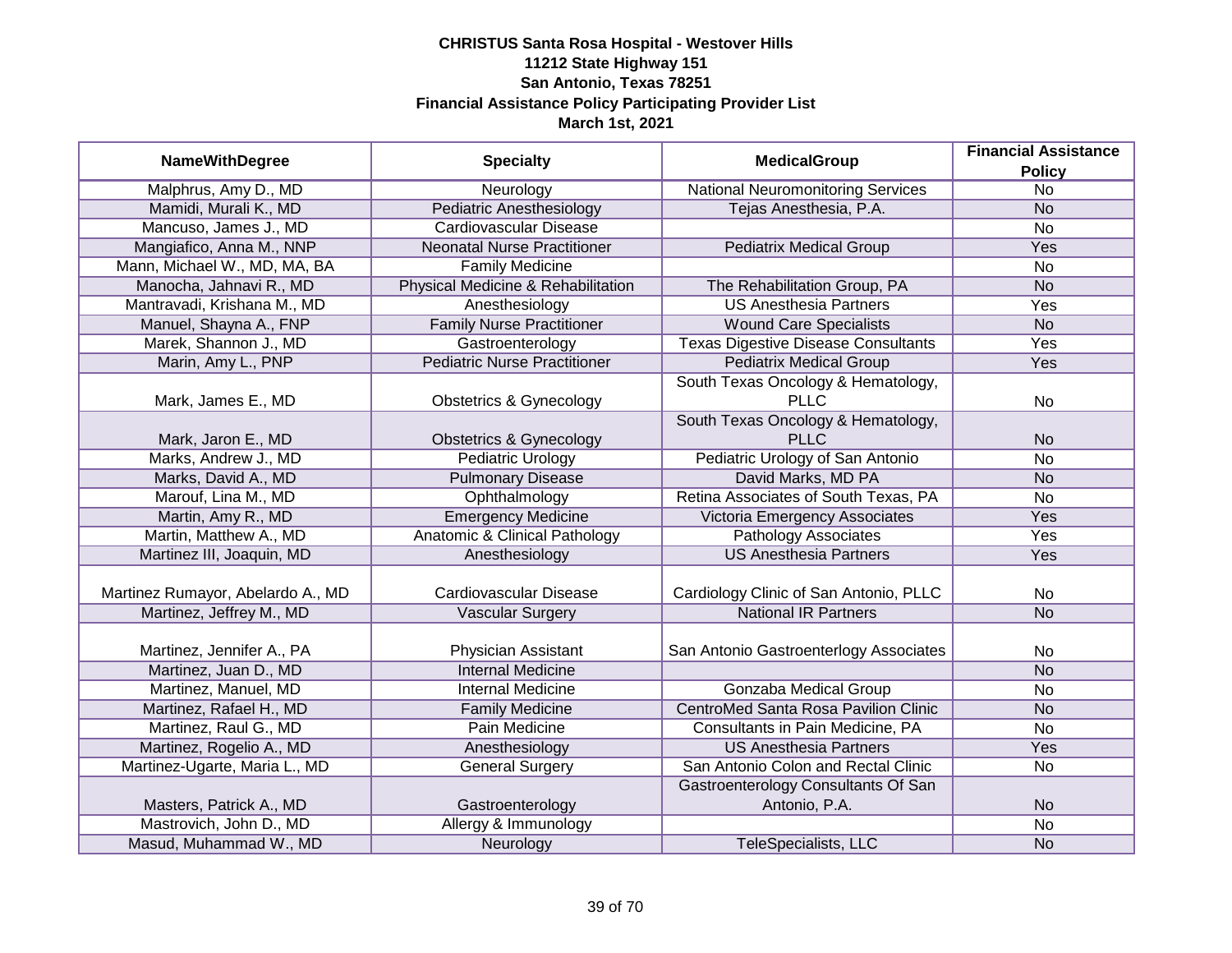|                                    |                                           | <b>MedicalGroup</b>                       | <b>Financial Assistance</b> |
|------------------------------------|-------------------------------------------|-------------------------------------------|-----------------------------|
| <b>NameWithDegree</b>              | <b>Specialty</b>                          |                                           | <b>Policy</b>               |
| Maszak, Gary J., MD                | <b>Interventional Cardiology</b>          | South Texas Cardiology Institute          | $\overline{No}$             |
| Matalon, Ralph G., MD              | Anesthesiology                            | Tejas Anesthesia, P.A.                    | <b>No</b>                   |
| Mathew, Ruby, ACNP                 | <b>Acute Care Nurse Practitioner</b>      | <b>Geriatric Ace Unit</b>                 | $\overline{No}$             |
|                                    |                                           | <b>CHRISTUS Family Medical Group -</b>    |                             |
| Mathewson, Kristyn M., DO          | <b>Family Medicine</b>                    | <b>North New Braunfels</b>                | <b>No</b>                   |
| May, Stephen, MD                   | <b>Clinical Cardiac Electrophysiology</b> | Arrhythmia Associates of South Texas      | <b>No</b>                   |
| Mayhua, Primo A., MD               | <b>Internal Medicine</b>                  | Inpatient Medicine Physicians, PA         | Yes                         |
| Maynard, Duane W., MD              | Anesthesiology                            |                                           | No                          |
| Mayoral, Jaime L., MD              | <b>Colon and Rectal Surgery</b>           | San Antonio Colon and Rectal Clinic       | <b>No</b>                   |
|                                    |                                           | San Antonio Oral and Maxillofacial        |                             |
| Mazock, James B., DDS              | Oral and Maxillofacial Surgery            | <b>Surgery Associates</b>                 | No                          |
| Mazumdar, Bhaskar, MD              | Anesthesiology                            | <b>US Anesthesia Partners</b>             | Yes                         |
| Mazza, Francis G., MD              | <b>Pulmonary Disease</b>                  | Frank Mazza, MD PA                        | No                          |
| McBurney, Terrance A., MD          | Anatomic & Clinical Pathology             | Pathology Associates of San Antonio       | Yes                         |
| McCarty, Kathren D., DPM           | Reconstructive Rearfoot/Ankle Surgery     | Sports Occupational & Knee Surgery        | No                          |
| McCurley, Charles W., MD           | <b>Family Medicine</b>                    | Sports & Family Medicine of Boerne        | <b>No</b>                   |
| McCutchen, Deidra, PA              | <b>Physician Assistant</b>                | The San Antonio Orthopaedic Group         | No                          |
| McDaniel, Joseph L., MD            | <b>Emergency Medicine</b>                 | <b>Victoria Emergency Associates</b>      | Yes                         |
|                                    |                                           | Perinatal & Fertility Specialists of San  |                             |
| McFarland, Melinda B., MD          | Maternal-Fetal Medicine                   | Antonio, PA                               | No                          |
| McGehee, Jarrett T., MD            | <b>Interventional Cardiology</b>          | Cardiology Clinic of San Antonio          | N <sub>O</sub>              |
| McInnis, Kathleen M., NNP          | <b>Neonatal Nurse Practitioner</b>        | <b>Pediatrix Medical Group</b>            | Yes                         |
| McLaren, Barbara, MD               | <b>Obstetrics &amp; Gynecology</b>        | Northeast OB/GYN Associates, PLLC         | <b>No</b>                   |
| McLendon, Dominica J., FNP         | <b>Family Nurse Practitioner</b>          | Peripheral Vascular Associates, PA        | <b>No</b>                   |
| McMurtrie-Jayaram, Elzbieta B., MD | Nephrology                                | San Antonio Kidney Disease Center         | <b>No</b>                   |
| McMyler, Donna M., MD              | Gastroenterology                          | <b>Gastroenterology Consultants Of SA</b> | No                          |
| McWilliams, Sara F., MD            | Anesthesiology                            | <b>US Anesthesia Partners</b>             | Yes                         |
| Meadows, Gilbert R., MD            | <b>Orthopedic Surgery</b>                 | South Texas Spinal Clinic, P.A.           | No                          |
| Meaney, John T., MD                | Anesthesiology                            | <b>US Anesthesia Partners</b>             | Yes                         |
| Measom, Marianna E., NNP           | <b>Neonatal Nurse Practitioner</b>        | <b>Pediatrix Medical Group</b>            | Yes                         |
| Mechell, Ruben J., DPM             | Podiatry                                  | San Antonio Podiatry Associates           | <b>No</b>                   |
| Medarametla, Srikanth, MD          | Radiology                                 | <b>River City Imaging Associates</b>      | Yes                         |
| Medellin, Gustavo J., MD           | <b>Internal Medicine</b>                  |                                           | <b>No</b>                   |
|                                    |                                           | Cancer Care Network of South Texas,       |                             |
| Medellin, Jesse E., MD             | Hematology/Oncology                       | P.A.                                      | No                          |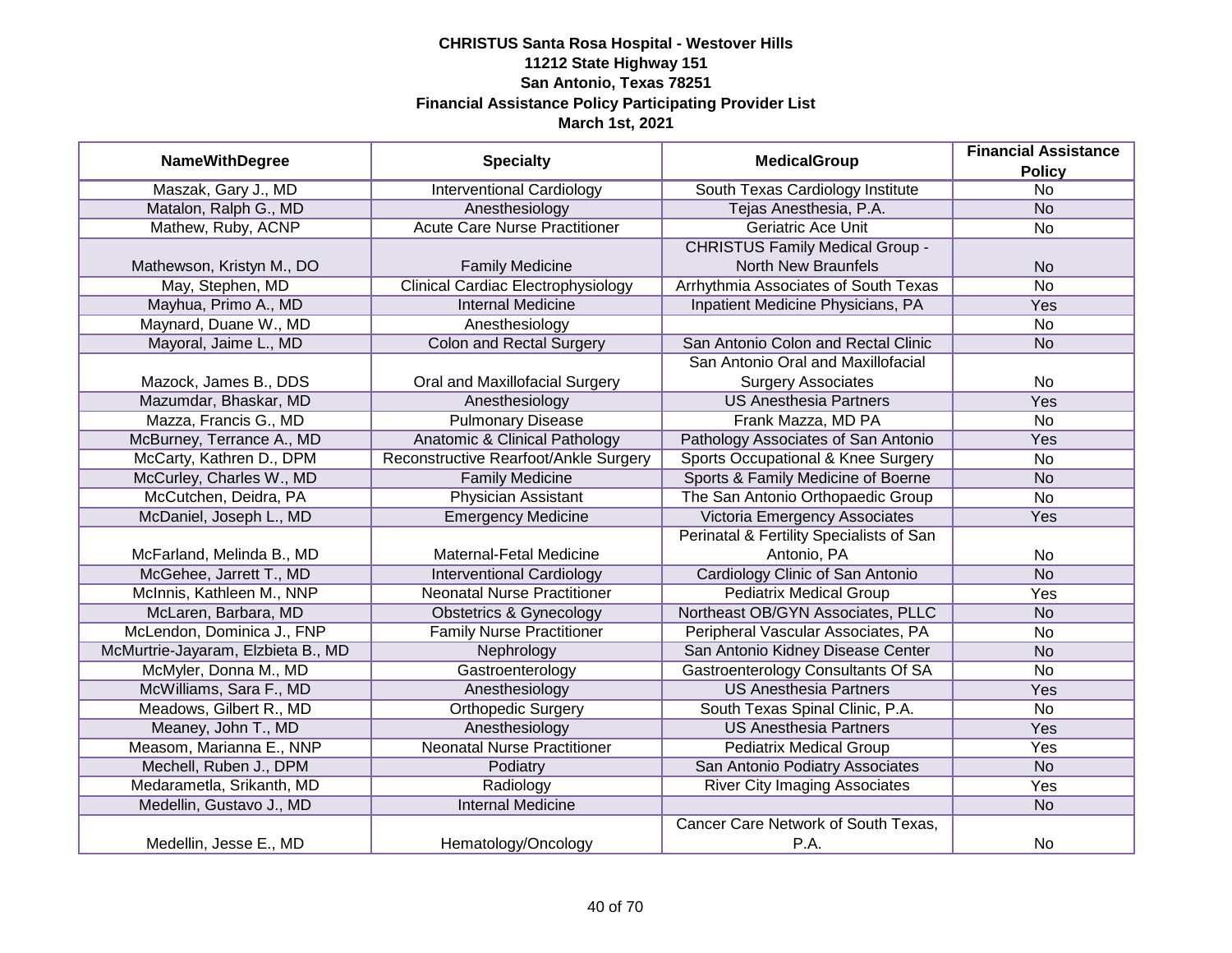|                             |                                    | <b>MedicalGroup</b>                     | <b>Financial Assistance</b> |
|-----------------------------|------------------------------------|-----------------------------------------|-----------------------------|
| <b>NameWithDegree</b>       | <b>Specialty</b>                   |                                         | <b>Policy</b>               |
| Medellin, Roland A., MD     | <b>Family Medicine</b>             | Victoria Emergency Associates           | <b>Yes</b>                  |
| Medina Jr., Salvador D., MD | Anesthesiology                     | <b>US Anesthesia Partners</b>           | Yes                         |
| Medina, Gilbert A., MD      | Anesthesiology                     | <b>US Anesthesia Partners</b>           | Yes                         |
|                             |                                    | Texas Digestive Disease Consultants,    |                             |
| Medina, Melissa A., FNP     | <b>Family Nurse Practitioner</b>   | <b>PLLC</b>                             | Yes                         |
| Mehari, Tigist Girmy, MD    | Neurology                          | <b>Telespecialists LLC</b>              | <b>No</b>                   |
| Mehta, Paresh P., MD        | Gastroenterology                   |                                         | No                          |
| Mehta, Praful R., MD        | <b>Internal Medicine</b>           |                                         | <b>No</b>                   |
| Meier, Primrose C., MD      | Neonatal-Perinatal Medicine        | <b>Pediatrix Medical Group</b>          | Yes                         |
| Meisamy, Sina, MD           | Radiology                          | <b>River City Imaging Associates</b>    | Yes                         |
| Meissner, Kurt G., MD       | Urology                            | Urology San Antonio, P.A.               | Yes                         |
| Melamed, Matthew J., MD     | <b>Emergency Medicine</b>          | Victoria Emergency Associates           | Yes                         |
| Melgarejo, Nicolas A., MD   | <b>Infectious Disease</b>          | S.A. Infectious Disease Consultants     | Yes                         |
| Melish, Mark A., MD         | Anesthesiology                     | <b>Mark Melish MD</b>                   | <b>No</b>                   |
| Mella, Kimberly, NNP        | <b>Neonatal Nurse Practitioner</b> | <b>Pediatrix Medical Group</b>          | Yes                         |
|                             |                                    |                                         |                             |
| Melton, Charles M., DPM     | Podiatry                           | The Podiatry Group of South Texas, P.A. | <b>No</b>                   |
| Melvin, Lissa M., MD        | Maternal-Fetal Medicine            | <b>Baylor College of Medicine</b>       | <b>No</b>                   |
| Menendez, Jorge L., MD      | <b>Plastic Surgery</b>             |                                         | <b>No</b>                   |
| Meng, Yan, MD               | <b>Internal Medicine</b>           | <b>Sound Physicians</b>                 | Yes                         |
| Mennite, Bridgit, MD        | <b>Emergency Medicine</b>          | Victoria Emergency Associates           | Yes                         |
| Mercado-Deane, Maria G., MD | <b>Pediatric Radiology</b>         | <b>River City Imaging Associates</b>    | Yes                         |
| Mercier, Susan M., NNP      | <b>Neonatal Nurse Practitioner</b> | <b>Pediatrix Medical Group</b>          | Yes                         |
| Metta, Ramesh, MD           | <b>Internal Medicine</b>           | <b>Sound Physicians</b>                 | Yes                         |
| Meyers, Clifford W., MD     | Neurology                          | Telespecialists, LLC                    | <b>No</b>                   |
| Meza, Mario A., MD          | Anesthesiology                     | <b>US Anesthesia Partners</b>           | Yes                         |
| Meza, Michelle M., MD       | <b>Neonatal-Perinatal Medicine</b> | <b>Pediatrix Medical Group</b>          | Yes                         |
| Mielke, Arthur R., MD       | Anesthesiology                     | <b>US Anesthesia Partners</b>           | Yes                         |
|                             |                                    |                                         |                             |
| Mieras, Thomas W., MD       | <b>Internal Medicine</b>           | S.A. Preventative & Diagnostic Medicine | <b>No</b>                   |
| Miles, Christopher A., PA   | <b>Physician Assistant</b>         | <b>Precision Assist</b>                 | $\overline{No}$             |
|                             |                                    | South Texas Oncology & Hematology,      |                             |
| Miller, Alexander R., MD    | <b>General Surgery</b>             | <b>PLLC</b>                             | <b>No</b>                   |
|                             |                                    | Pulmonary Consultants of San Antonio,   |                             |
| Miller, Bradley E., MD      | <b>Pulmonary Disease</b>           | PA                                      | No                          |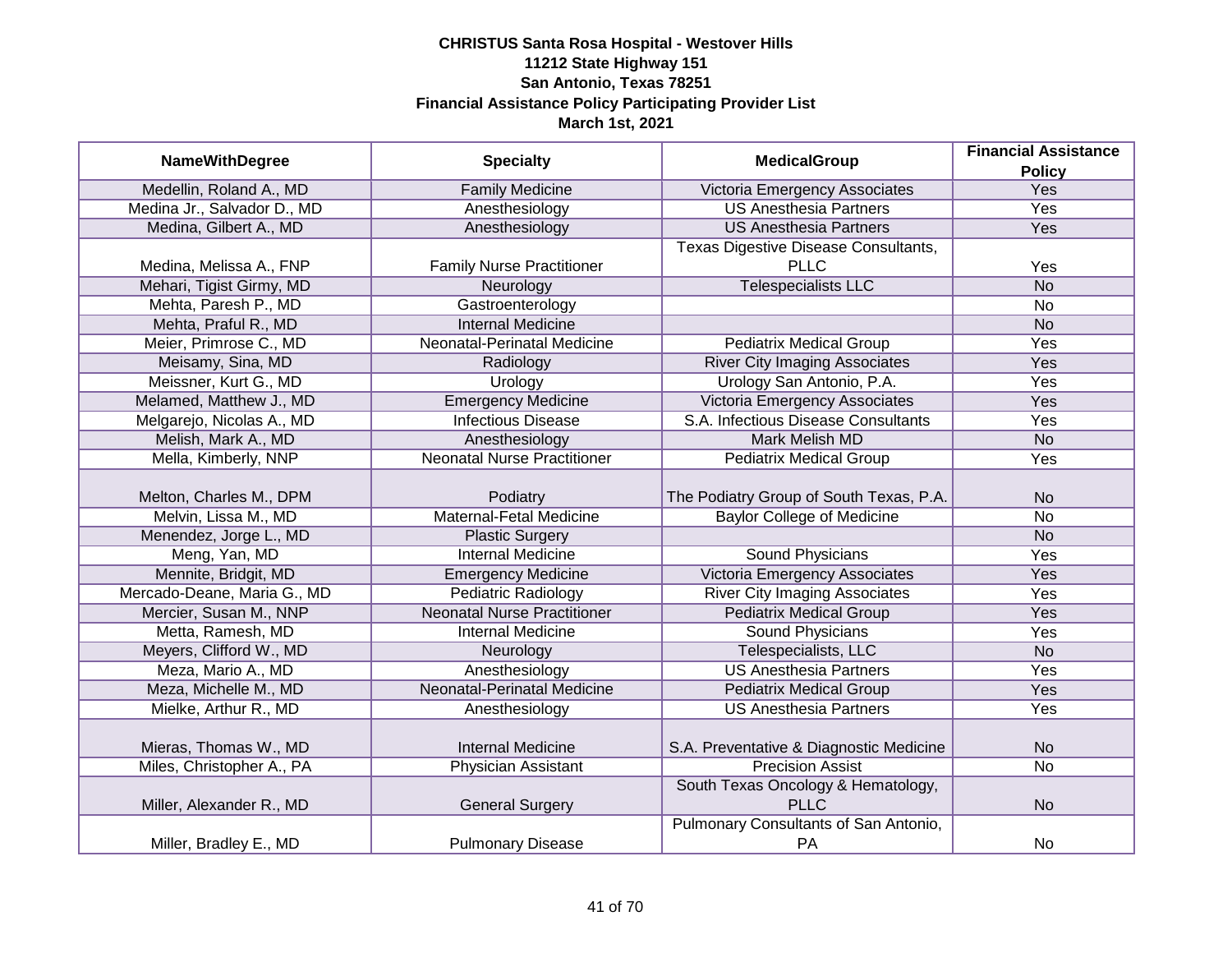|                                    |                                      |                                              | <b>Financial Assistance</b> |
|------------------------------------|--------------------------------------|----------------------------------------------|-----------------------------|
| <b>NameWithDegree</b>              | <b>Specialty</b>                     | <b>MedicalGroup</b>                          | <b>Policy</b>               |
| Miller, Eric J., MD                | <b>Pain Medicine</b>                 | <b>Central Texas Pain Center</b>             | N <sub>o</sub>              |
| Miller, Eugenia M., PA             | <b>Physician Assistant</b>           | <b>University Health Systems</b>             | No                          |
|                                    |                                      |                                              |                             |
| Miller, Nessa E., MD               | <b>Vascular Surgery</b>              | Vascular & Endovascular Surgery of TX        | <b>No</b>                   |
| Millican, Geoffrey M., MD          | <b>Orthopedic Surgery</b>            | Center for Ortho Surg & Sports Med           | No                          |
| Mimari, Damon A., MD               | <b>General Surgery</b>               |                                              | <b>No</b>                   |
| Mina, Maged M., MD                 | Anesthesiology                       | <b>US Anesthesia Partners</b>                | Yes                         |
|                                    |                                      | South Texas Oncology & Hematology,           |                             |
| Mira, Joaquin G., MD               | Radiology                            | <b>PLLC</b>                                  | <b>No</b>                   |
| Miramontes, David A., MD           | <b>Emergency Medicine</b>            | UT Health San Antonio Physicians             | <b>No</b>                   |
| Mireles, Jason E., DPM             | Podiatry                             | At Home Foot Care, PLLC                      | <b>No</b>                   |
| Miserlis, Dimitrios, MD            | <b>General Surgery</b>               | <b>UHS Vascular Surgery Clinic</b>           | <b>No</b>                   |
| Mishra, Vijayendra, MD             | Anesthesiology                       | <b>US Anesthesia Partners</b>                | Yes                         |
| Misra, Sanjay, MD                  | <b>Orthopedic Surgery</b>            | Sanjay Misra, M.D.                           | No                          |
|                                    |                                      |                                              |                             |
| Mitchell Hernandez, Sherryl D., MD | <b>Internal Medicine</b>             | <b>Complete Care Medical Associates PLLC</b> | <b>No</b>                   |
|                                    |                                      | San Antonio Pediatric Surgery                |                             |
| Mitchell, Ian C., MD               | <b>Pediatric Surgery</b>             | Associates                                   | No                          |
|                                    |                                      | Inpatient Progressive Healthcare of          |                             |
| Mitchell, Joseph, FNP              | <b>Family Nurse Practitioner</b>     | America                                      | <b>No</b>                   |
|                                    |                                      | Rivercity Cardiovascular of San Antonio,     |                             |
| Mitchell, Mark A., ACNP            | <b>Acute Care Nurse Practitioner</b> | <b>PLLC</b>                                  | Yes                         |
| Mitromaras, Christopher, MD        | <b>General Surgery</b>               | <b>UTHSCSA Dept of Surgery</b>               | <b>No</b>                   |
| Mizani, Mohammad R., MD            | Nephrology                           | South Texas Renal Care Group                 | No                          |
| Moe Jr, Roderick D., MD            | Pediatric Otolaryngology             | <b>Pedi ENT of South Texas</b>               | <b>No</b>                   |
| Mogarala, Indraneel, MD            | Nephrology                           | South Texas Renal Care Group                 | No                          |
| Mogga, Noela, MD                   | Anesthesiology                       | <b>US Anesthesia Partners</b>                | Yes                         |
| Mohammadi, Milad, MD               | <b>Vascular Surgery</b>              | Peripheral Vascular Associates, PA           | No                          |
| Mohan, Sowmya S., MD               | <b>Pediatrics</b>                    | <b>Pediatrix Medical Group</b>               | Yes                         |
| Mok, William L., MD                | Anesthesiology                       | <b>US Anesthesia Partners</b>                | Yes                         |
|                                    |                                      | River City Cardiovascular of San Antonio     |                             |
| Mokwe, Evan O., MD                 | Cardiovascular Disease               | <b>PLLC</b>                                  | Yes                         |
| Molina, Blanca C., MD              | <b>Pediatrics</b>                    | <b>Pediatrix Medical Group</b>               | <b>Yes</b>                  |
| Molitoriz-Hester, Andrea M., NNP   | <b>Neonatal Nurse Practitioner</b>   | <b>Pediatrix Medical Group</b>               | <b>Yes</b>                  |
| Mondal, Utpal, MD                  | <b>Internal Medicine</b>             | <b>Inpatient Care of South Texas</b>         | No                          |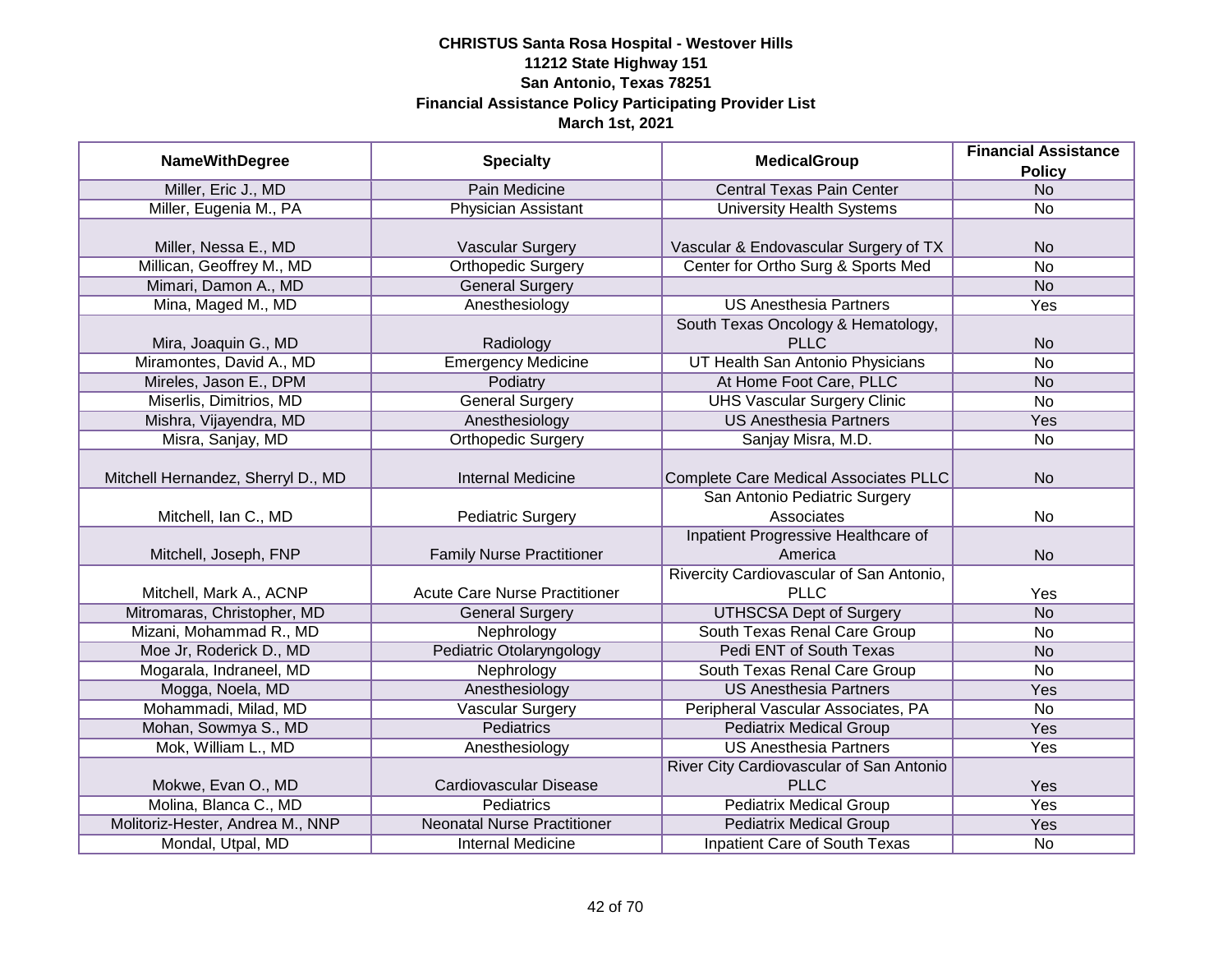| <b>NameWithDegree</b>             | <b>Specialty</b>                   | <b>MedicalGroup</b>                         | <b>Financial Assistance</b> |
|-----------------------------------|------------------------------------|---------------------------------------------|-----------------------------|
|                                   |                                    |                                             | <b>Policy</b>               |
| Monis, Kanishka, MD               | Pain Medicine                      |                                             | <b>No</b>                   |
| Montelongo, Saul, MD              | <b>Family Medicine</b>             | <b>Gonzaba Medical Group</b>                | $\overline{No}$             |
|                                   |                                    | Health Texas Medical Group of San           |                             |
| Montemayor, Lenibet M., MD        | <b>Internal Medicine</b>           | Antonio                                     | <b>No</b>                   |
| Montes, Crystal M., FNP           | <b>Family Nurse Practitioner</b>   | <b>Peripheral Vascular Associates</b>       | $\overline{No}$             |
| Montoya, Juan D., MD              | <b>Emergency Medicine</b>          | Victoria Emergency Associates               | Yes                         |
| Moore, Chance C., MD              | <b>Orthopedic Surgery</b>          | Ortho San Antonio                           | No                          |
| Moore, Lauren B., MD              | Anesthesiology                     | <b>US Anesthesia Partners</b>               | Yes                         |
|                                   |                                    | <b>Real Time Neuromonitoring Associates</b> |                             |
| Mora, Michelle, DO                | Neurology                          | of California, PC                           | No                          |
| Morales Mendez, Jacobo S., MD     | <b>Family Medicine</b>             | Gonzaba Medical Group                       | <b>No</b>                   |
| Morales, John M., MD              | <b>Thoracic Surgery</b>            | J. Mark Morales MD, PA                      | No                          |
| Moran, Kimberly A., MD            | <b>Infectious Disease</b>          |                                             | <b>No</b>                   |
| Morgan, Maribel M., MD            | Neonatal-Perinatal Medicine        | <b>Pediatrix Medical Group</b>              | Yes                         |
| Morgan, Whitney R., MD            | Pediatrics                         | Dr Kathleen Ethridge                        | <b>No</b>                   |
| Morrey Sr., Bernard F., MD        | <b>Orthopedic Surgery</b>          | <b>UT Health San Antonio</b>                | No                          |
| Morrey, Matthew C., MD            | <b>Orthopedic Surgery</b>          |                                             | <b>No</b>                   |
| Morton, Ryan, MD                  | <b>Neurological Surgery</b>        |                                             | No                          |
|                                   |                                    | San Antonio Preventive & Diagnostic         |                             |
| Mosqueda, Albert, MD              | <b>Internal Medicine</b>           | Medicine, P.A.                              | <b>No</b>                   |
| Moss Jr., Jesse, MD               | Otolaryngology                     |                                             | <b>No</b>                   |
| Moszkowicz, Arie, MD              | <b>Diagnostic Radiology</b>        | <b>River City Imaging Associates</b>        | Yes                         |
| Motta, Cheryl L., MD              | <b>Neonatal-Perinatal Medicine</b> |                                             | <b>No</b>                   |
| Mourad, Shadi, MD                 | Nephrology                         |                                             | <b>No</b>                   |
| Moussaoui, Ali M., MD             | Neurology                          | Head & Spine Institute of Texas             | No                          |
| Mowzoon, Nima, MD                 | Neurology                          | <b>TeleSpecialists, LLC</b>                 | <b>No</b>                   |
| Moyo, Sarah G., AGACNP            |                                    | <b>Sound Physicians</b>                     | Yes                         |
|                                   |                                    | San Antonio Endocrinology & Diabetes        |                             |
| Mroueh, Gabriela, MD              | <b>Internal Medicine</b>           | Care                                        | <b>No</b>                   |
| Mu, Thornton S., MD               | Neonatal-Perinatal Medicine        | <b>Pediatrix Medical Group</b>              | Yes                         |
| Muck, Andrew E., MD               | <b>Emergency Medicine</b>          | Victoria Emergency Associates               | Yes                         |
| Mudipalli, Vasudeva Ranjit S., MD | Hospitalist                        | <b>Sound Physicians</b>                     | Yes                         |
| Mudrick, Jessica, MD              | Anesthesiology                     | <b>Tejas Anesthesia</b>                     | <b>No</b>                   |
| Mudrick, Tucker R., MD            | Anesthesiology                     | <b>Tejas Anesthesia</b>                     | No                          |
| Muldrow, Michelle J., DO          | <b>Obstetrics &amp; Gynecology</b> | <b>Consultants In Womens Health</b>         | <b>No</b>                   |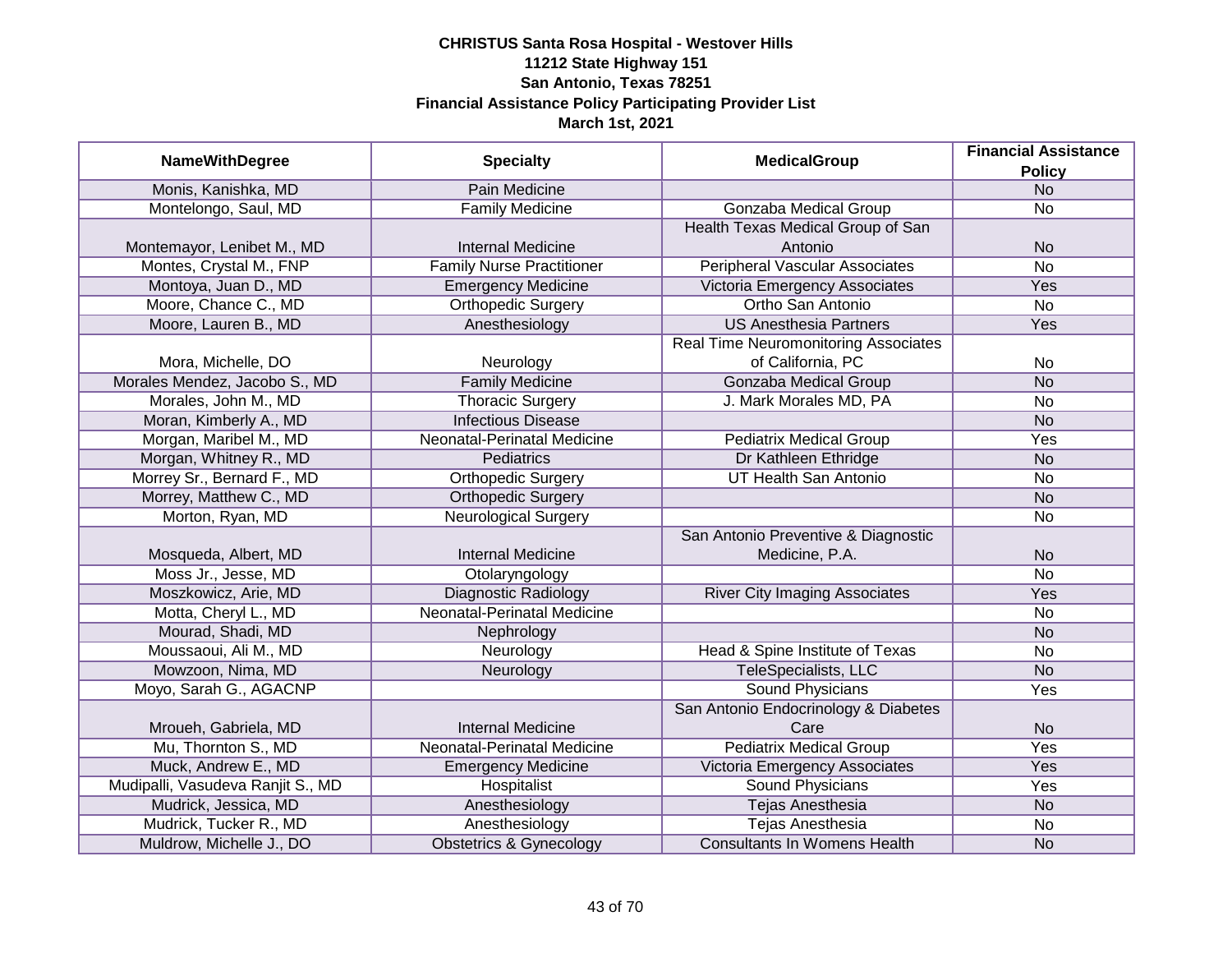|                                 |                                    |                                           | <b>Financial Assistance</b> |
|---------------------------------|------------------------------------|-------------------------------------------|-----------------------------|
| <b>NameWithDegree</b>           | <b>Specialty</b>                   | <b>MedicalGroup</b>                       | <b>Policy</b>               |
| Mulherin, Patrick J., MD        | <b>Emergency Medicine</b>          | <b>Schumacher Clinical Partners</b>       | <b>Yes</b>                  |
| Mullican, David R., MD          | <b>Family Medicine</b>             | South Alamo Medical Group                 | <b>No</b>                   |
| Mullins, Janice N., DO          | <b>Medical Oncology</b>            | <b>Texas Oncology</b>                     | $\overline{No}$             |
| Mun, Sandra J., MD              | Radiology                          | <b>River City Imaging Assiociates</b>     | Yes                         |
| Munoz III, Elizandro, MD        | Anesthesiology                     | <b>US Anesthesia Partners</b>             | <b>Yes</b>                  |
| Munton, Daniel L., MD           | Physical Medicine & Rehabilitation | NATIONAL NEUROMONITORING                  | <b>No</b>                   |
| Murgo, Joseph P., MD, MPH       | Cardiovascular Disease             | <b>MARC</b>                               | No                          |
|                                 |                                    | <b>CHRISTUS Orthopaedics &amp; Sports</b> |                             |
| Murray, Matthew C., MD          | <b>Orthopedic Surgery</b>          | Medicine-San Antonio                      | <b>No</b>                   |
|                                 | Acute Care Adult-Gerontology Nurse | Rivercity Cardiovascular Of San Antonio   |                             |
| Musquiz, Sabrina C., AGACNP     | Practitioner                       | <b>PLLC</b>                               | Yes                         |
| Myers, Auston J., MD            | <b>Internal Medicine</b>           | <b>Medcare Associates</b>                 | <b>No</b>                   |
|                                 |                                    |                                           |                             |
| Naeem, Muhammad, MD             | Gastroenterology                   | Advanced Gastroenterology Assoc of SA     | No                          |
| Nagaraja, Harsha G., MD         | Neurology                          | TeleSpecialists, LLC                      | <b>No</b>                   |
| Najera, Maria D., MD            | <b>Internal Medicine</b>           | Novara Primary Care                       | No                          |
| Najera, Rodrigo I., MD          | <b>Family Medicine</b>             | <b>Gonzaba Medical Group</b>              | <b>No</b>                   |
| Nall, Christina M., NNP         | <b>Neonatal Nurse Practitioner</b> | Pediatrix                                 | Yes                         |
| Nallagatla, Sasikanth, MD       | <b>Pulmonary Disease</b>           | <b>Westover Hills Lung Center</b>         | <b>No</b>                   |
| Nallapaneni, Nagalakshmi K., MD | <b>Internal Medicine</b>           | <b>Health Texas Medical Group</b>         | <b>No</b>                   |
| Nancherla, Prakash R., MD       | <b>Internal Medicine</b>           | San Antonio Kidney Disease Center         | <b>No</b>                   |
| Nancherla, Swarnalatha, MD      | Anesthesiology                     | <b>US Anesthesia Partners</b>             | Yes                         |
| Nandyala, Ramavathi, MD         | <b>Cardiovascular Disease</b>      | Cardiology Clinic of San Antonio          | <b>No</b>                   |
|                                 |                                    | New Braunfels Orthopaedic Surgery &       |                             |
| Napier, Cassandra Y., PA        | Physician Assistant                | <b>Sports Medicine</b>                    | <b>No</b>                   |
|                                 |                                    | Inpatient Progressive Healthcare of       |                             |
| Naqvi, Syed U., MD              | <b>Internal Medicine</b>           | America                                   | <b>No</b>                   |
| Narayan, Rajeev, MD             | Nephrology                         | San Antonio Kidney Disease Center         | <b>No</b>                   |
| Nash, Zack, MD                  | Vascular Surgery                   | <b>New Braunfels Cardiology</b>           | <b>No</b>                   |
| Nau, Thomas W., MD              | Otolaryngology                     | Alamo ENT Associates, PA                  | No                          |
| Naugher, Gregory L., MD         | <b>Orthopedic Surgery</b>          | The San Antonio Orthopaedic Group         | <b>No</b>                   |
| Navarro, Carlos A., PA          | <b>Physician Assistant</b>         | The San Antonio Orthopaedic Group         | No                          |
| Navarro, Rodolfo R., MD         | <b>Sports Medicine</b>             |                                           | N <sub>o</sub>              |
| Nayar, Scheel, DO               | <b>Obstetrics &amp; Gynecology</b> | <b>Barlite Women's Health Care</b>        | $\overline{No}$             |
| Ndi, Julius S., MD              | <b>Emergency Medicine</b>          | Victoria Emergency Associates             | Yes                         |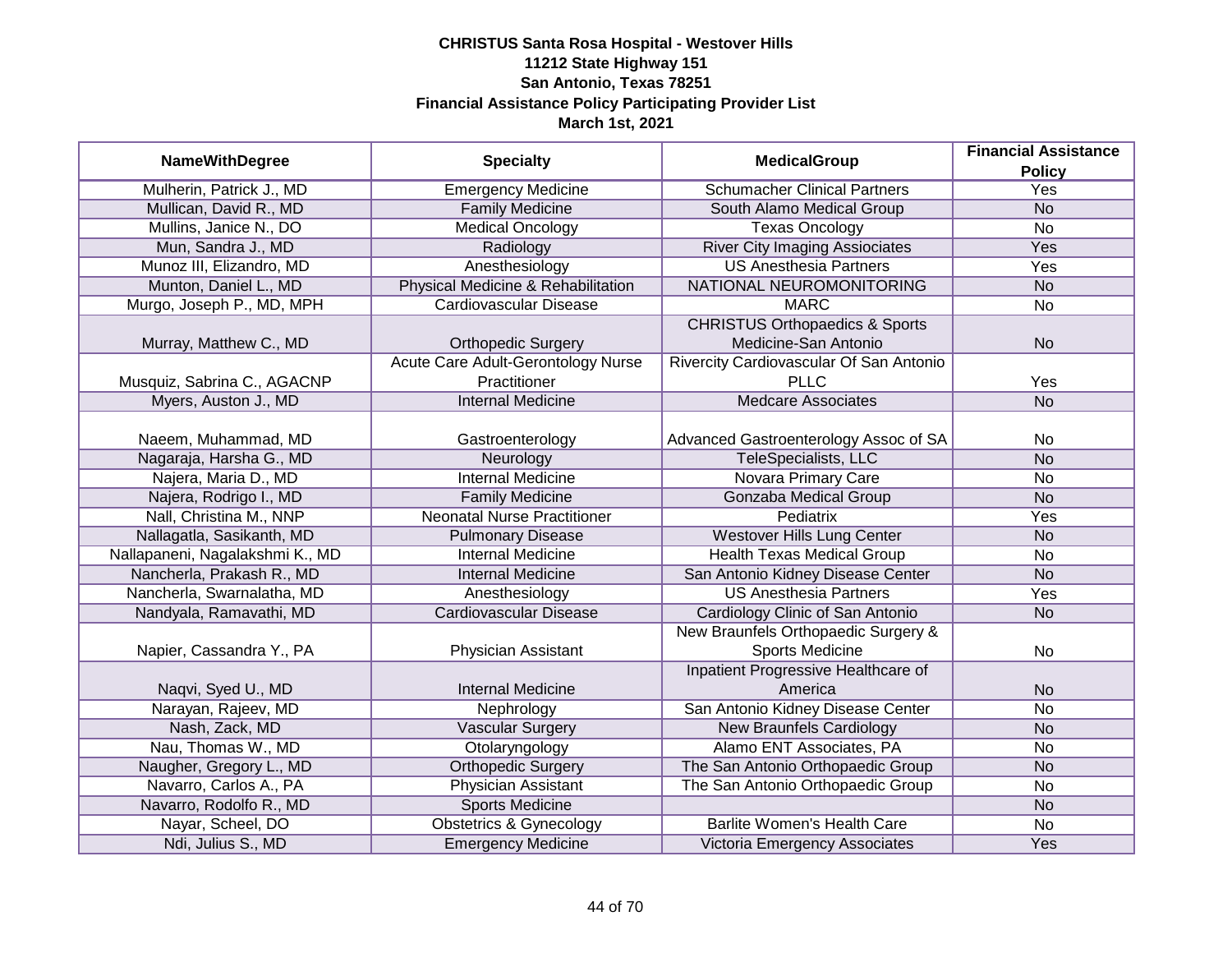| <b>NameWithDegree</b>        | <b>Specialty</b>                       | <b>MedicalGroup</b>                     | <b>Financial Assistance</b> |
|------------------------------|----------------------------------------|-----------------------------------------|-----------------------------|
|                              |                                        |                                         | <b>Policy</b>               |
| Neghme, Carlos A., MD        | Gastroenterology                       | <b>Tx Digestive Disease Consultants</b> | $\overline{No}$             |
|                              |                                        |                                         |                             |
| Negron, Roberto A., MD       | <b>Neurological Surgery</b>            | Neurosurgical Associates of San Antono  | <b>No</b>                   |
| Nelson, Gregory, FNP         | <b>Family Nurse Practitioner</b>       | Irvin Sahni MD, PA                      | $\overline{No}$             |
| Nelson, Jason, MD            | <b>Family Medicine</b>                 | <b>Hill Country Medical Associates</b>  | N <sub>o</sub>              |
| Nemarugommula, Vishal, MD    | <b>Family Medicine</b>                 | Alamo Physician Services, PLLC          | No                          |
| Nesbitt, Michael E., PA      | <b>Physician Assistant</b>             | <b>BAMC - Emergency Medicine</b>        | Yes                         |
|                              |                                        | South Texas Cardiothoracic and          |                             |
| New, Ronald B., MD           | <b>General Surgery</b>                 | <b>Vascular Associates</b>              | No                          |
| Newberry, Ryan K., DO, MPH   | <b>Emergency Medicine</b>              | Victoria Emergency Associates           | Yes                         |
| Newman, Richard K., MD       | Otolaryngology                         | <b>ENT Clinics of San Antonio, PA</b>   | <b>No</b>                   |
| Newman, Richard P., MD       | Neurology                              | <b>TeleSpecialists, LLC</b>             | <b>No</b>                   |
| Newton, Lisa M., FNP         | <b>Family Nurse Practitioner</b>       | Vita Sana Clinic                        | No                          |
| Nguyen, Hinh D., MD          | <b>Cardiovascular Disease</b>          | South Texas Cardiology Institute        | <b>No</b>                   |
| Nguyen, Mary S., MD          | <b>Family Medicine</b>                 | Medina Valley Family Practice           | <b>No</b>                   |
| Nguyen, Nam-Vinh, MD         | Anesthesiology                         | <b>US Anesthesia Partners</b>           | Yes                         |
| Nguyen, Patrick, MD          | <b>General Surgery</b>                 | <b>UTHSCSA Department of Surgery</b>    | No                          |
|                              |                                        | San Antonio Pediatric Surgery           |                             |
| Nice, Tate, MD               | <b>General Surgery</b>                 | Associates                              | <b>No</b>                   |
| Nielsen, Peter E., MD        | <b>Maternal-Fetal Medicine</b>         | <b>BCM Physicians of San Antonio</b>    | <b>No</b>                   |
| Nieto Fonseca, Carlos A., MD | <b>Internal Medicine</b>               | Sound Physicians                        | Yes                         |
| Noack, Dana M., ACNP         | <b>Acute Care Nurse Practitioner</b>   |                                         | <b>No</b>                   |
| Nolan, Jamie L., DO          | <b>Obstetrics &amp; Gynecology</b>     | Institute for Women's Health            | <b>No</b>                   |
| Noland Jr., Robert E., MD    | <b>Family Medicine</b>                 | WellMed at Boerne                       | No                          |
| Noormohammadi, Omid, MD      | Anesthesiology                         | <b>US Anesthesia Partners</b>           | Yes                         |
|                              |                                        | Pedro Nosnik, MD/Head and Spine         |                             |
| Nosnik, Pedro, MD            | Neurology                              | Institute of Texas, PA                  | No                          |
| Notini, Jillian M., MD       | <b>Emergency Medicine</b>              | Victoria Emergency Associates           | Yes                         |
|                              |                                        | San Antonio Skin Care and Dermatology   |                             |
| Nutt, Terri J., MD           | Dermatology                            | Clinic                                  | No                          |
| Obeng, Kwame B., MD          | <b>Internal Medicine</b>               | <b>Envision Physician Services</b>      | N <sub>o</sub>              |
|                              |                                        |                                         |                             |
| Ocampo, Gloria L., MD        | Endocrinology, Diabetes and Metabolism | <b>DCOA Physician Associates</b>        | No                          |
| Ochoa Jr., Eloy, MD          | <b>Orthopedic Surgery</b>              | The San Antonio Orthopaedic Group       | N <sub>O</sub>              |
| Ochoa, Lyssa N., MD          | <b>Vascular Surgery</b>                |                                         | No                          |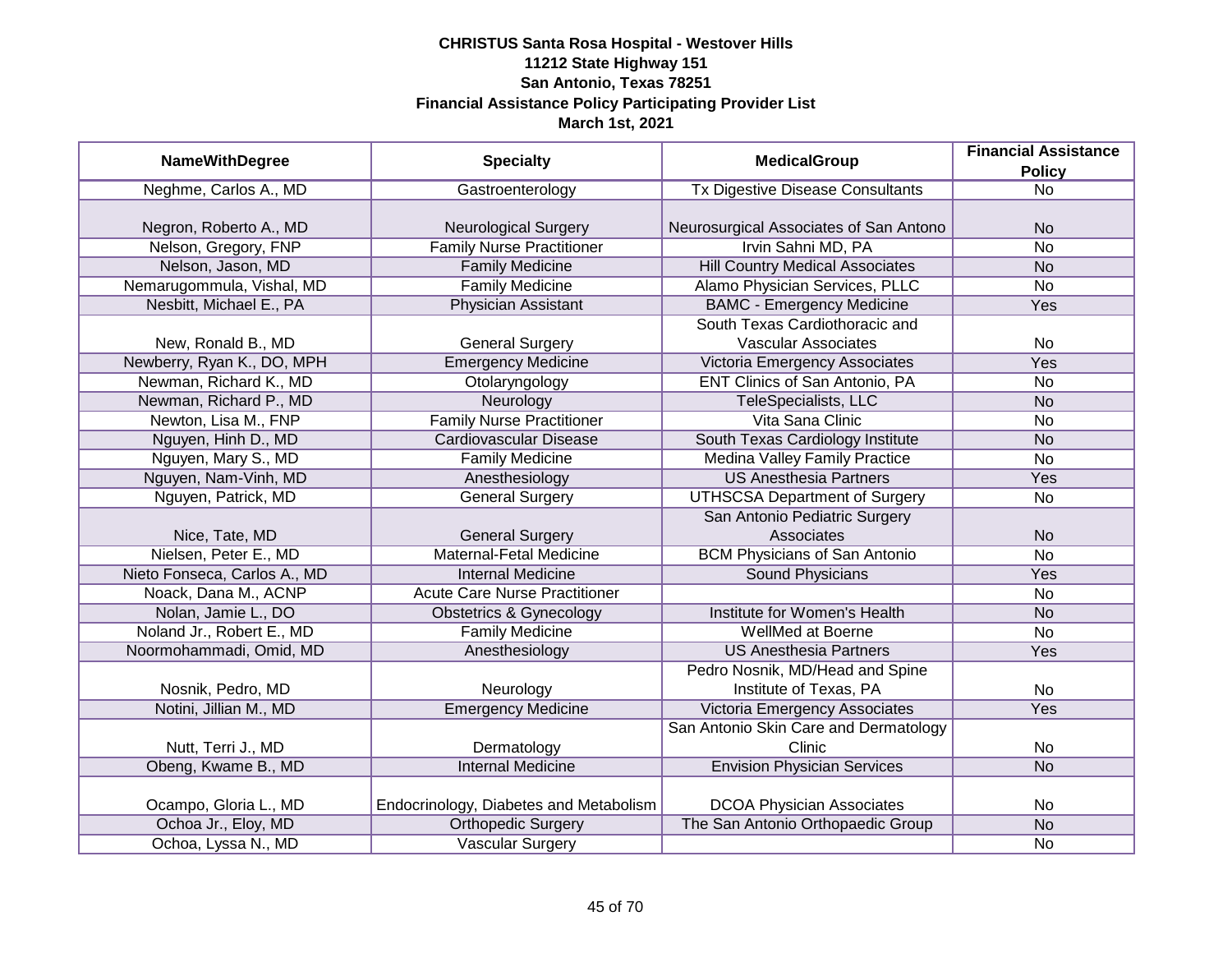| <b>NameWithDegree</b>        | <b>Specialty</b>                           | <b>MedicalGroup</b>                      | <b>Financial Assistance</b> |
|------------------------------|--------------------------------------------|------------------------------------------|-----------------------------|
|                              |                                            |                                          | <b>Policy</b>               |
| Ogden, James D., DPM         | Podiatry                                   |                                          | N <sub>o</sub>              |
| Ogogor, Nkechi S., MD        | <b>Obstetrics &amp; Gynecology</b>         | River City Women's Health                | <b>Yes</b>                  |
| O'Gorman, Gerald V., MD      | Anesthesiology                             | <b>US Anesthesia Partners</b>            | Yes                         |
| Ogunwole, Olabode C., MD     | Anesthesiology                             | <b>US Anesthesia Partners</b>            | Yes                         |
| Okolo, Ekene I., MD          | <b>Internal Medicine</b>                   | <b>Sound Physicians</b>                  | Yes                         |
| Olabiyi, Olawale, MD         | <b>Pediatric Cardiology</b>                |                                          | No                          |
| Olarte Merida, Karen E., MD  | <b>Internal Medicine</b>                   | <b>Gonzaba Medical Group</b>             | <b>No</b>                   |
| Olsen, John J., MD           | Anesthesiology                             | <b>US Anesthesia Partners</b>            | Yes                         |
| Ombaba, Siang King, MD       | Anesthesiology                             | <b>US Anesthesia Partners</b>            | Yes                         |
| Omidvar, Kamran, MD          | <b>Internal Medicine</b>                   | Sound Physicians                         | Yes                         |
|                              |                                            | Inpatient Progressive Healthcare of      |                             |
| Ong, EE Sing A., ACNP        | <b>Acute Care Nurse Practitioner</b>       | America                                  | <b>No</b>                   |
|                              |                                            | River City Cardiovascular of San Antonio |                             |
| Ontiveros, Margaret M., MD   | Cardiovascular Disease                     | <b>PLLC</b>                              | Yes                         |
| Opeola, Mobolaji M., MD      | Dermatology                                | <b>Westover Hills Dermatology</b>        | <b>No</b>                   |
| Oppeltz, Richard, MD         | <b>General Surgery</b>                     | <b>New Braunfels Specialty Clinic</b>    | <b>No</b>                   |
| Ortegon, Delio P., MD        | <b>Plastic Surgery</b>                     | San Antonio Cosmetic Surgery, PA         | <b>No</b>                   |
| Ortiz, Amil U., MD           | <b>Pediatrics</b>                          | <b>Pediatrix Medical Group</b>           | Yes                         |
| Ortiz, Gabriel, MD           | <b>Family Medicine</b>                     | <b>Health Texas Medical Group</b>        | <b>No</b>                   |
| Ortiz, Mauro, MD             | <b>Cardiovascular Disease</b>              | Cardiology Clinic of San Antonio         | <b>No</b>                   |
| Ortiz-Romero, Sara E., MD    | <b>Diagnostic Radiology</b>                | <b>River City Imaging Associates</b>     | Yes                         |
| Ortiz-Varela, Gabriel C., MD | <b>Internal Medicine</b>                   | MedCede Physician Services, PLLC         | <b>No</b>                   |
| Osborne, John R., MD         | Radiology                                  | <b>River City Imaging Associates</b>     | Yes                         |
| Osuji, Nonyerem N., MD       | <b>Family Medicine</b>                     | CentroMed Noemi Galvan Eling Clinic      | <b>No</b>                   |
| Otero, Carmelo, MD           | <b>Thoracic &amp; Cardiac Surgery</b>      | Surgical Specialists of San Antonio      | <b>No</b>                   |
| O'Toole, Megan C., DO        | <b>General Surgery</b>                     | <b>STARS Plastic Surgery</b>             | No                          |
| Ottesen, Alexander S., MD    | Anesthesiology                             | <b>USAP Texas South</b>                  | <b>No</b>                   |
|                              | Dentistry - Oral and Maxillofacial Surgery |                                          |                             |
| Ouellette, Albert L., DDS    | (Archived)                                 | Sonterra Pulmonary Consultants           | <b>No</b>                   |
| Overley, Scott H., MD        | Anesthesiology                             | <b>US Anesthesia Partners</b>            | Yes                         |
| Overman, Dorothy N., MD      | <b>Family Medicine</b>                     | <b>Hill Country Medical Associates</b>   | No                          |
|                              |                                            |                                          |                             |
| Owusu Jr., Anthony, MD       | <b>Orthopedic Surgery</b>                  | Next Generation Orthopadic & Spine Inst  | <b>No</b>                   |
| Oxford, Diana L., MD         | Anesthesiology                             | Tejas Anesthesia, P.A.                   | <b>No</b>                   |
| Paddock, Clark S., MD        | <b>Emergency Medicine</b>                  | Victoria Emergency Associates            | Yes                         |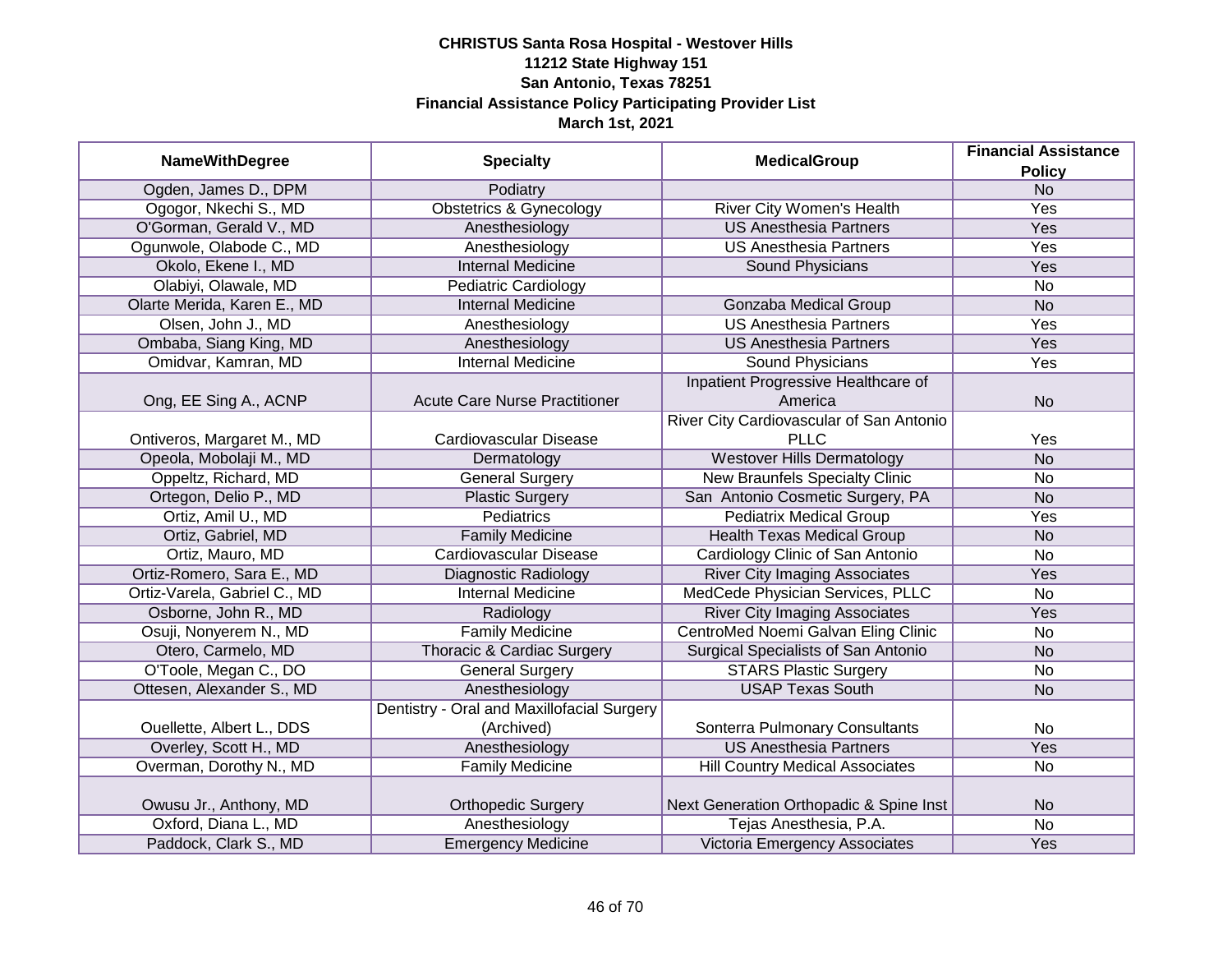| <b>NameWithDegree</b>           | <b>Specialty</b>                          | <b>MedicalGroup</b>                        | <b>Financial Assistance</b> |
|---------------------------------|-------------------------------------------|--------------------------------------------|-----------------------------|
|                                 |                                           |                                            | <b>Policy</b>               |
| Padilla, Adrian, MD             | <b>Internal Medicine</b>                  | <b>Sound Physicians</b>                    | Yes                         |
| Paez, Vladimir, MD              | <b>Internal Medicine</b>                  | <b>Inpatient Medicine Physicians PA</b>    | Yes                         |
| Pahlajani, Niraj H., MD         | <b>Radiation Oncology</b>                 | The START Center for Cancer Care           | $\overline{No}$             |
| Pak, Ho S., DO                  | <b>Internal Medicine</b>                  |                                            | <b>No</b>                   |
| Palacio, Carlos A., MD          | <b>Internal Medicine</b>                  | <b>Inpatient Care of South Texas</b>       | No                          |
| Palasota, Joseph A., MD         | Anesthesiology                            | <b>US Anesthesia Partners</b>              | Yes                         |
| Palmer, Richard D., MD          |                                           | Richard D Palmer, M.D.                     | <b>No</b>                   |
| Palomino, George, MD            | Cardiovascular Disease                    | Cardiology Clinic of San Antonio           | <b>No</b>                   |
|                                 |                                           | Diabetes & Glandular Disease Clinic,       |                             |
| Pamar, Vijayveer S., MD         | Endocrinology, Diabetes and Metabolism    | P.A.                                       | <b>No</b>                   |
| Panday, Manoj M., MD            | <b>Clinical Cardiac Electrophysiology</b> | <b>UTHSCSA Cardiology</b>                  | <b>No</b>                   |
| Pandey, Aashish K., MD          | Nephrology                                | Renal Associates, PA                       | No                          |
| Pandya, Mayank, MD              | <b>Obstetrics &amp; Gynecology</b>        | Pandya Medical PA                          | <b>No</b>                   |
| Pandya, Vrunda, MD              | Anesthesiology                            | Alliance Spine and Pain Management         | <b>No</b>                   |
| Panicco, Preston J., DPM        | Podiatry                                  | San Antonio Podiatry Associates            | <b>No</b>                   |
| Panther, Randy L., MD           | <b>Internal Medicine</b>                  |                                            | <b>No</b>                   |
|                                 |                                           | South Texas Oncology & Hematology,         |                             |
| Papadopoulos, Kyriakos P., MD   | Hematology                                | <b>PLLC</b>                                | <b>No</b>                   |
| Pappoe, Timothy A., MD          | Neonatal-Perinatal Medicine               | Pediatrix Medical Group- Mednax            | Yes                         |
| Parente, Lynn T., MD            | <b>Obstetrics &amp; Gynecology</b>        |                                            | <b>No</b>                   |
| Parente, William T., MD         | <b>Emergency Medicine</b>                 | Victoria Emergency Associates              | Yes                         |
| Parikh, Pratik K., MD           | <b>Pediatrics</b>                         | <b>Pediatrix Medical Group</b>             | Yes                         |
| Parikh, Valay, MD               | <b>Clinical Cardiac Electrophysiology</b> | <b>BHS Physician Network</b>               | <b>No</b>                   |
|                                 |                                           | Real Time Neuromonitoring Associates       |                             |
| Parker, John A., MD             | Neurology                                 | of CA                                      | <b>No</b>                   |
| Parodi, Aldo A., MD             | <b>Critical Care Medicine</b>             | Aldo Ambrosio Parodi MD, PA                | <b>No</b>                   |
| Parra, Ernesto O., MD           | <b>Family Medicine</b>                    | <b>CentroMed South Park Clinic</b>         | <b>No</b>                   |
| Parra, Norma G., MD             | <b>Family Medicine</b>                    | <b>CentroMed South Park Clinic</b>         | <b>No</b>                   |
|                                 |                                           |                                            |                             |
| Parsons, William T., MD         | Dermatology                               | Dermatology Associates of San Antonio      | <b>No</b>                   |
|                                 |                                           | Texas Digestive Disease Consultants,       |                             |
| Pascual-Gonzales, Hazel V., FNP | <b>Family Nurse Practitioner</b>          | <b>PLLC</b>                                | Yes                         |
| Patel, Amit I., MD              | <b>Obstetrics &amp; Gynecology</b>        |                                            | <b>No</b>                   |
| Patel, Chirag M., MD            | <b>Internal Medicine</b>                  | <b>Texas Digestive Disease Consultants</b> | Yes                         |
| Patel, Jatin N., DO             | <b>Pediatric Cardiology</b>               | Alamo Childrens Heart Center               | <b>No</b>                   |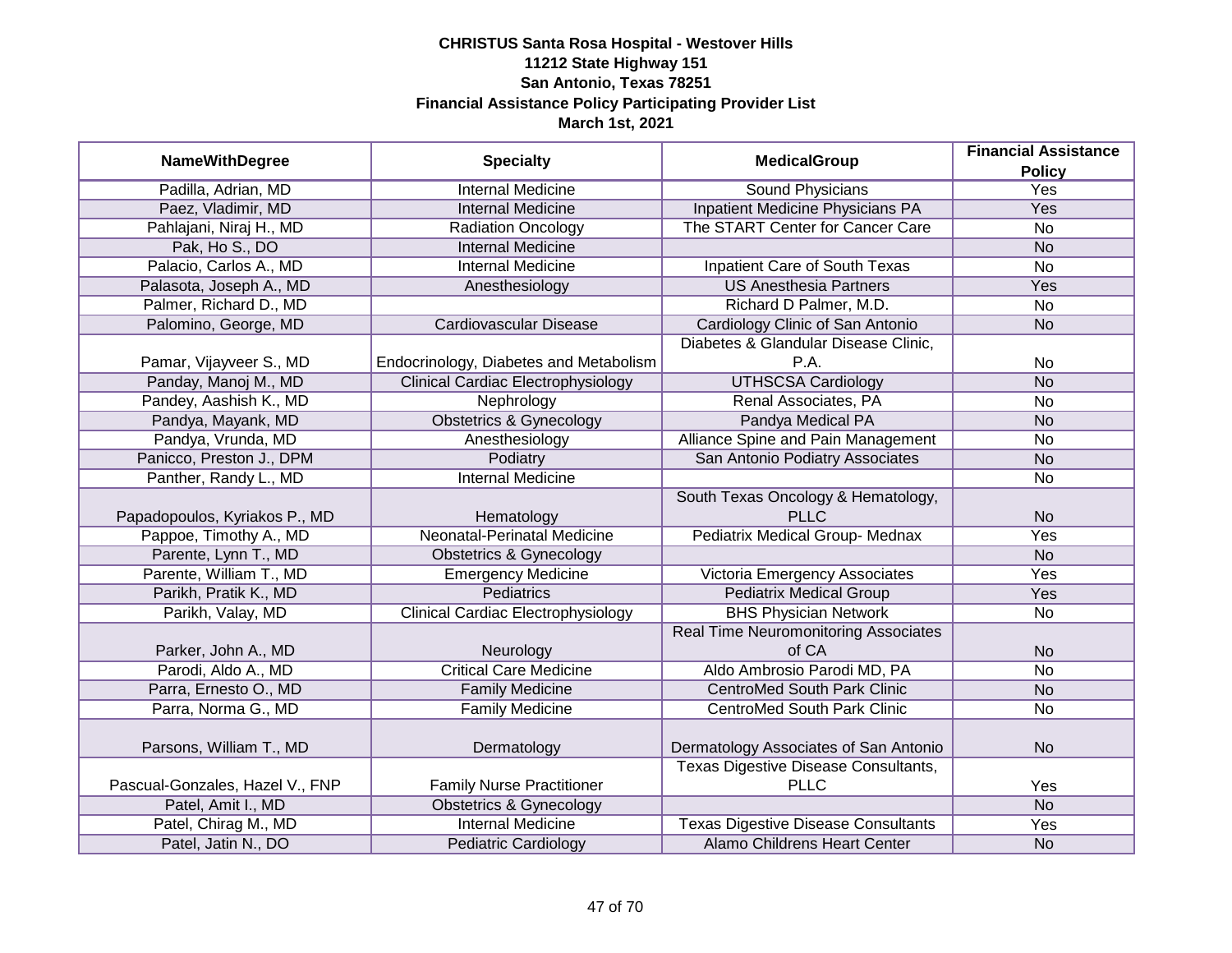| <b>NameWithDegree</b>      | <b>Specialty</b>                     | <b>MedicalGroup</b>                        | <b>Financial Assistance</b> |
|----------------------------|--------------------------------------|--------------------------------------------|-----------------------------|
|                            |                                      |                                            | <b>Policy</b>               |
| Patel, Jigar, MD           | <b>Internal Medicine</b>             | MedCare Associates, PA                     | $\overline{No}$             |
| Patel, Kirtan R., MD       | Psychiatry                           |                                            | <b>No</b>                   |
| Patel, Lajja J., MD        | <b>Internal Medicine</b>             | Medcede Physician Services                 | <b>No</b>                   |
| Patel, Mihir V., MD        | <b>Internal Medicine</b>             | <b>Sound Physicians</b>                    | Yes                         |
| Patel, Neela K., MD        | <b>Family Medicine</b>               | <b>UT Medicine Senior Health</b>           | No                          |
|                            |                                      |                                            |                             |
| Patel, Neil A., MD         | <b>Internal Medicine</b>             | Complete Care Medical Associates PLLC      | <b>No</b>                   |
| Patel, Neil J., MD         | Neurology                            | Telespecialists                            | <b>No</b>                   |
| Patel, Roshni M., DO       | <b>Internal Medicine</b>             |                                            | <b>No</b>                   |
| Patel, Sandeep N., DO      | Gastroenterology                     | UT Health- Transplant Center               | No                          |
|                            |                                      | Rivercity Cardiovascular of San Antonio,   |                             |
| Patel, Shalin S., MD       | Cardiovascular Disease               | <b>PLLC</b>                                | Yes                         |
| Pathapati, Raja S., MD     | <b>Internal Medicine</b>             | <b>Envision Physician Services</b>         | <b>No</b>                   |
| Pattabiraman, Pavithra, MD | <b>Internal Medicine</b>             | <b>Sound Physicians</b>                    | Yes                         |
| Patterson, Jerry W., DPM   | Podiatry                             |                                            | <b>No</b>                   |
| Paul, Jeffrey V., MD       | Neonatal-Perinatal Medicine          | <b>Pediatrix Medical Group</b>             | Yes                         |
| Paulson, Stephen M., MD    | <b>Emergency Medicine</b>            | <b>Victoria Emergency Associates</b>       | Yes                         |
| Payne, Miles N., MD        | Anesthesiology                       | <b>US Anesthesia Partners</b>              | Yes                         |
|                            |                                      | Inpatient Progressive Healthcare of        |                             |
| Paz, Jesica B., FNP        | <b>Family Nurse Practitioner</b>     | America                                    | No                          |
| Pearce, Steven G., MD      | Gastroenterology                     | <b>Texas Digestive Disease Consultatns</b> | Yes                         |
| Pecha, Marc D., MD         | Physical Medicine & Rehabilitation   | The Rehabilitation Group, PA               | No                          |
| Peck, Michael, MD          | <b>Vascular Surgery</b>              | <b>Peripheral Vascular Assoicates</b>      | <b>No</b>                   |
| Pelzl, Jon T., MD          | <b>General Surgery</b>               | <b>General Surgical Associates</b>         | No                          |
| Pena, Fernando J., MD      | Anesthesiology                       | Tejas Anesthesia, P.A.                     | <b>No</b>                   |
|                            |                                      | San Antonio Kidney Disese Center           |                             |
| Penagaluru, Neena M., MD   | Nephrology                           | Physicians Group, P.L.L.C.                 | No                          |
| Pendon, Joseph D., MD      | <b>Emergency Medicine</b>            | Victoria Emergency Associates              | Yes                         |
| Penshorn, Duane A., MD     | <b>Emergency Medicine</b>            | Victoria Emergency Associates              | Yes                         |
| Pequeno, Michael A., ACNP  | <b>Acute Care Nurse Practitioner</b> | <b>River City Cardiovasular Group</b>      | Yes                         |
| Perches, David, MD         | Anesthesiology                       | <b>US Anesthesia Partners</b>              | Yes                         |
| Percival, Thomas J., MD    | <b>Cardiothoracic Surgery</b>        | South Texas Cadiothoracic                  | <b>No</b>                   |
| Perez Jr., Rolando, MD     | <b>Family Medicine</b>               | <b>Alon Family Health</b>                  | No                          |
| Perez, Cristobal E., PA    | Physician Assistant                  | Victoria Emergency Associates              | Yes                         |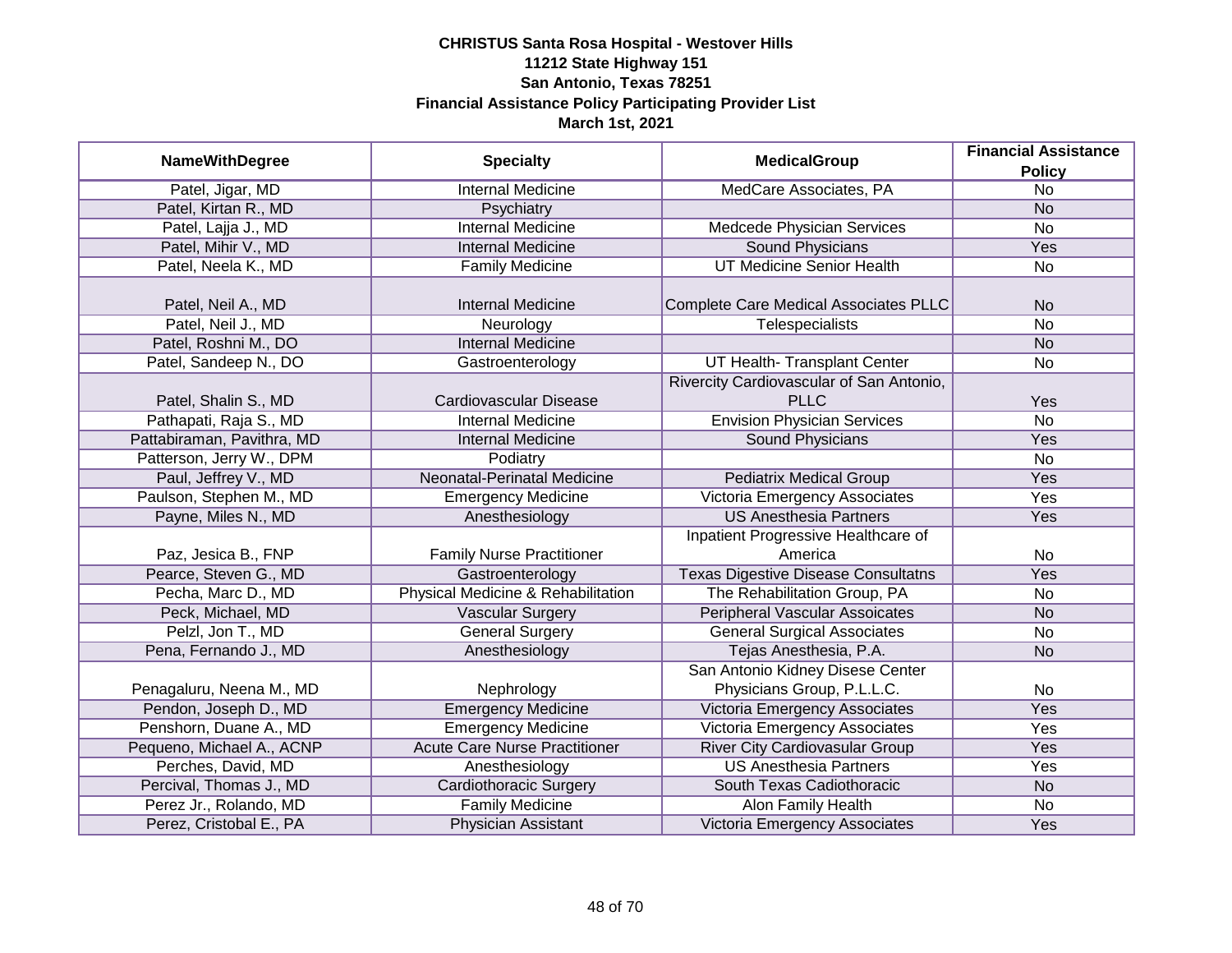| <b>NameWithDegree</b>          | <b>Specialty</b>                   | <b>MedicalGroup</b>                         | <b>Financial Assistance</b><br><b>Policy</b> |
|--------------------------------|------------------------------------|---------------------------------------------|----------------------------------------------|
|                                |                                    | The San Antonio Orthopaedic Group,          |                                              |
| Perez, Luis D., PA             | Physician Assistant                | <b>LLP</b>                                  | No                                           |
| Perez, Rene, MD                | <b>Obstetrics &amp; Gynecology</b> | Alamo Women's OB/GYN                        | N <sub>o</sub>                               |
| Perez, Richard R., DPM         | Podiatry                           | San Antonio Podiatry Associates             | <b>No</b>                                    |
| Pergola, Pablo E., MD          | Nephrology                         | Renal Associates, PA                        | <b>No</b>                                    |
| Perretta, Peter T., MD         | Anesthesiology                     | <b>US Anesthesia Partners</b>               | Yes                                          |
| Peterson, Richard M., MD       | <b>General Surgery</b>             | UT Medicine San Antonio                     | <b>No</b>                                    |
| Pettyjohn, Edward W., MD       | <b>Orthopedic Surgery</b>          | South Texas Spinal Clinic, PA               | <b>No</b>                                    |
| Peveto, Rodney V., MD          | Radiology                          | <b>River City Imaging Associates</b>        | Yes                                          |
| Pham, Kim, MD                  | Anesthesiology                     | <b>US Anesthesia Partners</b>               | Yes                                          |
| Pham, Viet H., MD              | Otolaryngology                     |                                             | <b>No</b>                                    |
| Phelps, Christopher I., MD     | <b>Orthopedic Surgery</b>          | Orthopaedic Performance Institute, PLLC     | <b>No</b>                                    |
| Phillips, Christopher W., MD   | <b>Emergency Medicine</b>          | Victoria Emergency Associates               | Yes                                          |
|                                |                                    | Alamo Brain and Spine Neurosurgery          |                                              |
| Phillips, Scott B., MD         | <b>Neurological Surgery</b>        | Center                                      | No                                           |
|                                |                                    | Rivercity Cardiovascular Of San Antonio     |                                              |
| Pickett, Christopher, MD       | <b>Internal Medicine</b>           | <b>PLLC</b>                                 | Yes                                          |
| Pierce, Jessica L., MD         | Nephrology                         | Renal Associates, PA                        | <b>No</b>                                    |
| Pierce, Maria R., MD           | <b>Neonatal-Perinatal Medicine</b> | <b>Pediatrix Medical Group</b>              | Yes                                          |
| Pilcher Jr., John A., MD       | <b>General Surgery</b>             | Sage Bariatric                              | <b>No</b>                                    |
| Pina, Daniel N., MD            | Anesthesiology                     | <b>US Anesthesia Partners</b>               | Yes                                          |
| Pinkston, Sheila R., MD        | <b>Family Medicine</b>             | <b>Family Medical Home</b>                  | <b>No</b>                                    |
| Pipkin III, Charles S., MD     | <b>Orthopedic Surgery</b>          | So. Tx. Spinal Clinic, PA                   | <b>No</b>                                    |
| Pirmohamed, Fermina A., MD     | Neurology                          | Telespecialists                             | <b>No</b>                                    |
| Plancher, Joao Mc-Oneil N., MD | Neurology                          | <b>Telespecialists LLC</b>                  | <b>No</b>                                    |
| Platt, Phillip L., NNP         | <b>Neonatal Nurse Practitioner</b> | <b>Pediatrix Medical Group</b>              | Yes                                          |
| Pola, Bharath, DO              | <b>Internal Medicine</b>           | <b>HealthTexas Medical Group</b>            | <b>No</b>                                    |
| Polanco, Alexandria T., FNP    | <b>Family Nurse Practitioner</b>   | <b>Texas Neurosurgical Spine</b>            | <b>No</b>                                    |
| Pollak, Richard A., DPM        | Podiatry                           | San Antonio Podiatry Associates, P.C.       | <b>No</b>                                    |
| Pollard, Trevor G., MD         | Anesthesiology                     | Tejas Anesthesia, P.A.                      | <b>No</b>                                    |
| Pollono, Eduardo N., MD        | Cardiovascular Disease             | <b>Heart and Vascular Institue of Texas</b> | <b>No</b>                                    |
| Poole Jr., Rex D., MD          | <b>Family Medicine</b>             | Victoria Emergency Associates               | Yes                                          |
| Poordad, Fred F., MD           | <b>Transplant Hepatology</b>       | <b>Texas Liver Insititue</b>                | <b>No</b>                                    |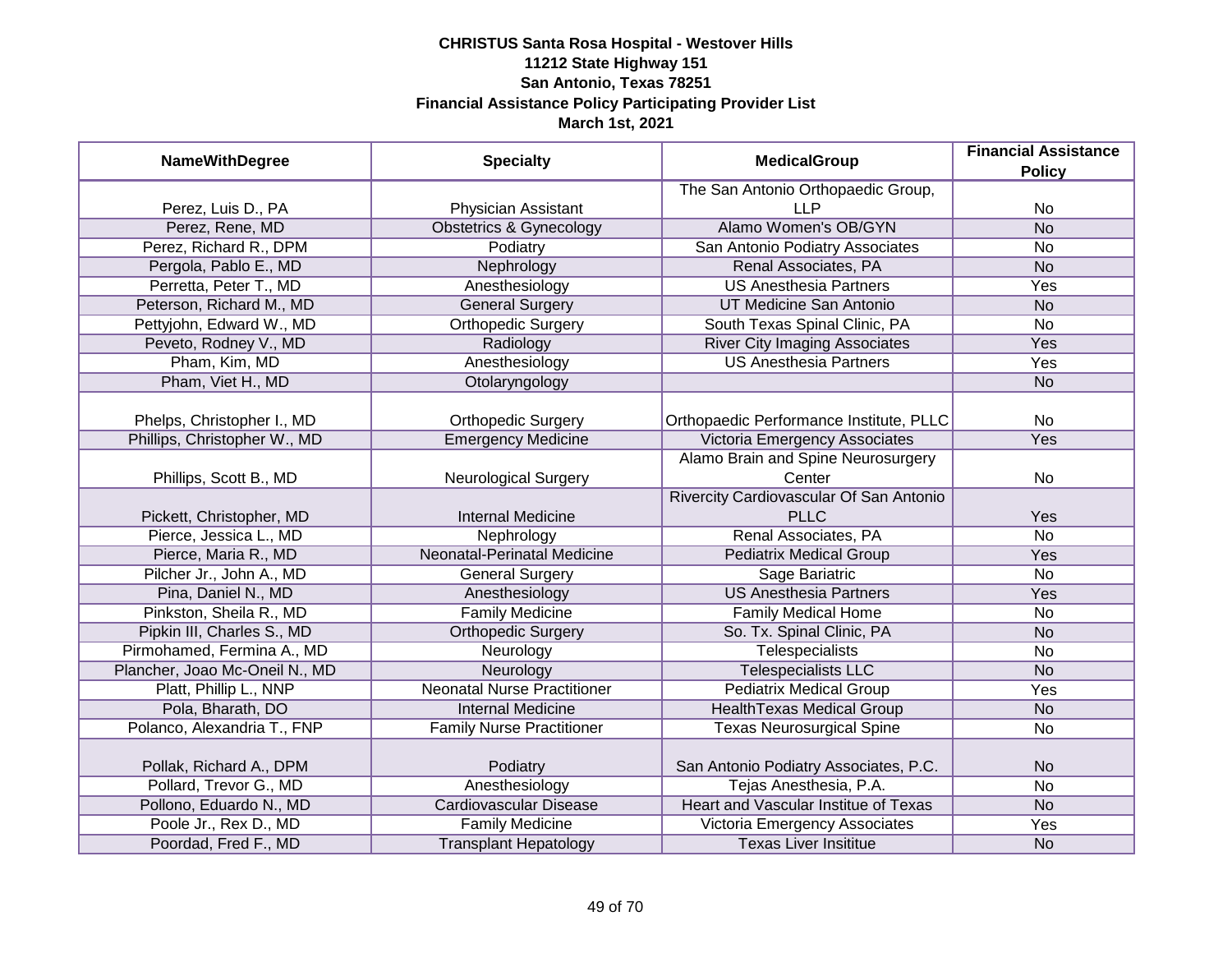| <b>NameWithDegree</b>               | <b>Specialty</b>                   | <b>MedicalGroup</b>                         | <b>Financial Assistance</b> |
|-------------------------------------|------------------------------------|---------------------------------------------|-----------------------------|
|                                     |                                    |                                             | <b>Policy</b>               |
| Porisch, Mary E., MD                | <b>Pediatric Cardiology</b>        | <b>Pediatric Cardiology Associates</b>      | $\overline{No}$             |
| Porres Aguilar, Mateo, MD           | <b>Internal Medicine</b>           | <b>Sound Physicians</b>                     | Yes                         |
| Porter, Carlos, MD                  | <b>Family Medicine</b>             | <b>Porter Medical Associates</b>            | <b>No</b>                   |
|                                     |                                    | <b>Real Time Neuromonitoring Associates</b> |                             |
| Porter, Douglas, MD                 | Neurology                          | of CA                                       | <b>No</b>                   |
| Portillo, Raul M., MD               | <b>Medical Oncology</b>            | <b>Texas Oncology</b>                       | <b>No</b>                   |
|                                     |                                    | New Braunfels Orthopaedic & Sports          |                             |
| Post, Richard J., MD                | <b>Orthopedic Surgery</b>          | Medicine                                    | <b>No</b>                   |
| Postell, Autumn F., PA              | <b>Physician Assistant</b>         | Victoria Emergency Associates               | Yes                         |
| Pounds, Lori C., MD                 | <b>Vascular Surgery</b>            | <b>UTHSCSA Surgery Department</b>           | <b>No</b>                   |
| Powers, George C., MD               | Neonatal-Perinatal Medicine        | <b>Pediatrix Medical Group</b>              | Yes                         |
| Prado, Stephanie M., MD             | Physical Medicine & Rehabilitation | <b>BAPTIST HEALTH</b>                       | <b>No</b>                   |
|                                     |                                    | Digestive Diseases Center of South          |                             |
| Prazak, Jan C., MD                  | Gastroenterology                   | Texas                                       | No                          |
| Prezas, Richard, MD                 | <b>Family Medicine</b>             | <b>WellMed Medical Management</b>           | <b>No</b>                   |
| Prieto, James H., MD                | <b>General Surgery</b>             |                                             | No                          |
| Prieto, Luis G., MD                 | <b>Obstetrics &amp; Gynecology</b> |                                             | <b>No</b>                   |
| Propper, Brandon W., MD             | <b>Vascular Surgery</b>            | <b>Peripheral Vascular Assoicates</b>       | No                          |
|                                     |                                    | Gastroenterology Consultants Of San         |                             |
| Pruitt, Alejandro, MD               | Gastroenterology                   | Antonio, P.A.                               | <b>No</b>                   |
| Pruthi, Deepak K., MD               | Urology                            | <b>UTHSCSA</b>                              | No                          |
| Puckett, James A., NNP              | <b>Neonatal Nurse Practitioner</b> | <b>Pediatrix Medical Group</b>              | Yes                         |
| Puente-Cuellar, Napoleon A., MD     | <b>Pulmonary Disease</b>           | <b>Texas IPC PLLC</b>                       | No                          |
| Puri, Muhammad Rehan A., MD         | Psychiatry                         |                                             | <b>No</b>                   |
| Quezada, Carlos E., MD              | <b>Obstetrics &amp; Gynecology</b> | Santa Rosa Family Health Center             | No                          |
| Quintela, Heather, MD               | Anesthesiology                     | <b>US Anesthesia Partners</b>               | Yes                         |
| Quintero, Vicente, MD               | Dermatology                        |                                             | <b>No</b>                   |
| Racey, Jeremy C., MD                | <b>Emergency Medicine</b>          | Victoria Emergency Associates               | Yes                         |
| Rackley, Tanya M., MD               | <b>Pediatrics</b>                  | <b>Christus Pediatric Physician Group</b>   | No                          |
| Rafie, Abraham D., MD               | Radiology                          | <b>River City Imaging Associates</b>        | Yes                         |
| Rajani, Rajiv, MD                   | <b>Orthopedic Surgery</b>          | UT Health San Antonio                       | No                          |
| Raju, Gaayana A., MD                | <b>Pediatric Urology</b>           | Peditaric Urology of San Antonio            | <b>No</b>                   |
| Rakowczyk, Robert W., MD            | <b>Family Medicine</b>             | <b>CHRISTUS Family Medicine Oak Run</b>     | No                          |
| Ramakrishnarao, Veerakaputra R., MD | <b>Obstetrics &amp; Gynecology</b> | <b>OB/GYN &amp; Anesthesia Associates</b>   | <b>No</b>                   |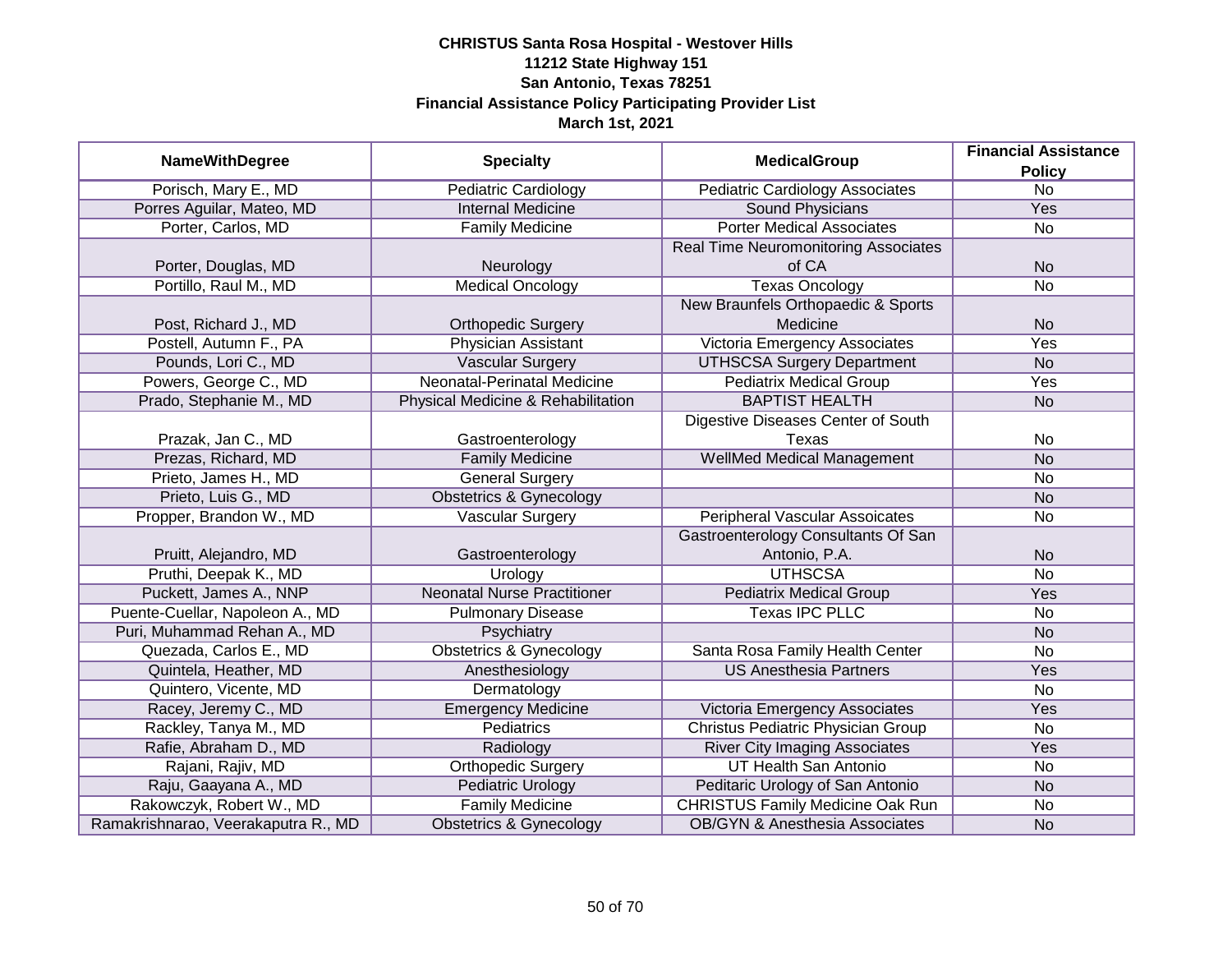| <b>NameWithDegree</b>     | <b>Specialty</b>                          | <b>MedicalGroup</b>                       | <b>Financial Assistance</b> |
|---------------------------|-------------------------------------------|-------------------------------------------|-----------------------------|
|                           |                                           |                                           | <b>Policy</b>               |
|                           |                                           | Cardiovascular Institute of South Texas,  |                             |
| Rambod, Mehdi, MD         | <b>Interventional Cardiology</b>          | <b>PLLC</b>                               | No                          |
|                           |                                           | Neurodiagnostics & Neuromonitoring        |                             |
| Ramirez, Carmen T., MD    | Neurology                                 | Institute, Inc.                           | <b>No</b>                   |
| Ramirez, Danielle, MD     | Pediatrics                                | <b>Pediatrix Medical Group</b>            | <b>Yes</b>                  |
| Ramirez, Ricardo, MD      | Anesthesiology                            | <b>US Anesthesia Partners</b>             | Yes                         |
| Ramirez, Robert R., MD    | <b>Internal Medicine</b>                  |                                           | No                          |
| Ramos, Jose A., ACNP      | <b>Acute Care Nurse Practitioner</b>      | Medcede Physicians Services               | <b>No</b>                   |
| Ramos, Luis R., MD        | Anesthesiology                            | <b>US Anesthesia Partners</b>             | Yes                         |
|                           |                                           | Inpatient Progressive Healthcare of       |                             |
| Ramos, MaryBelle, AGACNP  | <b>Acute Care Nurse Practitioner</b>      | America                                   | <b>No</b>                   |
| Ramos, Susanne E., NNP    | <b>Neonatal Nurse Practitioner</b>        | <b>Pediatrix Medical Group</b>            | Yes                         |
| Rana, Chaula J., MD       | Physical Medicine & Rehabilitation        | The Rehabilitation Group, PA              | <b>No</b>                   |
| Rana, Pauravi J., MD      | Psychiatry                                | Asana Integrated Medical Group            | No                          |
|                           |                                           |                                           |                             |
| Ransom, John J., DPM      | Podiatry                                  | New Braunfels Podiatry Associates, LLC    | <b>No</b>                   |
| Rao, Aparna, MD           | <b>Internal Medicine</b>                  | <b>Advinity Hospitalist Group</b>         | <b>No</b>                   |
| Rasch, Deborah K., MD     | Anesthesiology                            | Tejas Anesthesia, P.A.                    | <b>No</b>                   |
| Rastrelli, Leonard M., MD | Anesthesiology                            | Tejas Anesthesia, P.A.                    | No                          |
| Raza, Shakeel, MD         | Psychiatry                                | <b>Health Link Now</b>                    | <b>No</b>                   |
| Razeq, Reem, PA           | <b>Physician Assistant</b>                | <b>Innovative Spine</b>                   | <b>No</b>                   |
|                           |                                           | San Antonio Kidney Disease Center         |                             |
| Rebollar, Caridad M., MD  | Nephrology                                | Physicians Group, P.L.L.C.                | <b>No</b>                   |
| Reddy, Bal T., MD         | Cardiovascular Disease                    | South Texas Cardiology Institute          | <b>No</b>                   |
| Reddy, Nagakrishna, MD    | <b>Obstetrics &amp; Gynecology</b>        | <b>New Braunfels OB/GYN</b>               | <b>No</b>                   |
| Reddy, Uma C., MD         | Radiology                                 | <b>River City Imaging Associates</b>      | Yes                         |
|                           | Interventional Radiology and Diagnostic   |                                           |                             |
| Reddy, Venkat R., MD      | Radiology                                 | <b>River City Imaging Associates</b>      | Yes                         |
| Reeves JR, William E., MD | <b>Family Medicine</b>                    | <b>Hill Country Medical Associates</b>    | <b>No</b>                   |
| Reich, Stephen S., MD     | <b>Clinical Cardiac Electrophysiology</b> | Arrhythmia Associates of South Texas      | <b>No</b>                   |
| Remo, Julie M., MD        | <b>Cardiovascular Disease</b>             | <b>Mission Cardiovascular Consultants</b> | No                          |
| Renganathan, Usha, MD     | <b>Family Medicine</b>                    | <b>Sound Physicians</b>                   | Yes                         |
| Rensch, Michael J., MD    | Gastroenterology                          | Hill Country Digestive Health             | No                          |
| Renshaw, John S., MD      | <b>Medical Oncology</b>                   |                                           | <b>No</b>                   |
| Reyburn, Brent, DO        | Neonatal-Perinatal Medicine               | <b>Pediatrix Medical Group</b>            | <b>Yes</b>                  |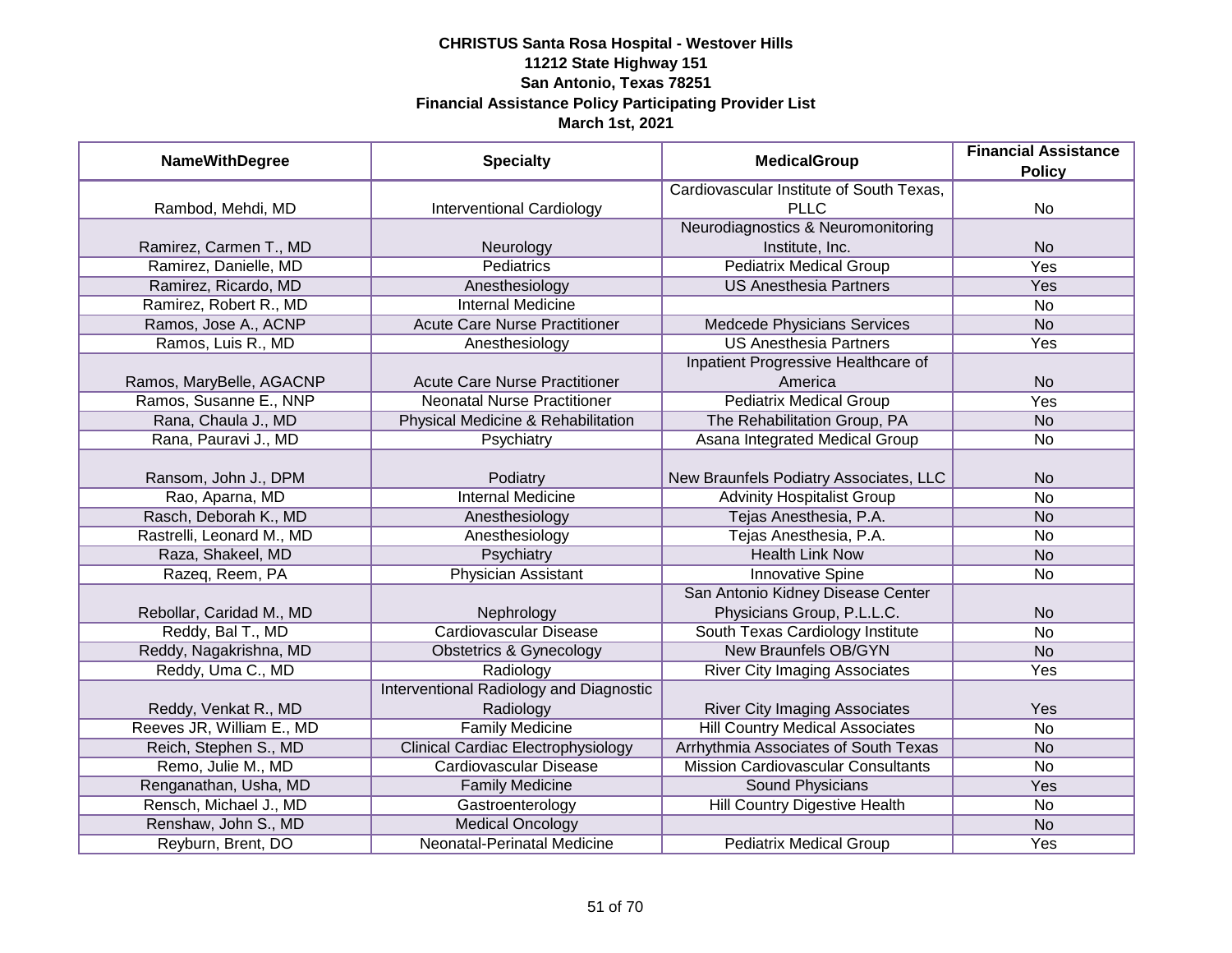| <b>NameWithDegree</b>          | <b>Specialty</b>                     | <b>MedicalGroup</b>                     | <b>Financial Assistance</b><br><b>Policy</b> |
|--------------------------------|--------------------------------------|-----------------------------------------|----------------------------------------------|
| Reyes Almodovar, Ramon G., MD  | <b>Family Medicine</b>               | <b>Bandera Family Health Care</b>       | <b>No</b>                                    |
| Reyes Jr., Guy E., MD          | <b>Orthopedic Surgery</b>            | Alamo Orthopedics                       | <b>No</b>                                    |
| Reyes, Connie C., GNP          | <b>Acute Care Nurse Practitioner</b> |                                         | N <sub>o</sub>                               |
| Reyes, Erasmo A., MD           | <b>Emergency Medicine</b>            | Victoria Emergency Associates           | <b>Yes</b>                                   |
| Reyes, Guillermo A., MD        | <b>Interventional Cardiology</b>     | Cardiology of San Antonio, PA           | <b>No</b>                                    |
| Rezendes, Catherine, DPM       | Podiatry                             |                                         | No                                           |
|                                |                                      | South Texas Orthopaedic & Spinal        |                                              |
| Richardson, Kevin D., DO       | <b>Orthopedic Surgery</b>            | Surgery                                 | <b>No</b>                                    |
| Richmond Jr., George M., MD    | <b>Family Medicine</b>               | Metropolitan Family Practice, P.A.      | No                                           |
|                                |                                      | Pathology Associates of San Antonio,    |                                              |
| Richmond, Abby M., MD          | Anatomic & Clinical Pathology        | <b>LLP</b>                              | Yes                                          |
| Richmond, Cliff M., MD         | Anatomic & Clinical Pathology        | Pathology Associates of San Antonio     | Yes                                          |
|                                |                                      | San Antonio Preventative and Diagnostic |                                              |
| Riddoch, Mark D., MD           | <b>Internal Medicine</b>             | Medicine                                | <b>No</b>                                    |
| Rider, David M., MD            | <b>Family Medicine</b>               | <b>Guadalupe Family Health</b>          | <b>No</b>                                    |
| Riordan, Katherine C., MD      | Neurology                            | <b>TeleSpecialists, LLC</b>             | <b>No</b>                                    |
| Rios, Marivel, MD              | Anesthesiology                       | <b>US Anesthesia Partners</b>           | Yes                                          |
| Rios, Rolando E., MD           | <b>Emergency Medicine</b>            | Victoria Emergency Associates           | Yes                                          |
| Rios, Ruben, MD                | Anesthesiology                       | <b>US Anesthesia Partners</b>           | Yes                                          |
|                                |                                      | Trinity Adult and Pediatric Orthopedic  |                                              |
| Ritchie, Eric R., MD           | <b>Orthopedic Surgery</b>            | <b>Specialists</b>                      | <b>No</b>                                    |
| Rivera Jr., Ernesto M., FNP    | <b>Family Nurse Practitioner</b>     | <b>Wound Centrics, LLC</b>              | No                                           |
| Rivera, Santos M., PA          | <b>Physician Assistant</b>           | <b>Surgery Professionals</b>            | <b>No</b>                                    |
| Rivera, Susan Y., MD           | <b>Obstetrics &amp; Gynecology</b>   | <b>Baylor College of Medicine</b>       | No                                           |
| Rizvi, Rabab, MD               | Psychiatry                           | <b>Health Link Now</b>                  | <b>No</b>                                    |
| Rizvi, Syed Z., MD             | Vascular Surgery                     | <b>Peripheral Vascular Associates</b>   | No                                           |
| Rizzo, Brandy M., FNP          | <b>Family Nurse Practitioner</b>     | <b>Victoria Emergency Services</b>      | Yes                                          |
| Robbins, Mark P., DO           | Undersea & Hyperbaric Medicine       | Wound Healing Associates, PLLC          | <b>No</b>                                    |
| Roberts, David A., MD          | <b>Orthopedic Surgery</b>            | South Texas Spinal Clinic, PA           | <b>No</b>                                    |
|                                |                                      | San Antonio Pediatric Surgery           |                                              |
| Robertson, Frank M., MD        | <b>Pediatric Surgery</b>             | Associates                              | <b>No</b>                                    |
| Robertson, Mark C., MD         | Anesthesiology                       | <b>US Anesthesia Partners</b>           | Yes                                          |
| Robertson, Timothy L., NNP     | <b>Neonatal Nurse Practitioner</b>   | <b>Pediatrix Medical Group</b>          | <b>Yes</b>                                   |
| Robinson, Joe D., MD           | Anesthesiology                       | <b>US Anesthesia Partners</b>           | Yes                                          |
| Rodriguez IV, Francisco B., MD | <b>Thoracic Surgery</b>              | Delta Locum Tenans                      | No                                           |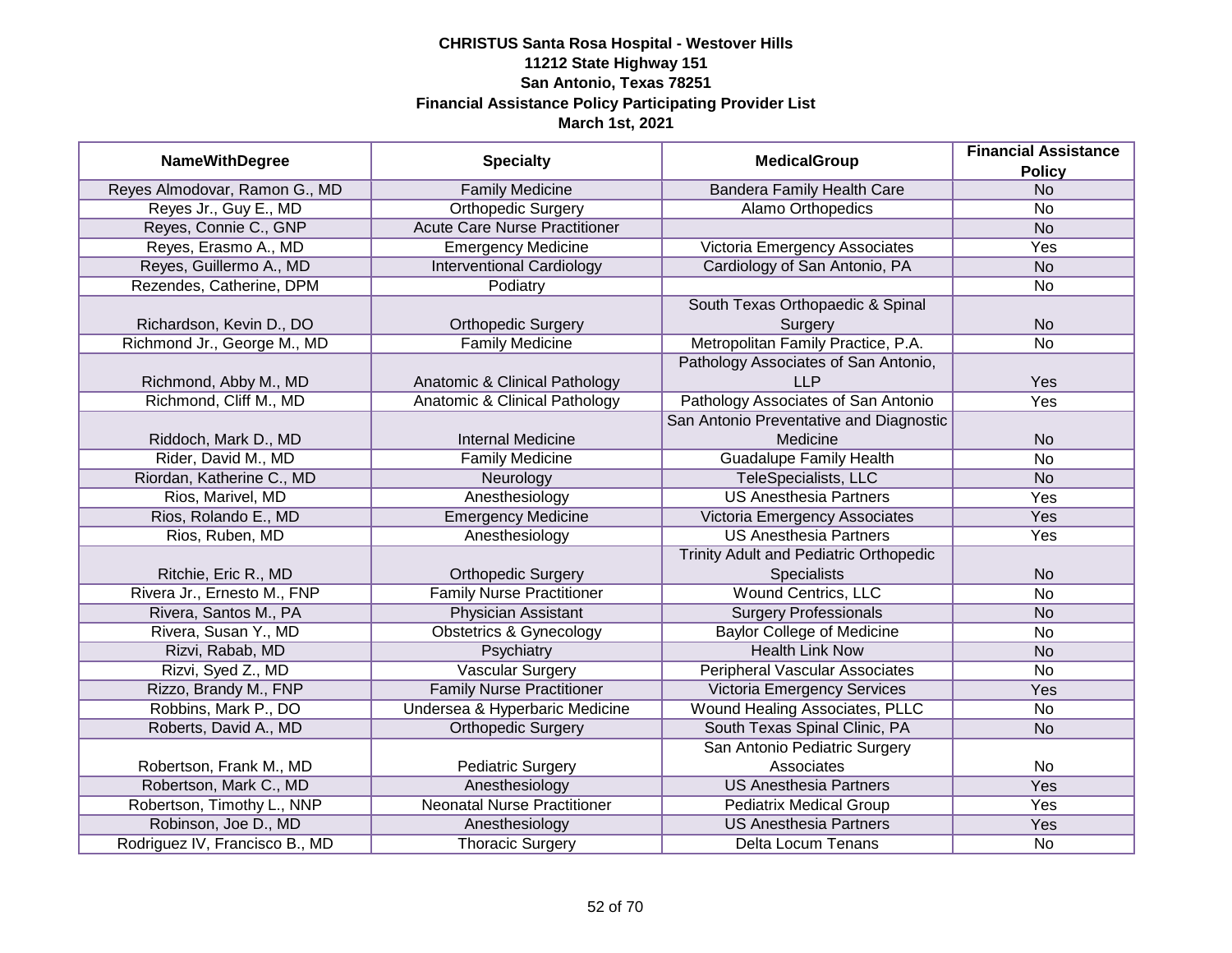|                            |                                               |                                            | <b>Financial Assistance</b> |
|----------------------------|-----------------------------------------------|--------------------------------------------|-----------------------------|
| <b>NameWithDegree</b>      | <b>Specialty</b>                              | <b>MedicalGroup</b>                        | <b>Policy</b>               |
| Rodriguez, Armand R., MD   | Anesthesiology                                | <b>US Anesthesia Partners</b>              | <b>Yes</b>                  |
| Rodriguez, Briana K., MD   | Anesthesiology                                | <b>US Anesthesia Partners</b>              | <b>Yes</b>                  |
| Rodriguez, David A., MD    | <b>Internal Medicine</b>                      | Inpatient Medicine Physicians              | Yes                         |
| Rodriguez, Emma I., MD     | Maternal-Fetal Medicine                       |                                            | $\overline{No}$             |
| Rodriguez, Gabriel, MD     | <b>Emergency Medicine</b>                     | Victoria Emergency Associates              | Yes                         |
|                            |                                               | South Texas Oncology & Hematology,         |                             |
| Rodriguez, Gladys I., MD   | <b>Medical Oncology</b>                       | <b>PLLC</b>                                | No                          |
| Rodriguez, Jesus A., MD    | <b>Family Medicine</b>                        | <b>Family Medical Home</b>                 | <b>No</b>                   |
|                            |                                               | South Texas Oncology and Hematology,       |                             |
| Rodriguez, Luis C., MD     | <b>Medical Oncology</b>                       | P.A.                                       | No                          |
|                            |                                               | <b>Orthopaedic Surgery and Sports</b>      |                             |
| Rodriguez, Michael E., PA  | Physician Assistant                           | Medicine of San Antonio                    | <b>No</b>                   |
| Rodriguez, Radames, MD     | <b>Internal Medicine</b>                      | South Alamo Medical Group                  | <b>No</b>                   |
| Rodriguez, Rafael M., MD   | <b>Internal Medicine</b>                      | Rafael Rodriguez MD                        | <b>No</b>                   |
| Rodriguez, Ronald, MD      | Urology                                       | <b>UTHSCSA Department of Urology</b>       | <b>No</b>                   |
| Rodriguez, Timothy D., FNP | <b>Family Nurse Practitioner</b>              | Victoria Emergency Associates              | Yes                         |
| Roeder Jr, Loddie F., MD   | <b>Orthopedic Surgery</b>                     | <b>NB Sports Medicine</b>                  | No                          |
| Rogers, Derek, CRNA        | <b>Certified Registered Nurse Anesthetist</b> | <b>US Anesthesia Partners</b>              | Yes                         |
| Rogers, Matthew D., MD     | Urology                                       | <b>Urology San Antonio</b>                 | <b>No</b>                   |
| Rogers, Randall D., MD     | <b>Colon and Rectal Surgery</b>               |                                            | <b>No</b>                   |
| Rojas, Jesse A., MD        | Anesthesiology                                | <b>US Anesthesia Partners</b>              | Yes                         |
| Rojas-Padron, Tara R., PA  | <b>Physician Assistant</b>                    | EVT, Inc.                                  | <b>No</b>                   |
| Rollins, Sara K., NNP      | <b>Neonatal Nurse Practitioner</b>            | <b>Pediatrix Medical Group</b>             | Yes                         |
|                            |                                               | <b>Texas Physical Medicine &amp; Rehab</b> |                             |
| Roman Jr, Angel M., MD     | Physical Medicine & Rehabilitation            | Institute                                  | <b>No</b>                   |
|                            |                                               |                                            |                             |
| Roman-Gonzalez, Javier, MD | <b>Clinical Cardiac Electrophysiology</b>     | South Texas Cardiovascular Consultants     | No                          |
| Roper, Jamie L., DO        | <b>Emergency Medicine</b>                     | Victoria Emergency Associates              | Yes                         |
| Rosado, Sara N., PA        | <b>Physician Assistant</b>                    |                                            | No                          |
| Rosen, Marcy, MD           | <b>Obstetrics &amp; Gynecology</b>            | Northeast OB/GYN Associates, PLLC          | <b>No</b>                   |
| Rosenblatt, Steven G., MD  | Nephrology                                    | South Texas Renal Group                    | No                          |
|                            |                                               |                                            |                             |
| Rosenbloom, Jeffrey S., MD | Otolaryngology                                | Alamo ENT Associates, P.A. (Stone Oak)     | <b>No</b>                   |
| Rosenkranz, Laura M., MD   | Gastroenterology                              | <b>MARC</b>                                | No                          |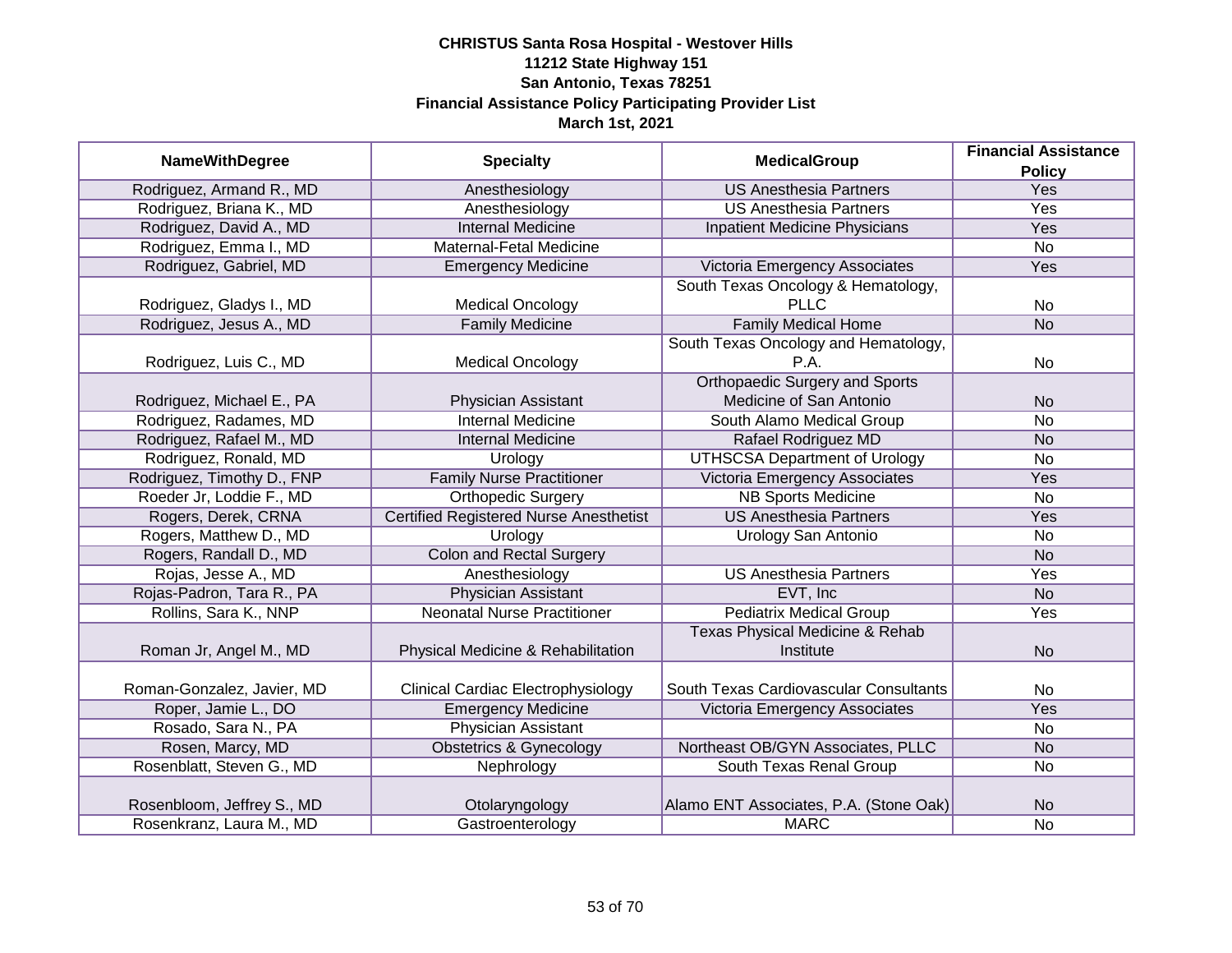| <b>NameWithDegree</b>            | <b>Specialty</b>                       | <b>MedicalGroup</b>                                             | <b>Financial Assistance</b><br><b>Policy</b> |
|----------------------------------|----------------------------------------|-----------------------------------------------------------------|----------------------------------------------|
|                                  |                                        |                                                                 |                                              |
| Rosenthal, Arthur, MD            | <b>General Surgery</b>                 | South Texas Oncology and Hematology                             | <b>No</b>                                    |
| Rossbach, Mario M., MD           | Vascular Surgery                       | Mission Cardiovascular Consultants dba                          | <b>No</b>                                    |
| Roth, Gregory S., MD             | <b>Emergency Medicine</b>              | Victoria Emergency Associates                                   | <b>Yes</b>                                   |
| Rotto, Debra K., MD              | Anesthesiology                         | <b>US Anesthesia Partners</b>                                   | Yes                                          |
|                                  |                                        | Inpatient Progressvie Healthcare of                             |                                              |
| Rowan, Shandra C., AGACNP        | <b>Acute Care Nurse Practitioner</b>   | America                                                         | <b>No</b>                                    |
| Rozanski, Alexander T., MD       | Urology                                | <b>UTHSCSA Department of Urology</b>                            | <b>No</b>                                    |
|                                  |                                        | Clark and Gossett Implant and Oral                              |                                              |
| Rozanski, Jillian, DDS, MD       | Oral and Maxillofacial Surgery         | Surgery, PA                                                     | <b>No</b>                                    |
| Rubalcava, Frank J., MD          | <b>Cardiovascular Disease</b>          | <b>New Braunfels Cardiology</b>                                 | <b>No</b>                                    |
| Rubin, Brian S., MD              | Anesthesiology                         | <b>Tejas Anesthesia</b>                                         | <b>No</b>                                    |
| Ruiz III, Jose M., MD            | <b>Obstetrics &amp; Gynecology</b>     | Institute for Women's Health                                    | <b>No</b>                                    |
| Ruiz, Cynthia A., FNP, ENP       | <b>Family Nurse Practitioner</b>       | Victoria Emergency Associates                                   | Yes                                          |
| Ruiz, Gilbert M., MD             | Otolaryngology                         | <b>ENT Clinics of San Antonio, PA</b>                           | <b>No</b>                                    |
| Russell, Douglas H., DO          | Urology                                | Urology San Antonio PA                                          | Yes                                          |
| Saa, Fausto G., FNP              | <b>Family Nurse Practitioner</b>       | Victoria Emergency Associates                                   | Yes                                          |
| Saap, Liliana J., MD             | Dermatology                            | <b>Skin Unlimited PLLC</b>                                      | <b>No</b>                                    |
| Sabbag Daccarett, Orlando D., MD | <b>Orthopedic Surgery</b>              | <b>Texas Spine Care Center</b>                                  | <b>No</b>                                    |
| Sadler, Randall K., MD           | Gynecology                             | Northeast OB/GYN Associates, PLLC                               | <b>No</b>                                    |
| Saenz, Amanda M., PNP            | <b>Psychiatric Nurse Practitioner</b>  | Pediatrix Medical Group - Mednax                                | Yes                                          |
| Saenz, Nicholas, MD              | Anesthesiology                         | <b>US Anesthesia Partners</b>                                   | Yes                                          |
| Saenz, Rolando H., MD            | <b>Colon and Rectal Surgery</b>        | San Lucas Surgical Associates PA                                | <b>No</b>                                    |
| Saha, Sam K., MD                 | Neurology                              | TeleSpecialists, LLC                                            | <b>No</b>                                    |
| Sahni, Irvin K., MD              | <b>Orthopedic Surgery</b>              |                                                                 | <b>No</b>                                    |
| Saigal, Navid Q., MD             | Nephrology                             | Renal Associates, PA                                            | <b>No</b>                                    |
| Salameh, Habeeb M., MD           | Gastroenterology                       | <b>Texas Digestive Disease Consultants</b>                      | Yes                                          |
| Salas Jr., Prisiliano, MD        | <b>Family Medicine</b>                 |                                                                 | <b>No</b>                                    |
| Salazar, David, MD               | <b>Pulmonary Disease</b>               |                                                                 | No                                           |
| Salazar, Rolando, DDS            | Oral and Maxillofacial Surgery         | San Antonio Oral and Maxillofacial<br><b>Surgery Associates</b> | <b>No</b>                                    |
| Salgado, Nancy, NNP              | <b>Neonatal Nurse Practitioner</b>     | <b>Pediatrix Medical Group</b>                                  | Yes                                          |
|                                  |                                        | Diabetes & Glandular Disease Clinic,                            |                                              |
| Salhin, Amna A., MD              | Endocrinology, Diabetes and Metabolism | P.A.                                                            | <b>No</b>                                    |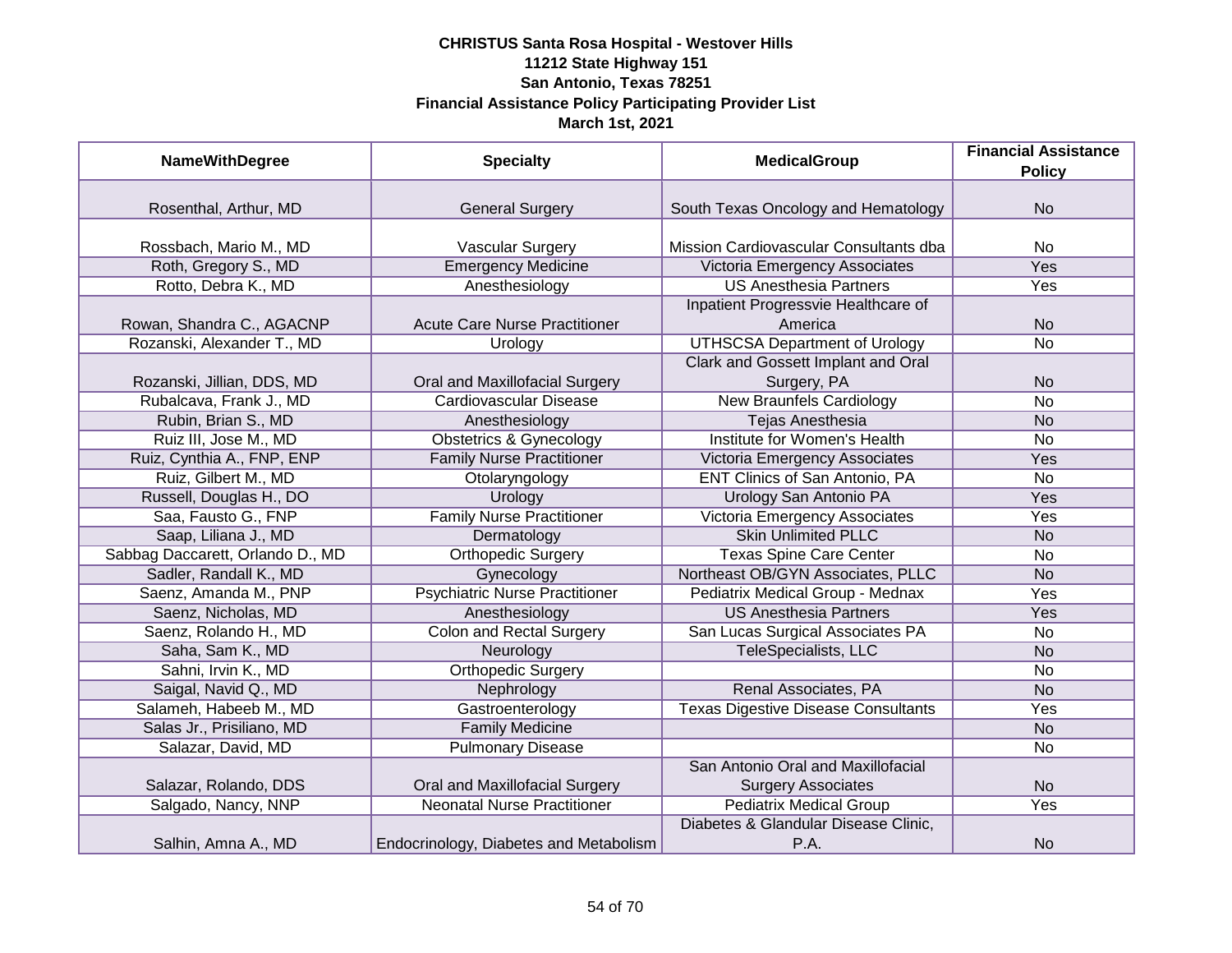| <b>NameWithDegree</b>           | <b>Specialty</b>                        | <b>MedicalGroup</b>                        | <b>Financial Assistance</b> |
|---------------------------------|-----------------------------------------|--------------------------------------------|-----------------------------|
|                                 |                                         |                                            | <b>Policy</b>               |
| Saligram, Shreyas, MD           | Gastroenterology                        | <b>University Health System</b>            | <b>No</b>                   |
|                                 |                                         | South Texas Oncology & Hematology,         |                             |
| Salih, Hanni, MD                | Hematology                              | <b>PLLC</b>                                | <b>No</b>                   |
| Salter Jr., Oscar R., MD        | Anesthesiology                          | <b>US Anesthesia Partners</b>              | <b>Yes</b>                  |
| Saltzstein, Daniel R., MD       | Urology                                 | Urology San Antonio, P.A.                  | Yes                         |
|                                 |                                         | San Antonio Infectious Disease             |                             |
| Samano, Annalisa C., AGACNP     | Adult-Gerontological Nurse Practitioner | Consultants                                | Yes                         |
| Samdani, Sheema, DO             | <b>Emergency Medicine</b>               | Victoria Emergency Associates              | Yes                         |
| Samodumov, Andrey, MD           | Anesthesiology                          | <b>US Anesthesia Partners</b>              | Yes                         |
| Sanchez Mora, Jully M., MD      | <b>Internal Medicine</b>                | Gonzaba Medical Group                      | <b>No</b>                   |
| Sanchez, Agustin F., MD         | Physical Medicine & Rehabilitation      | AllStar Healthcare Physical Medicine       | No                          |
| Sanchez, Ninza A., MD           | <b>Internal Medicine</b>                | South Alamo Medical Group                  | <b>No</b>                   |
| Sanchez, Victor, FNP            | <b>Family Nurse Practitioner</b>        | <b>Texas Digestive Disease Consultants</b> | Yes                         |
|                                 |                                         | South Texas Oncology and Hematology,       |                             |
| Sandera, Marisa, MD             | <b>Medical Oncology</b>                 | P.A.                                       | <b>No</b>                   |
| Sanders, Stephanie, FNP         | <b>Family Nurse Practitioner</b>        | <b>Wound Centrics</b>                      | No                          |
| Sandoval, Cynthia M., NNP       | <b>Neonatal Nurse Practitioner</b>      | <b>Pediatrix Medical Group</b>             | Yes                         |
| Sandoval, Sal S., MD            | Anesthesiology                          | <b>US Anesthesia Partners</b>              | Yes                         |
| Sandquist, Caralyne A., PA      | Physician Assistant                     | <b>SAS Orthopaedics PLLC</b>               | <b>No</b>                   |
|                                 |                                         | San Antonio Kidney Disease Center          |                             |
| Sangha, Bhupinder S., MD        | <b>Critical Care Medicine</b>           | Physicians Group PLLC                      | No                          |
| Sangha, Denisse M., MD          | Cardiovascular Disease                  | <b>Stephen Carey Cardiology</b>            | <b>No</b>                   |
| Sanka, V S Shankar C., MD       | <b>Internal Medicine</b>                | IPC, The Hospitalist Company               | No                          |
|                                 |                                         |                                            |                             |
| Santellana, Rolando R., DPM     | Podiatry                                | The Podiatry Group of South Texas PA       | <b>No</b>                   |
| Santiago, Manuel A., MD         | Hematology                              |                                            | No                          |
| Santillan-Gomez, Alfredo A., MD | <b>General Surgery</b>                  | Texas Oncology- San Antonio                | <b>No</b>                   |
| Santillan-Gomez, Antonio, MD    | <b>Gynecologic Oncology</b>             | <b>Cancer Care Centers of South Texas</b>  | <b>No</b>                   |
| Santillano, Daniel R., MD       | <b>Internal Medicine</b>                | Daniel R. Santillano MD, PLLC              | <b>No</b>                   |
| Santos, Claudia Y., MD          | <b>Internal Medicine</b>                | <b>Health Texas Medical Group</b>          | <b>No</b>                   |
| Santos, Jose A., MD             | Physical Medicine & Rehabilitation      | The Rehabilitation Group, PA               | <b>No</b>                   |
| Santosa, Claudia, MD            | Anesthesiology                          | <b>US Anesthesia Partners</b>              | Yes                         |
| Santoscoy, Raul, DO             | <b>Family Medicine</b>                  | <b>Health Texas Medical Group</b>          | N <sub>o</sub>              |
| Sarao, Ravjot S., MD            | <b>Family Medicine</b>                  | IPC, The Hospitalist Company               | No                          |
| Saravia, Jorge A., MD           | Neurology                               |                                            | <b>No</b>                   |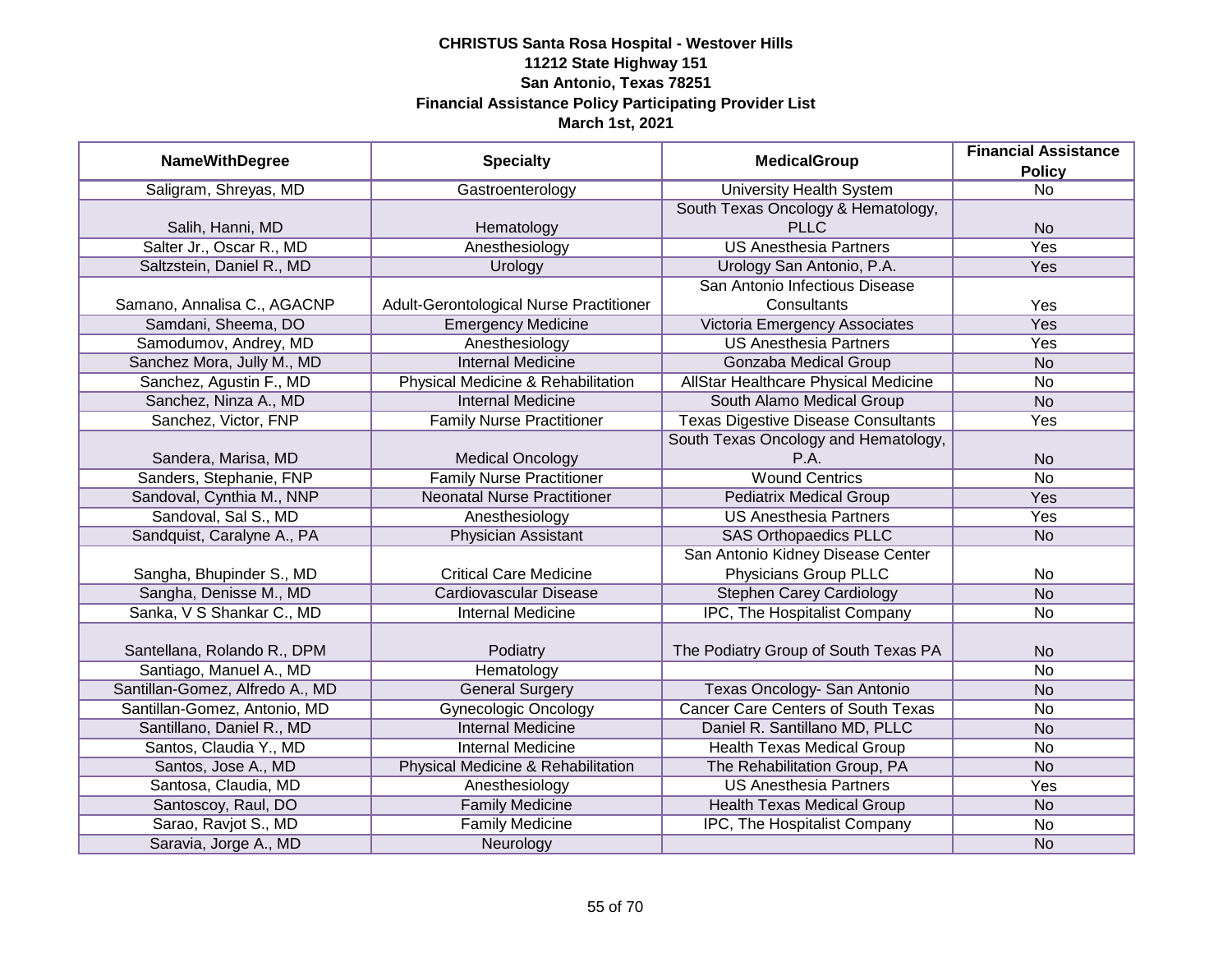| <b>NameWithDegree</b>      | <b>Specialty</b>                              | <b>MedicalGroup</b>                        | <b>Financial Assistance</b> |
|----------------------------|-----------------------------------------------|--------------------------------------------|-----------------------------|
|                            |                                               |                                            | <b>Policy</b>               |
| Sargent, Edward R., MD     | <b>Internal Medicine</b>                      |                                            | $\overline{N}$              |
|                            | Acute Care Adult-Gerontology Nurse            | Inpatient Progressive Healthcare of        |                             |
| Sarrami, Mahshid, AGACNP   | Practitioner                                  | America                                    | <b>No</b>                   |
| Sarreal Jr, Renato, MD     | Anesthesiology                                | <b>US Anesthesia Partners</b>              | <b>Yes</b>                  |
| Satpathy, Bighnesh, MD     | Radiology                                     | <b>River City Imaging Associates</b>       | <b>Yes</b>                  |
| Savage, Clare M., MD       | Radiology                                     | <b>River City Imaging Associates</b>       | Yes                         |
| Sayana, Hari P., MD        | Gastroenterology                              |                                            | <b>No</b>                   |
|                            |                                               |                                            |                             |
| Sayeed, Jaweed, MD         | <b>Interventional Cardiology</b>              | Lone Star Heart and Vascular Clinic PA     | <b>No</b>                   |
| Sayeed, Siraj A., MD       | <b>Orthopedic Surgery</b>                     | South Texas Bone & Joint Institute         | <b>No</b>                   |
|                            |                                               |                                            |                             |
| Scales, David K., MD       | Ophthalmology                                 | Retina & Uveitis Consultants of Texas PA   | <b>No</b>                   |
| Scanlon, Michelle R., DO   | Anesthesiology                                | Tejas Anesthesia, PA                       | <b>No</b>                   |
| Schaefer, Matthew E., DO   | Nephrology                                    | San Antonio Kidney Disease Center          | <b>No</b>                   |
| Schaffer, Eric S., MD      | <b>Plastic Surgery</b>                        | Eric Stuart Schaffer, M.D.                 | <b>No</b>                   |
| Schanen, Peter J., FNP     | <b>Family Nurse Practitioner</b>              | Cardiology of San Antonio, PA              | Yes                         |
| Schaner, Patrick J., MD    | <b>Plastic Surgery</b>                        | <b>Schaner Plastic Surgery</b>             | <b>No</b>                   |
| Schauer, Steven G., DO     | <b>Emergency Medicine</b>                     | Victoria Emergency Associates              | Yes                         |
| Schechtman, Jessica M., DO | <b>Obstetrics &amp; Gynecology</b>            |                                            | <b>No</b>                   |
| Schilling, Harry E., MD    | Otolaryngology                                | <b>ENT Clinics of San Antonio, PA</b>      | <b>No</b>                   |
| Schmidt, Melissa K., DO    | <b>Emergency Medicine</b>                     | Victoria Emergency Associates              | Yes                         |
| Schmidt, Steven W., MD     | Anesthesiology                                | <b>US Anesthesia Partners</b>              | Yes                         |
| Scholes, Robert B., CRNA   | <b>Certified Registered Nurse Anesthetist</b> | <b>US Anesthesia Partners</b>              | Yes                         |
| Schroeder, Tyrus, MD       | Sleep Medicine                                | Tyrus Schroeder, MD                        | <b>No</b>                   |
| Schuleman, Steven G., MD   | Anesthesiology                                | <b>US Anesthesia Partners</b>              | Yes                         |
|                            |                                               | Christus Santa Rosa Family Health          |                             |
| Schultz, Amanda E., MD     | <b>Family Medicine</b>                        | Center                                     | No                          |
| Schulze, Brian E., MD      | <b>Orthopedic Surgery</b>                     | <b>Schulze Orthopedics</b>                 | <b>No</b>                   |
| Scott, Andy G., PA         | <b>Physician Assistant</b>                    | Victoria Emergency Associates              | Yes                         |
| Scott, John R., MD         | <b>Emergency Medicine</b>                     | Victoria Emergency Associates              | Yes                         |
| Seastrunk, Brian K., MD    | Anesthesiology                                | <b>US Anesthesia Partners</b>              | Yes                         |
| Sebesto, Jason R., DO      | Neurology                                     | TeleSpecialists, LLC                       | <b>No</b>                   |
| Sedlak, Michael, MD        | Urology                                       | Comal Urology, PA                          | No                          |
| Seger, Michael V., MD      | <b>General Surgery</b>                        | Bariatric Medical Institute of Texas, PLLC | <b>No</b>                   |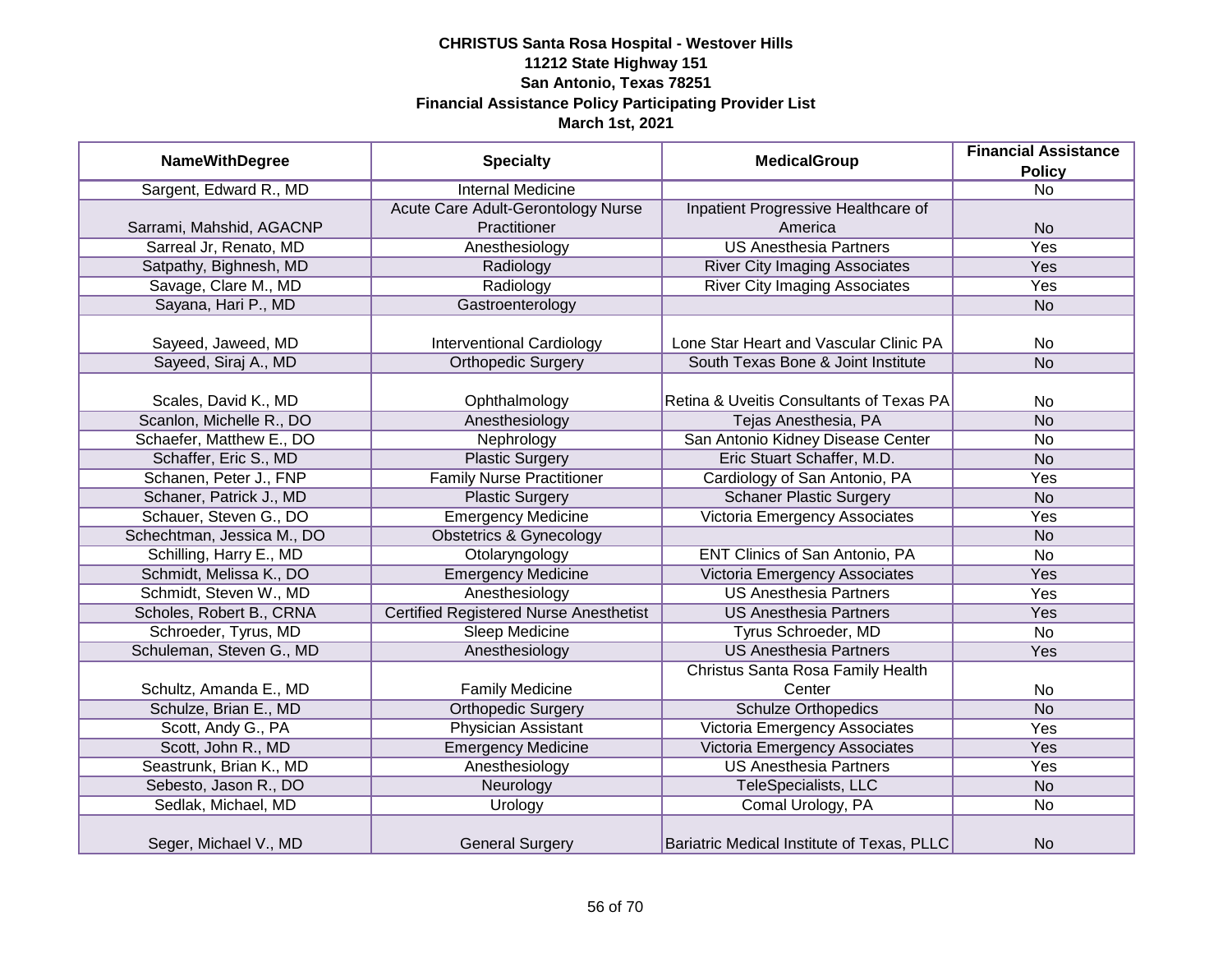|                                | <b>Specialty</b>                        | <b>MedicalGroup</b>                      | <b>Financial Assistance</b> |
|--------------------------------|-----------------------------------------|------------------------------------------|-----------------------------|
| <b>NameWithDegree</b>          |                                         |                                          | <b>Policy</b>               |
| Sehgal, Savitha D., MD         | Anesthesiology                          | Tejas Anesthesia, P.A.                   | $\overline{No}$             |
| Seidel, Sandra M., FNP         | <b>Family Nurse Practitioner</b>        | <b>Wound Centrics, LLC</b>               | <b>No</b>                   |
| Sellas, Monique I., MD         | <b>Emergency Medicine</b>               | Victoria Emergency Associates            | <b>Yes</b>                  |
| Sellers, Cheryl S., DDS        | Dentistry                               | <b>Children's Dental Ark</b>             | <b>No</b>                   |
|                                |                                         | Cardiovascular Associates of San         |                             |
| Senapathi, Murali K., MD       | <b>Internal Medicine</b>                | Antonio                                  | No                          |
| Sepulveda, Pedro, MD           | <b>Pulmonary Disease</b>                | Alamo Lung Institute                     | <b>No</b>                   |
| Sertich, Christopher, MD       | Anesthesiology                          | <b>US Anesthesia Partners</b>            | Yes                         |
|                                |                                         | <b>CHRISTUS Santa Rosa Family Health</b> |                             |
| Seto, Edward, MD               | <b>Family Medicine</b>                  | Center                                   | <b>No</b>                   |
| Sevilis, Theresa B., DO        | Neurology                               | <b>TeleSpecialists, LLC</b>              | <b>No</b>                   |
| Sewell, Jeffrey T., MD         | Nephrology                              | San Antonio Kidney Disease Center        | <b>No</b>                   |
| Shafiu, Mohamed, MD            | Nephrology                              | Renal Assoicates, P.A.                   | <b>No</b>                   |
| Shah, Chintalben D., MD        | <b>Family Medicine</b>                  | <b>Sound Physicians</b>                  | Yes                         |
| Shah, Umang H., MD             | <b>Internal Medicine</b>                | <b>BHS Specialty Network</b>             | <b>No</b>                   |
| Shaikh, Jawad Z., MD           | Cardiovascular Disease                  | Cardiac Center Of San Antonio            | <b>No</b>                   |
| Shamblin, Brandon C., DDS      | <b>Pediatric Dentistry</b>              | <b>Treetop Pediatric Dentistry, PC</b>   | No                          |
|                                | Interventional Radiology and Diagnostic |                                          |                             |
| Shapiro, Murray, MD            | Radiology                               | <b>River City Imaging Associates</b>     | Yes                         |
| Sharaf, Rashid, MD             | <b>Internal Medicine</b>                | <b>Renal Associates PA</b>               | <b>No</b>                   |
| Sharma, Desh B., MD            | Gastroenterology                        | Kesar Family PLLC Gastro Star            | <b>No</b>                   |
| Sharma, Shirin, MD             | Nephrology                              | South Texas Renal Care Center            | <b>No</b>                   |
| Sharron, Jennifer A., MD       | Neurology                               | Alamo Neurology Consultants, PA          | <b>No</b>                   |
| Shary Jr., Thomas M., MD       | <b>General Surgery</b>                  | <b>General Surgical Associates</b>       | <b>No</b>                   |
| Shaw Jr., Burton G., MD        | <b>Emergency Medicine</b>               | Metropolitan Family Practice, P.A.       | <b>No</b>                   |
| Shebetka, Karry A., DPM        | Podiatry                                | Peripheral Vascular Associates, P.A.     | No                          |
| Sheean, Andrew J., MD          | <b>Orthopedic Surgery</b>               | Fort Sam Houston                         | <b>No</b>                   |
|                                |                                         | Star Team Intensive Care and             |                             |
| Sheikh, Awais A., MD           | <b>Internal Medicine</b>                | Hospitalist                              | <b>No</b>                   |
| Shelton-Hong, Jennifer L., NNP | <b>Neonatal Nurse Practitioner</b>      | <b>Pediatrix Medical Group</b>           | Yes                         |
| Shelver, Lyle N., MD           | <b>Internal Medicine</b>                |                                          | <b>No</b>                   |
| Shepherd, John M., MD          | Pediatric Anesthesiology                | Tejas Anesthesia, P.A.                   | <b>No</b>                   |
|                                |                                         |                                          |                             |
| Sheplan, Bruce M., MD          | <b>Internal Medicine</b>                | Complete Care Medical Associates, LLC    | No                          |
| Shetty, Rajesh A., MD          | <b>Pulmonary Disease</b>                |                                          | <b>No</b>                   |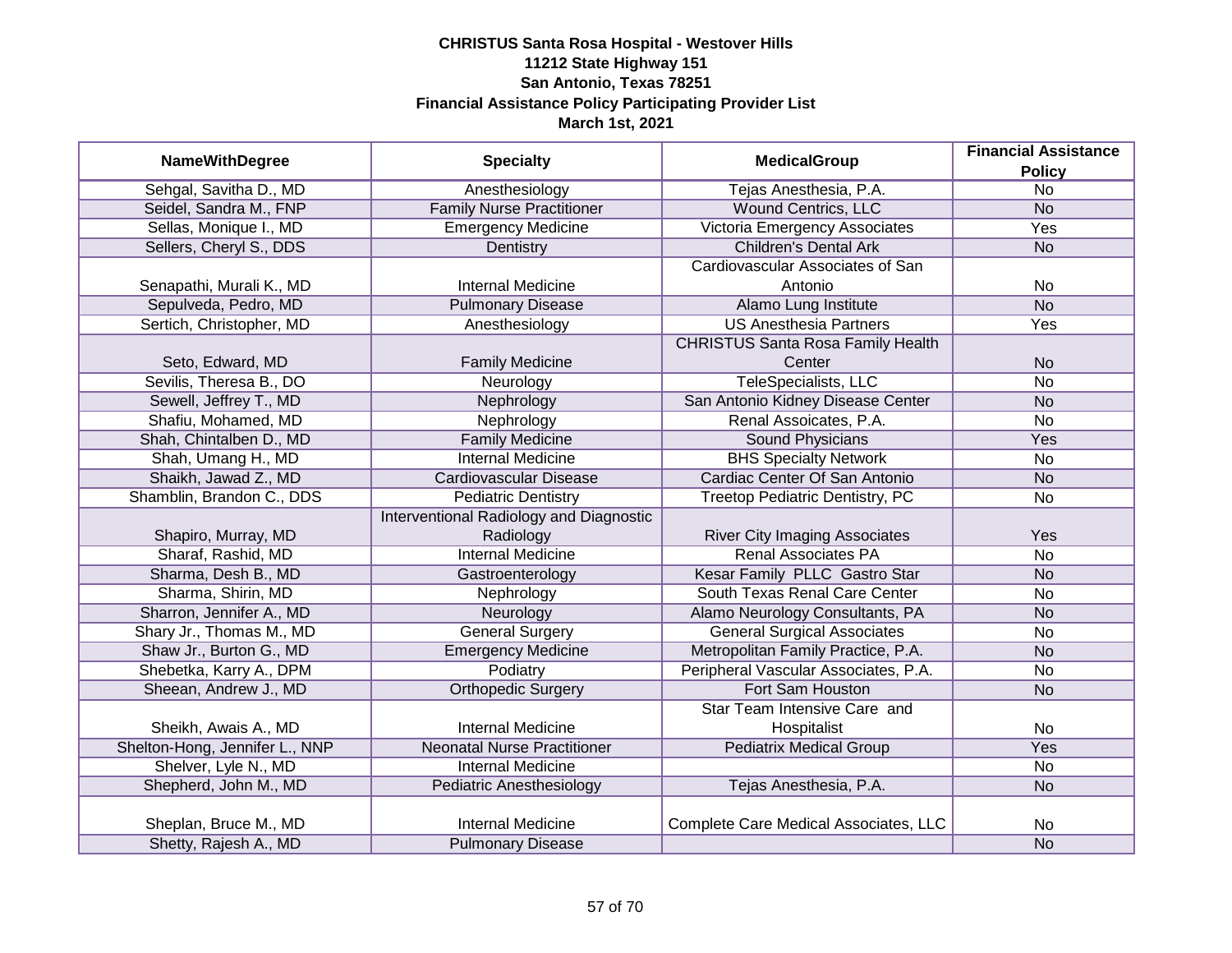|                           |                                     |                                             | <b>Financial Assistance</b> |
|---------------------------|-------------------------------------|---------------------------------------------|-----------------------------|
| <b>NameWithDegree</b>     | <b>Specialty</b>                    | <b>MedicalGroup</b>                         | <b>Policy</b>               |
| Shi, Zheng, MD            | <b>Radiation Oncology</b>           | <b>UT Health Science Center</b>             | $\overline{No}$             |
| Shields, Andrea D., MD    | <b>Maternal-Fetal Medicine</b>      | <b>Baylor College of Medicine</b>           | <b>No</b>                   |
|                           |                                     | Rivercity Cardiovascular of San Antonio,    |                             |
| Shima, Lynn M., ACNP      |                                     | <b>PLLC</b>                                 | Yes                         |
|                           |                                     | Rivercity Cardiovascular of San Antonio     |                             |
| Shima, Mark A., MD        | <b>Internal Medicine</b>            | <b>PLLC</b>                                 | Yes                         |
| Shirani, Khan Z., MD      | Aerospace Medicine                  | <b>O2H Docs, PLLC</b>                       | $\overline{No}$             |
|                           |                                     |                                             |                             |
| Shriner, David L., MD     | Dermatology                         | Dermatology Associates of San Antonio       | <b>No</b>                   |
|                           |                                     | <b>Interventional Pain Management</b>       |                             |
| Shroll, Joshua T., MD     | Pain Medicine                       | Physicians, PA                              | No                          |
|                           |                                     | <b>Synaptic Resources -Hill Country</b>     |                             |
| Shtrahman, Matthew, MD    | Neurology                           | Monitoring                                  | <b>No</b>                   |
| Shumway, Nathan, DO       | Hematology/Oncology                 |                                             | <b>No</b>                   |
| Sideman, Matthew J., MD   | <b>Vascular Surgery</b>             | <b>UTHSCSA Dept of Surgery</b>              | <b>No</b>                   |
| Silva, Roberto A., MD     | Neurology                           | Neuropro of Texas                           | No                          |
|                           |                                     |                                             |                             |
| Silverman, Alan K., MD    | Dermatology                         | Dermatology Associates of San Antonio       | <b>No</b>                   |
| Simmons III, James W., DO | <b>Pediatric Orthopedic Surgery</b> | South Texas Spinal Clinic                   | <b>No</b>                   |
|                           |                                     | Neurodiagnostics & Neuromonitoring          |                             |
| Simmons, Larry K., DO     | Neurology                           | Institute, Inc.                             | <b>No</b>                   |
| Simon, Matthias, MD       | Nephrology                          | <b>Renal Associates PA</b>                  | <b>No</b>                   |
|                           |                                     |                                             |                             |
| Simon, Patrick M., MD     | <b>Orthopedic Surgery</b>           | Northeast Orthopedics & Sports Medicine     | <b>No</b>                   |
| Simpson, Tamara D., MD    | <b>Pulmonary Disease</b>            | Leonard E Deal MD PA                        | <b>No</b>                   |
| Singh, Harinder R., MD    | <b>Pediatric Cardiology</b>         | <b>BCM Physicians of San Antonio</b>        | <b>No</b>                   |
|                           |                                     | <b>Gastroenterology Consultants Of San</b>  |                             |
| Singson, Zarema, MD       | Gastroenterology                    | Antonio, P.A.                               | No                          |
| Singstad, Charles P., MD  | <b>Emergency Medicine</b>           | Victoria Emergency Associates               | Yes                         |
| Sinha, Bishal, MD         | <b>Internal Medicine</b>            | IPC, The Hospitalist Company                | No                          |
| Sioco, Geraldo M., MD     | <b>Cardiovascular Disease</b>       | Sioco Cardiology, PA                        | <b>No</b>                   |
| Siqueiros, Alan, MD       | <b>Internal Medicine</b>            | <b>Pulmonary Consultants of San Antonio</b> | No                          |
| Sirinek, Kenneth R., MD   | <b>General Surgery</b>              | <b>UTHSCSA</b>                              | <b>No</b>                   |
| Skelton, Thomas S., MD    | <b>Colon and Rectal Surgery</b>     | <b>Colorectal Surgery Services PLL</b>      | No                          |
| Smith Jr., Huelen E., MD  | <b>Family Medicine</b>              | Wellmed at Seguin                           | <b>No</b>                   |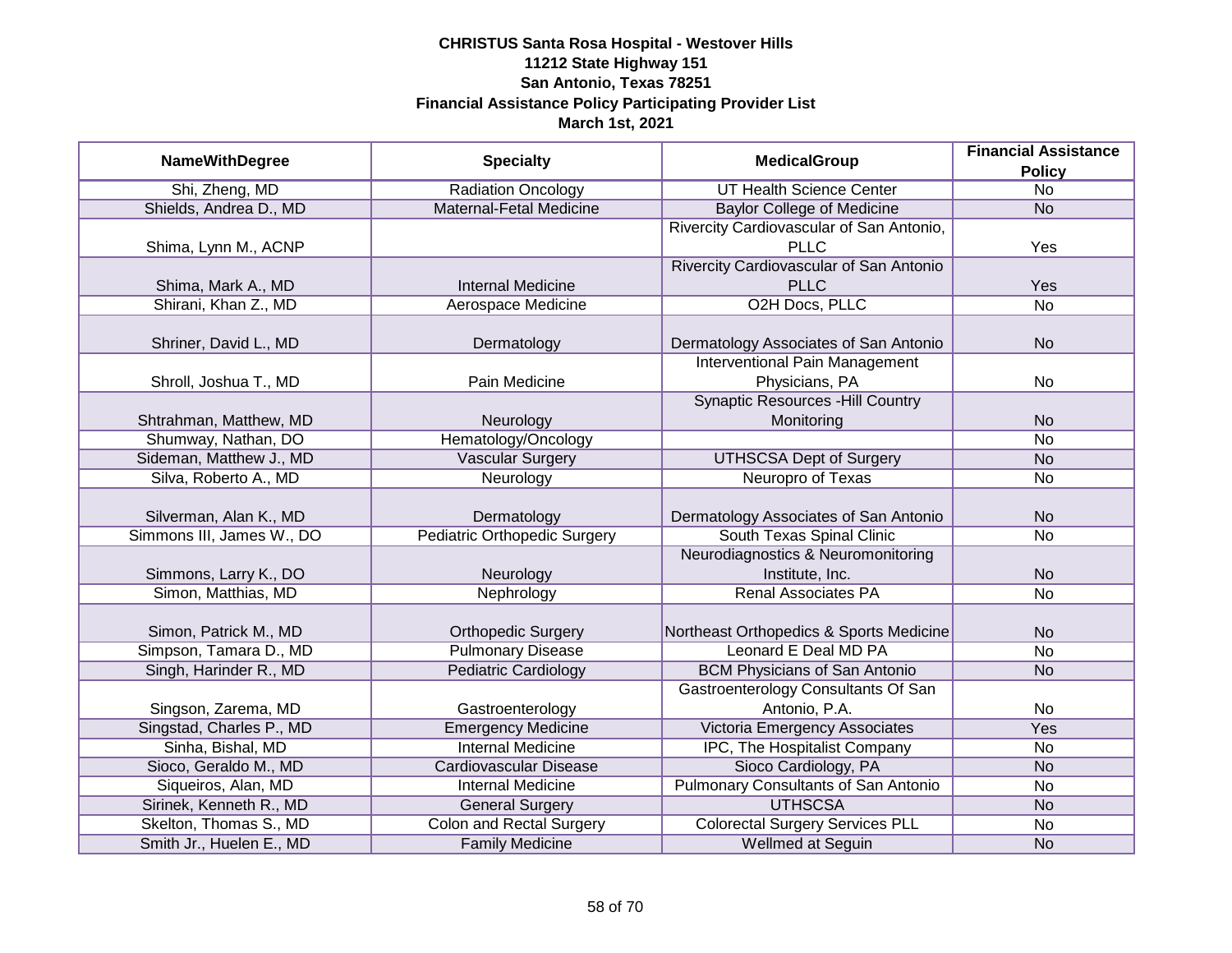|                                 |                                               | <b>MedicalGroup</b>                        | <b>Financial Assistance</b> |
|---------------------------------|-----------------------------------------------|--------------------------------------------|-----------------------------|
| <b>NameWithDegree</b>           | <b>Specialty</b>                              |                                            | <b>Policy</b>               |
| Smith, Amy M., AGACNP           | <b>Acute Care Nurse Practitioner</b>          | <b>Sound Physicians</b>                    | <b>Yes</b>                  |
| Smith, Carl K., MD              | Anesthesiology                                | <b>US Anesthesia Partners</b>              | <b>Yes</b>                  |
| Smith, Charles E., MD           | Anesthesiology                                | Confidential Anesthesia, PA                | $\overline{No}$             |
| Smith, Diana J., FNP            | <b>Family Nurse Practitioner</b>              | <b>Inpatient Medicine Physicians</b>       | <b>Yes</b>                  |
| Smith, John C., MD              | Anesthesiology                                | <b>US Anesthesia Partners</b>              | Yes                         |
|                                 |                                               | <b>CHRISTUS VNA Hospice and Palliative</b> |                             |
| Smith, Ken R., MD               | <b>Internal Medicine</b>                      | Care                                       | <b>No</b>                   |
|                                 |                                               | South Texas Oncology & Hematology,         |                             |
| Smith, Lon S., MD               | <b>Medical Oncology</b>                       | <b>PLLC</b>                                | No                          |
| Smith, Stanley G., MD           | Ophthalmology                                 | <b>New Braunfels Vision Center</b>         | <b>No</b>                   |
| Smith-Dunford, Lindsey M., CRNA | <b>Certified Registered Nurse Anesthetist</b> | <b>TDDC Gastroenterology New Braunfels</b> | <b>No</b>                   |
| Snyder, Michael D., MD          | Neurology                                     | TeleSpecialists, LLC                       | <b>No</b>                   |
| Sobamowo, Hezekiah O., MD       | Nephrology                                    | Renal Associates, P.A.                     | <b>No</b>                   |
| Soechting, Henry W., MD         | Anesthesiology                                | <b>US Anesthesia Partners</b>              | Yes                         |
| Sollohub, Heather M., NNP       | <b>Neonatal Nurse Practitioner</b>            | <b>Pediatrix Medical Group</b>             | Yes                         |
| Sombutmai, Chut, DO             | Neurology                                     | TeleSpecialists, LLC                       | <b>No</b>                   |
| Sommerhalder, David, MD         | Hematology                                    | <b>Texas Oncology</b>                      | No                          |
| Song, Yeun O., CRNA             | <b>Certified Registered Nurse Anesthetist</b> | <b>US Anesthesia Partners</b>              | Yes                         |
| Songco, Gary M., MD             | <b>Pulmonary Disease</b>                      | Gary M Songco, MD                          | No                          |
|                                 |                                               | Pulmonary Consultants of San Antonio,      |                             |
| Soto-Gomez, Natalia, MD         | <b>Pulmonary Disease</b>                      | <b>PA</b>                                  | <b>No</b>                   |
| Soulas Jr., Moises M., MD       | <b>General Surgery</b>                        | <b>Medical Clinic of Castroville</b>       | No                          |
| Soulas, Christopher M., PA      | <b>Physician Assistant</b>                    | San Antonio Orthopaedic Group              | <b>No</b>                   |
|                                 |                                               | Pediatric Orthopedic & Scoliosis Center    |                             |
| Soyars, Adam K., PA             | Physician Assistant                           | of South Texas                             | No                          |
| Sozansky Lujan, Jeanie, MD      | Otolaryngology                                | Jose Barrera, MD, PLLC                     | <b>No</b>                   |
| Spadaccini, Cathy J., MD        | <b>Anatomic &amp; Clinical Pathology</b>      | Pathology Associates of San Antonio        | Yes                         |
| Spencer III, Charles T., MD     | <b>Emergency Medicine</b>                     |                                            | Yes                         |
| Sponsel, William E., MD         | Ophthalmology                                 |                                            | No                          |
| Sra, Sharon K., MD              | Ophthalmology                                 |                                            | <b>No</b>                   |
| Srinivasan, Venkatasubraman, MD | <b>Internal Medicine</b>                      | <b>Sound Physicians</b>                    | Yes                         |
| Stahr, Stephen G., MD           | Dermatology                                   | <b>Elect Dermatology</b>                   | <b>No</b>                   |
| Stallard, Stacey A., DO         | <b>Pediatric Anesthesiology</b>               | <b>US Anesthesia Partners</b>              | Yes                         |
| Stallman, Kenneth J., MD        | Urology                                       | Urology San Antonio, P.A.                  | Yes                         |
| Stallworth, Christian L., MD    | Otolaryngology                                | <b>UT Health San Antonio</b>               | No                          |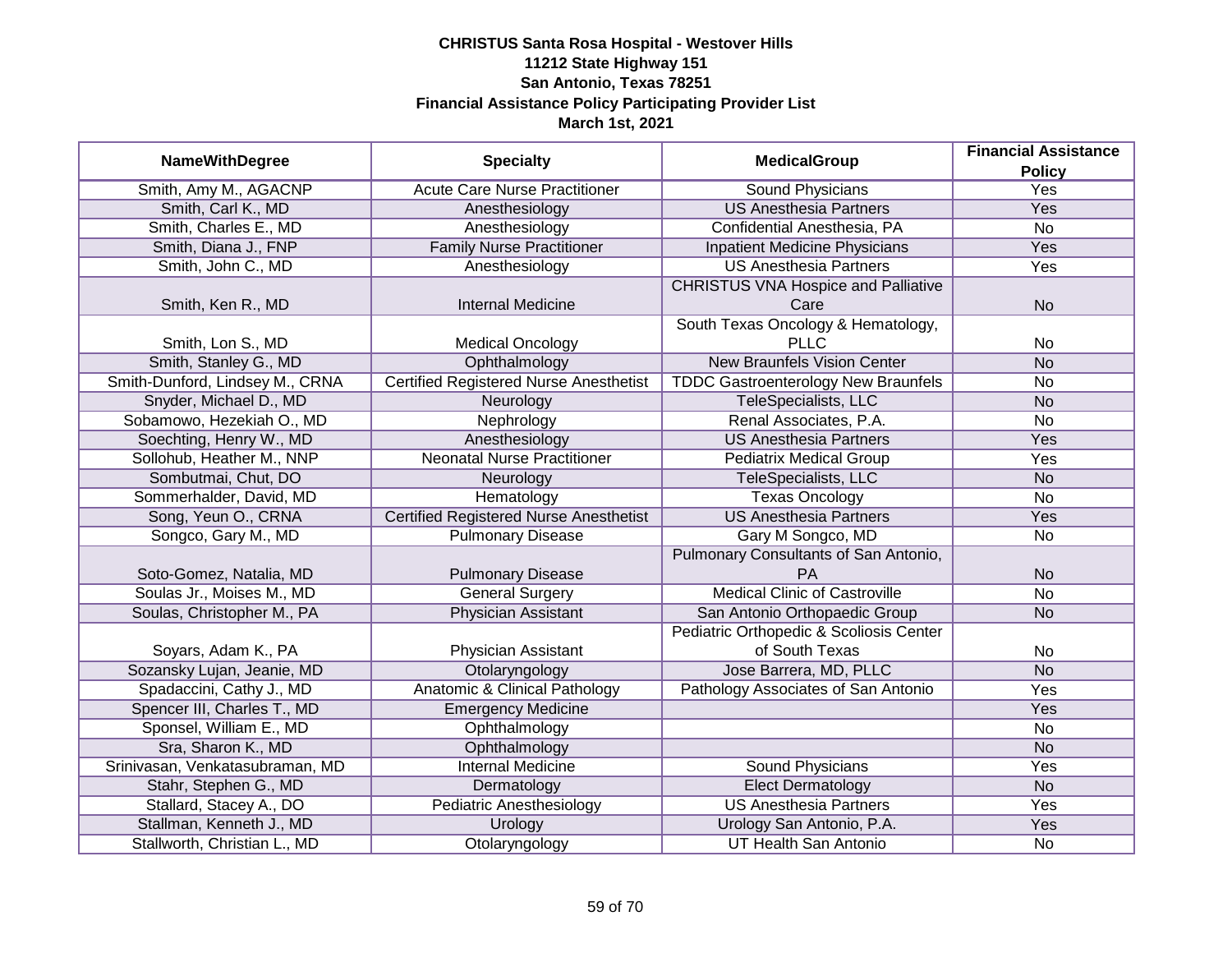|                                       |                                               |                                        | <b>Financial Assistance</b> |
|---------------------------------------|-----------------------------------------------|----------------------------------------|-----------------------------|
| <b>NameWithDegree</b>                 | <b>Specialty</b>                              | <b>MedicalGroup</b>                    | <b>Policy</b>               |
| Stanley, Brenda J., NNP               | <b>Neonatal Nurse Practitioner</b>            | <b>Pediatrix Medical Group</b>         | Yes                         |
|                                       |                                               |                                        |                             |
| Stanley, Russell, DPM                 | Podiatry                                      | San Antonio Podiatry Associates, P.C.  | No                          |
| Starch, David W., MD                  | <b>Orthopedic Surgery</b>                     | NB Ortho Surg & Sports Medicine        | <b>No</b>                   |
|                                       |                                               | South Texas Cardiothoracic & Surgical  |                             |
| Stasik, Chad N., MD                   | <b>Thoracic Surgery</b>                       | Vascular Associates, P                 | No                          |
| Statton, Michael J., MD               | <b>Internal Medicine</b>                      | Medcede Physcician Services            | <b>No</b>                   |
| Stavinoha, Tyler J., MD               | <b>Orthopedic Surgery</b>                     | Baylor College of Medicine             | <b>No</b>                   |
| Stecki, Jeremiah, NNP                 | <b>Neonatal Nurse Practitioner</b>            | <b>Pediatrix Medical Group</b>         | Yes                         |
| Stein, Jeffrey J., MD                 | Vascular Surgery                              | Peripheral Vascular Associates PA      | No                          |
|                                       |                                               |                                        |                             |
| Steinmetz-Rodriguez, Christina Y., DO | Dermatology                                   | Dermatology Associates of San Antonio  | <b>No</b>                   |
| Stevens, Samuel H., MD                | Pain Medicine                                 | <b>Cental Texas Pain Center</b>        | No                          |
| Stewart, Theresa L., MD               | <b>Obstetrics &amp; Gynecology</b>            | <b>Baylor College of Medicine</b>      | <b>No</b>                   |
| Stiebel, Victor, MD                   | Psychiatry                                    |                                        | No                          |
| Stigall, Brian W., MD                 | <b>Family Medicine</b>                        | <b>Hill Country Medical Associates</b> | <b>No</b>                   |
| Stilwell, Timothy W., PA              | <b>Physician Assistant</b>                    | The San Antonio Orthopaedic Group      | No                          |
| Stokes, Mary J., MD                   | <b>Obstetrics &amp; Gynecology</b>            | <b>Central Women's Health Care</b>     | <b>No</b>                   |
| Stoneking, Jennifer N., MD            | Anesthesiology                                | <b>USAP Texas South</b>                | No                          |
| Stothoff, Alice F., MD                | <b>Emergency Medicine</b>                     | Victoria Emergency Associates          | Yes                         |
| Strash, Walter, DPM                   | Podiatry                                      | Alamo Family Foot and Ankle Care       | <b>No</b>                   |
| Strehlow V, Robert, MD                | Anesthesiology                                | Tejas Anesthesia, P.A.                 | <b>No</b>                   |
| Streitz, Matthew J., MD               | <b>Emergency Medicine</b>                     | Victoria Emergency Associates          | Yes                         |
| Stryker, Louis S., MD                 | <b>Orthopedic Surgery</b>                     | San Antonio Orthopaedic Specialists    | <b>No</b>                   |
| Stuart, Selena J., MD                 | Hematology                                    | Texas Oncology - New Braunfels         | <b>No</b>                   |
| Suarez Gonzalez, Vivian M., MD        | Neurology                                     | <b>TeleSpecialists, LLC</b>            | <b>No</b>                   |
| Sudheer, Viola G., PA                 | <b>Physician Assistant</b>                    | Victoria Emergency Associates          | Yes                         |
| Sullivan, Mackenzie D., CRNA          | <b>Certified Registered Nurse Anesthetist</b> | <b>US Anesthesia Partners</b>          | Yes                         |
| Sumner, Keith N., MD                  | Anesthesiology                                | <b>US Anesthesia Partners</b>          | Yes                         |
| Sunkari, Amar, MD                     | <b>Internal Medicine</b>                      | <b>IPHA</b>                            | <b>No</b>                   |
| Suradi, Yazan Mazen Mohammad, MD      | Neurology                                     | TeleSpecialists, LLC                   | No                          |
|                                       |                                               | South Texas Oncology & Hematology,     |                             |
| Surapaneni, Prathibha, MD             | <b>Internal Medicine</b>                      | <b>PLLC</b>                            | <b>No</b>                   |
| Surapaneni, Vamsi K., MD              | <b>Internal Medicine</b>                      | <b>Alamo Physician Services</b>        | $\overline{No}$             |
| Suris, Orlando J., MD                 | <b>Obstetrics &amp; Gynecology</b>            | Institute for Womens Health            | <b>No</b>                   |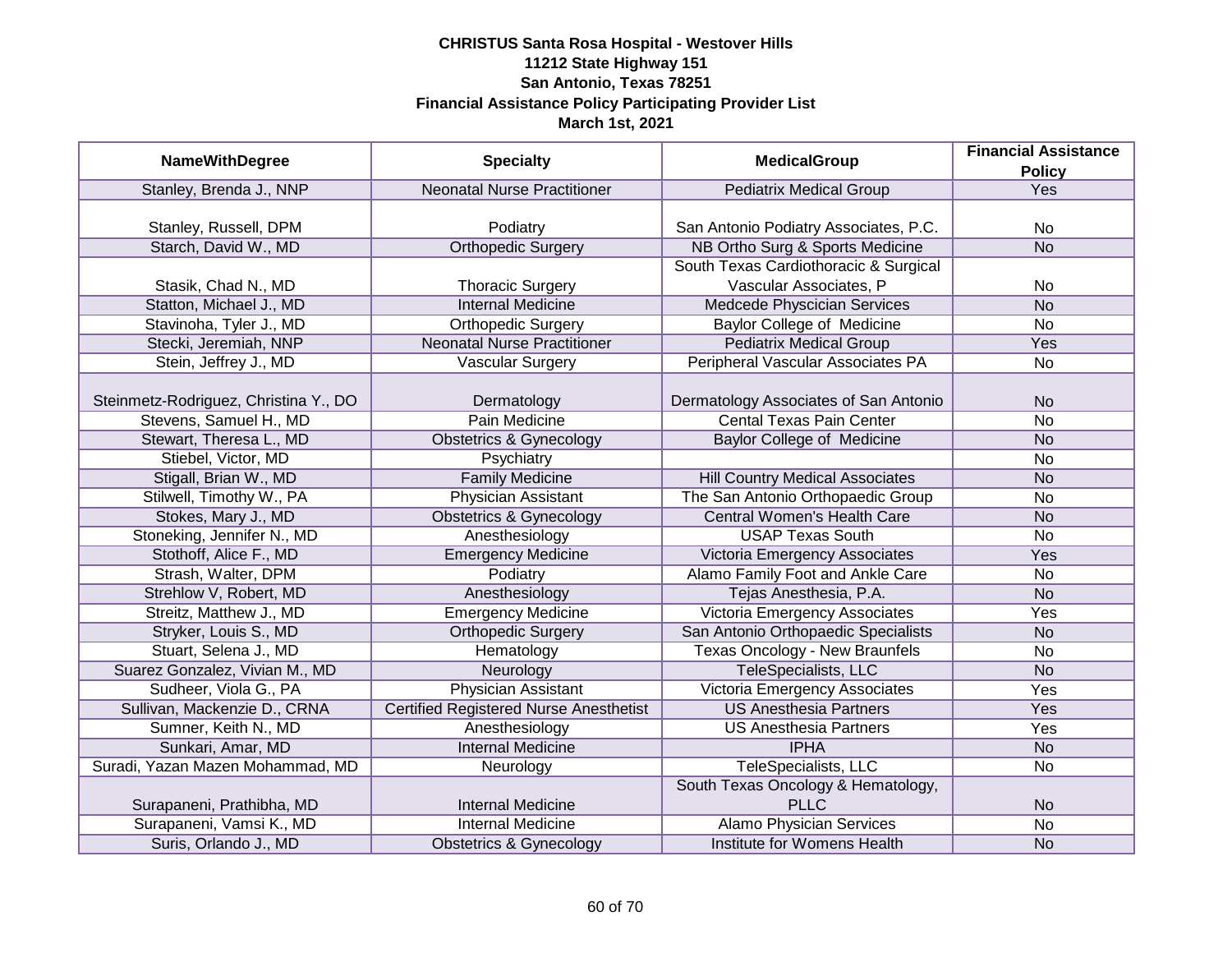| <b>NameWithDegree</b>      | <b>Specialty</b>                     | <b>MedicalGroup</b>                     | <b>Financial Assistance</b>      |
|----------------------------|--------------------------------------|-----------------------------------------|----------------------------------|
| Svatek, Robert S., MD      | Urology                              | <b>UTHSCSA Department of Urology</b>    | <b>Policy</b><br>$\overline{No}$ |
| Swaney, Glenn P., MD       | Anesthesiology                       | <b>US Anesthesia Partners</b>           | <b>Yes</b>                       |
| Swearingen, Stephen D., MD | Radiology                            | <b>River City Imaging Associates</b>    | <b>Yes</b>                       |
| Syed, Saqib Z., MD         | Nephrology                           | South Texas Renal Care Group            | <b>No</b>                        |
|                            |                                      | South Texas Oncology & Hematology,      |                                  |
| Szender, James B., MD      | <b>Gynecologic Oncology</b>          | <b>PLLC</b>                             | No                               |
| Szewc, Robert G., MD       | <b>Internal Medicine</b>             |                                         | <b>No</b>                        |
| Tabatabai, Babak, MD       | Anesthesiology                       | <b>US Anesthesia Partners</b>           | Yes                              |
|                            |                                      | San Antonio Kidney Disease Center       |                                  |
| Tabatabai, Sayed A., MD    | Nephrology                           | Physicians Group, P.L.L.C.              | <b>No</b>                        |
| Taber, Casey D., MD        | <b>Orthopedic Surgery</b>            | The San Antonio Orthopaedic Group       | <b>No</b>                        |
| Tagle, Monica V., PNP      | <b>Pediatric Nurse Practitioner</b>  | <b>Pediatrix Medical Group</b>          | Yes                              |
| Taheri, Mohammad R., MD    | <b>Internal Medicine</b>             | SA Gastroenterology Assoc., PA          | No                               |
| Talib, Muhammad, MD        | <b>Pulmonary Disease</b>             | Pulmonology & Sleep Services of S.A.    | <b>No</b>                        |
| Talley, David R., MD       | Urology                              | Urology San Antonio, P.A.               | Yes                              |
|                            |                                      | San Antonio Head & Neck Surgical        |                                  |
| Talley, Stephen J., MD     | Otolaryngology - Head & Neck Surgery | Assoc, PA                               | <b>No</b>                        |
| Talukdar, Subrata K., MD   | <b>Cardiovascular Disease</b>        | <b>Cardiology Clinic of San Antonio</b> | No                               |
| Tamayo, Hector E., MD      | <b>Internal Medicine</b>             | Good Faith Medical, PA                  | <b>No</b>                        |
| Tamez Jr., Daniel D., MD   | <b>Vascular Surgery</b>              | <b>Peripheral Vascular Associates</b>   | No                               |
|                            |                                      | Kidney Hypertension & Transplant        |                                  |
| Tamirisa, Srinath K., MD   | Nephrology                           | <b>Specialists</b>                      | <b>No</b>                        |
| Tannenbaum, Lloyd I., MD   | <b>Emergency Medicine</b>            | Victoria Emergency Associates           | Yes                              |
| Tanner, Betsy L., FNP      | <b>Family Nurse Practitioner</b>     | <b>Surgery Professionals</b>            | <b>No</b>                        |
|                            |                                      | San Antonio Infectious Disease          |                                  |
| Tapia-Zegarra, Gino G., MD | <b>Infectious Disease</b>            | Consultants                             | Yes                              |
| Tarbox, Lauren E., MD      | Nephrology                           | South Texas Renal Care                  | <b>No</b>                        |
| Tarbox, Peter A., MD       | Neurology                            |                                         | No                               |
| Tarver, Denise L., DO      | <b>Family Medicine</b>               | <b>Gonzaba Medical Group</b>            | <b>No</b>                        |
| Tassin, Stephanie A., MD   | <b>Emergency Medicine</b>            | Victoria Emergency Associates           | Yes                              |
| Tate, Sheri L., DO         | <b>Emergency Medicine</b>            | Victoria Emergency Associates           | Yes                              |
| Tatineni, Latha, MD        | <b>Internal Medicine</b>             | <b>Sound Physicians</b>                 | Yes                              |
| Taylor, Amanda, MD         | Anesthesiology                       | <b>US Anesthesia Partners</b>           | Yes                              |
| Taylor, Gregory H., MD     | <b>Internal Medicine</b>             | Pak Medical Group, PLLC                 | No                               |
| Taylor, Travis J., MD      | <b>Pediatric Anesthesiology</b>      | Tejas Anesthesia                        | <b>No</b>                        |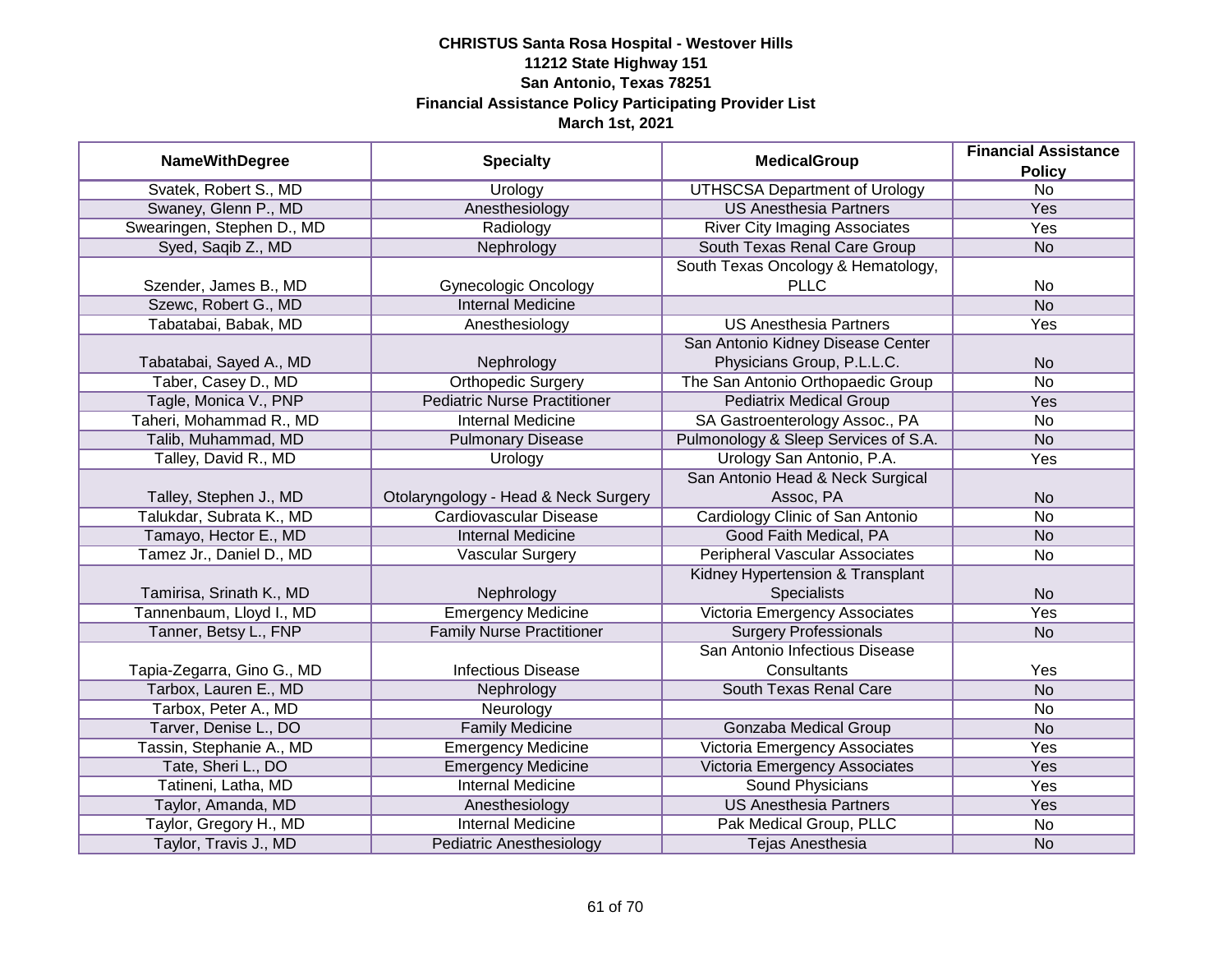| <b>MedicalGroup</b><br><b>NameWithDegree</b><br><b>Specialty</b> | <b>Financial Assistance</b>          |                                            |                 |
|------------------------------------------------------------------|--------------------------------------|--------------------------------------------|-----------------|
|                                                                  |                                      |                                            | <b>Policy</b>   |
| Tecuanhuey, Leopoldo A., MD                                      | Nephrology                           |                                            | $\overline{No}$ |
| Tecuanhuey, Yolanda E., MD                                       | <b>Pediatric Anesthesiology</b>      | Tejas Anesthesia, P.A.                     | <b>No</b>       |
| Tellez-Flores, Israel J., MD                                     | <b>Emergency Medicine</b>            | Victoria Emergency Associates              | <b>Yes</b>      |
|                                                                  |                                      | Orthopedic & Sports Medicine Institute of  |                 |
| Templin, David B., MD                                            | <b>Orthopedic Surgery</b>            | <b>New Braunfels</b>                       | <b>No</b>       |
| Terry, Patricia J., MD                                           | Urology                              | Urology San Antonio, P.A.                  | Yes             |
| Tewari, Malti, DO                                                | <b>Emergency Medicine</b>            | <b>Victoria Emergency Associates</b>       | <b>Yes</b>      |
| Tezino, Tiffney, MD                                              | Anesthesiology                       | <b>US Anesthesia Partners</b>              | Yes             |
| Thai, Alexander L., MD                                           | <b>Emergency Medicine</b>            | Victoria Emergency Associates              | Yes             |
|                                                                  |                                      |                                            |                 |
| Theoktisto, Mary K., MD                                          | <b>Internal Medicine</b>             | Echo Locum Tenens/Sound Physicians         | Yes             |
| Therien, Sean P., PA                                             | <b>Physician Assistant</b>           | Victoria Emergency Associates              | Yes             |
|                                                                  | Neurology w/Special Qualification in |                                            |                 |
| Thirumalai, Shanti, MD                                           | <b>Child Neurology</b>               | Head & Spine Institute of Texas, LLC       | No              |
| Thomas, Amy L., MD                                               | <b>Family Medicine</b>               | <b>Alamo Family Practice</b>               | <b>No</b>       |
| Thomas, David B., MD                                             | <b>General Surgery</b>               | <b>BHS Physicians Network</b>              | <b>No</b>       |
| Thomas, Linda P., MD                                             | <b>Diagnostic Radiology</b>          | <b>River City Imaging Associates</b>       | Yes             |
|                                                                  |                                      | San Antonio Pediatric Surgery              |                 |
| Thomas, Robert P., MD                                            | <b>Pediatric Surgery</b>             | Associates                                 | No              |
| Thomas, Scott M., MD                                             | <b>Family Medicine</b>               | <b>Alamo Family Practice</b>               | <b>No</b>       |
| Thomas, Seema, NNP                                               | <b>Neonatal Nurse Practitioner</b>   | <b>Pediatrix</b>                           | Yes             |
| Thompson III, Ian M., MD                                         | Urology                              | <b>Texas Urology group</b>                 | <b>No</b>       |
| Thompson Jr., Ian M., MD                                         | Urology                              | <b>Texas Urology Group</b>                 | <b>No</b>       |
| Thompson, Carrie F., FNP                                         | <b>Family Nurse Practitioner</b>     | Victoria Emergency Associates              | Yes             |
| Thompson, Judith L., MD                                          | <b>General Surgery</b>               | Dr. Judith Thompson, MD, PA                | <b>No</b>       |
| Thompson, Leanna M., AGACNP                                      | <b>Acute Care Nurse Practitioner</b> | <b>Sound Physicians</b>                    | Yes             |
|                                                                  |                                      | <b>CHRISTUS Family Medical Group - New</b> |                 |
| Thompson, Lynn E., MD                                            | <b>Family Medicine</b>               | <b>Braunfels</b>                           | No              |
| Thompson, Mallory K., MD                                         | <b>Obstetrics &amp; Gynecology</b>   | Women's Center at Westover Hills           | <b>No</b>       |
| Thormahlen, Ross N., MD                                          | Anesthesiology                       | Tejas Anesthesia, P.A.                     | No              |
| Thornton, William D., MD                                         | Anesthesiology                       | <b>US Anesthesia Partners</b>              | Yes             |
| Thurmon, Kelly G., DO                                            | <b>Internal Medicine</b>             | <b>Health Texas Medical Group</b>          | $\overline{No}$ |
| Tindall, John, MD                                                | Anesthesiology                       | <b>US Anesthesia Partners</b>              | Yes             |
| Tinoco, Amalia, MD                                               | <b>Emergency Medicine</b>            | Victoria Emergency Associates              | Yes             |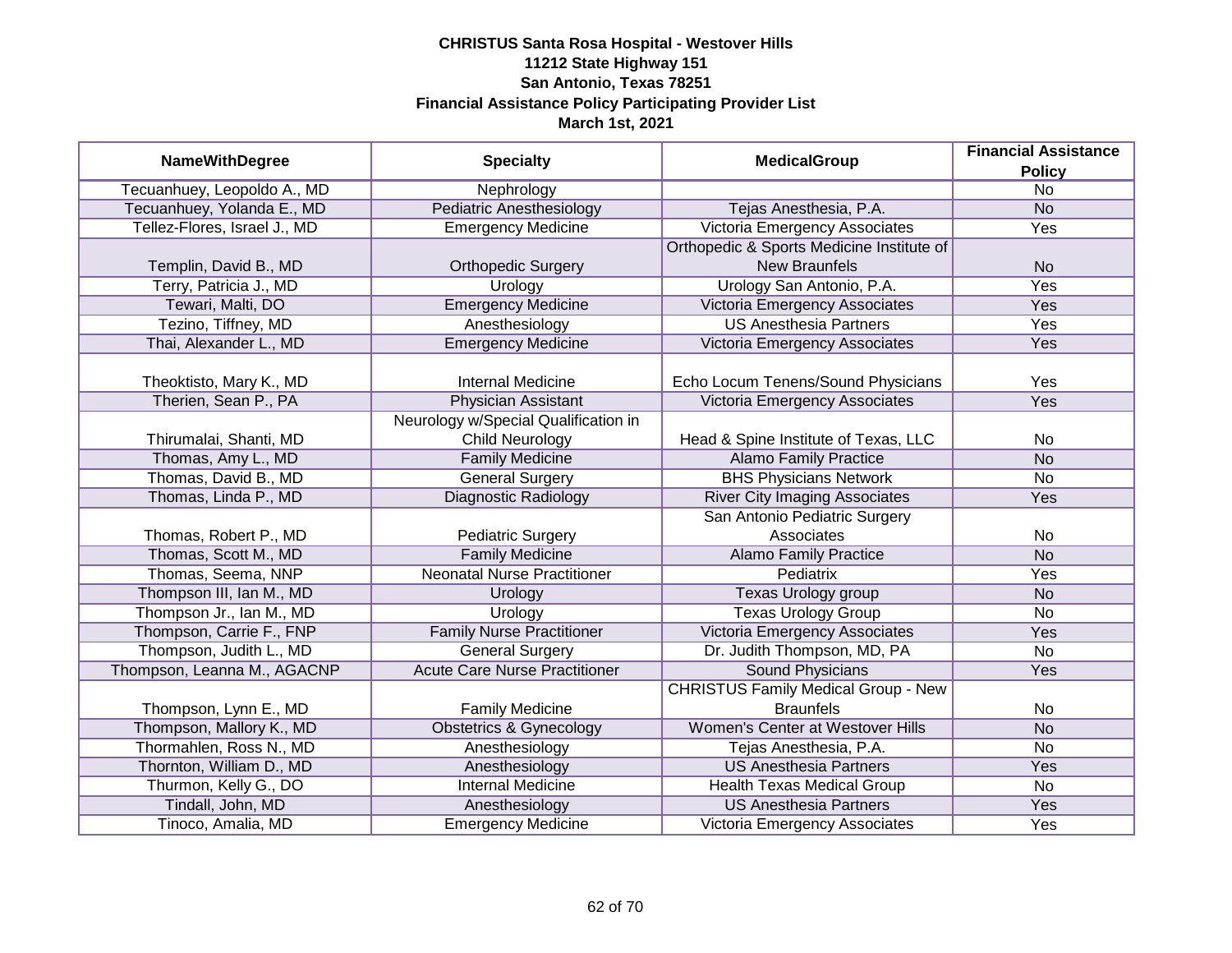| <b>NameWithDegree</b>          | <b>Specialty</b>                         | <b>MedicalGroup</b>                     | <b>Financial Assistance</b> |
|--------------------------------|------------------------------------------|-----------------------------------------|-----------------------------|
|                                |                                          |                                         | <b>Policy</b>               |
| Tjahja, Imam E., MD            | <b>Internal Medicine</b>                 | Cardiovascular Institute of South Texas | <b>No</b>                   |
| Todd, William J., DO           | Anesthesiology                           | <b>US Anesthesia Partners</b>           | <b>Yes</b>                  |
| Tolaymat, Shadi M., MD         | <b>Cardiovascular Disease</b>            | Cardiology Clinic of San Antonio        | <b>No</b>                   |
| Tolbert, Carrie S., NNP        | <b>Neonatal Nurse Practitioner</b>       | <b>Pediatrix Medical Group</b>          | Yes                         |
|                                |                                          | Texas Oncology - San Antonio Medical    |                             |
| Tolcher, Anthony W., MD        | <b>Medical Oncology</b>                  | Center                                  | <b>No</b>                   |
| Toledo, Claudio C., MD         | <b>Family Medicine</b>                   | Victoria Emergency Associates           | Yes                         |
|                                |                                          | The San Antonio Orthopaedic Group,      |                             |
| Tolin, Brad S., MD             | <b>Orthopedic Surgery</b>                | <b>LLP</b>                              | <b>No</b>                   |
| Tondre, Yvonne L., NNP         | <b>Neonatal Nurse Practitioner</b>       | <b>Pediatrix Medical Group</b>          | Yes                         |
| Tong, Lijuan, MD               | Nephrology                               |                                         | <b>No</b>                   |
| Tong, Tao, MD                  | Neurology                                | Telespecialists                         | No                          |
| Tong, Yi Cai I., MD            | Pain Medicine                            | <b>Tricity Pain Associates PA</b>       | <b>No</b>                   |
| Torres, Antonio F., CNS        | <b>Clinical Nurse Specialist</b>         | Alamo Physicians Services, PLLC         | No                          |
| Torres, Jaime E., MD           | Anesthesiology                           | Tejas Anesthesia, P.A.                  | <b>No</b>                   |
| Torres-Martinez, Juan P., MD   | <b>Internal Medicine</b>                 | Sound Physicians                        | Yes                         |
| Torrez, Heather D., MD         | <b>Emergency Medicine</b>                | <b>Victoria Emergency Associates</b>    | Yes                         |
| Torrijos, Vanessa M., MD       | <b>Emergency Medicine</b>                | Victoria Emergency Associates           | Yes                         |
| Toth, Christine M., MD         | Nephrology                               | Renal Associates, PA                    | <b>No</b>                   |
| Toursarkissian, Boulos, MD     | <b>Vascular Surgery</b>                  | Peripheral Vascular Associates, PA      | <b>No</b>                   |
| Towell, Brian D., MD           | <b>Anatomic &amp; Clinical Pathology</b> | Pathology Associates of San Antonio     | Yes                         |
| Tozzi, Federico, MD            | <b>General Surgery</b>                   | <b>UTHSCSA -Surgical Oncology</b>       | <b>No</b>                   |
| Trampota, Sarah E., MD         | Pain Medicine                            |                                         | <b>No</b>                   |
| Tran, Steve F., MD             | Anesthesiology                           | <b>US Anesthesia Partners</b>           | Yes                         |
| Traxinger, Kimberly, MD        | Anesthesiology                           | <b>US Anesthesia Partners</b>           | Yes                         |
| Treszezamsky, Alejandro D., MD | <b>Obstetrics &amp; Gynecology</b>       | South Texas Urogynecology               | No                          |
| Trevino, Abram, MD             | <b>Medical Oncology</b>                  | <b>Texas Oncology - New Braunfels</b>   | <b>No</b>                   |
| Trevino, Beth A., MD           | <b>Pediatrics</b>                        | <b>Pediatrix Medical Group</b>          | Yes                         |
|                                |                                          | Diabetes & Glandular Disease Clinic,    |                             |
| Trigoso, William F., MD        | Endocrinology, Diabetes and Metabolism   | P.A.                                    | <b>No</b>                   |
| Troy, Michael J., MD           | Obstetrics & Gynecology                  |                                         | $\overline{No}$             |
| Trueblood, Wesley E., MD       | <b>Family Medicine</b>                   | Victoria Emergency Associates           | Yes                         |
| Truong, Vu, MD                 | <b>Obstetrics &amp; Gynecology</b>       | Northeast OB-GYN Associates             | No                          |
| Trusevich Jr., Theodor, MD     | <b>Cardiovascular Disease</b>            | <b>New Braunfels Cardiology</b>         | <b>No</b>                   |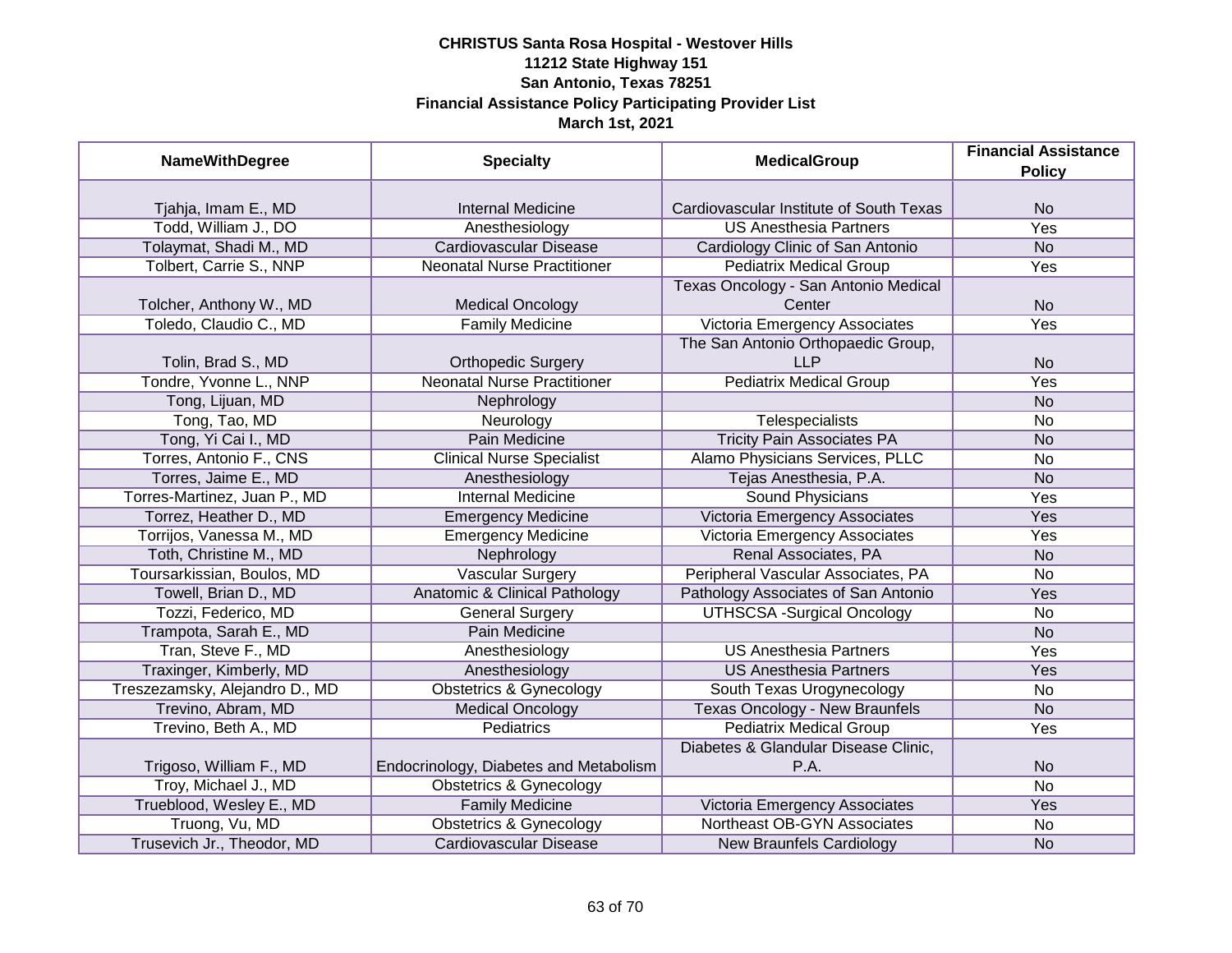| <b>NameWithDegree</b>          | <b>Specialty</b>                       | <b>MedicalGroup</b>                               | <b>Financial Assistance</b>      |
|--------------------------------|----------------------------------------|---------------------------------------------------|----------------------------------|
| Tseng, Timothy Y., MD          | Urology                                | <b>UTHSCSA Department of Urology</b>              | <b>Policy</b><br>$\overline{No}$ |
| Tubb, Ashley, PA               | <b>Physician Assistant</b>             | <b>Northeast Orthopaedics</b>                     | $\overline{No}$                  |
|                                |                                        |                                                   |                                  |
| Tubb, Creighton C., MD         | <b>Orthopedic Surgery</b>              | New Braunfels Bone and Joint Clinic PA            | <b>No</b>                        |
| Tucker, David I., DDS          | <b>Oral and Maxillofacial Surgery</b>  | Lee Dental Center                                 | $\overline{No}$                  |
| Tuder, Dmitry, MD              | <b>Orthopedic Surgery</b>              | South Texas Orthopedic Specialty Group            | No                               |
| Turnini, Illiana G., FNP       | <b>Family Nurse Practitioner</b>       | Inpatient Medicine Physicians, PA                 | Yes                              |
| Tuthill, Edward W., MD         | Psychiatry                             | Asana Integrated Medical Group                    | No                               |
| Twitero, Trent J., MD          | <b>Orthopedic Surgery</b>              |                                                   | <b>No</b>                        |
|                                |                                        | Inpatient Progressive Healthcare of               |                                  |
| Udom, Nadine N., FNP           | <b>Family Nurse Practitioner</b>       | America                                           | No                               |
| Ugboaja, Onyinye, MD           | <b>Internal Medicine</b>               | Medcede Physicans Services, PLLC                  | <b>No</b>                        |
| Ugwu, Valentine C., MD         | <b>Family Medicine</b>                 | <b>VNC RealHealth, PLLC</b>                       | <b>No</b>                        |
| Uleanya, Klever C., AGACNP     | <b>Acute Care Nurse Practitioner</b>   | <b>Sound Physicians</b>                           | <b>Yes</b>                       |
| Ulmer, Scott C., MD            | Hematology                             | South Texas Oncology and Hematology,<br><b>PA</b> | No                               |
| Umer, Syed J., MD              | <b>Cardiovascular Disease</b>          | Syed Javed Umer MD PA                             | <b>No</b>                        |
| Urbaez-Duran, Esther, MD       | Hematology                             | <b>Gonzaba Medical Group</b>                      | No                               |
| Urena, Johanna G., MD          | Nephrology                             | Renal Associates, PA                              | <b>No</b>                        |
| Urencio, Jose M., MD           | Cardiothoracic Surgery                 | Renata Ford MD PA                                 | No                               |
| Uribe, Eduardo J., MD          | <b>Family Medicine</b>                 | Medcede Physician Services                        | <b>No</b>                        |
| Urteaga, Alex J., DPM          | Podiatry                               | Foot & Ankle Clinic of Central Texas              | No                               |
| Vadakekalam, Jacob, MD         | Endocrinology, Diabetes and Metabolism | Diabetic & Glandular Disease Clinic               | <b>No</b>                        |
| Vaidyanathan, Damodharan, MD   | <b>Internal Medicine</b>               | <b>Sound Physicians</b>                           | Yes                              |
| Vaishnani, Rajul M., DO        | Anesthesiology                         | <b>US Anesthesia Partners</b>                     | Yes                              |
| Vajapey, Geetanjali, MD        | Neurology                              | TeleSpecialists, LLC                              | No                               |
| Valbuena Plaza, Douglas G., MD | <b>Internal Medicine</b>               | <b>Gonzaba Medical Group</b>                      | <b>No</b>                        |
| Valdespino, Robert J., FNP     | <b>Family Nurse Practitioner</b>       | Inpatient Progressive Healthcare of<br>America    | No                               |
| Valdez, Ivette D., NNP         | <b>Neonatal Nurse Practitioner</b>     | <b>Pediatrix Medical Group</b>                    | <b>Yes</b>                       |
| Valencia-Chavez, Diego R., MD  | <b>Internal Medicine</b>               | <b>Inpatient Care of South Texas</b>              | No                               |
| Valenta, Douglas A., MD        | Neurology                              | TeleSpecialists, LLC                              | N <sub>o</sub>                   |
| Valverde, Alessandro, MD       | <b>Family Medicine</b>                 | Family Medical Home                               | No                               |
|                                |                                        |                                                   |                                  |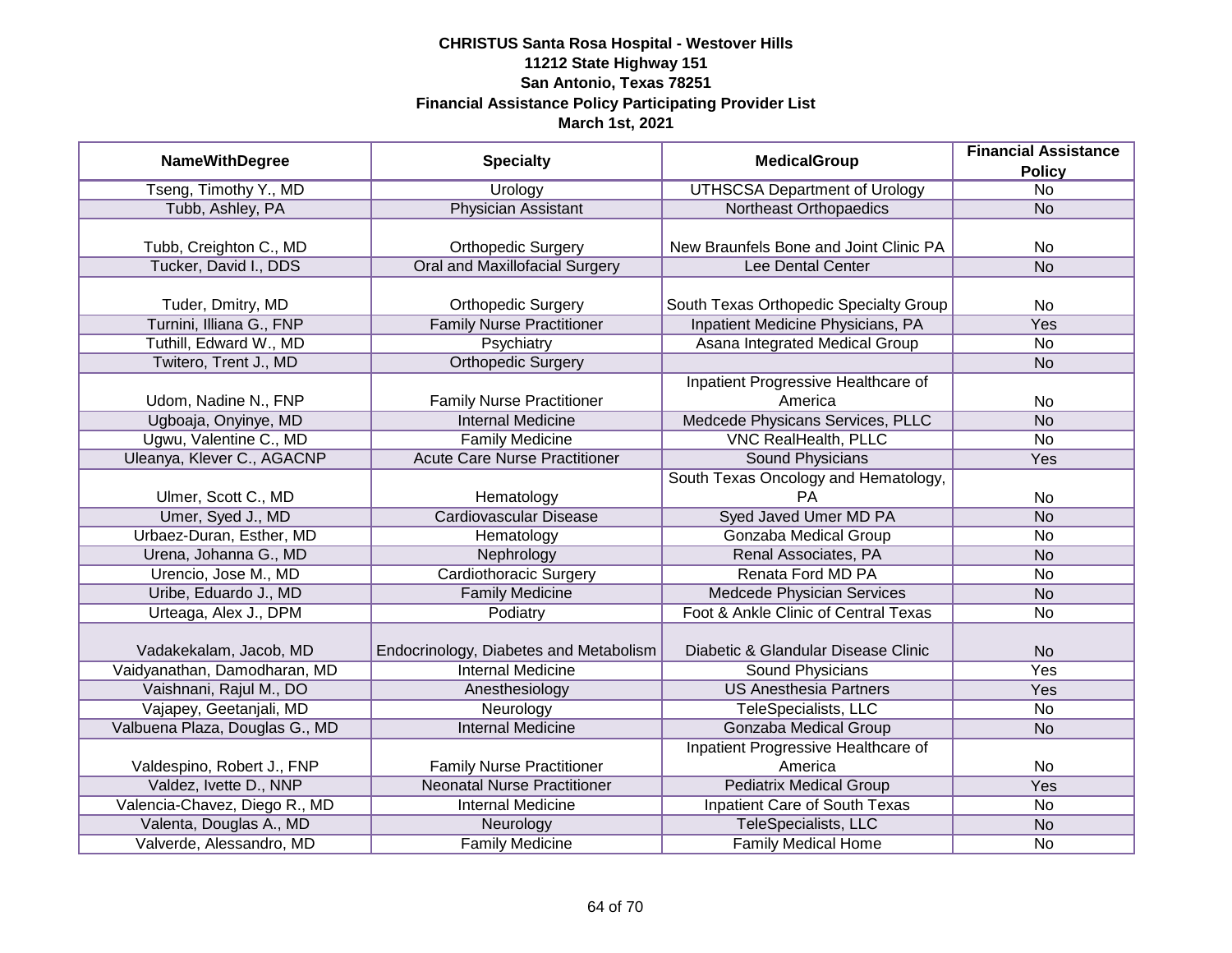| <b>NameWithDegree</b>              | <b>Specialty</b>                              | <b>MedicalGroup</b>                      | <b>Financial Assistance</b> |
|------------------------------------|-----------------------------------------------|------------------------------------------|-----------------------------|
| Van Den Boom, Adam M., MD          | <b>Pediatrics</b>                             | <b>Pediatrix Medical Group</b>           | <b>Policy</b><br><b>Yes</b> |
| Van Sickle, Kent R., MD            | <b>General Surgery</b>                        | The Medical Arts and Research Center     | $\overline{No}$             |
| Van Winkle, Lloyd P., MD           | <b>Family Medicine</b>                        | <b>Lloyd Van Winkle</b>                  | <b>No</b>                   |
| Van Wisse, Francis, MD             | Anesthesiology                                | Tejas Anesthesia, P.A.                   | <b>No</b>                   |
|                                    |                                               | Alamo's Womens Obstetrics &              |                             |
| Vander Sys, Ericka L., APRN, CNM   | Nurse Midwife                                 | Gynecology                               | <b>No</b>                   |
| VanNess III, William C., MD        | Physical Medicine & Rehabilitation            | The Pain & Rehan Institute, PA           | $\overline{No}$             |
|                                    |                                               | Hospitalist Medicine Physicians of Texas |                             |
| Varanasi, Anju B., MD              | <b>Family Medicine</b>                        | dba Sound Physician                      | Yes                         |
|                                    |                                               | Neurological Associates of San Antonio,  |                             |
| Vardiman, Arnold B., MD            | <b>Neurological Surgery</b>                   | <b>PA</b>                                | No                          |
|                                    |                                               | Inpatient Progressive Healthcare of      |                             |
| Vargas, Alberto, MD                | <b>Family Medicine</b>                        | America                                  | <b>No</b>                   |
| Vargas, Daniel, MD                 | <b>General Surgery</b>                        | <b>General Surgical Associates</b>       | <b>No</b>                   |
| Vargas, Jamiel S., FNP             | <b>Family Nurse Practitioner</b>              |                                          | <b>No</b>                   |
| Vasconcellos, Jose A., MD          | Emergency Medicine                            | Victoria Emergency Associates            | Yes                         |
| Vasireddy, Sridhar, MD             | <b>Pain Medicine</b>                          |                                          | <b>No</b>                   |
| Vasquez, Debra A., MD              | <b>Internal Medicine</b>                      | <b>Medfirst</b>                          | <b>No</b>                   |
|                                    |                                               | San Antonio Kidney Disease Center        |                             |
| Vasquez, Karina, MD                | Nephrology                                    | Physician's Group, P.L.L.C               | <b>No</b>                   |
| Vassar, George J., MD              | Urology                                       | Urology San Antonio, P.A.                | Yes                         |
| Vaughn, David D., MD               | <b>Diagnostic Radiology</b>                   |                                          | Yes                         |
| Vaughn, James C., PA               | Physician Assistant                           | <b>Premier Urgent Care Plus</b>          | <b>No</b>                   |
| Vazquez, Gerardo, MD               | <b>General Surgery</b>                        | Gerardo Vazquez                          | <b>No</b>                   |
| Vazquez-Seoane, Pablo, MD          | <b>Orthopedic Surgery</b>                     | South Texas Spinal Clinic                | <b>No</b>                   |
| Vedavalli, Abhishek, MD            | <b>Pulmonary Disease</b>                      | Lung Clinic                              | <b>No</b>                   |
| Vefali, Huseng, MD                 | <b>Internal Medicine</b>                      | Cardiology Clinic of San Antonio         | <b>No</b>                   |
| Vela, Jeni, MD                     | <b>Obstetrics &amp; Gynecology</b>            | Institute for Women's Health             | <b>No</b>                   |
| Vela, Victoria A., CRNA            | <b>Certified Registered Nurse Anesthetist</b> | <b>US Anesthesia Partners</b>            | Yes                         |
| Velez, Jose A., MD                 | Nephrology                                    | Renal Associates, PA                     | <b>No</b>                   |
| Velez, Luis E., MD                 | Nephrology                                    | South Texas Renal Care                   | <b>No</b>                   |
|                                    |                                               | Cardiovascular Associates of San         |                             |
| Vemulapalli, Lakshmi Prasad M., MD | Cardiovascular Disease                        | Antonio                                  | <b>No</b>                   |
|                                    |                                               | Cancer Care Center of South Texas,       |                             |
| Vemulapalli, Sushma, MD            | Hematology/Oncology                           | P.A.                                     | <b>No</b>                   |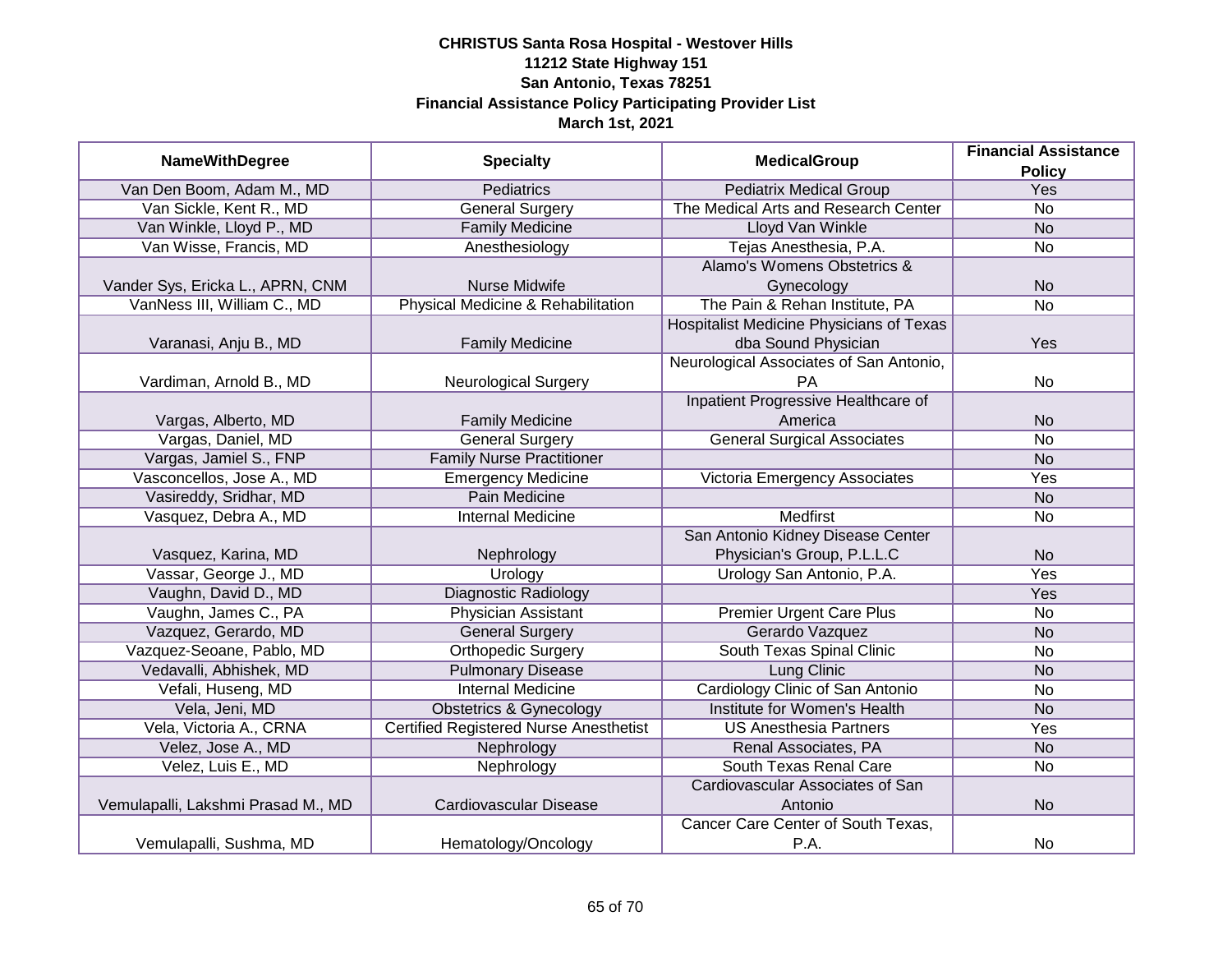| <b>NameWithDegree</b>            | <b>Specialty</b>                              | <b>MedicalGroup</b>                               | <b>Financial Assistance</b><br><b>Policy</b> |
|----------------------------------|-----------------------------------------------|---------------------------------------------------|----------------------------------------------|
| Vengrow, Michael I., MD          | Neurology                                     | Head & Spine Institute of Texas                   | <b>No</b>                                    |
| Vidgop, Yelena, MD               | Neurology                                     | <b>TeleSpecialists, LLC</b>                       | <b>No</b>                                    |
| Vidouria, Christine J., DO       | Physical Medicine & Rehabilitation            | <b>PMPA PLLC</b>                                  | <b>No</b>                                    |
| Vijayamadhavan, Vivek K., MD     | Neonatal-Perinatal Medicine                   | <b>Pediatrix Medical Group</b>                    | <b>Yes</b>                                   |
| Villanueva-Rumpf, Rayleen, MD    | <b>Internal Medicine</b>                      | Gonzaba Medical Group                             | <b>No</b>                                    |
| Villarreal Jr., Victor H., MD    | Nephrology                                    |                                                   | No                                           |
| Villarreal, Santiago, MD         | Nephrology                                    | Southwest Texas Nephrology                        | <b>No</b>                                    |
| Villarreal, Sebastian J., MD     | <b>Neurological Surgery</b>                   | <b>Texas Neurosurgical Spine</b>                  | <b>No</b>                                    |
| Villasenor, Hector R., MD        | Cardiovascular Disease                        |                                                   | <b>No</b>                                    |
| Villazana-Kretzer, Diana L., DO  | <b>Obstetrics &amp; Gynecology</b>            | Carl R. Darnall Army Medical Center               | <b>No</b>                                    |
| Villegas, Sergio A., MD          | <b>Family Medicine</b>                        | <b>Sound Physicians</b>                           | Yes                                          |
| Viswanathan, Balasubramaniam, MD | <b>General Surgery</b>                        |                                                   | <b>No</b>                                    |
| Vizurraga, David E., MD          | <b>Orthopedic Surgery</b>                     | South Texas Spinal                                | <b>No</b>                                    |
|                                  |                                               | Inpatient Progressive Healthcare of               |                                              |
| Vo, Heather, FNP                 | <b>Family Nurse Practitioner</b>              | America                                           | <b>No</b>                                    |
| Vogel-Rosbrook, Christina A., PA | <b>Physician Assistant</b>                    | Peripheral Vasculas Associates, PA                | <b>No</b>                                    |
| Voorhees, Cynthia G., ACNP       | <b>Acute Care Nurse Practitioner</b>          | <b>TN Spine PLLC</b>                              | <b>No</b>                                    |
|                                  |                                               | Orthopedic & Sports Medicine Institute of         |                                              |
| Vrana, Michael S., MD            | <b>Orthopedic Surgery</b>                     | <b>New Braunfels</b>                              | <b>No</b>                                    |
| Vreeke, Stephen J., MD           | <b>Family Medicine</b>                        | Smithson Valley Family Practice, LLP              | <b>No</b>                                    |
| Vu, Khang N., MD                 | Anesthesiology                                | <b>US Anesthesia Partners</b>                     | Yes                                          |
| Wadekar, Mitali D., MD           | Psychiatry                                    | <b>Health Link Now</b>                            | <b>No</b>                                    |
| Wagner, Jason E., MD             | <b>Pulmonary Disease</b>                      | <b>Texas IPS</b>                                  | <b>No</b>                                    |
| Wagner, Kathryn A., MD           | <b>General Surgery</b>                        |                                                   | <b>No</b>                                    |
| Wagner, Richard K., MD           | <b>Maternal-Fetal Medicine</b>                |                                                   | <b>No</b>                                    |
| Walker, Christopher J., MD       | Diagnostic Radiology                          | <b>River City Imaging Associates</b>              | Yes                                          |
| Walker, Jeffrey A., MD           | Radiology                                     | <b>River City Imaging Associates</b>              | Yes                                          |
| Walker, Lisa C., MD              | Dermatology                                   | Dermatology Associates of San Antonio             | <b>No</b>                                    |
| Walker, Nora L., MD              | <b>Pulmonary Disease</b>                      |                                                   | <b>No</b>                                    |
| Wall, Shawna R., MD              | <b>Obstetrics &amp; Gynecology</b>            | Alamo Womens OB/GYN                               | <b>No</b>                                    |
| Wallace, Annmarie, CRNA          | <b>Certified Registered Nurse Anesthetist</b> | San Marcos Anesthesiology                         | <b>No</b>                                    |
| Wang, Peter T., MD               | <b>Plastic Surgery</b>                        | San Antonio Pediatric Surgery<br>Associates, PPLC | No                                           |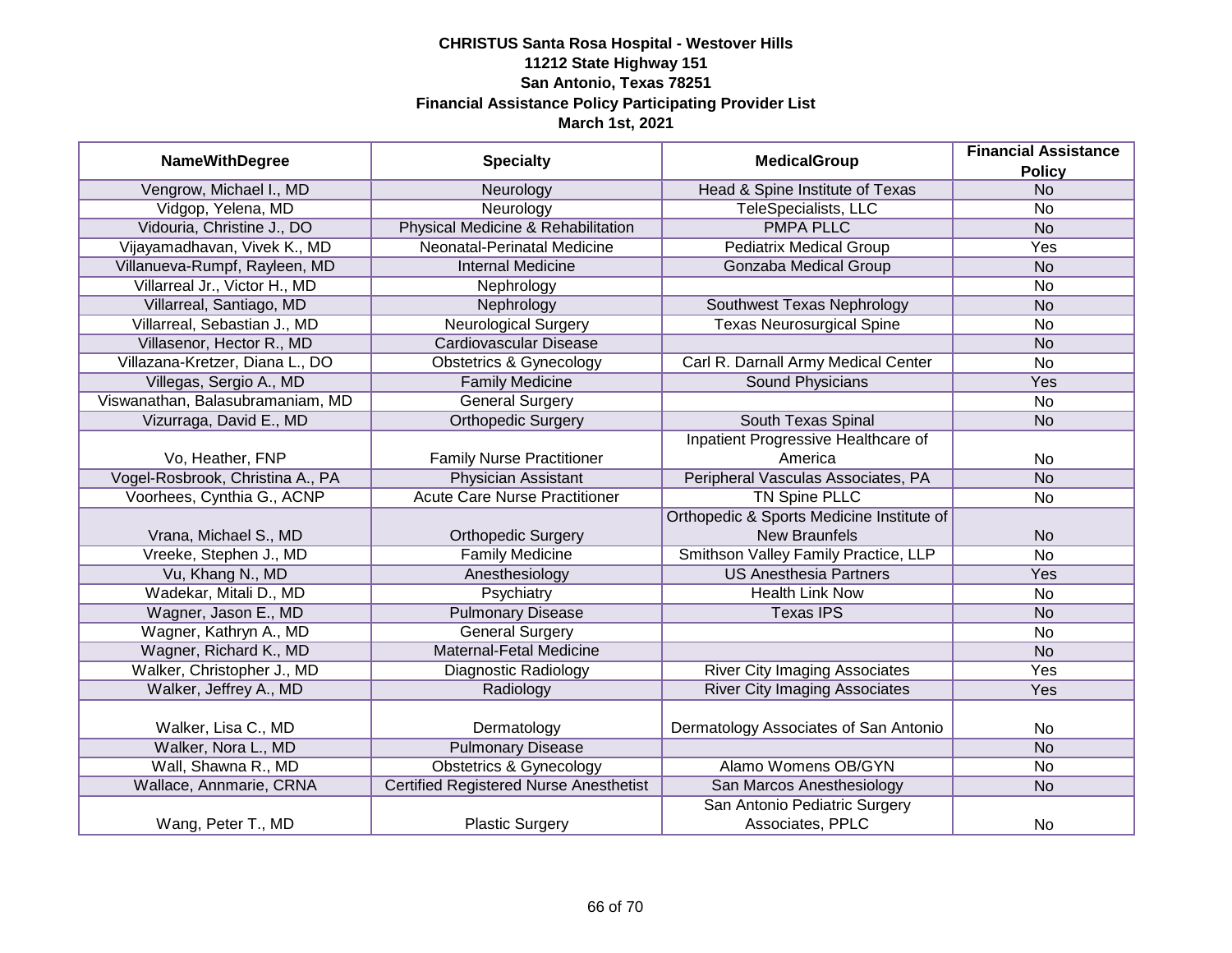|                              |                                               | <b>MedicalGroup</b>                      | <b>Financial Assistance</b> |
|------------------------------|-----------------------------------------------|------------------------------------------|-----------------------------|
| <b>NameWithDegree</b>        | <b>Specialty</b>                              |                                          | <b>Policy</b>               |
|                              |                                               | South Texas Orthopedic Specialty         |                             |
| Warmath, Christopher M., FNP | <b>Family Nurse Practitioner</b>              | Group, PLLC                              | <b>No</b>                   |
| Warmouth, Grant M., MD       | Neurology                                     | <b>Rocky Mountain Neurodiagnostics</b>   | $\overline{No}$             |
| Warren, Margaret A., DO      | <b>Obstetrics &amp; Gynecology</b>            | <b>Texas Perinatal Group</b>             | <b>No</b>                   |
| Washington, Jason C., CRNA   | <b>Certified Registered Nurse Anesthetist</b> | <b>US Anesthesia Partners</b>            | Yes                         |
| Washington, Jerome T., MD    | <b>Obstetrics &amp; Gynecology</b>            | Washington OB-GYN, PA                    | <b>No</b>                   |
| Watson, Rebecca L., MD       | <b>Internal Medicine</b>                      | <b>Sound Physicians</b>                  | Yes                         |
| Weakley, Sarah, MD           | <b>General Surgery</b>                        | <b>General Surgical Associates</b>       | <b>No</b>                   |
| Wearden, Mary E., MD         | Neonatal-Perinatal Medicine                   | <b>Pediatrix Medical Group</b>           | Yes                         |
| Webb, Antonio J., MD         | <b>Orthopedic Surgery</b>                     | South Texas Spinal Clinic PA             | <b>No</b>                   |
| Webb, Benjamin D., MD        | Otolaryngology                                | <b>Alamo ENT Associates</b>              | No                          |
| Webber, Patrick J., MD       | Anesthesiology                                | <b>US Anesthesia Partners</b>            | Yes                         |
| Weidendorf, Glenda, NNP      | <b>Neonatal Nurse Practitioner</b>            | <b>Pediatrix Medical Group</b>           | Yes                         |
| Weikle, Geoff R., DO         | <b>Internal Medicine</b>                      | <b>Medcare Associates of Castroville</b> | <b>No</b>                   |
|                              |                                               |                                          |                             |
| Weinberg, Jay S., MD         | Pediatrics                                    | New Braunfels Pediatric Associates, P.A. | No                          |
| Welch, Christian M., MD      | Anesthesiology                                | <b>US Anesthesia Partners</b>            | Yes                         |
| Welch, Cristina E., MD       | <b>Pediatrics</b>                             | Pediatrix                                | Yes                         |
| Weld, Kyle J., MD            | Urology                                       |                                          | <b>No</b>                   |
|                              |                                               | San Antonio Pediatric Surgery            |                             |
| Welk, Dawn E., PNP           | <b>Pediatric Nurse Practitioner</b>           | Associates                               | No                          |
| Wells, Barbi E., MD          | Anesthesiology                                | <b>US Anesthesia Partners</b>            | Yes                         |
|                              |                                               | San Antonio Pediatric Surgery            |                             |
| Wells, Colleen M., FNP       | <b>Family Nurse Practitioner</b>              | Associates                               | No                          |
| Wells, Kristen L., MD        | Anesthesiology                                | <b>UTHSCSA</b>                           | <b>No</b>                   |
| Wendorf, Patricia A., NNP    | <b>Neonatal Nurse Practitioner</b>            | <b>Pediatrix Medical Group</b>           | Yes                         |
| Wengrovitz, Mark, MD         | <b>Vascular Surgery</b>                       | <b>Peripheral Vascular Associates</b>    | <b>No</b>                   |
|                              |                                               | Orthopaedic Surgery & Sports Medicine    |                             |
| Whaley, Andrew L., MD        | <b>Orthopedic Surgery</b>                     | of San Antonio                           | No                          |
| Wheeler, Mary E., MD         | Anesthesiology                                | <b>US Anesthesia Partners</b>            | Yes                         |
| Wheeler, Sarah D., CNM       | <b>Nurse Midwife</b>                          | Westover Hills Womens Health PA          | <b>No</b>                   |
|                              |                                               | South Texas Oncology & Hematology,       |                             |
| White, Allan J., MD          | <b>Gynecologic Oncology</b>                   | <b>PLLC</b>                              | <b>No</b>                   |
| White, Michael A., DO        | Urology                                       | Urology San Antonio, P.A.                | <b>Yes</b>                  |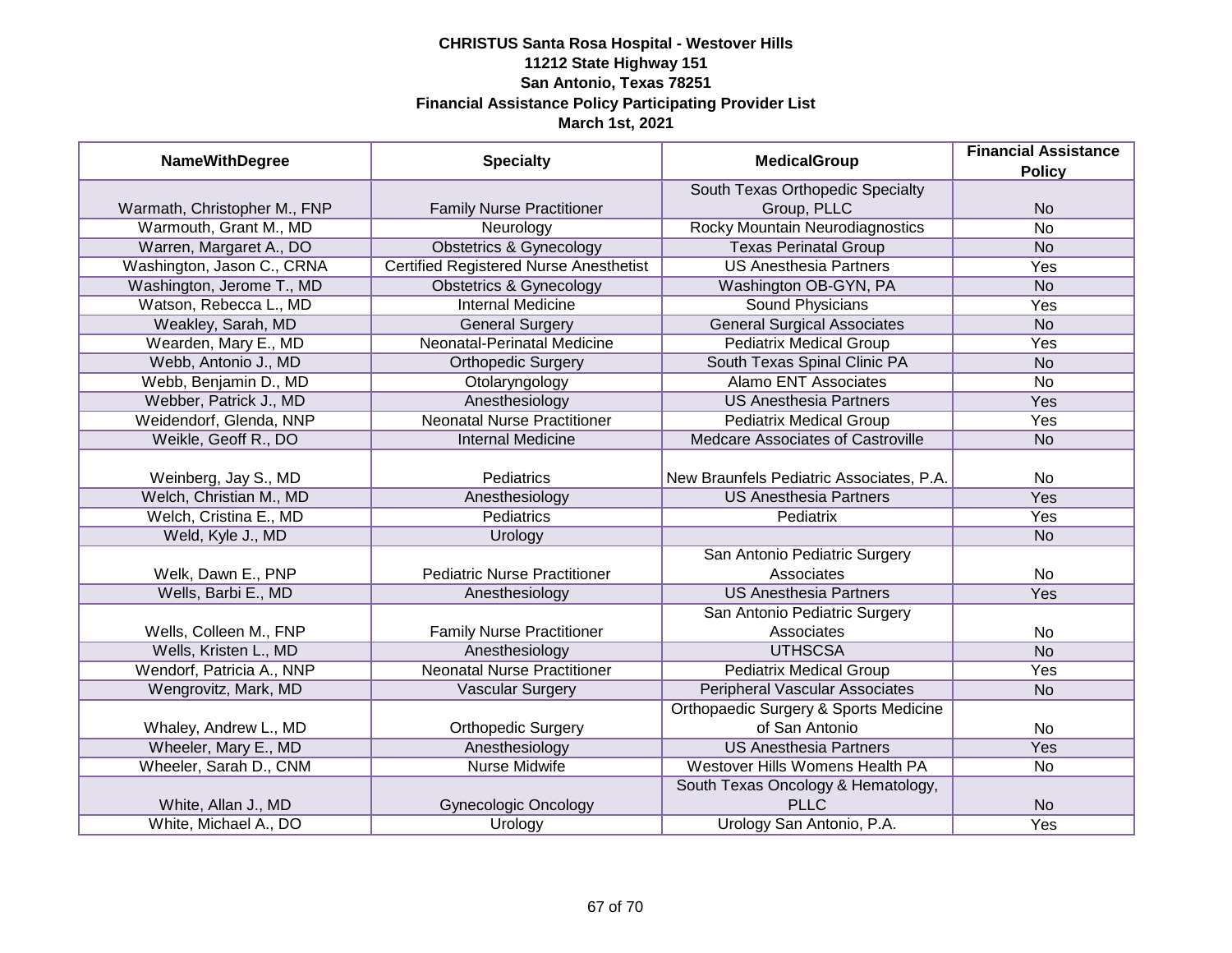| <b>NameWithDegree</b>          | <b>Specialty</b>                     | <b>MedicalGroup</b>                   | <b>Financial Assistance</b> |
|--------------------------------|--------------------------------------|---------------------------------------|-----------------------------|
|                                |                                      |                                       | <b>Policy</b>               |
|                                |                                      | Pulmonary Consultants of San Antonio, |                             |
| Whitenack, Stephanie, AGACNP   | <b>Acute Care Nurse Practitioner</b> | PA                                    | <b>No</b>                   |
| Whittaker, Russell A., PA      | <b>Physician Assistant</b>           | UTHSCSA - Surgery                     | $\overline{No}$             |
|                                |                                      | Inpatient Progressive Healthcare of   |                             |
| Wilcox, George, DO             | <b>Internal Medicine</b>             | America                               | <b>No</b>                   |
| Wilder, James L., MD           | <b>Gynecologic Oncology</b>          | South Texas Gynecologic Oncology      | <b>No</b>                   |
| Wile, Frederic D., MD          | Anesthesiology                       | <b>US Anesthesia Partners</b>         | Yes                         |
|                                |                                      | Cancer Care Network of South Texas,   |                             |
| Wilks, Sharon T., MD           | Hematology/Oncology                  | P.A.                                  | No                          |
| Williams, Felicia, MD          | <b>Internal Medicine</b>             | <b>CentroMed Base Clinic</b>          | <b>No</b>                   |
| Williams, Heather R., MD       | <b>Obstetrics &amp; Gynecology</b>   | <b>Riverwalk OBGYN</b>                | Yes                         |
| Williams, Patrick A., MD       | Urology                              | Comal Urology, PA                     | <b>No</b>                   |
| Williams, Tamrasha, MD         | Anesthesiology                       | <b>US Anesthesia Partners</b>         | Yes                         |
| Williams-Khmelev, Megan R., MD | <b>Family Medicine</b>               | Victoria Emergency Associates         | Yes                         |
| Willingham, Alex C., MD        | Physical Medicine & Rehabilitation   | South Texas PM&R                      | <b>No</b>                   |
| Wilson, Michael J., MD         | <b>Cardiovascular Disease</b>        | River City CardioVascular-SA          | Yes                         |
| Wilson, William R., MD         | <b>Family Medicine</b>               | <b>WoundCentrics</b>                  | No                          |
| Win, Sein, MD                  | <b>Internal Medicine</b>             | IPC, The Hospitalist Company          | <b>No</b>                   |
| Winn, Ann Marie, NNP           | <b>Neonatal Nurse Practitioner</b>   | <b>Pediatrix Medical Group</b>        | Yes                         |
|                                |                                      | Northeast Pulmonary and Sleep         |                             |
| Winsett, Robert E., DO         | <b>Internal Medicine</b>             | Associates                            | <b>No</b>                   |
| Winston III, John H., MD       | <b>Colon and Rectal Surgery</b>      | <b>Colorectal Surgery Services</b>    | No                          |
| Winter, Bruce L., MD           | Ophthalmology                        |                                       | <b>No</b>                   |
| Withoff, Megan M., NNP         | <b>Neonatal Nurse Practitioner</b>   | <b>Pediatrix Medical Group</b>        | Yes                         |
| Wofford, Christopher B., DO    | <b>Family Medicine</b>               |                                       | <b>No</b>                   |
| Wollett, Benjamin F., DPM      | Podiatry                             | San Antonio Podiatry Associate        | No                          |
| Womack, James S., MD           | Anesthesiology                       | <b>US Anesthesia Partners</b>         | Yes                         |
| Womack, Robin L., MD           | <b>Obstetrics &amp; Gynecology</b>   | Northeast OB/Gyn Associates           | No                          |
| Won, Mai V., MD                | Neurology                            | <b>TeleSpecialists, LLC</b>           | <b>No</b>                   |
| Wong, Adrian, MD               | <b>Internal Medicine</b>             | <b>Renal Associates PA</b>            | No                          |
| Wood, Aaron T., MD             | <b>Family Medicine</b>               | Christus Family Medicine Oak Run      | <b>No</b>                   |
| Wood, Bruce A., MD             | <b>Infectious Disease</b>            |                                       | No                          |
| Woodard, Russell L., MD        | <b>General Surgery</b>               | <b>General Surgical Associates</b>    | <b>No</b>                   |
| Woodbury, Christian A., MD     | Surgery of the Hand                  | The San Antonio Orthopedic Group, LLP | No                          |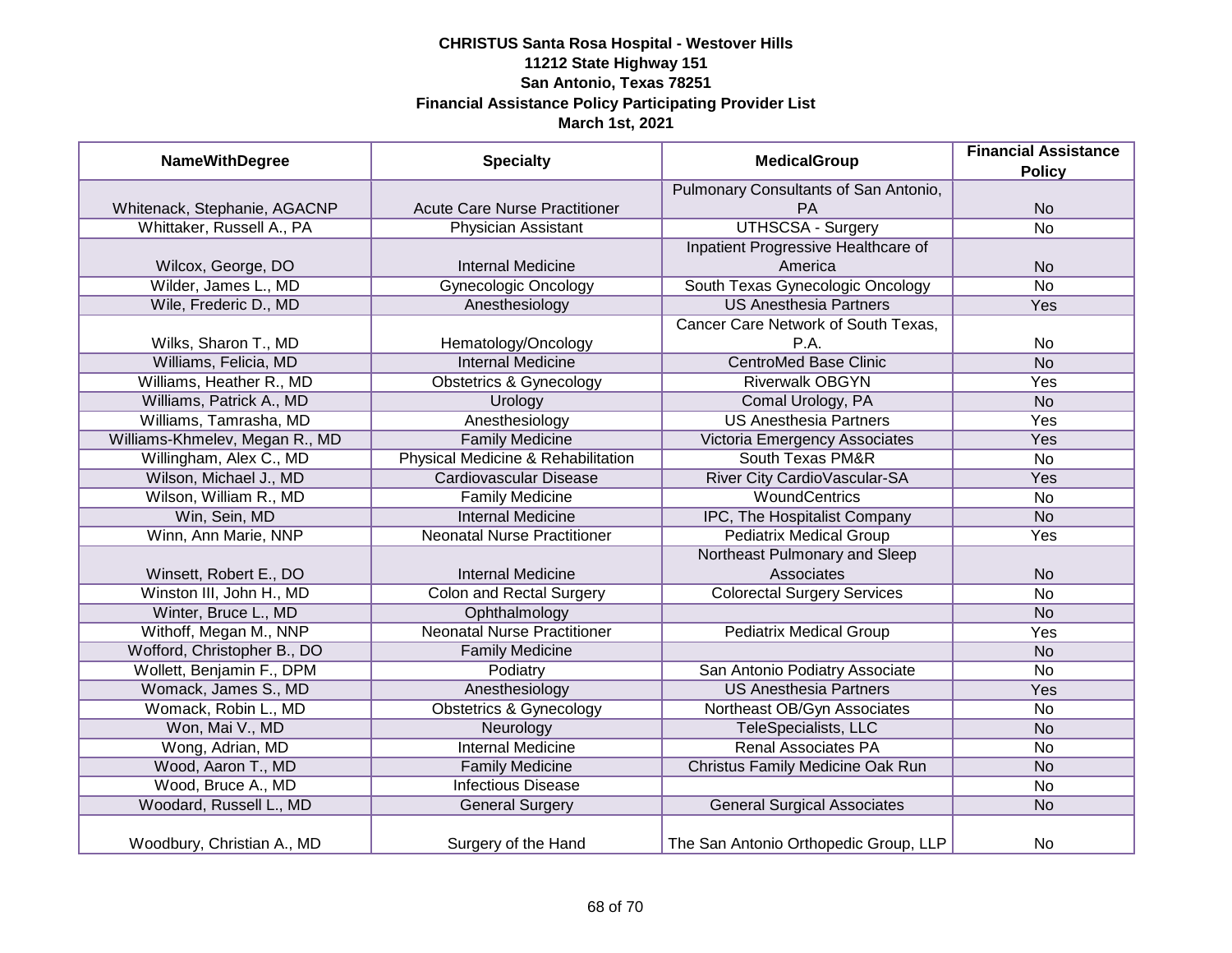| <b>NameWithDegree</b>         | <b>Specialty</b>                   | <b>MedicalGroup</b>                          | <b>Financial Assistance</b> |
|-------------------------------|------------------------------------|----------------------------------------------|-----------------------------|
|                               |                                    |                                              | <b>Policy</b>               |
|                               |                                    | Gastroenterology Consultants of San          |                             |
| Wool, Ronald N., MD           | Gastroenterology                   | Antonio                                      | <b>No</b>                   |
| Wortham, Barry G., MD         | Anesthesiology                     | <b>US Anesthesia Partners</b>                | <b>Yes</b>                  |
| Wright III, John L., MD       | Radiology                          | <b>River City Imaging Assiociates</b>        | Yes                         |
| Wright Jr., James H., MD      | Anesthesiology                     | <b>US Anesthesia Partners</b>                | <b>Yes</b>                  |
| Wright, Edward N., MD         | <b>Emergency Medicine</b>          | Victoria Emergency Associates                | Yes                         |
| Wright, Erin L., MD           | <b>Family Medicine</b>             | <b>Inpatient Medicine Physicians PA</b>      | <b>Yes</b>                  |
| Wright, Joseph K., MD         | <b>General Surgery</b>             | South Texas Surgeons, P.A.                   | <b>No</b>                   |
| Wyatt, Jamison N., MD         | <b>Interventional Cardiology</b>   | Lone Star Heart and Vascular Clinic PA       | <b>No</b>                   |
| Xu, Rachel Y., MD             | Physical Medicine & Rehabilitation | South Texas Spinal Clinic                    | <b>No</b>                   |
| Yanes III, Jesus A., MD       | <b>Family Medicine</b>             | Olga Joukovski, MD PA                        | No                          |
|                               |                                    | <b>CHRISTUS VNA Hospice &amp; Palliative</b> |                             |
| Yang-Kim, Dominique B., DO    | <b>Internal Medicine</b>           | Care                                         | <b>No</b>                   |
| Yelfimov, Daniel A., MD       | Urology                            |                                              | No                          |
|                               |                                    | San Antonio Head and Neck Surgical           |                             |
| York, Christopher A., MD      | Otolaryngology                     | Associates                                   | <b>No</b>                   |
| Youngdahl, Marcy E., MD       | <b>Family Medicine</b>             | <b>University Physician</b>                  | No                          |
| Yu, Haoran, MD                | <b>Internal Medicine</b>           | Haoran Yu, MD, PA                            | <b>No</b>                   |
| Yu, Kenneth C., MD            | Otolaryngology                     |                                              | No                          |
| Yusuf, Bushra, MD             | Nephrology                         | <b>Renal Associates</b>                      | <b>No</b>                   |
| Zafar, Naushad, MD            | Nephrology                         | South Texas Renal Care Group                 | No                          |
| Zainfeld, Daniel E., MD       | Urology                            | <b>Urology San Antonio</b>                   | Yes                         |
| Zakula, Mark, MD              | <b>Emergency Medicine</b>          | Victoria Emergency Associates                | Yes                         |
| Zaman, Fahim, MD              | Nephrology                         | Renal Associates, PA                         | <b>No</b>                   |
| Zaman, Mohammed Nayyar-uz, DO | Neurology                          | TeleSpecialists, LLC                         | No                          |
| Zamora, Melodie T., MD        | <b>Obstetrics &amp; Gynecology</b> | Institute for Womens Health                  | <b>No</b>                   |
| Zaragoza, Fernando L., MD     | Anesthesiology                     | Tejas Anesthesia, P.A.                       | No                          |
| Zarka, Anthony I., DO         | Radiology                          | <b>River City Imaging Associates</b>         | Yes                         |
| Zavala Jr., Gerardo, MD       | <b>Neurological Surgery</b>        | Neurosurgery and Spine Consultants           | No                          |
| Zeballos, Claudio F., MD      | <b>Emergency Medicine</b>          | Victoria Emergency Associates                | Yes                         |
| Zem, Carlos H., MD            | Nephrology                         | Renal Associates, PA                         | No                          |
| Zertuche, Benjamin S., MD     | <b>Family Medicine</b>             | <b>BSZ Medical</b>                           | <b>No</b>                   |
|                               |                                    | Pathology Associates of San Antonio,         |                             |
| Zhang, Jin, MD                | Anatomic & Clinical Pathology      | <b>LLP</b>                                   | Yes                         |